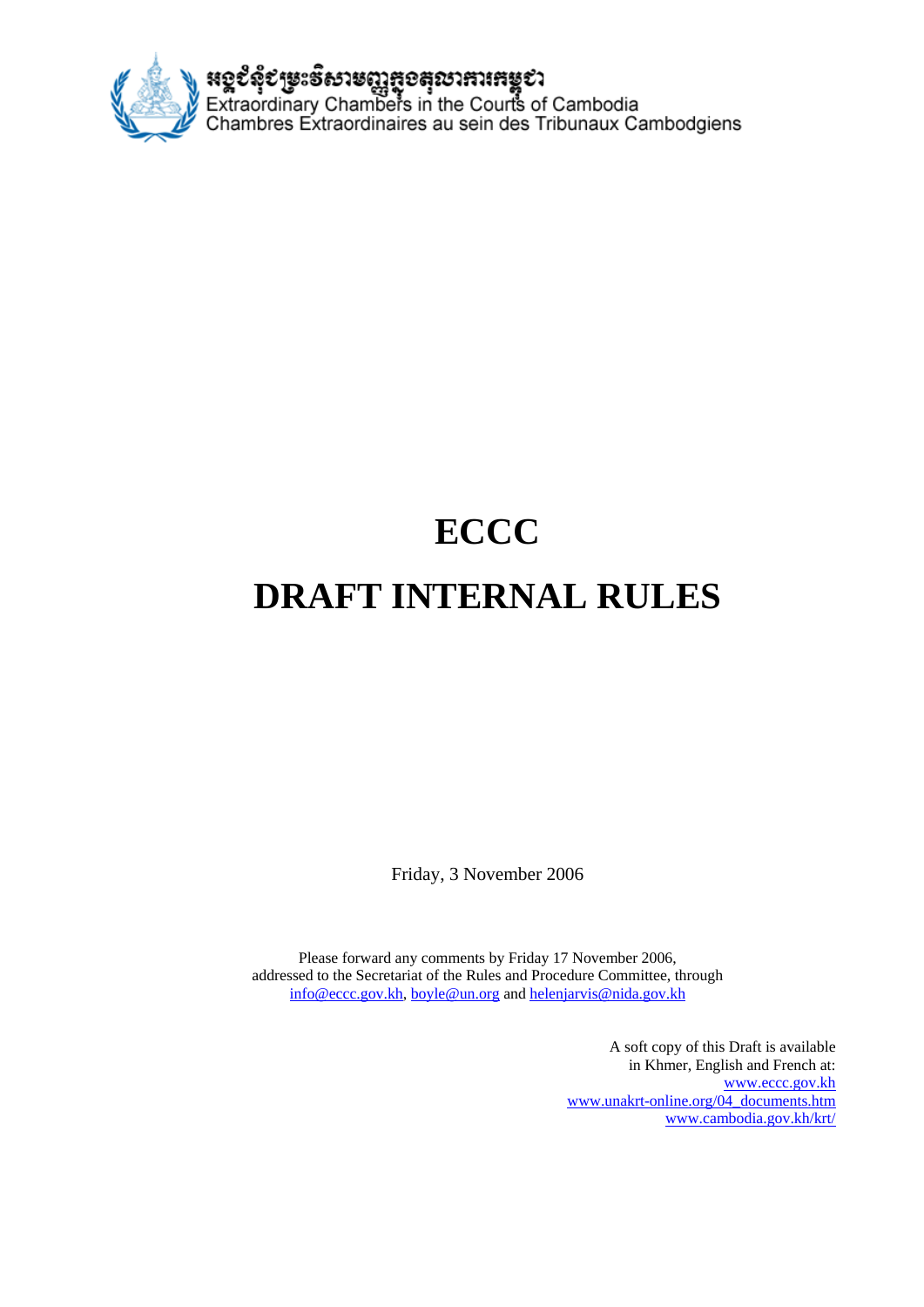**អេ្ចប័នុំប័រម្លេះទឹសាមញ្ញឆ្លួខគុលាភារកម្ពុបា**<br>Extraordinary Chambers in the Courts of Cambodia<br>Chambres Extraordinaires au sein des Tribunaux Cambodgiens

## **ECCC**

## **DRAFT INTERNAL RULES**

### **TABLE OF CONTENTS**

| I-PROVISIONS RELATING TO THESE INTERNAL RULES ("IRs")5                                                                                             |  |
|----------------------------------------------------------------------------------------------------------------------------------------------------|--|
|                                                                                                                                                    |  |
|                                                                                                                                                    |  |
|                                                                                                                                                    |  |
|                                                                                                                                                    |  |
|                                                                                                                                                    |  |
| Rule 9. The Director and Deputy Director of the Office of Administration11<br>[Rule 14. Complaint Registration and Case File Management Unit - FOR |  |
|                                                                                                                                                    |  |
| Rule 15. Operation of the Office of the Co-Prosecutors 17<br>Rule 16. Settlement of Disagreements between the Co-Prosecutors17                     |  |
|                                                                                                                                                    |  |
| Rule 17. Operation of the Office of the Co-Investigating Judges 18<br>Rule 18. Settlement of Disagreements between the Co-Investigating Judges 19  |  |
|                                                                                                                                                    |  |
|                                                                                                                                                    |  |
|                                                                                                                                                    |  |
|                                                                                                                                                    |  |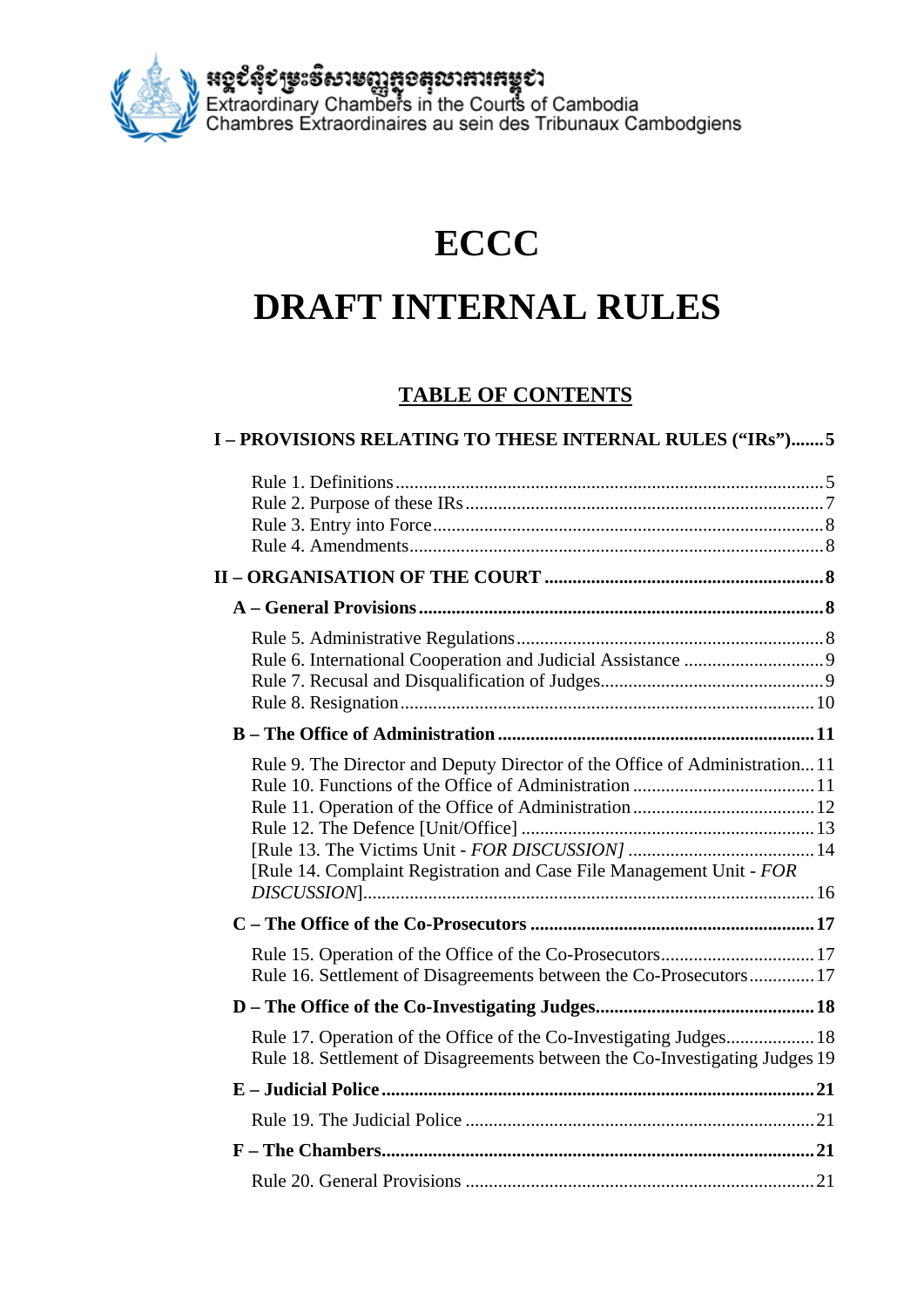| Rule 30. Live Testimony by means of Audio or Video-link Technology  30 |  |
|------------------------------------------------------------------------|--|
|                                                                        |  |
|                                                                        |  |
|                                                                        |  |
|                                                                        |  |
|                                                                        |  |
|                                                                        |  |
| Rule 37. Medical Examination of the Charged Person or Accused36        |  |
|                                                                        |  |
|                                                                        |  |
|                                                                        |  |
|                                                                        |  |
|                                                                        |  |
|                                                                        |  |
|                                                                        |  |
|                                                                        |  |
|                                                                        |  |
|                                                                        |  |
|                                                                        |  |
|                                                                        |  |
| Rule 49. Formalities Relating to Summonses and Orders for Arrest and   |  |
|                                                                        |  |
|                                                                        |  |
|                                                                        |  |
| Rule 52. Procedural Defects (nullités pour vices de procédure)  42     |  |
|                                                                        |  |
|                                                                        |  |
|                                                                        |  |
|                                                                        |  |
|                                                                        |  |
|                                                                        |  |
|                                                                        |  |
|                                                                        |  |
|                                                                        |  |
|                                                                        |  |
|                                                                        |  |
|                                                                        |  |
|                                                                        |  |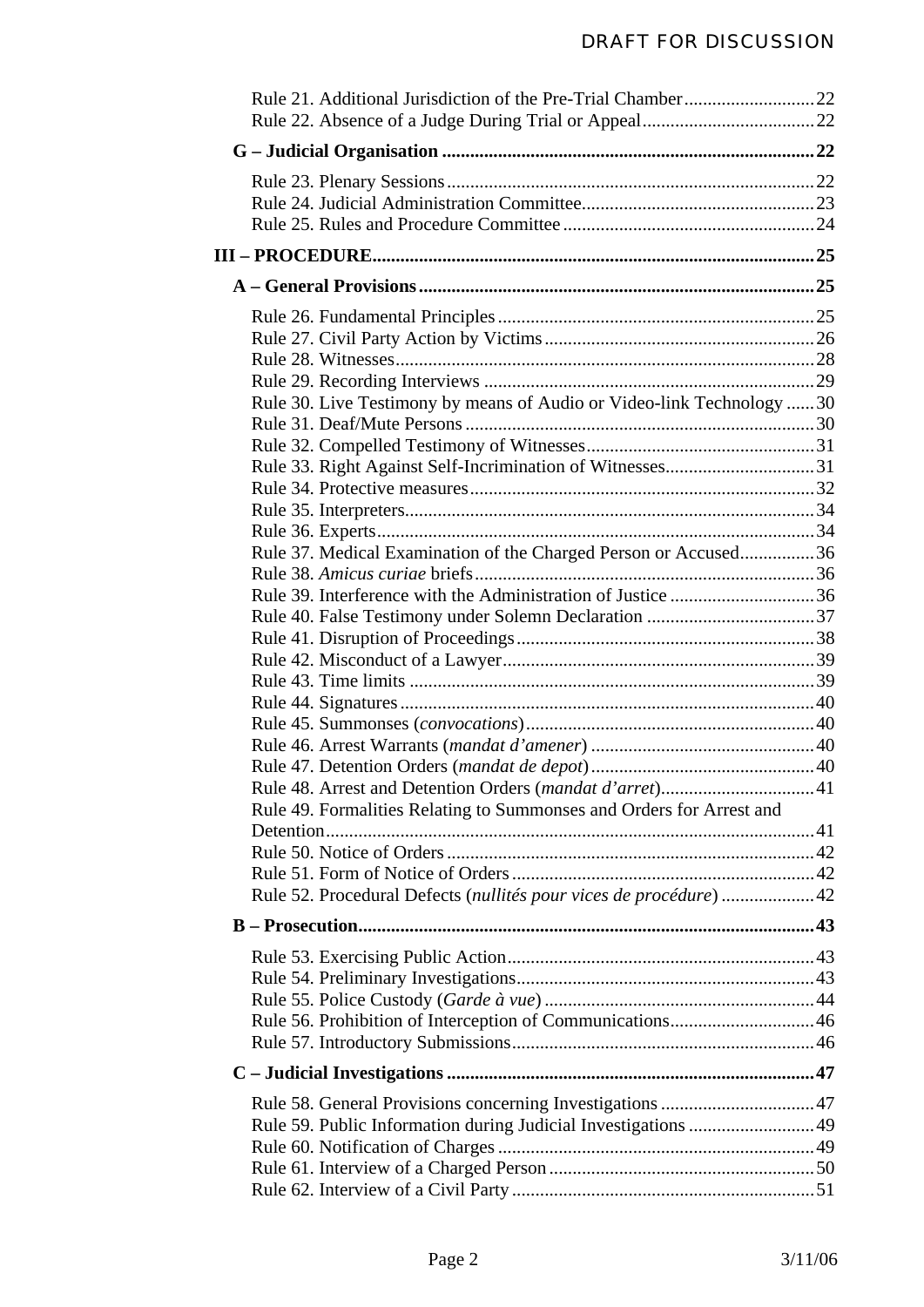| Rule 101. Announcement of the Judgment at a Public Hearing74        |  |
|---------------------------------------------------------------------|--|
|                                                                     |  |
|                                                                     |  |
|                                                                     |  |
|                                                                     |  |
|                                                                     |  |
|                                                                     |  |
| Rule 107. Procedure for Appeal before the Supreme Court Chamber  77 |  |
|                                                                     |  |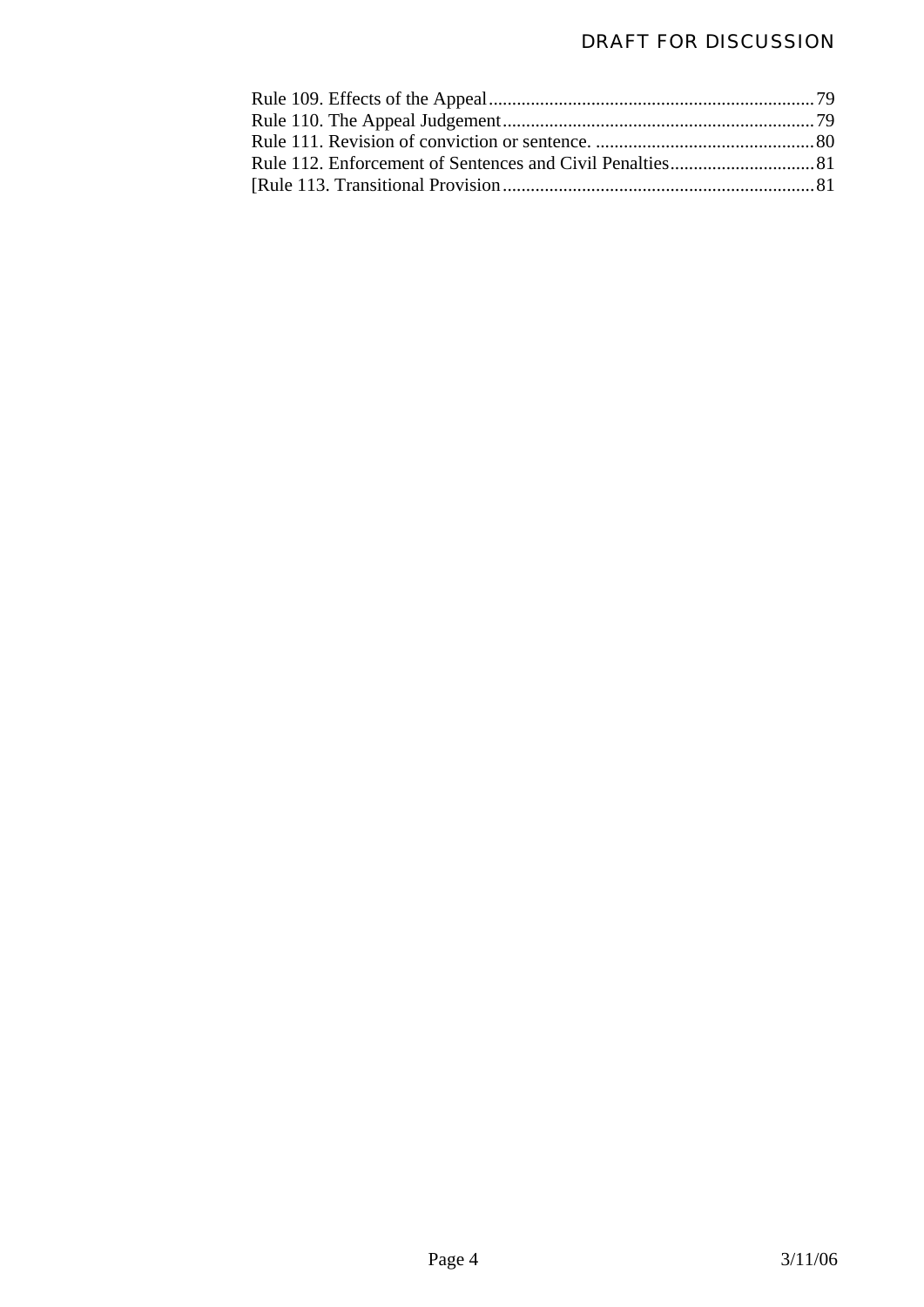## <span id="page-5-0"></span>**I – PROVISIONS RELATING TO THESE INTERNAL RULES ("IRs")**

#### **Rule 1. Definitions**

- 1. In the present document:
- **"Accused" (***Accusé***)** refers to any person who has been indicted by the Co-Investigating Judges or the Pre-Trial Chamber.
- **"Agreement" (***Accord***)** refers to the "Agreement between the United Nations and the Royal Government of Cambodia Concerning the Prosecution under Cambodian Law of Crimes Committed during the Period of Democratic Kampuchea", signed on 06 June 2003, and promulgated on 19 October 2004.
- **"Arrest and Detention Order" (***mandat d'arrêt***)** refers to an order to the Judicial Police to search for, arrest and bring a Charged Person or Accused to the ECCC detention facility; and to the head of the ECCC detention facility to receive and detain that person.
- **"Arrest Warrant" (***mandat d'amener***)** refers to an order to the Judicial Police to arrest a Charged Person or Accused and bring him or her before the Co-Investigating Judges or the Chambers.
- **"Bail Order" (***Contrôle judicaire***)** refers to a judicial order that a Charged Person or Accused remain at liberty or be released from detention, pending trial, on condition that he or she pay a bail bond and/or respect specific conditions set out in the order.
- **"Civil Party" (***Partie civile)* refers to a victim whose petition to become a Civil Party has been accepted by the Co-Investigating Judges or the Trial Chamber in accordance with these IRs.
- **"Chambers"** (*les Chambres*) refers to the Pre-Trial Chamber, the Trial Chamber and the Supreme Court Chamber of the ECCC.
- **"Charged Person" (***Personne mise en examen***)** refers to any person who is subject to prosecution in a particular case, during the period between the Introductory Submission and Indictment or dismissal.
- **"Closing Order" (***Décision de clôture***)** refers to the final order made by the Co-Investigating Judges or the Pre-Trial Chamber at the end of the judicial investigation: whether Indictment or Dismissal Order.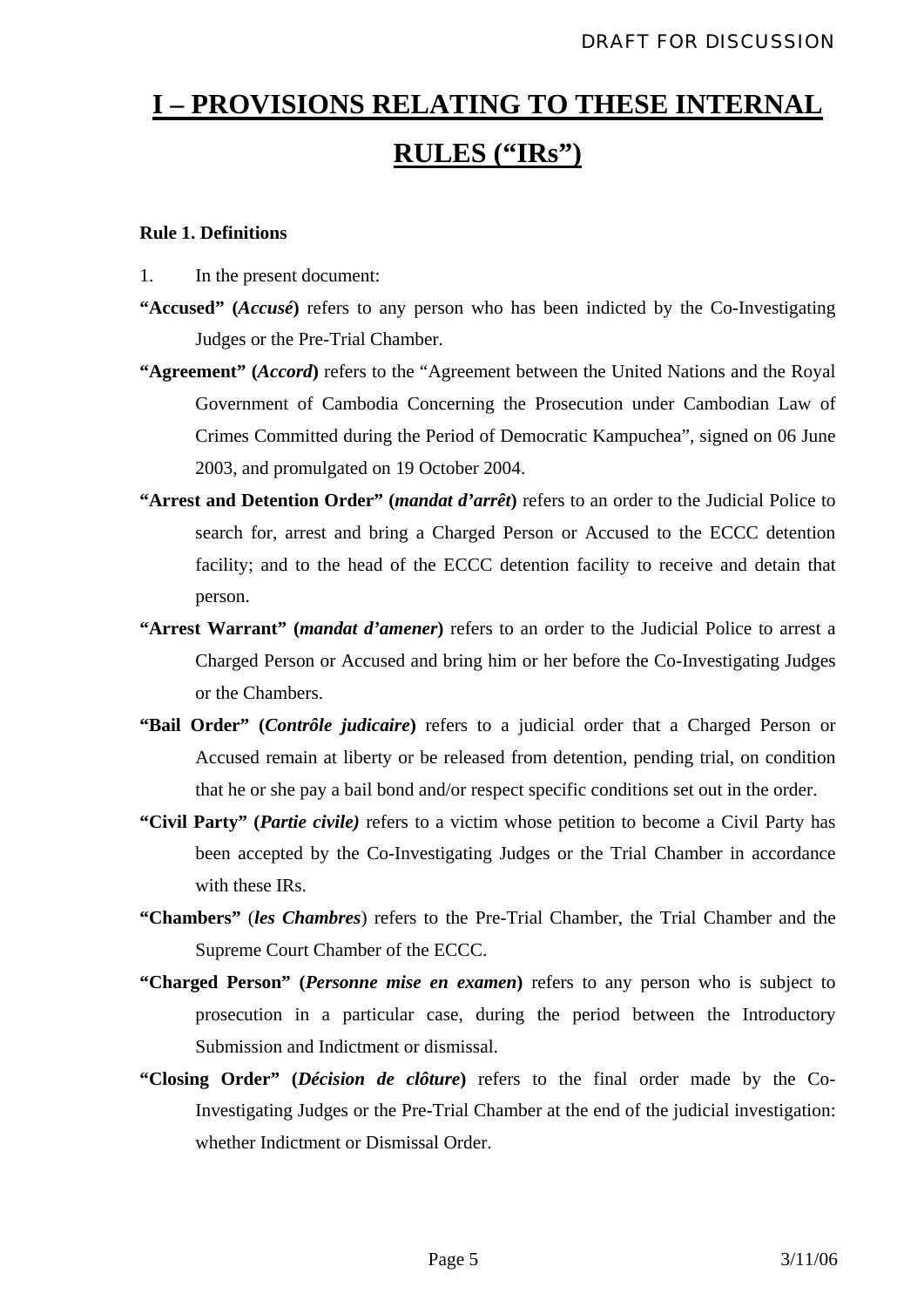- **"Count" (***Chef d'inculpation***)** refers to a specific crime with which the Charged Person is charged or the Accused indicted.
- **"Detention Order" (***mandat de depot***)** refers to an order to the head of the ECCC detention facility to receive and detain a Charged Person or Accused.
- "Dismissal Order" (*Décision de non lieu*) refers to a Closing Order by the Co-Investigating Judges or the Pre-Trial Chamber, dismissing the charges against a Charged Person.
- **"ECCC" (***CETC***)** refers to the Extraordinary Chambers within the Courts of Cambodia, established by the Law on the Establishment of the Extraordinary Chambers in the Courts of Cambodia for the Prosecution of Crimes Committed During the Period of Democratic Kampuchea, as amended in accordance with the Agreement, promulgated by Royal Decree, No. NS/RKM/1004/006, dated 27 October 2004.
- "The ECCC Law" (*la Loi sur les CETC*) refers to the Law on the Establishment of the Extraordinary Chambers in the Courts of Cambodia for the Prosecution of Crimes Committed During the Period of Democratic Kampuchea, as amended in accordance with the Agreement, promulgated by Royal Decree, No. NS/RKM/1004/006, dated 27 October 2004.
- **"Indictment" (***Décision de renvoi***)** refers to a Closing Order by the Co-Investigating Judges, or the Pre-Trial Chamber, committing a Charged Person for trial.
- **"Initial appearance" (***Première comparution***)** refers to the hearing during which a Charged Person appears for the first time before the Co-Investigating Judges, and is notified of the charges.
- **"Introductory Submission" (***Réquisitoire introductif***)** refers to the written submission by the Co-Prosecutors requesting the Co-Investigating Judges to open an investigation into a crime and proposing charges.
- **"Judicial Police" (***Police judiciaire***)** refers to Judicial Police and/or Gendarmerie officers of the Kingdom of Cambodia assigned to the ECCC.
- **"Lawyer"** (*avocat*) refers to any person who is admitted to the practice of law by the Bar Association of the Kingdom of Cambodia, or by the relevant authority in another United Nations Member State [and approved to appear before the ECCC in accordance with these IRs].
- **"Notification" (***signification***)** refers to the action through which, in the cases laid down in these IRs, a judicial decision is brought to the knowledge of a party to the proceedings.
- **"Party"** refers to the Co-Prosecutors, the Charged Person/Accused and Civil Parties.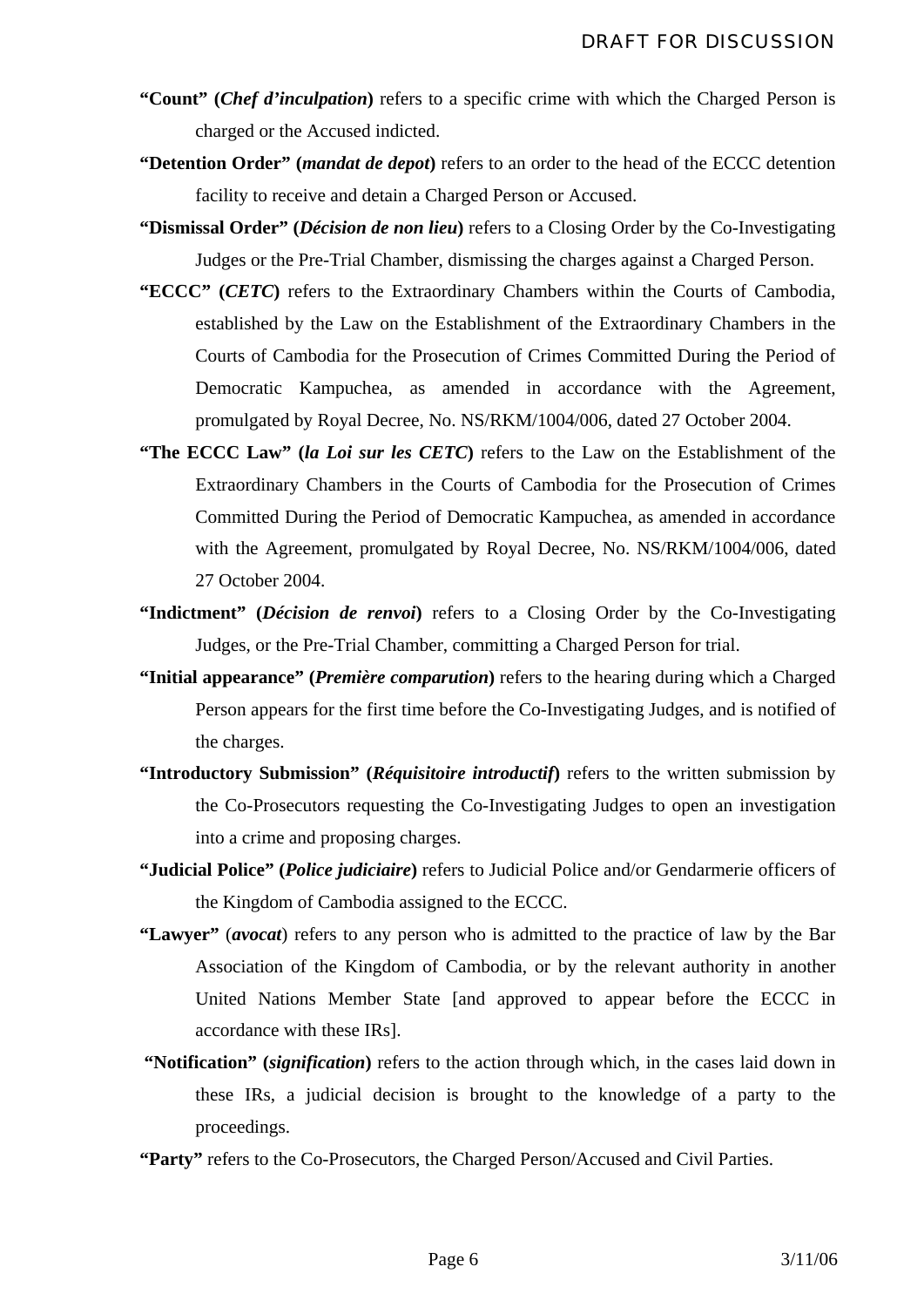- <span id="page-7-0"></span>**"Plenary Session" (***Assemblée plénière***)** refers to a meeting in which all Judges of the Pre-Trial Chamber, Trial Chamber and Supreme Court Chamber, and the Co-Investigating Judges, participate and vote as provided in Rule [23].
- **"Police Custody" (***Garde à vue***)** refers to the holding of a suspect by the Judicial Police pursuant to the instructions of the Co-Prosecutors or the Co-Investigating Judges.
- **"Practice Direction" (***Directives pratiques***)** refers to regulations covering detailed aspects of the conduct of the work of the ECCC, adopted by the Rules and Procedure Committee, in accordance with the ECCC Law, the Agreement, and these IRs.
- **"Provisional Detention" (***Détention provisoire***)** refers to the detention of the Charged Person ordered by the Co-Investigating Judges or the Pre-Trial Chamber, or the detention of the Accused ordered by the Chambers, pending final judgment.
- **"Supplementary Submission" (***Réquisitoire supplétif***)** refers to a written submission by the Co-Prosecutors requesting the Co-Investigating Judges to issue an order or undertake further action in an ongoing investigation.
- **"Suspect"** refers to a person whom the Co-Prosecutors or the Co-Investigating Judges consider may have committed a crime within the jurisdiction of the ECCC, but has not yet been charged.
- **"Victim"** refers to a natural person or legal entity (*personne morale*) that has suffered harm as a result of the commission of any crime within the jurisdiction of the ECCC.
- **"Victims' Association"** refers to an association made up solely of victims of crimes coming within the jurisdiction of the ECCC, that is validly registered in the country in which it is carrying on activities at the time of its intervention before the ECCC, and has been validly authorised to take action on behalf of its members.

2. In the present document, the masculine shall include the feminine and the singular the plural, and vice-versa. In particular, unless otherwise specified, a reference in these IRs to the Co-Investigating Judges includes both of them acting jointly and each of them acting individually, whether directly or through delegation; and a reference in these IRs to the Co-Prosecutors includes both of them acting jointly and each of them acting individually, whether directly or through delegation, as specified in these IRs. [NB. This provision does not have any grammatical impact on the document in Khmer.]

#### **Rule 2. Purpose of these IRs**

1. The purpose of these IRs is to consolidate applicable Cambodian procedure for proceedings before the ECCC and, pursuant to Articles 20, 23, and 33 of the ECCC Law and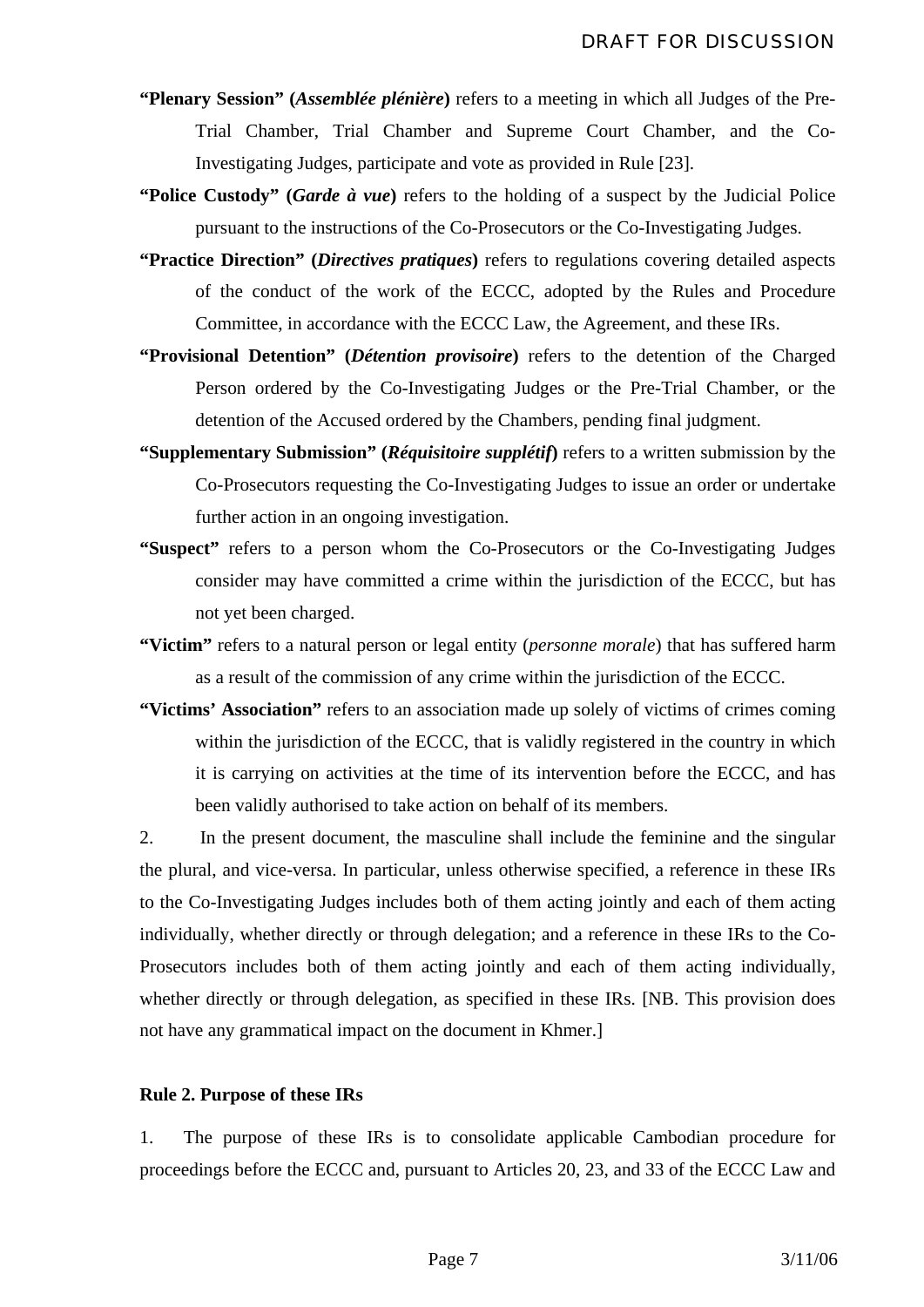<span id="page-8-0"></span>Article 12.1 of the Agreement, to adopt additional rules where these existing procedures do not deal with a particular matter, or if there is uncertainty regarding their interpretation or application, or if there is a question regarding their consistency with international standards.

2. Where in the course of ECCC proceedings, a question arises which is not addressed by these IRs, the Co-Prosecutors, Co-Investigating Judges or the Chambers shall decide in accordance with Article 12.1 of the Agreement and Articles 20, 23, 33 or 37 of ECCC Law as applicable, having particular attention to the fundamental principles set out in Rule [26] and the applicable criminal procedural laws. In such a case, a proposal for amendment of these IRs shall be submitted to the Rules and Procedures Committee as soon as possible.

#### **Rule 3. Entry into Force**

These IRs shall enter into force on the date of their approval in Plenary Session.

#### **Rule 4. Amendments**

1. Requests for amendment of these IRs may be made to the Rules and Procedure Committee by a Judge, a Co-Investigating Judge, a Co-Prosecutor, the Principal Defender , [the head of the Victims Unit] and the Director or Deputy Director of the Office of Administration.

2. Proposals for amendment received from the Rules and Procedure Committee shall be submitted to the Plenary Session for adoption in accordance with the procedure for adopting these IRs.

3. An amendment shall be, unless otherwise indicated, enter into force immediately. The Office of Administration shall publish the amendment by appropriate means.

## **II – ORGANISATION OF THE COURT**

#### **A – General Provisions**

#### **Rule 5. Administrative Regulations**

After these IRs come into force, the Office of the Co-Prosecutors, the Office of Co-Investigating judges, the Chambers, the Office of Administration, [the Defence Unit and Victims Unit] shall develop their own respective administrative regulations, which shall comply with these IRs. Any Office may request the Rules and Procedure Committee to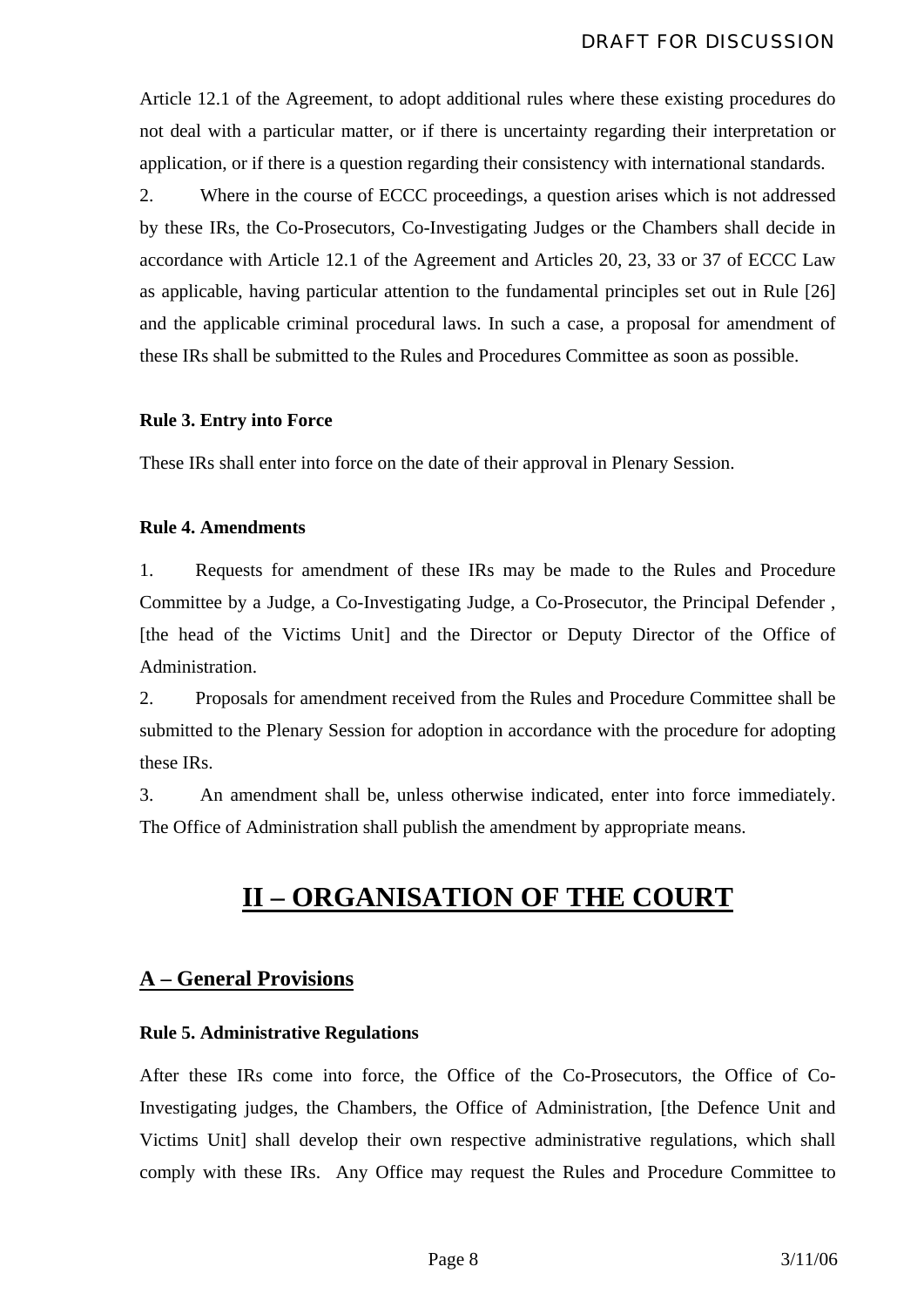<span id="page-9-0"></span>review the administrative regulations of another Office where there is doubt concerning their consistency with these IRs.

#### **Rule 6. International Cooperation and Judicial Assistance**

1. The ECCC may invite States not party to the Agreement to provide assistance on the basis of *ad hoc* arrangements, agreements or any other appropriate means. Where a State which has entered such arrangements with the ECCC nevertheless fails to provide such assistance, the Co-Investigating Judges or the Chambers seised of the matter may take appropriate action, through the Office of Administration, including a request for assistance from the Secretary-General of the United Nations and/or the Royal Government of Cambodia.

2. Pursuant to Article 44(4) of the ECCC Law, the ECCC may receive additional assistance for their expenses from other voluntary funds contributed by foreign governments, international institutions, non-governmental organizations, and other persons wishing to assist the proceedings.

#### **Rule 7. Recusal and Disqualification of Judges[1](#page-9-1)**

1. A judge [may/shall] recuse him/herself from conducting an investigation, or sitting on a trial or appeal, in any case in which he or she has or has had a personal association which objectively might affect his or her impartiality or objectively give rise to the appearance of bias. A Co-Investigating Judge who recuses him or herself shall notify the President of the Pre-Trial Chamber. In any other case the judge in question shall notify the Chamber in which he or she is sitting. The Judge in question shall immediately cease to participate in the judicial proceedings.

2. Any party may file a petition for disqualification of a judge conducting an investigation, or sitting on a trial or appeal, on any of the following grounds:

- a) If the judge, or his or her current or former spouse, is one of the parties;
- b) If the judge has a family relation with any party by up to sixth degree, or is related by marriage up to third degree;
- c) If the judge has custody of one of the parties;
- d) If there is or was litigation pending between the judge and one of the parties;
- e) If the judge was called as a witness or expert in the case;
- f) If the judge is or was a lawyer or assistant of one of the parties;

<span id="page-9-1"></span><sup>&</sup>lt;sup>1</sup> Sierra Leone Special Court Rules of Procedure and Evidence, Rule 15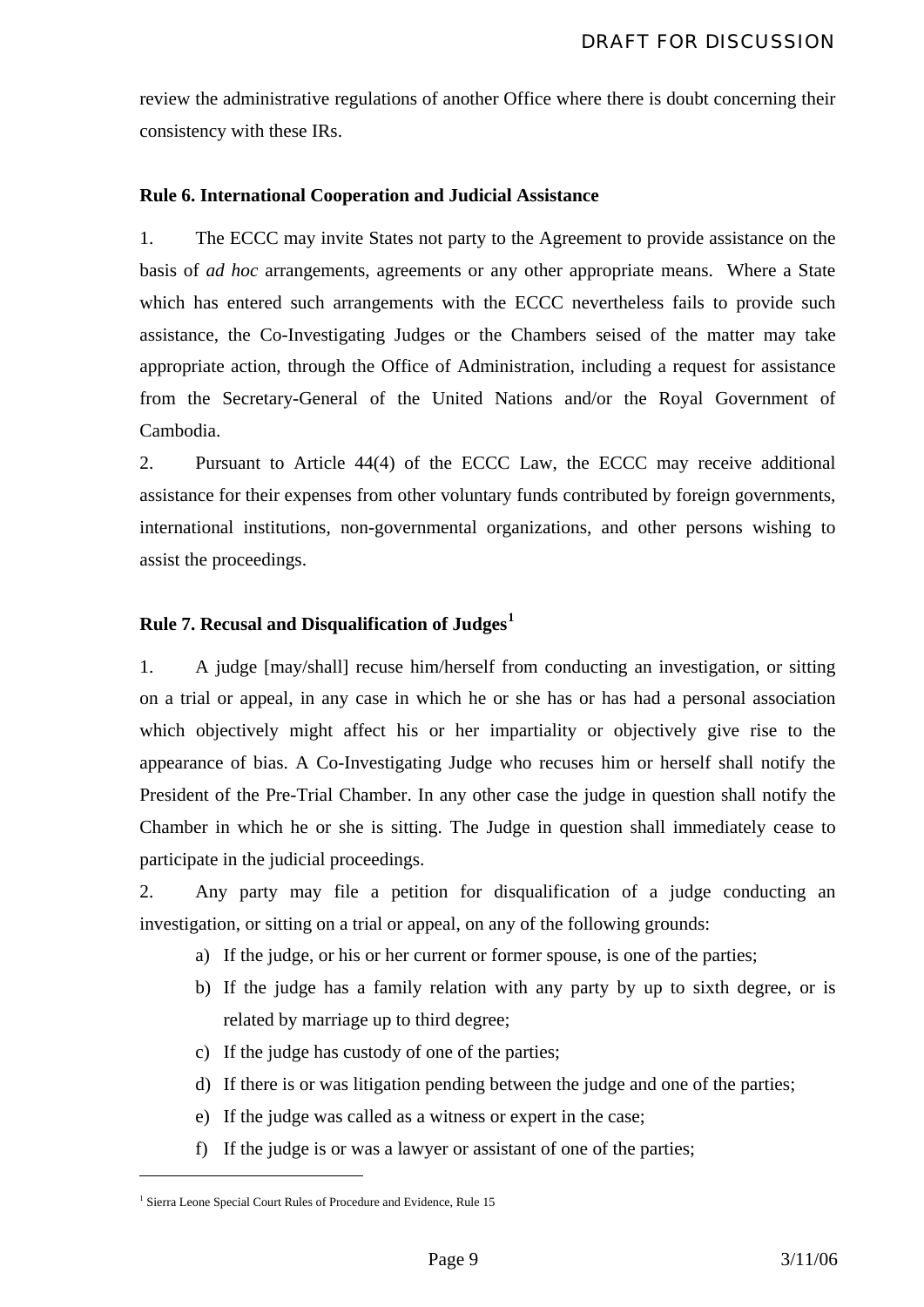- <span id="page-10-0"></span>g) If the judge has already participated in the case, in any capacity, including the investigation or any decision;
- h) If the judge has expressed comments through media verbally or in writing, or has done other public actions, or has provided legal opinion in the case, which would affect his or her bias.

3. A party who files a petition for disqualification of a judge shall clearly indicate the grounds and shall provide supporting evidence. The petition shall be filed as soon as the party becomes aware of the grounds in question.

4. No application shall be admissible if submitted after the Closing Order, or judgement in a trial or appeal, as appropriate.

5. A petition for disqualification of a Co-Investigating judge shall be submitted to the Pre-Trial Chamber. In any other case it shall be submitted to the Chamber in which the judge in question is sitting. The judge in question may decide to step down voluntarily at any point in the following proceedings.

6. The Judge in question shall cease to participate in the judicial proceedings pending a decision, and shall be replaced in the Chamber by a reserve judge for the purposes of the petition.

7. The Judge shall be entitled to present written submissions to the Chamber within 10 days of receipt by him or her of the application, through its President. The application for disqualification of the Judge, along with the submissions by the Judge, shall be considered by the Chamber Judges, who shall vote on the matter, and hand down a written decision in the absence of the judge in question and the applicant.

8. Such petitions may be heard by remote means where necessary. The order of the Chamber shall be notified to the parties and the judge in question by the clerk of the Chamber, and shall be not open to appeal.

9. Any act done before the notification of a petition for disqualification shall be deemed to be valid.

10. If the Chamber decides to disqualify a Judge, a reserve Judge shall be appointed to sit in his or her place. Where a petition is rejected, no further petition shall be filed on the same grounds unless such ground reoccurs after the first decision was made.

#### **Rule 8. Resignation**

1. Any ECCC Judge or Co-Prosecutor may resign from his or her functions.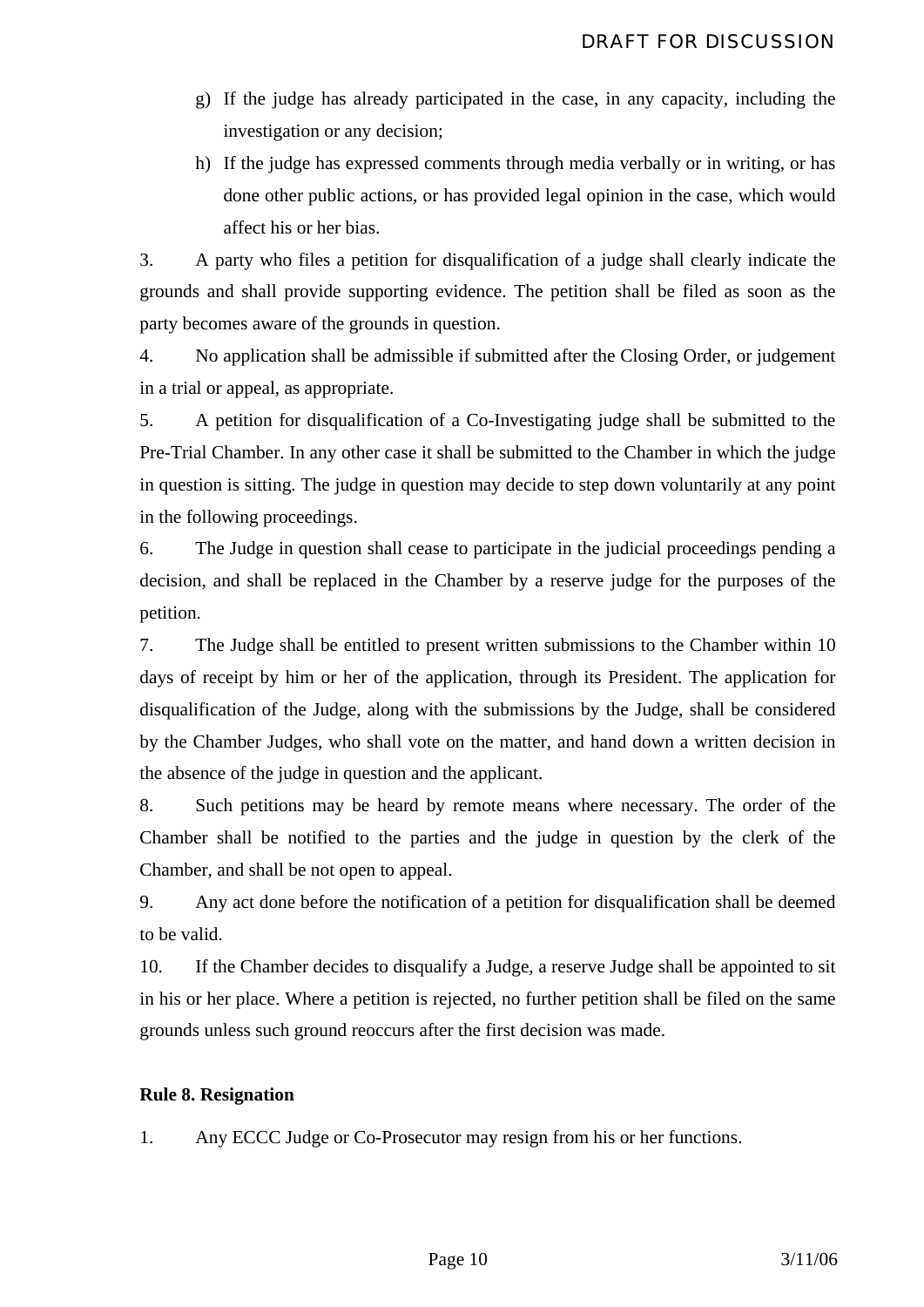<span id="page-11-0"></span>2. The resignation of a national judge or co-prosecutor shall be submitted to the Supreme Council of the Magistracy and notice shall be given in writing to the Plenary, through its President.

3. The resignation of an international judge or co-prosecutor shall be submitted in writing to the Plenary, through its President. The Office of Administration shall transmit the resignation to the Secretary-General of the United Nations and the Supreme Council of the Magistracy of the Royal Government of Cambodia.

4. Articles 11 and 18 of the ECCC Law and Articles 3, 5 and 6 of the Agreement, relating to vacancies for judicial officers shall be applied.

#### **B – The Office of Administration**

#### **Rule 9. The Director and Deputy Director of the Office of Administration**

The Director and Deputy Director of the Office of Administration shall be appointed according to the ECCC Law and the Agreement. They shall direct the Office of Administration and appoint such staff as necessary.

#### **Rule 10. Functions of the Office of Administration**

1. The Office of Administration shall assist the Chambers, the Office of the Co-Prosecutors, the Office of the Co-Investigating Judges and Plenary Sessions in the performance of their functions and shall be responsible for their administration and servicing. In this respect, the above-mentioned judicial officers may make suggestions to the Office of Administration, through the Judicial Administration Committee, including the taking of appropriate disciplinary measures against staff under their authority, where warranted.

2. The Office of Administration shall be responsible for the internal security of the ECCC in accordance with the Supplementary Agreement regarding Safety and Security between the United Nations and the Royal Government of Cambodia.

3. The Office of Administration shall be responsible for provision of the equipment, facilities management, information technology, supplies, vehicles, transportation, and other physical and administrative requirements of the ECCC in accordance with the Supplementary Agreement regarding utilities, facilities and services between the United Nations and the Royal Government of Cambodia.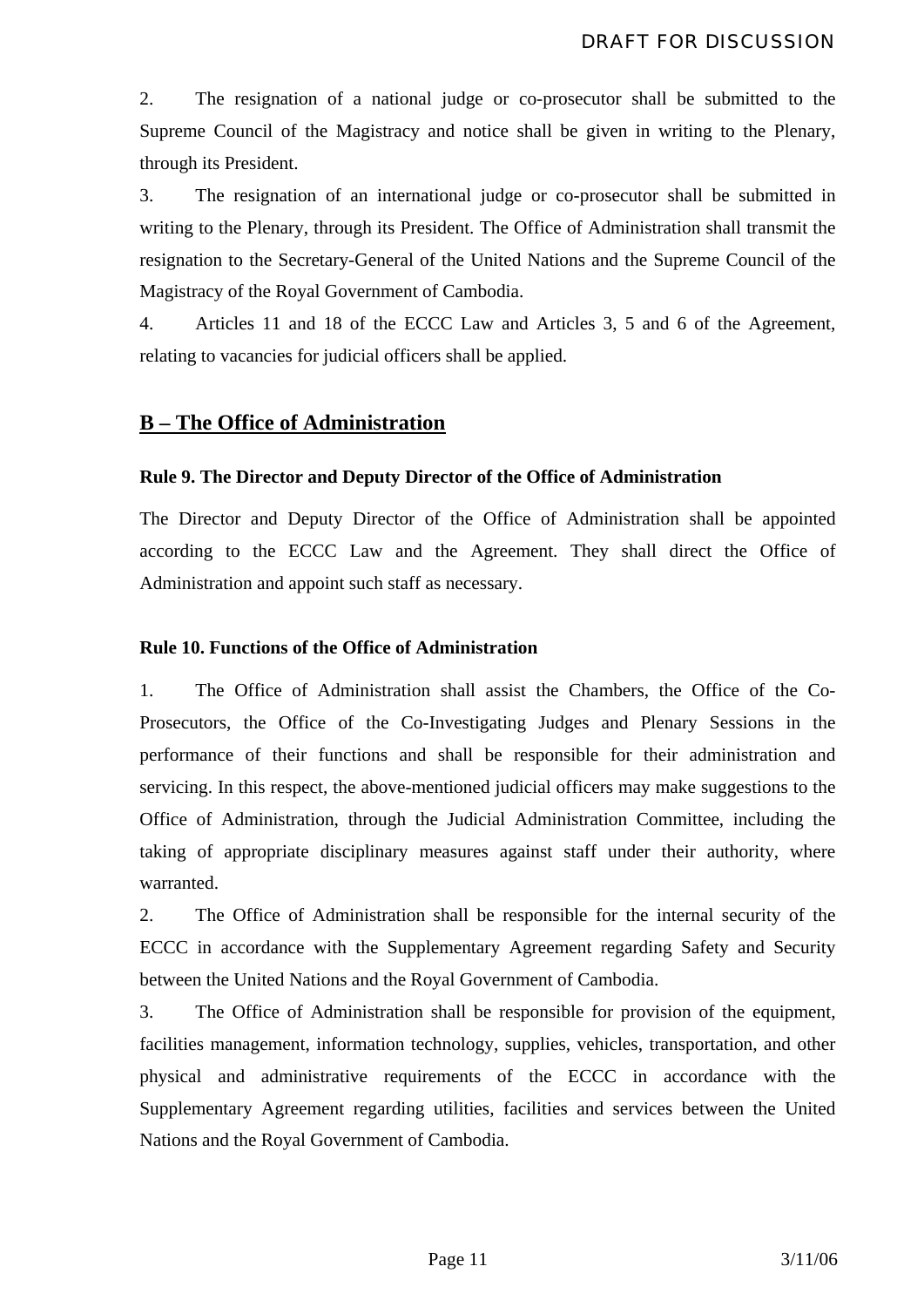<span id="page-12-0"></span>4. Without prejudice to the authority of the Office of the Co-Prosecutors or the Office of Co-Investigating Judges to receive, obtain and provide information and to establish channels of communication in the conduct of their judicial functions, the Office of Administration shall serve as the official channel for both internal and external communication of the ECCC.

5. The Office of Administration shall keep a database containing copies of all case files of judicial investigations, and cases before the Chambers, the originals of which shall be kept with the Office of the Co-Investigating Judge or the Chambers, as appropriate. The Office of the Administration will ensure that such copies are made available to the parties, as directed by the office of the Co-investigating Judge or the Chambers, as appropriate. Information in the database shall only be made available to the public subject to the terms of the ECCC practice directive on the matter.

6. At the direction of the Co-Investigating Judges or the Chambers, as appropriate, the Office of Administration shall be responsible for the preservation, storage and security of evidence including physical evidence, statements and documents obtained in the course of preliminary investigations, investigations, trials, and appeals.

#### **Rule 11. Operation of the Office of Administration**

1. When preparing or amending its administrative regulations, the Office of Administration shall consult with the Chambers, the Co-Prosecutors, and Co-Investigating Judges on any matters which may affect the operation of such Chambers or Office. The administrative regulations shall be approved by the Director and Deputy Director of the Office of Administration.

2. The Director and Deputy Director of the Office of Administration, in the execution of their functions, may make oral or written representations to Co-Investigating Judge or the Chambers on any issue arising in the context of a specific case which affects or may affect the discharge of such functions, including that of implementing judicial decisions, with notice to the parties where necessary.

3. The Director and Deputy Director of the Office of Administration, mindful of the need to ensure respect for human rights and fundamental freedoms shall, in consultation with the Co-Prosecutors, the Co-Investigating Judges and the Chambers, adopt administrative regulations governing the detention of any person under the ECCC's authority. They shall ensure that conditions of detention are in accordance with the *Standard Minimum Rules for the Treatment of Detainees* and the *Basic Principles for the Treatment of Prisoners* of the United Nations.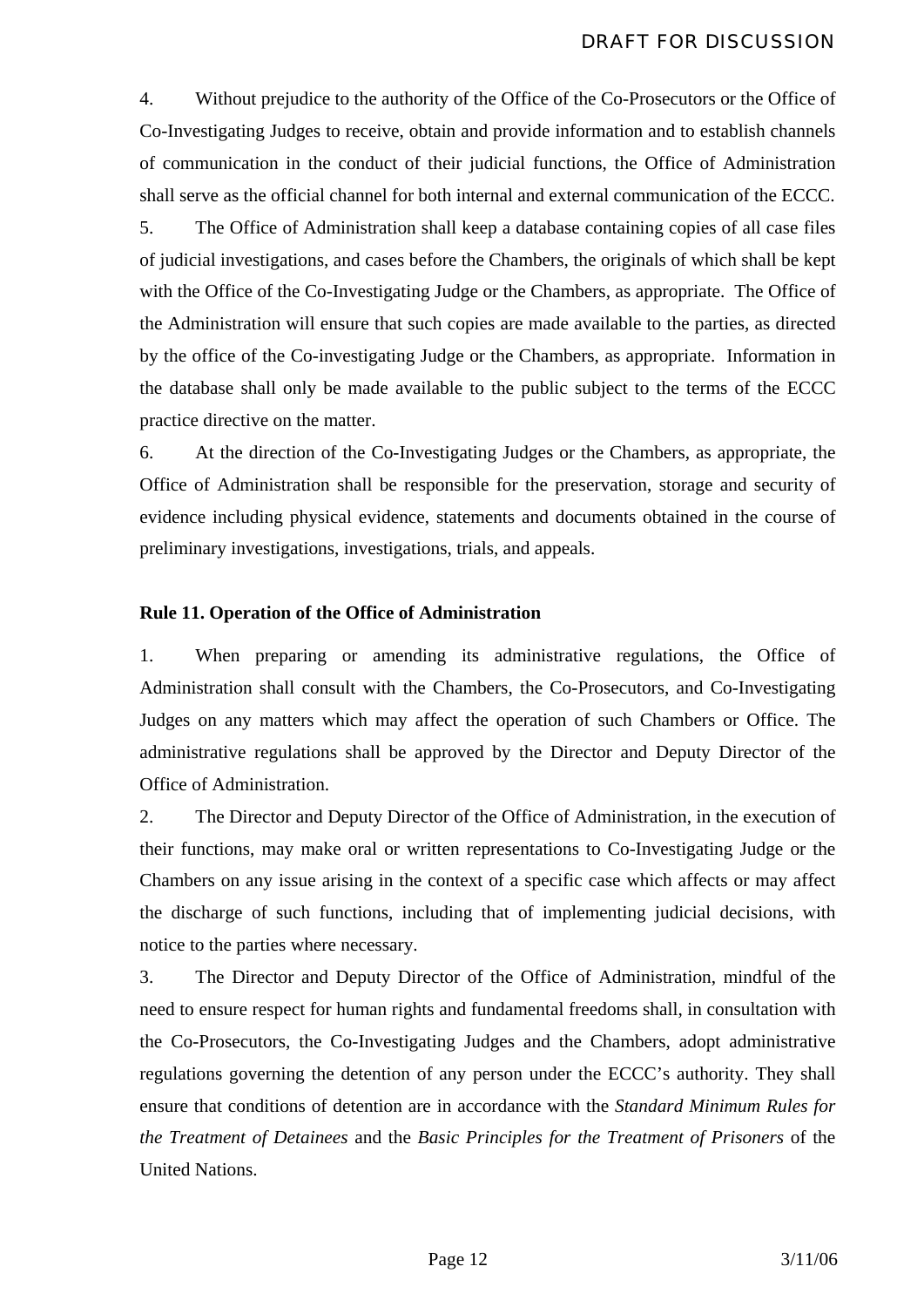#### <span id="page-13-0"></span>**Rule 12. The Defence [Unit/Office]**

1. The Office of Administration shall establish a Defence Unit/Office, which shall be autonomous on substantive defence matters. The Defence Unit/Office shall be headed by the Principal Defender together with such staff as necessary.

2. It shall fulfil its functions, *inter alia*, by:

- a) Assisting in the protection of the rights of suspects, Charged Persons and Accused, and other persons, as appropriate.
- b) Providing and maintaining representation for suspects, Charged Persons and Accused.
- c) Administering applications to be admitted to the list of approved lawyers in accordance with the criteria in the relevant Practice Direction.
- d) Providing all suspects, Charged Persons and Accused with information on how to select lawyers from the list of approved lawyers.
- e) Providing [*legal/administrative* advice and assistance to [suspects,] Charged Persons and Accused and their legal teams]
- f) Providing for training courses to allow lawyers to fulfil the criteria for admission to the list of approved lawyers together with continuing professional training.
- g) Appearing before the ECCC in respect of specific issues, [including filing applications for access to the case file].

3. [PROPOSITION 1: *Lawyers admitted to practice law in a foreign country shall register with the Bar Association of the Kingdom of Cambodia in a special list which recognises the right to represent clients before the ECCC as co-lawyers*].

 [PROPOSITION 2: *The Defence Unit/Office shall create and maintain a list of lawyers approved to appear before the ECCC and other professionals approved to be members of the defence teams. The list shall include both Cambodian and foreign nationals.*

*4. The criteria and procedures for inclusion on this list shall be established in a Practice Direction, which shall be consistent with these IRs.* 

*5. Any person who has been denied admission to the list or an approved person who has been removed from the list may seek review of the decision to the Judicial Administration*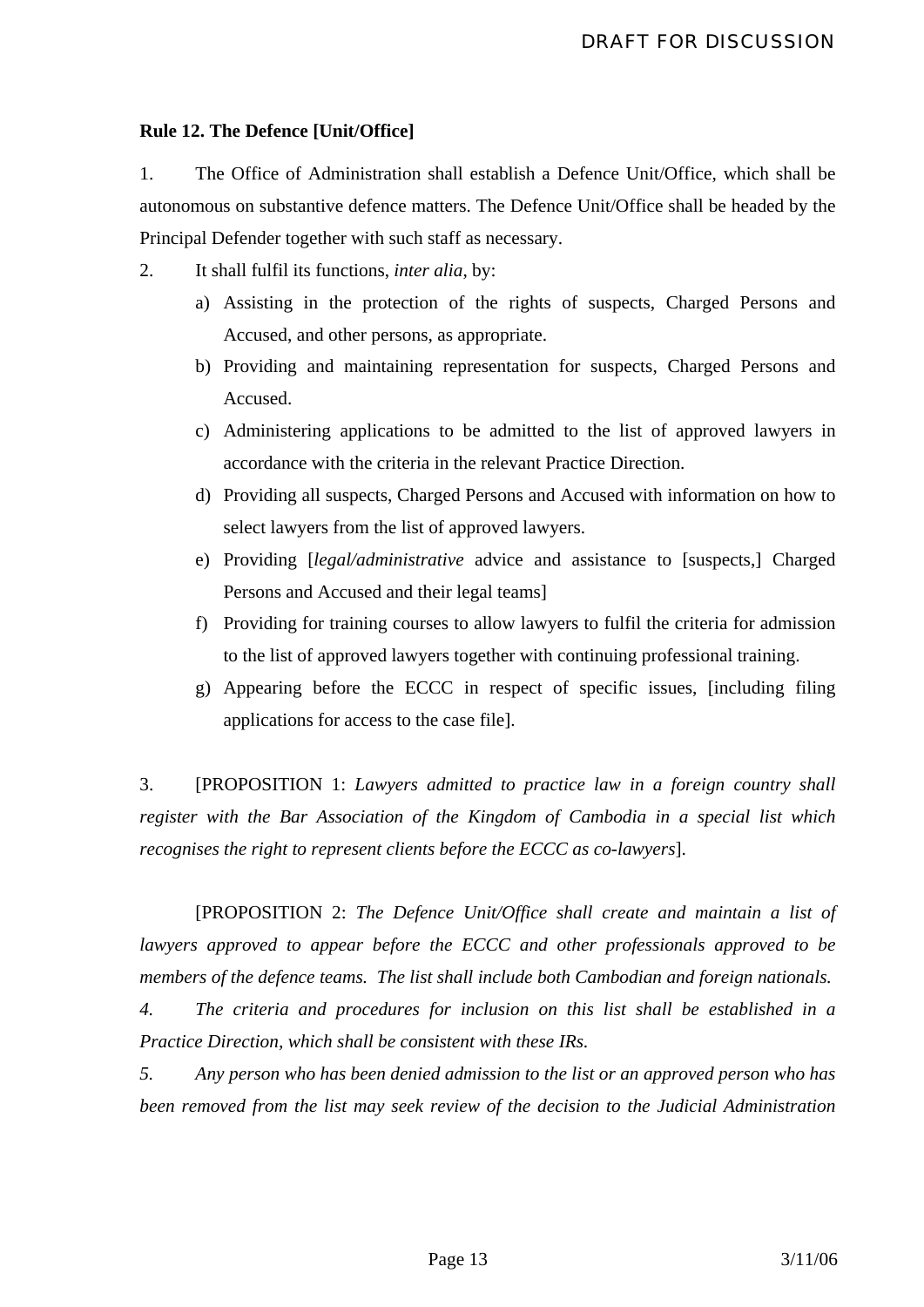<span id="page-14-0"></span>*Committee within fifteen days of receiving notification of the final decision of the Principal Defender.*] [2](#page-14-1)

6. A suspect, Charged Person or Accused shall freely choose his or her a lawyer from this list. The remuneration of defence a lawyer shall be provided for by Practice Direction, consistent with these IRs.

7. The lawyer of a person in detention may freely communicate with his or her client in the detention centre subject to the necessary constraints of the administration of detention facility. All communications between the lawyer and the person in detention shall be confidential and shall not be listened to, recorded or copied by others. The lawyer may obtain a copy of the case file, or record of proceedings, and bring this, together with any other relevant document to discuss with his or her client.

8. In the performance of their duties lawyers shall be subject to the relevant provisions of the Agreement, the ECCC Law, these IRs, ECCC Practice Directions, as well as the Cambodian Code of Professional Conduct and the codes of practice and ethics governing their profession in their country of admission.

9. Lawyers admitted to practice outside of Cambodia shall work in conjunction with a lawyer admitted in Cambodia, as co-lawyers, with equal rights of audience.

#### **[Rule 13. The Victims Unit** *- FOR DISCUSSION]***[3](#page-14-2)**

1. The Office of Administration [shall/may] establish a Victims Unit, which shall be headed by the Principal Lawyer for Victims, together with such staff as necessary.

2. It shall fulfil its functions, *inter alia*, by:

<u>.</u>

- a) Assisting in the protection of the rights of victims.
- b) Assisting the Co-Prosecutors in the receipt, verification and registering of complaints.
- c) Assisting the co-Investigating judges in the receipt, verification and registering of Civil Party petitions.
- d) Giving [legal and] administrative assistance to Civil Parties and their legal teams
- e) Facilitating the common representation of Civil Parties.

<span id="page-14-1"></span> $2$  There is disagreement concerning the extent to which the national bar association should be involved in decisions concerning admission of lawyers: a list specific to the ECCC seems to limit the rights of Cambodian lawyers to have access to any court. The national side suggests further discussions with the bar association to find a solution. If Proposition 2 (internal ECCC solution) is adopted, it would be necessary to determine how the Judicial Administration Committee makes decisions (super majority..??)<br><sup>3</sup> The establishment of such a unit is not foreseen in the current budget estimates, and is subject to the availability of additiona

<span id="page-14-2"></span>is, however, essential if the rights recognized to civil parties under Cambodian procedures in force are to be effectively exercised.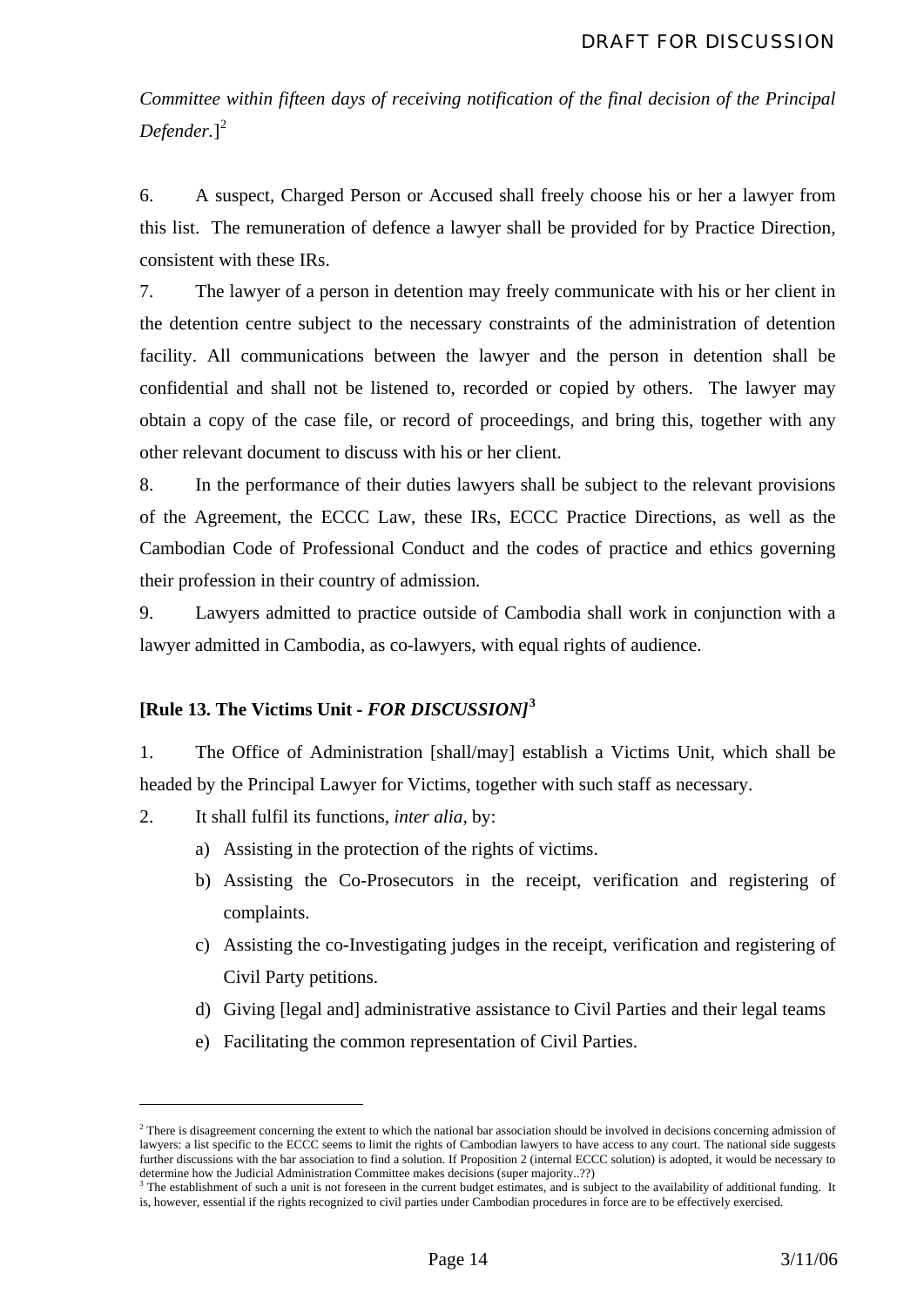- f) Administering applications to be admitted to the list of approved lawyers in accordance with the criteria in the relevant Practice Direction.
- g) Providing all Civil Parties with information on how to select lawyers from the list of approved lawyers.
- h) Administering applications to be admitted to the list of Victims' Associations.
- i) [Providing for training courses to allow lawyers to fulfil the criteria for admission to the list of approved lawyers together with continuing professional training.]
- j) Appearing before the ECCC in respect of specific issues, [including filing applications for access to the case file].

3. [PROPOSITION 1: *Lawyers admitted to practice law in a foreign country shall register with the Bar Association of the Kingdom of Cambodia in a special list which recognises the right to represent clients before the ECCC as co-lawyers*].

 [PROPOSITION 2: *3. The Victims Unit shall create and maintain a list of lawyers approved to appear before the ECCC and other professionals approved to be members of their teams. The list shall include both Cambodian and foreign nationals.[4](#page-15-0) The criteria and procedures for inclusion on this list shall be established in a Practice Direction.* 

*4. Any person who has been denied admission to the list or an approved person who has been removed from the list may seek review of the decision to the Judicial Administration Committee within fifteen days of receiving notification of the final decision of the Principal Lawyer for Civil Parties.*

*5. A Civil Party may freely choose a lawyer from this list. Any ECCC remuneration for such a lawyer shall be provided for by Practice Direction.*]

6. In the performance of their duties lawyers shall be subject to the relevant provisions of the Agreement, the ECCC Law, these IRs, ECCC Practice Directions, as well as the Cambodian Code of Professional Conduct and the codes of practice and ethics governing their profession in their country of admission.

7. The Victims Unit shall create and maintain a list of Victims' Associations approved to act on behalf of Civil Parties before the ECCC, drawn up under the supervision of the Co-Investigating Judges and the Trial Chamber. In order to be included in the list, such Victims'

<span id="page-15-0"></span><sup>&</sup>lt;sup>4</sup> This list could effectively be merged with the defence lawyers list, thereby reducing duplication and operational costs.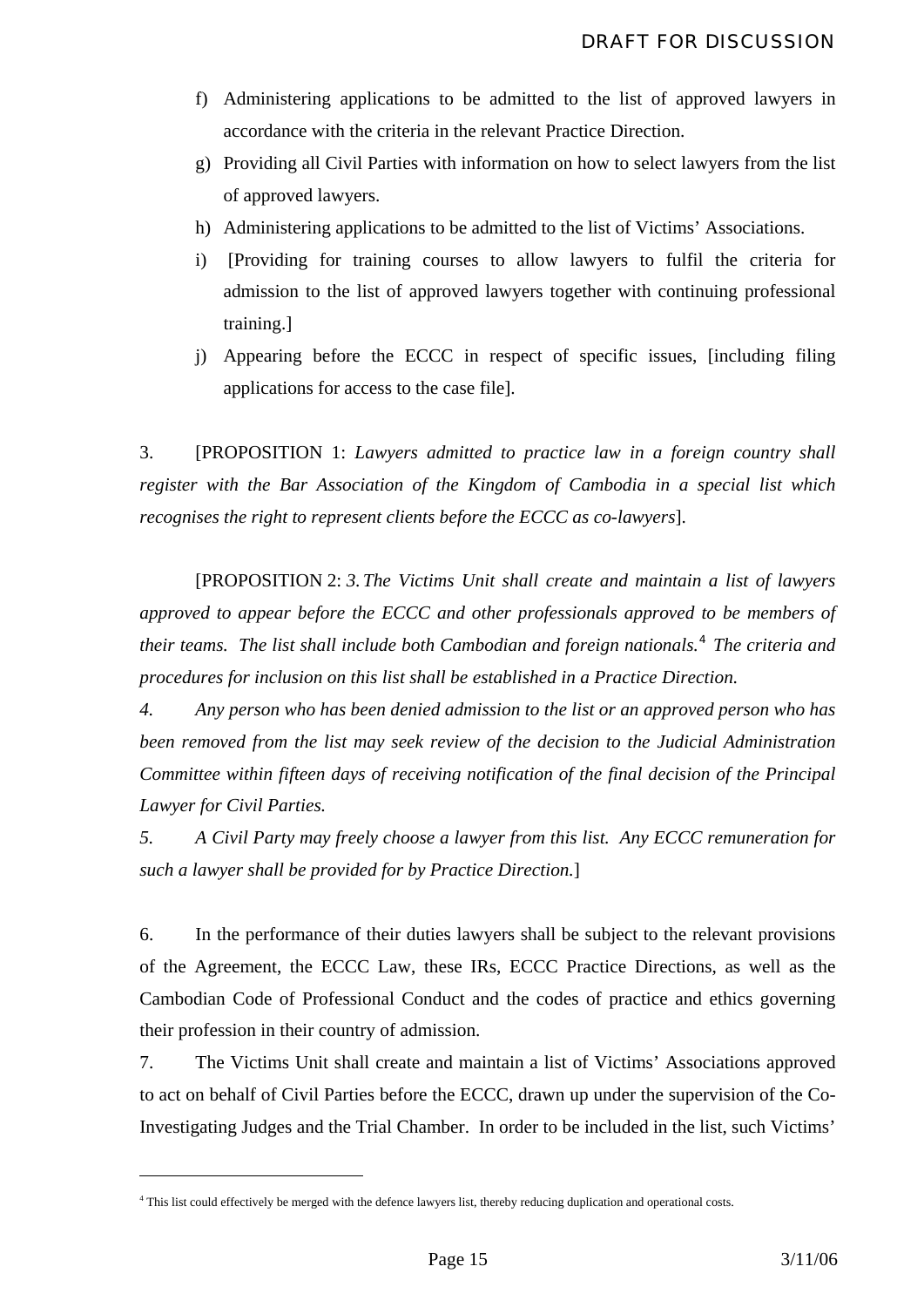<span id="page-16-0"></span>Association shall provide the [Victims Unit] with documentation showing that it is validly registered or established in the country in which it is carrying on its activities, and is authorised to act on behalf of its members.

8. Any Victims' Association that has been denied admission to the list or removed from the list may seek review of the decision to the Judicial Administration Committee within fifteen days of receiving notification of the final decision of the Principal Lawyer for Civil Parties.]

9. Lawyers admitted to practice outside of Cambodia shall work in conjunction with a lawyer admitted in Cambodia, as co-lawyers, with equal rights of audience.

## **[Rule 14. Complaint Registration and Case File Management Unit -** *FOR DISCUSSION***]**

#### *[Centralised option]***[5](#page-16-1)**

*In order to ensure the effectiveness and quality of the complaint registration process and the management of court files within the ECCC, the Office of Administration shall establish a unit for complaint registration and the management of case files within the Court Management Section (CMS), in consultation with the Co-prosecutors and Co-investigating Judges. This unit shall be responsible for the following tasks:* 

- *a) To receive and register any complaints [made by victims], and petitions from all parties to proceedings before the ECCC.*
- *b) To maintain, manage and forward complaints or documents or case files to the Office of the Co-Prosecutors, the Office of the Co-Investigation Judges, the Office of Administration, and the Chambers pursuant to existing procedure.*
- *c) To forward and notify the orders or decisions of the Office of Co-Prosecutors, the Office of Co-Investigation Judges and the Chambers to all related parties and institutions in the proceeding.*
- d) *To convene trials.*]

<span id="page-16-1"></span> $5$  As an alternative to this centralized approach, these IRs set out in each case which officer is legally responsible for complaints and files and designates the appropriate chain of documentation.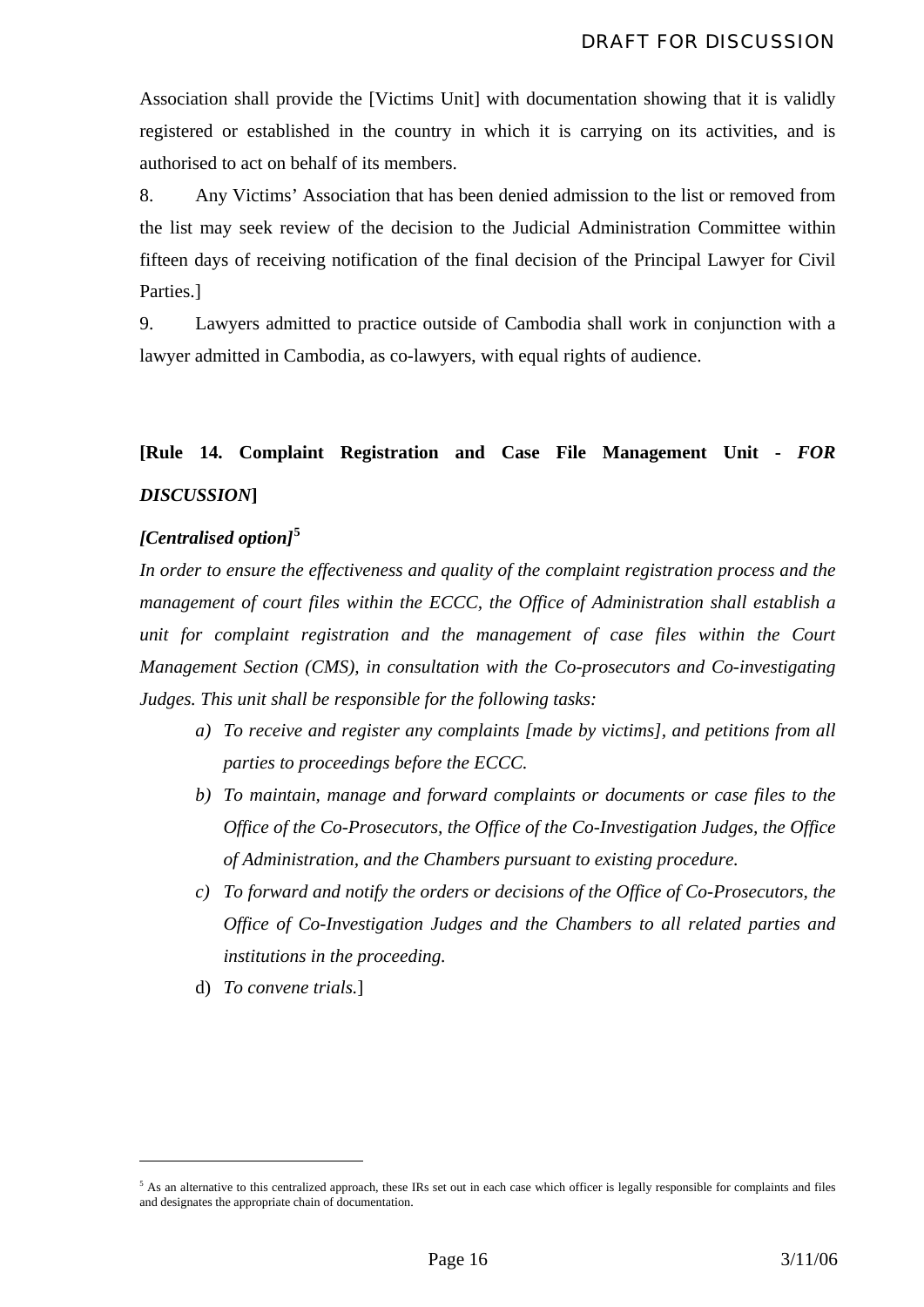#### <span id="page-17-0"></span>**C – The Office of the Co-Prosecutors**

#### **Rule 15. Operation of the Office of the Co-Prosecutors**

1. The Office of the Co-Prosecutors shall operate as an independent office within the ECCC. It shall be composed of the Co-Prosecutors and such other staff as necessary.

2. In preparing or amending the administrative regulations of their office, the Co-Prosecutors shall consult with the Chambers, the Co-Investigating Judges and the Director and Deputy Director of the Office of Administration on any matters that may affect their respective Chambers or Offices. These administrative regulations shall be approved by the Co-Prosecutors.

3. Except for action that must be taken jointly [under the ECCC Law and these IRs], the Co-Prosecutors may delegate power to one of them, by a joint written decision, to accomplish such action individually.

4. Except for actions that must be performed personally [under the ECCC Law and these IRs], the Co-Prosecutors may delegate the exercise of their functions verbally or in writing<sup>[6](#page-17-1)</sup>, as follows:

- a) During the preliminary investigation: to any of their staff/investigators, except where coercive measures are required, or to the Judicial Police;
- b) At all other times: to the Deputy Co-Prosecutors [and their Assistant Co-Prosecutors<sup>[7](#page-17-2)</sup>]

#### **Rule 16. Settlement of Disagreements between the Co-Prosecutors**

1. In the event of disagreement between the Co-Prosecutors [concerning an Introductory Submission, a Supplementary Submission relating to new facts, a final submission, or a decision relating to an appeal], $<sup>8</sup>$  $<sup>8</sup>$  $<sup>8</sup>$  either or both of them may record the exact nature of their</sup> disagreement in a signed, dated document which shall be placed in the case file.

2. Within 30 days, either Co-Prosecutor may bring the disagreement before the Pre-Trial Chamber by submitting a written statement of the facts and reasons for the disagreement to the Office of Administration, who shall immediately convene the Pre-Trial

<span id="page-17-2"></span><span id="page-17-1"></span> $^6$  This may be too cumbersome in practice<br>7 The 2004 Law only refers to co-prosecutors and deputy co-prosecutors, raising the question as to whether extending the delegation any further would infringe the Law. It can, however, be argued that this is a clear gap in the applicable Law which may be resolved by these IRs.

<span id="page-17-3"></span><sup>&</sup>lt;sup>8</sup> It may be advisable to limit the scope of this provision to certain disagreements. Widening the scope to any disagreement could bring essentially strategic matters under judicial scrutiny and decision and considerably slow proceedings. On the other hand, such limitations will require the Co-Prosecutors to resolve other disputes as "mature adults", in the words of Judge Milart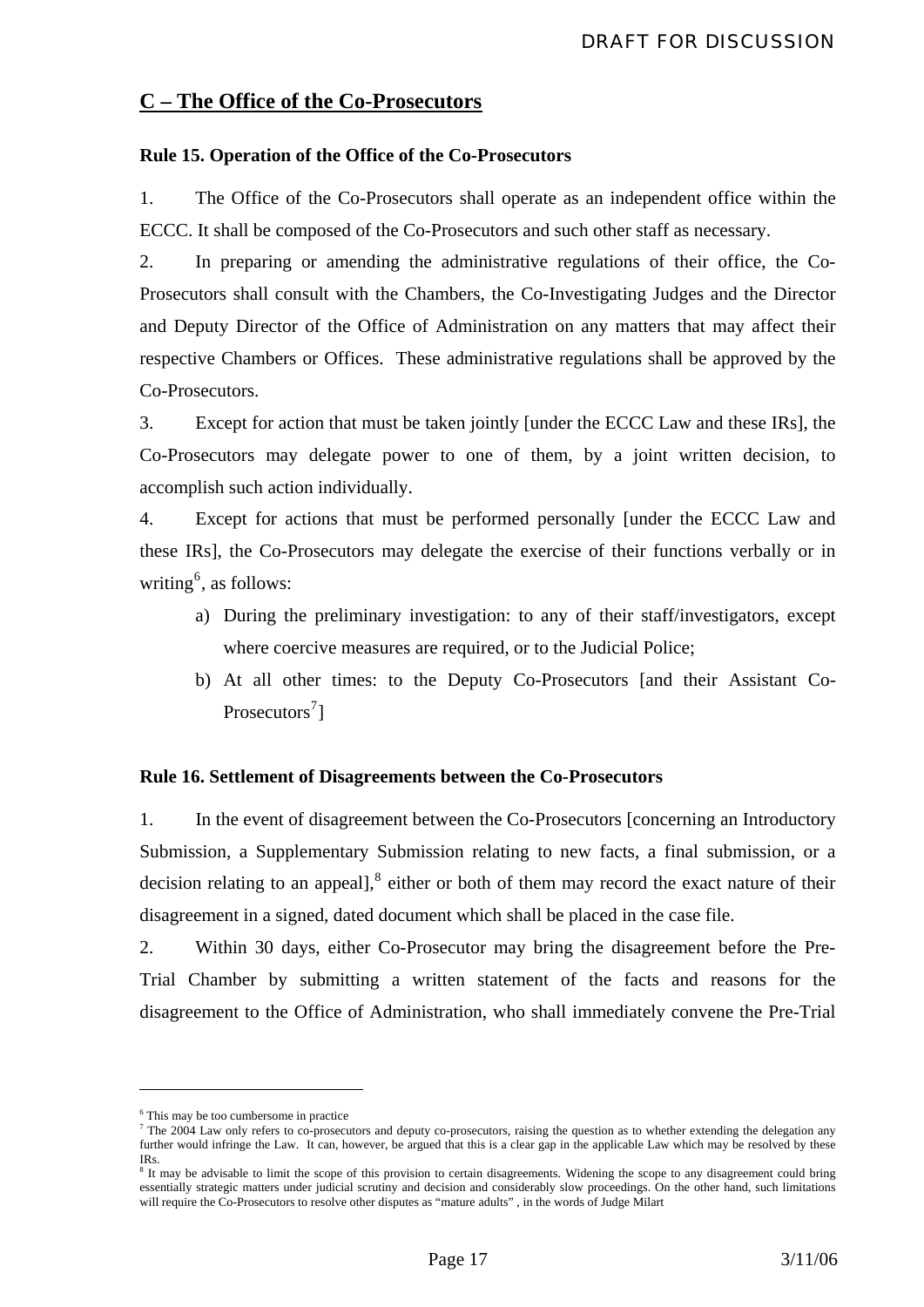<span id="page-18-0"></span>Chamber and communicate the statements to the judges, with a copy to the other Co-Prosecutor. In such cases, the other Co-Prosecutor may submit a response within five days.

3. The Pre-Trial Chamber shall settle the disagreement forthwith, as follows.

4. The hearing shall be held and the judgment handed down *in camera*. Remote participation may be organized, as necessary.

5. The Pre-Trial Chamber may order the personal appearance of the Co-Prosecutors at its discretion, as well as the production of exhibits.

6. A decision of the Pre-Trial Chamber, against which there is no appeal, requires the affirmative vote of at least four judges.

7. The reasoned decision, signed by the President, and any dissenting opinions signed by their authors, shall be notified to the Co-Prosecutors by the [Clerks of the Pre-Trial Chamber]. The Co-Prosecutors shall immediately proceed in accordance with the decision of the Pre-Trial Chamber.

8. If the required majority is not achieved before the Pre-Trial Chamber, [*the prosecution shall proceed*].[9](#page-18-1)

9. [Throughout this dispute settlement period, the action or decision the subject of the disagreement shall proceed, except for disagreements concerning:

a) an Introductory Submission,

- b) a Supplementary Submission relating to new crimes,
- c) a final submission, or

<u>.</u>

d) a decision relating to an appeal,  $10$ 

in which case,] no action shall be taken with respect to the subject of the disagreement until either consensus is achieved, the 30 day period has ended, or the Pre-Trial Chamber has been seised and the dispute settlement procedure has been completed, as appropriate.

#### **D – The Office of the Co-Investigating Judges**

#### **Rule 17. Operation of the Office of the Co-Investigating Judges**

1. The Office of the Co-Investigating Judges shall be established as an independent office within the ECCC. It shall be composed of the Co-Investigating Judges and such other staff as necessary.

<span id="page-18-1"></span><sup>&</sup>lt;sup>9</sup> The Committee notes that this phrase may only be appropriate in cases where the dispute in question would lead to abandonment of the proceedings. Should a wider conception of those disputes open to such settlement be adopted, a different formulation would be more appropriate, such as "*the solution most favourable to prosecution of the case shall apply" or "the solution most favourable to the charged person shall apply"*. While the latter approach would seem most compatible with international standards, it would appear contrary to the 2004 law.

<span id="page-18-2"></span> $10$  This provision would only be necessary where a wide conception of dispute resolution was adopted.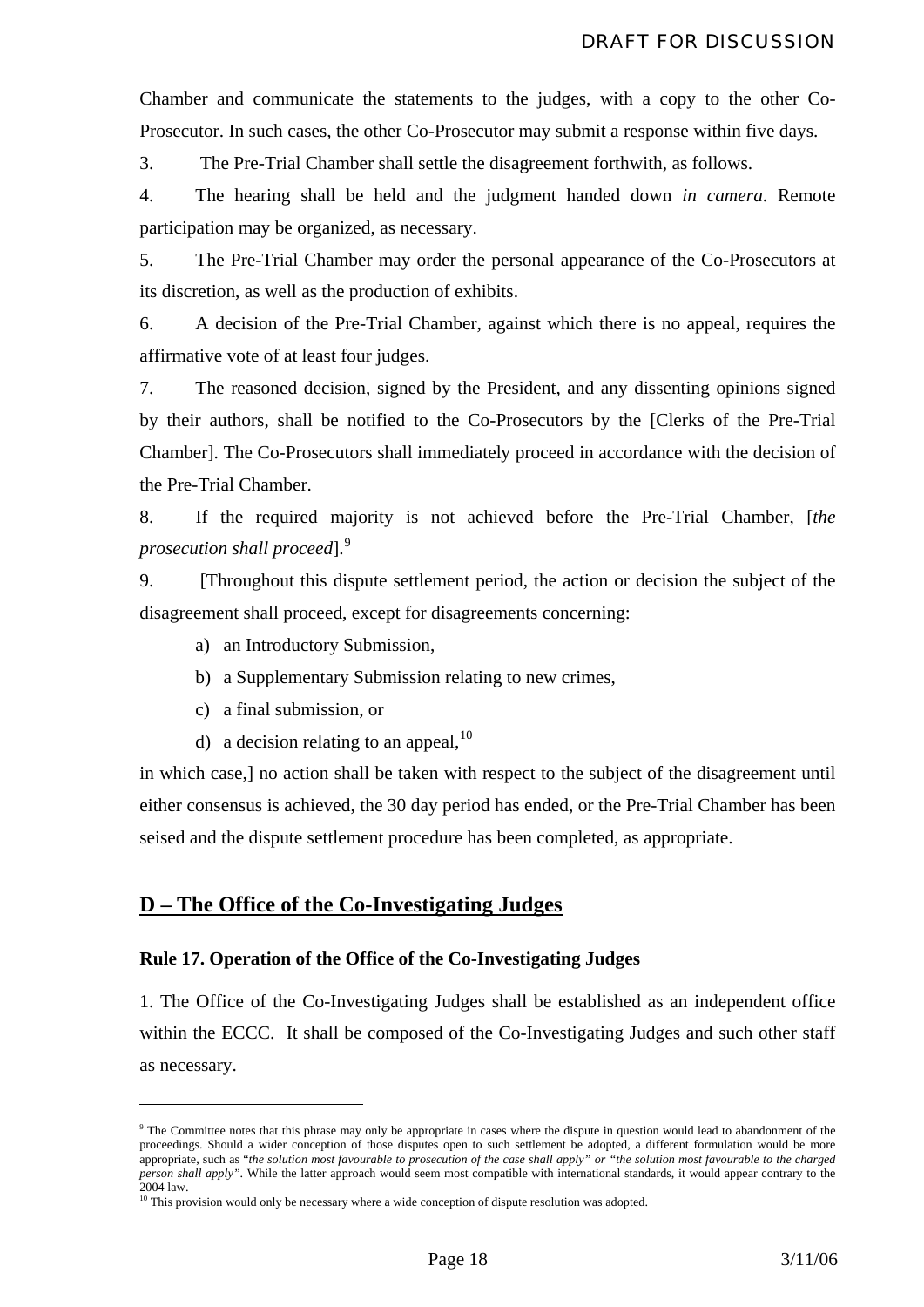<span id="page-19-0"></span>2. Each Co-Investigating Judge shall have a clerk. The clerks shall keep a record of the investigation and undertake such other activities as required by the Co-Investigating Judges under these IRs. The clerks shall liaise with the Office of Administration to ensure that copies of all case files are made and kept by the Office of Administration. The clerks shall certify that copied records are the same as the original. All original case files be kept in the clerk's office, in the investigating judge's office, or in any room of the court with sufficient security conditions.

3. In preparing or amending their administrative regulations, the Co-Investigating Judges shall consult with the Chambers, the Co-Prosecutors and the Director and Deputy Director of the Office of Administration on any matters that may affect the operation of the such Chambers or Offices. These administrative regulations shall be approved by the Co-Investigating Judges.

4. Except for action that must be taken jointly [under the ECCC Law and these IRs], the Co-Investigating Judges may delegate power to one of them, by a joint written decision, to accomplish such action individually.

5. Except for actions that must be performed personally [under the ECCC Law and these IRs], the Co-Investigating Judges may delegate the exercise of their functions by rogatory letter to their investigators [except where coercive measures are required], or to the Judicial Police.

6. In cases of absence of a Co-Investigating judge, actions that must be performed personally under these IRs may be accomplished by remote means.

#### **Rule 18. Settlement of Disagreements between the Co-Investigating Judges**

1. In the event of disagreement between the Co-Investigating Judges [concerning any decision that would be open to appeal by the Charged Person or a Civil Party under these IRs, the notification of charges, or an Arrest Warrant $]$ <sup>[11](#page-19-1)</sup>, either or both of them may record the exact nature of their disagreement in a signed, dated document which shall be placed in the case file.

2. Within 30 days, either Co-Investigating Judge may bring the disagreement before the Pre-Trial Chamber by submitting a written statement of the facts and reasons for the disagreement to the Office of Administration, which shall immediately convene the Pre-Trial Chamber and communicate the statements to the judges, with a copy to the other Co-

<span id="page-19-1"></span> $11$  It may be advisable to limit the scope of this provision to certain disagreements. Widening the scope to any disagreement could bring essentially strategic matters under judicial scrutiny and decision and considerably slow proceedings. On the other hand, such limitations will require the Co-Investigating Judges to resolve other disputes as "mature adults" , in the words of Judge Milart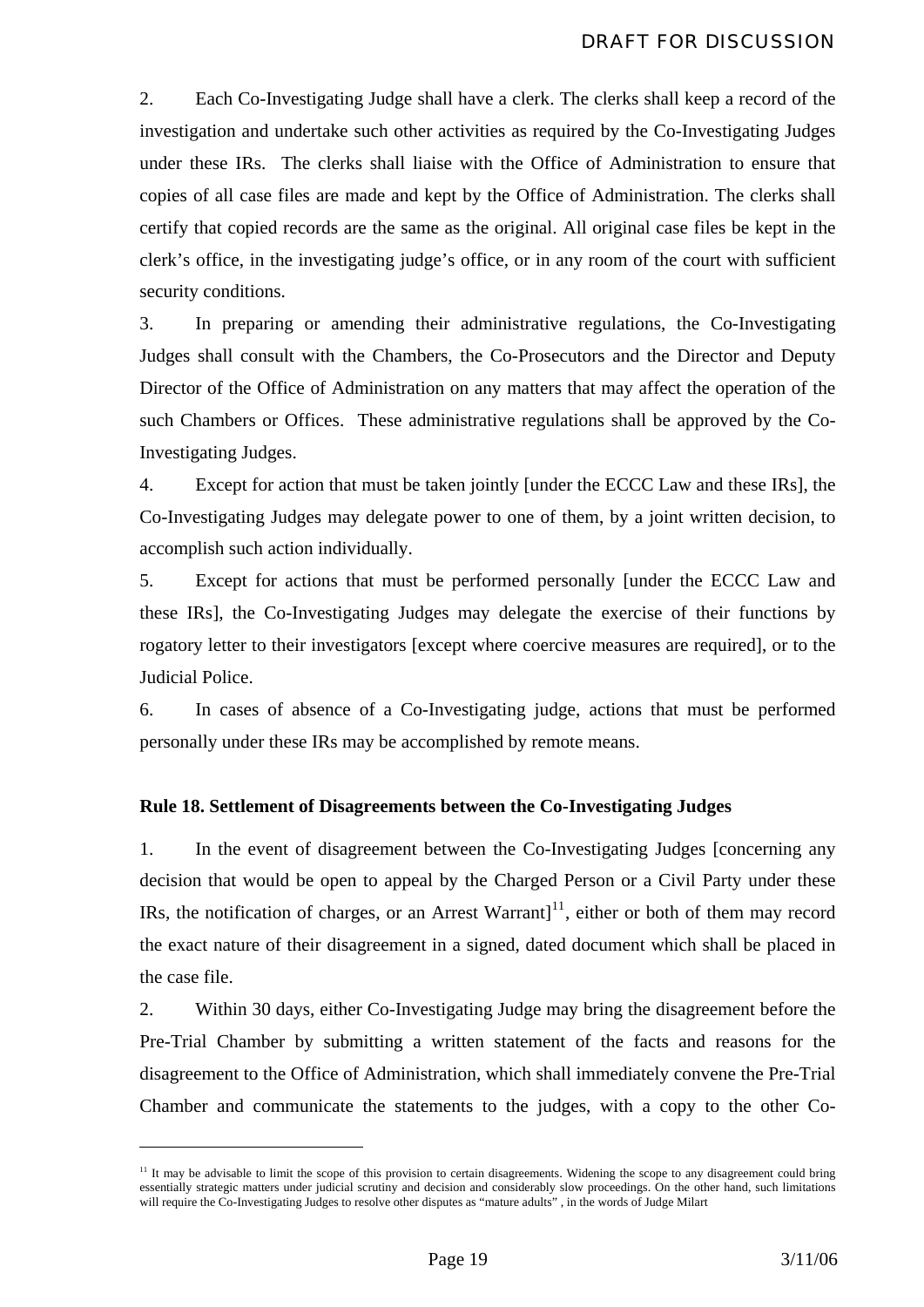Investigating Judge. If the disagreement relates to the provisional detention of a Charged Person, this period shall be reduced to 5 days. The other Co-Investigating Judge may submit a response within five days.

3. The Pre-Trial Chamber shall settle the disagreement forthwith, as follows.

4. The hearing shall be held and the judgment handed down *in camera*.

- 5. Where the disagreement relates to a decision against which a party to the proceedings would have the right to appeal to the Pre-Trial Chamber under these IRs:
	- a) The Clerks of the Pre-Trial Chambers shall immediately inform the parties in question and his or her lawyers of the date of the hearing;
	- b) The Co-Prosecutors and the lawyers for the other parties involved may consult the case file up until the date of the hearing;
	- c) The Co-Prosecutors and the lawyers for the other parties involved may make written submissions up until the date of the hearing, which shall immediately be placed on the case file by the Clerks of the Pre-Trial Chambers;
	- d) At the request of a party, the hearing may be held in public, unless the Chamber rejects the request;
	- e) During the hearing, the Co-Prosecutors and the lawyers of the other parties involved may present brief observations.

6. In all cases, the Chamber may, at its discretion, order the personal appearance of any parties or experts, as well as the production of any exhibits.

7. A decision of the Pre-Trial Chamber, against which there is no appeal, shall require the affirmative vote of at least four judges.

8. The reasoned decision, signed by the Judges, and any dissenting opinions signed by their authors, shall be notified to the Co-Investigating Judges by the Office of Administration. The Co-Investigating Judges shall immediately proceed in accordance with the decision of the Pre-Trial Chamber.

9. If the required majority is not achieved before the Pre-Trial Chamber, [*the investigation shall proceed*]<sup>[12](#page-20-0)</sup>. Where the disagreement concerns provisional detention, there shall be a presumption of freedom.

10. [Throughout this dispute settlement period, the action or decision the subject of the disagreement shall proceed, except for disagreements concerning:

<span id="page-20-0"></span> $12$  The Committee notes that this phrase may only be appropriate in cases where the dispute in question would lead to abandonnement of the proceedings. Should a wider conception of those disputes open to such settlement be adopted, a different formulation would be more appropriate, such as "*the solution most favourable to prosecution of the case shall apply" or "the solution most favourable to the charged person shall apply"*. While the latter approach would seem most compatible with international standards, it would appear contrary to the  $2004$  law.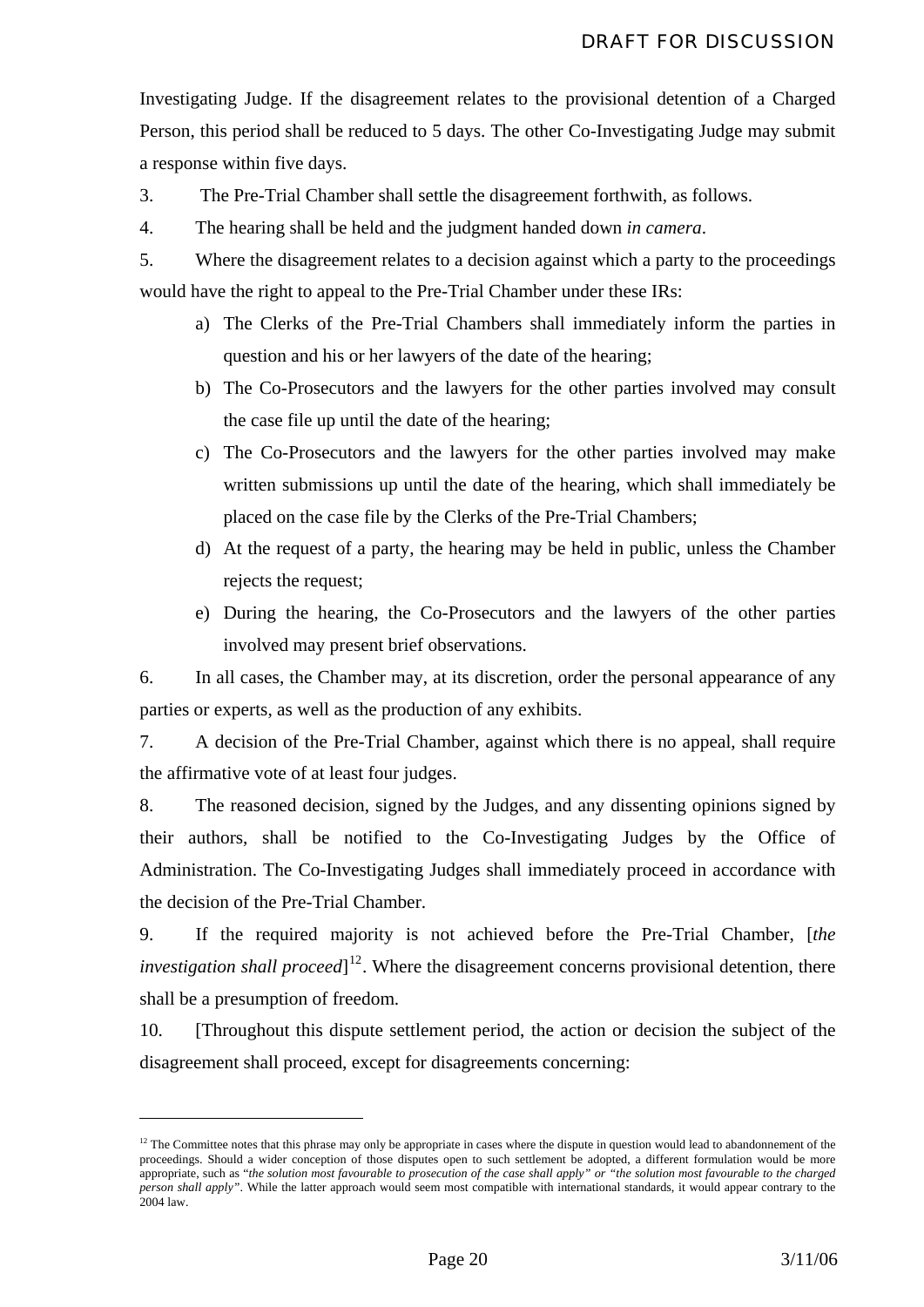- <span id="page-21-0"></span>a) any decision that would be open to appeal by the Charged Person or a Civil Party under these IRs,
- b) notification of charges; or
- c) an Arrest Warrant,

in which case,] no action shall be taken with respect to the subject of the disagreement until either consensus is achieved, the 30 day period has ended, or the Pre-Trial Chamber has been seised and the dispute settlement procedure has been completed, as appropriate.

#### **E – Judicial Police**

#### **Rule 19. The Judicial Police**

1. The Judicial Police are auxiliary officers of the ECCC. They carry out inquiries under the sole instructions of the Co-Prosecutors and Co-Investigating Judges, and where appropriate, the Chambers, throughout the territory of Cambodia, as set out in these IRs. The Judicial Police shall neither seek nor take orders from any other person in carrying out their functions.

2. The Co-Prosecutors shall direct and coordinate the action of the Judicial Police until a judicial investigation has been initiated. Once such a judicial investigation has been initiated, the Judicial Police shall carry out their duties as instructed by the Co-Investigating Judges.

3. During any supplementary investigation ordered by the Chambers, the Judicial Police shall perform their duties as instructed by the Chambers.

4. The Co-Prosecutors shall have the authority to forward cases of Judicial Police misconduct to the competent authorities.

#### **F – The Chambers**

#### **Rule 20. General Provisions**

1. The Chambers shall be established as independent bodies within the ECCC. They shall be composed of their respective Judges and such other staff as necessary.

2. The Chambers shall be assisted by court clerks, who shall keep a record of the proceedings and undertake such other activities as directed by the Chambers under these IRs. The clerks shall liaise with the Office of Administration to ensure that copies of all records of proceedings are made and kept by the Office of Administration. The clerks shall certify that copied records are the same as the original.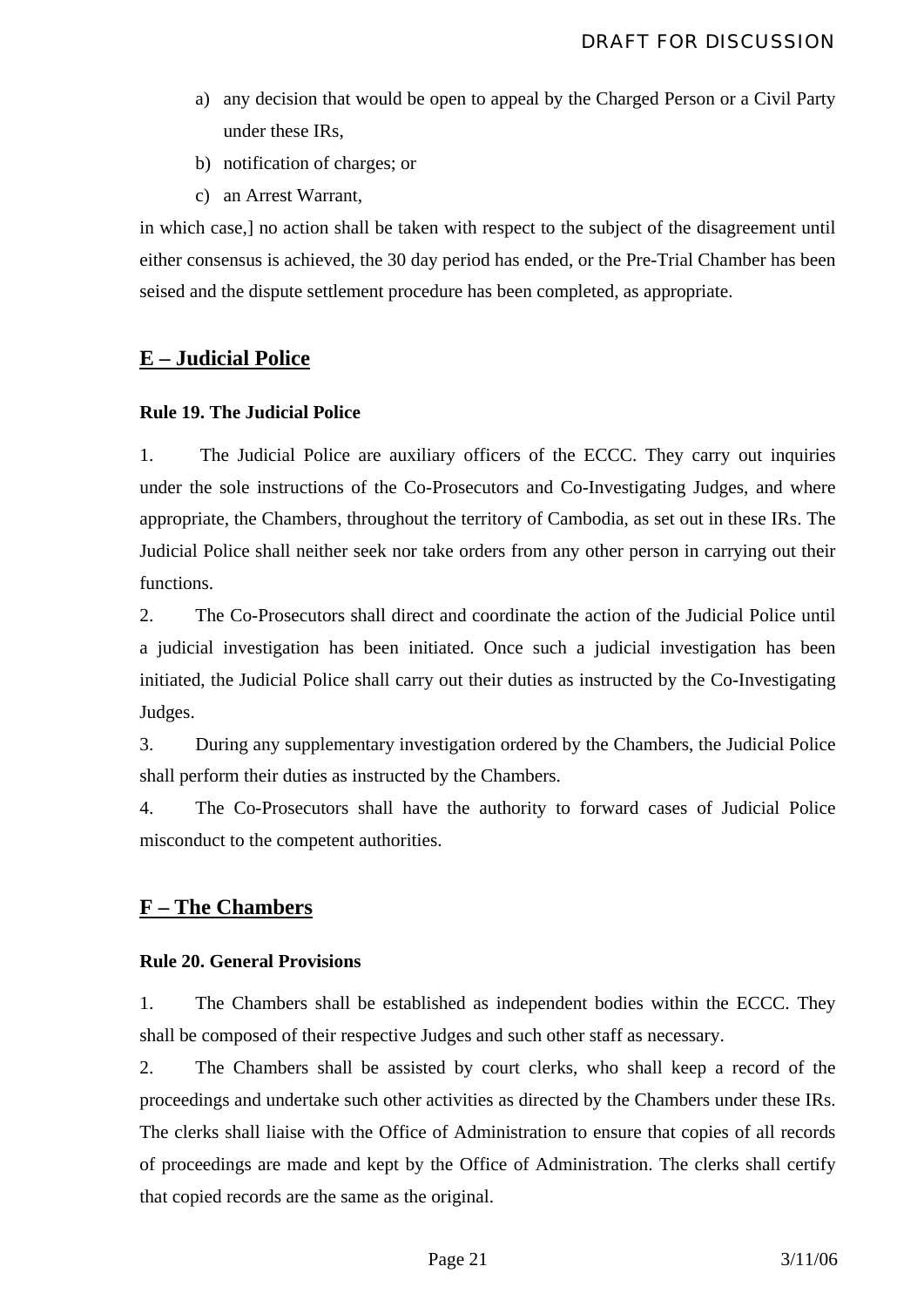<span id="page-22-0"></span>3. In preparing or amending their administrative regulations, the Chambers shall consult with the Co-Prosecutors, the Co-Investigating Judges and the Director and Deputy Director of the Office of Administration on any matters that may affect the operation of such Offices. These administrative regulations shall be approved by super majority of the judges in their respective Chamber.

#### **Rule 21. Additional Jurisdiction of the Pre-Trial Chamber**

1. In addition to its power to adjudicate disputes between the Co-Prosecutors or the Co-Investigating Judges, as set out in the Agreement and the ECCC Law, the Pre-Trial Chamber shall have jurisdiction over appeals by the parties against decisions made by the Co-Investigating Judges, as provided in these IRs.

2. Remote participation may be organized, as necessary.

#### **Rule 22. Absence of a Judge During Trial or Appeal[13](#page-22-1)**

[1. If a Judge is unable to continue during a trial or appeal for a short period and the remaining Judges are satisfied that it is in the interests of justice to do so, the remaining Judges may order that the hearing continue in the absence of that Judge for a period of no more than five consecutive sitting days. $1^{14}$  $1^{14}$  $1^{14}$ 

2. If a Judge is unable to continue during a trial or appeal [for a period which is or is likely to be longer than ten sitting days], the remaining judges may decide to adjourn the proceedings or to designate a reserve Judge to sit in place of the absent Judge for the remainder of the trial or appeal.<sup>[15](#page-22-3)</sup>

#### **G – Judicial Organisation**

#### **Rule 23. Plenary Sessions**[16](#page-22-4)

1

1. The Co-Investigating Judges and Judges of the Chambers, as well as the reserve judges, Co-Prosecutors and their reserves, the Principal Defender, [the Head of the Victims Unit] and the Director and Deputy Director of the Office of Administration, may all participate in Plenary Sessions.

<span id="page-22-3"></span>

<span id="page-22-2"></span><span id="page-22-1"></span><sup>&</sup>lt;sup>13</sup> Sierra Leone Special Court Rules of Procedure and Evidence, Rule 16, 1993 SOC Criminal Procedure, Article 99<br><sup>14</sup> The Cambodian judges prefer the local procedure, whereby no absences are allowed.<br><sup>15</sup> Normally, the p Committee wish to replace this provision as follows: 1. The reserve judges shall be present at all stages of trial and appellate proceedings but without voting rights; 2. In the case of absence of a judge, the reserve judge shall be immediately appointed as a replacement. It may, however, be a requirement for international proceedings to have some flexibility in this respect.<br><sup>16</sup> Sierra Leone Rules of Procedure, Article 24; International Criminal Court Rules of Procedure, Rule 4.

<span id="page-22-4"></span>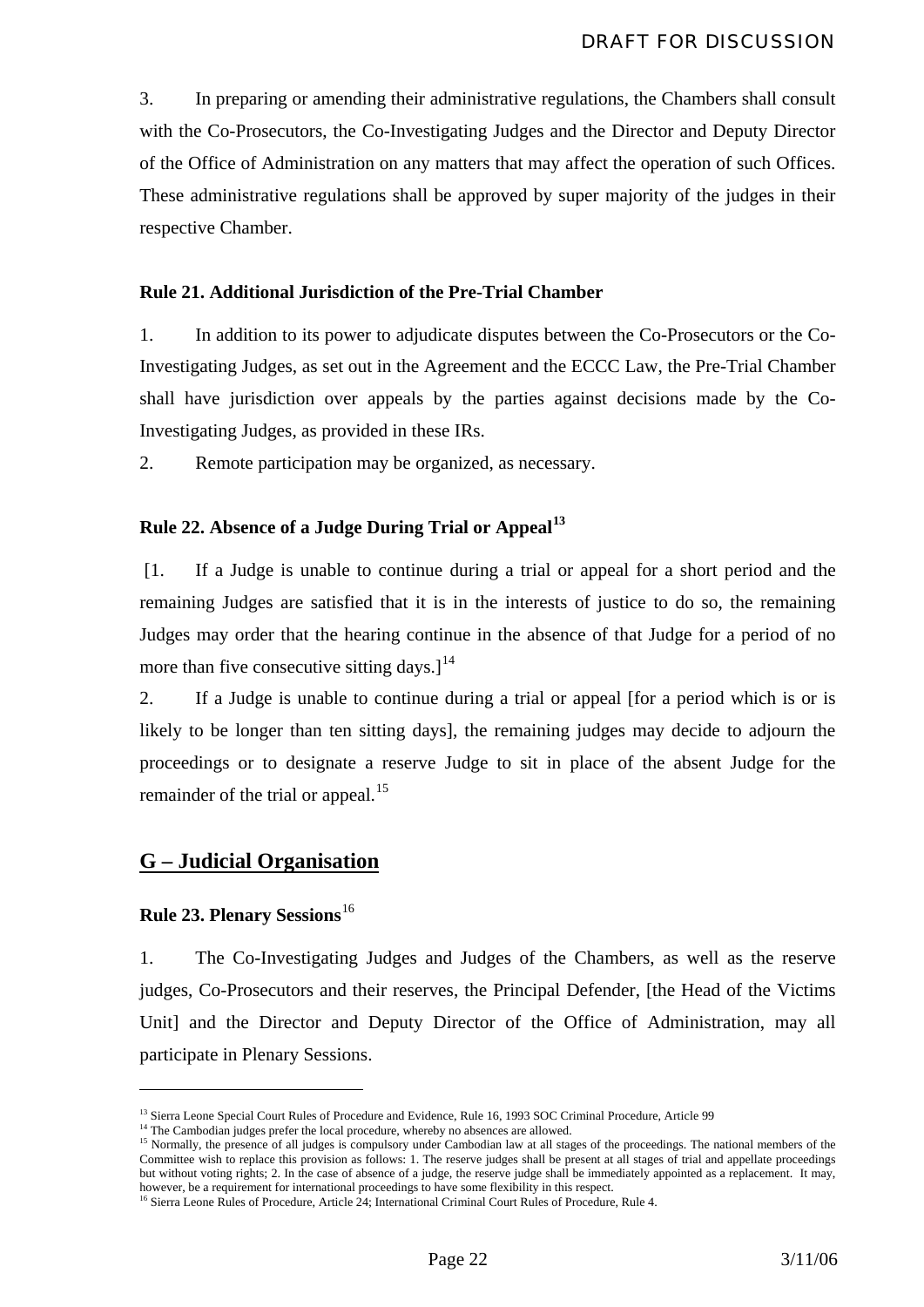<span id="page-23-0"></span>2. The President of the Supreme Court Chamber shall preside over Plenary Sessions.

3. Only the Co-Investigating Judges and Judges of the Chambers may vote on any decision at Plenary Session. Such decisions shall be made by a super majority of at least 14 out of the 19 judges entitled to vote.<sup>[17](#page-23-1)</sup> Such votes may be cast by remote means, where a judge is unable to attend. The above super majority shall be recalculated, should the total number of judges entitled to vote at Plenary Session decrease<sup>[18](#page-23-2)</sup>. Other participants at Plenary participate in a consultative capacity only.

4. A Plenary Session shall be convened at least every six months, in order to exercise the following functions:

a) Review and amend, as necessary, the IRs;

- b) Review and amend, as necessary, any Practice Directions adopted by the Rules and Procedure Committee,
- c) Adopt an Annual Report to the Supreme Council of the Magistracy and to the Secretary-General of the United Nations proposed by the Director and the Deputy Director of the Office of Administration;
- d) Decide upon matters relating to the internal functioning of the ECCC, upon proposals from the Judicial Administration Committee;
- e) Exercise any other functions provided for in the ECCC Law, the Agreement or in these IRs.

5. Plenary Sessions shall be convened by the President of the Plenary, on his or her own motion or at the request of a super majority of all the Judges entitled to vote.

6. The quorum for a Plenary Session shall be a super majority of all the Judges entitled to vote, participating in person or by remote means.

7. The Office of the Administration shall keep written records of decisions made in Plenary Sessions.

#### **Rule 24. Judicial Administration Committee**

1. The Judicial Administration Committee shall be composed of three national Judges, one of whom shall be the President, and two international judges, all elected in Plenary Session. The Committee shall also include, [in a consultative capacity], the Director and Deputy Director of the Office of Administration. Where a member of the Committee notifies

<span id="page-23-1"></span> $17$  This is a cumulative calculation following the supermajority principle: One investigating judge, four Pre-Trial Judges, four Trial Judges and Five Supreme Court Judges. It does not include reserve judges. <sup>18</sup> For example, when the investigating judges finish their work

<span id="page-23-2"></span>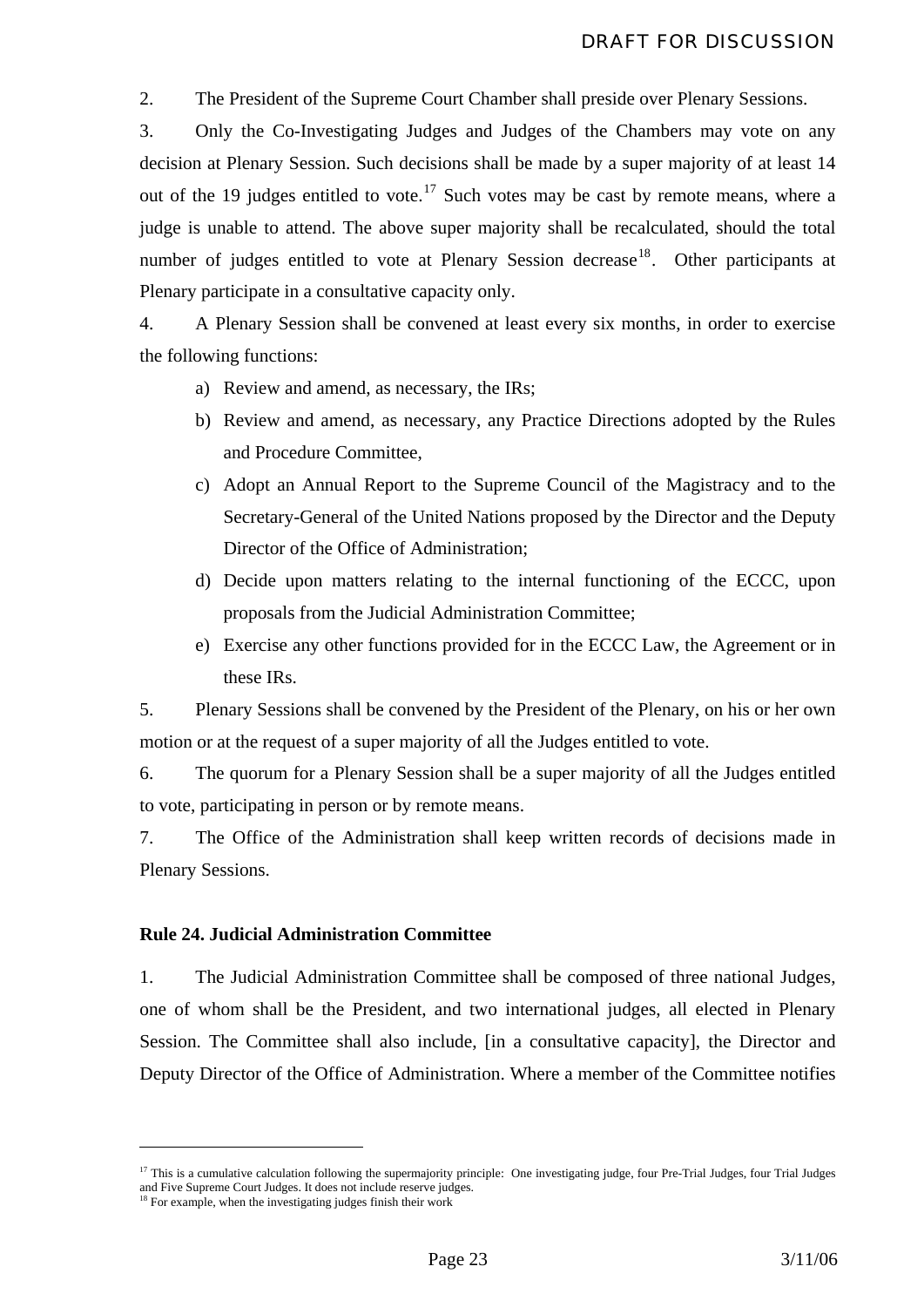<span id="page-24-0"></span>the Plenary that he or she cannot, or no longer wishes to, sit on the Committee, a replacement member shall be elected at Plenary Session..

2. The Committee shall advise and guide the Office of Administration concerning all activities relating to the administrative and judicial support provided to the Chambers and the Office of the Co-Investigating Judges, including the preparation and implementation of the budget.

3. The Committee shall meet once a month, or more often at the initiative of the President. Remote participation may be organized, as necessary.

4. The Committee shall do such other tasks provided for in these IRs.

5. The Committee shall be serviced by a secretariat assigned by the Office of Administration.

#### **Rule 25. Rules and Procedure Committee**

1. The Rules and Procedure Committee shall be composed of three national Judges, one of whom shall be the President, and two international judges, all elected in Plenary Session. Where a member of the Committee notifies the Plenary that he or she cannot, or no longer wishes to, sit on the Committee, a replacement member shall be elected at Plenary Session..

2. The Committee shall receive and consider requests for amendments to these IRs, and draft proposals for submission at Plenary Sessions. For this purpose, it shall meet as required at the initiative of the President.

3. The Committee shall adopt Practice Directions relating to the functioning of the ECCC, subject to subsequent review in Plenary Session. For this purpose, the Committee shall meet as required at the initiative of the President, or at the request of a Judge, a Co-Investigating Judge, a Co-Prosecutor, the Principal Defender, [the head of the Victims Unit] and the Director or Deputy Director of the Office of Administration.

4. The Committee shall do such other tasks provided for in these IRs.

5. Remote participation may be organized, as necessary.

6. The Committee shall be serviced by a secretariat assigned by the Office of Administration.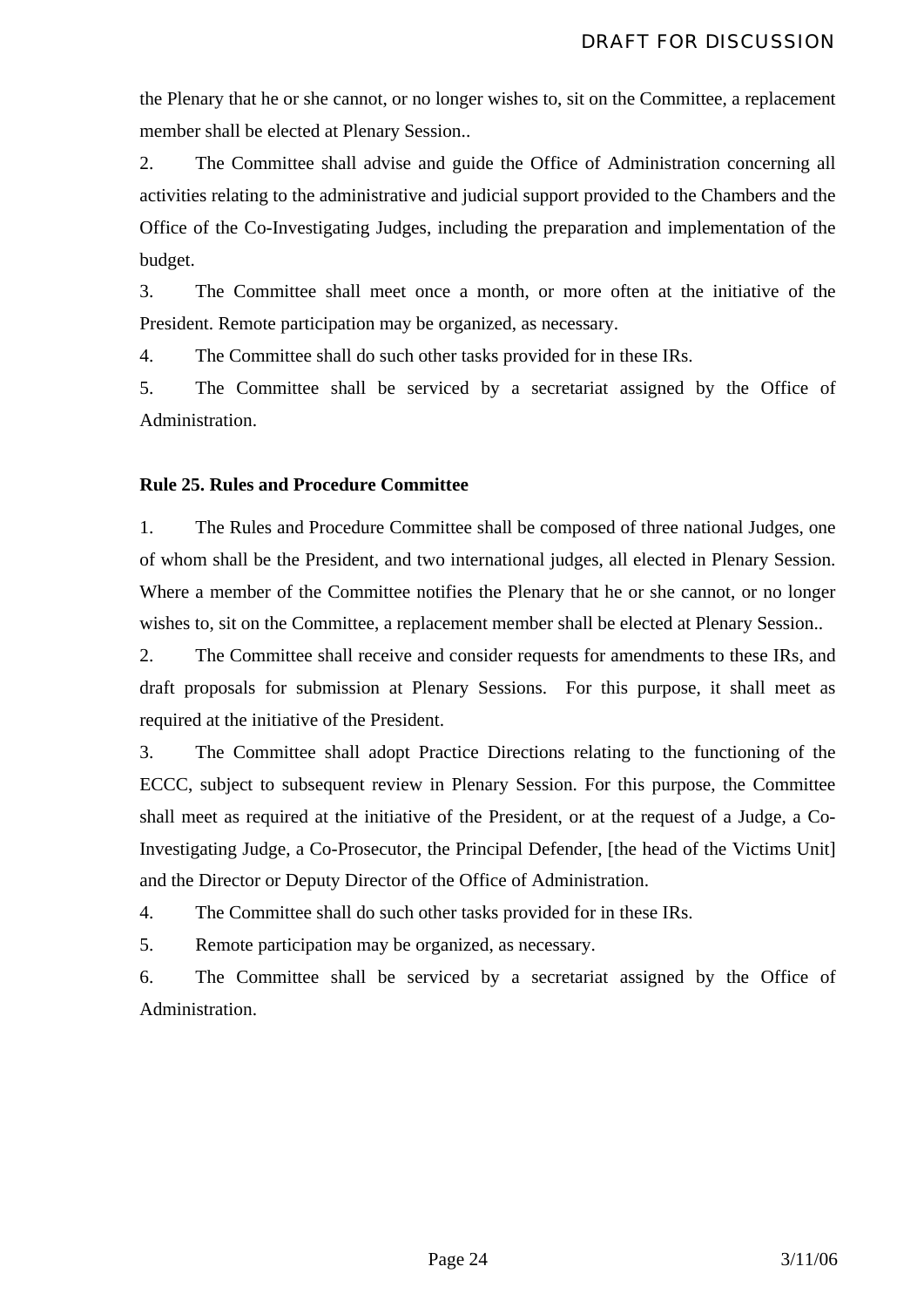### **III – PROCEDURE**

#### <span id="page-25-0"></span>**A – General Provisions**

#### **Rule 26. Fundamental Principles**

1. The applicable ECCC Law, Internal Rules, Practice Directions and Administrative Regulations shall be interpreted so as to always safeguard the interests of suspects, Charged Persons, Accused and victims and so as to ensure legal certainty and transparency of proceedings, in light of the inherent specificity of the ECCC, as set out in the ECCC Law and the Agreement. In this respect:

- a) ECCC proceedings shall be fair and adversarial and preserve a balance between the rights of the parties. They shall guarantee separation between those authorities responsible for prosecuting and those responsible for adjudication.
- b) Persons who find themselves in a similar situation and prosecuted for the same offences shall be treated according to the same rules.
- c) The ECCC shall ensure that victims are kept informed and that their rights are respected throughout the proceedings.
- d) Every person suspected or prosecuted shall be presumed innocent as long as his/her guilt has not been established. Any such person has the right to be informed of any charges brought against him/her and to be represented by a lawyer of his/her choice.

2. Any coercive measures to which such a person may be subjected shall be taken by or under the effective control of the competent ECCC judicial authorities. Such measures shall be strictly limited to the needs of the proceedings, proportionate to the gravity of the offence charged and fully respect human dignity.

3. No form of inducement, physical coercion or threats thereof, whether directed against the interviewee or others, may be used in any interview. If such inducements, coercion or threats are used, the statements recorded shall not be admissible as evidence before the Chambers, and the person responsible shall be appropriately disciplined in accordance with Rules [39 to 42].

4. Prosecution by the ECCC shall be brought to a conclusion within a reasonable time.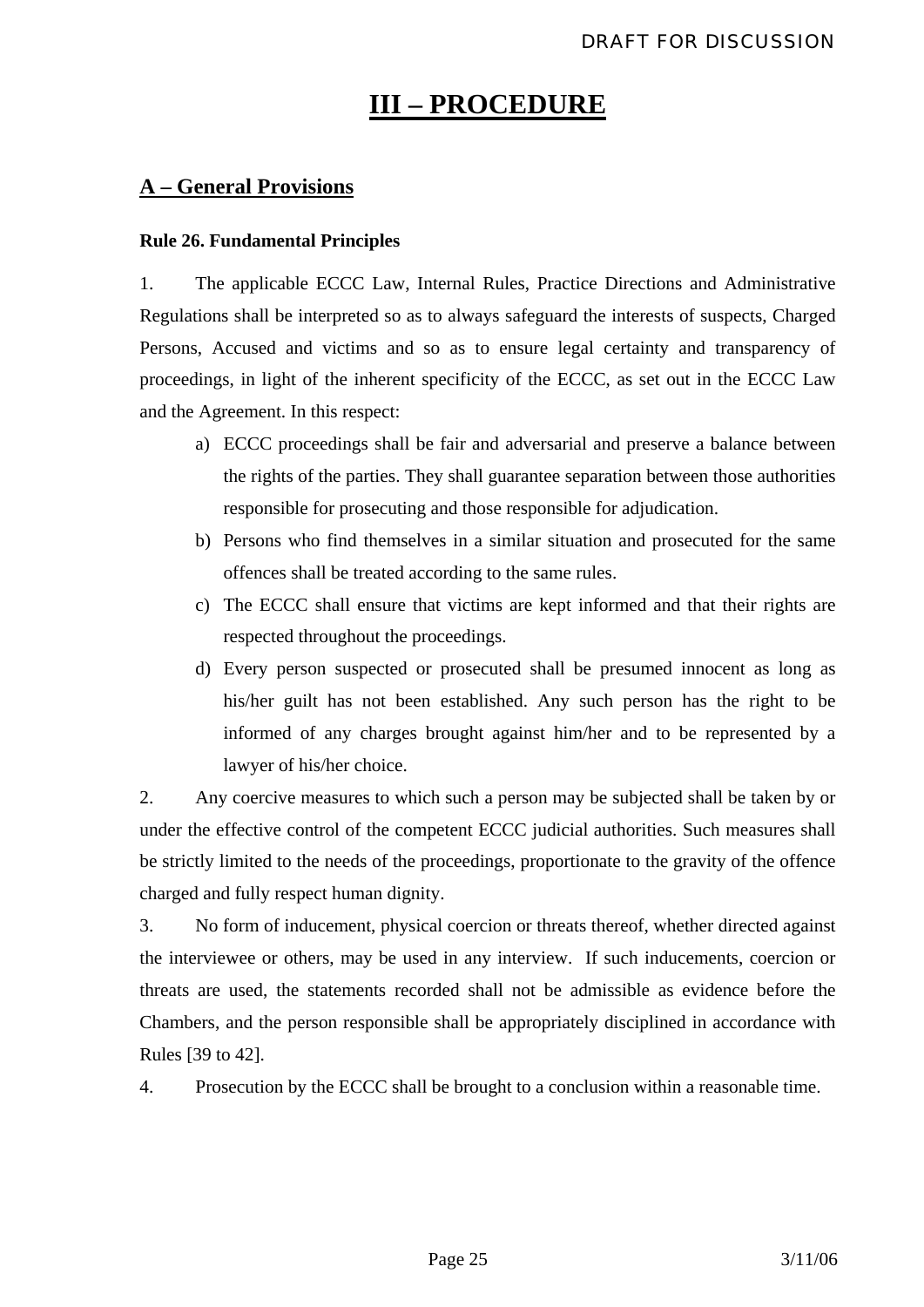#### <span id="page-26-0"></span>**Rule 27. Civil Party Action by Victims**

1. The purpose of Civil Party action is to participate in criminal proceedings against those responsible for crimes within the jurisdiction of the ECCC and/or to seek reparation of injury caused by such persons.<sup>[19](#page-26-1)</sup>

2. The right to take civil action may be exercised by victims of a crime coming within the jurisdiction of the ECCC, without any distinction based on criteria such as current residence or nationality.

3. At any time after a judicial investigation has been initiated, a victim may petition the Co-Investigating Judges in writing to be joined as a Civil Party. Subject to the provisions in these IRs relating to the protection of victims, the Co-Investigating Judges must notify the Co-Prosecutors and the Charged Person, and seek their views.<sup>[20](#page-26-2)</sup>. The Co-Investigating Judges may decide by reasoned order that the Civil Party petition is inadmissible. Such order shall be open to appeal by the victim.

4. A victim may make a Civil Party petition during proceedings before the Trial Chamber, at any time before the final pleadings of the Co-Prosecutors. Such petition shall be in writing and filed with the clerk of the Trial Chamber and shall be placed on the record of proceedings. A victim who has filed a Civil Party petition during the investigation shall not be required to renew the petition before the Chambers. $^{21}$  $^{21}$  $^{21}$ 

5. All Civil Party petitions must contain sufficient information to allow verification of their compliance with these IRs. In particular, the petition must provide details of the status as a victim, specify the alleged crime and attach any evidence of the injury suffered, or tending to show the guilt of the alleged perpetrator. With a view to service and notifications, the domicile of the victim, the registered office of the Victims' Association of which he or she is a member, or the address of the lawyer, as appropriate, must also be stated.

6. Being joined as a Civil Party shall have the following effects:

- a) When joined as a Civil Party, the victim becomes a party to the criminal proceedings. The Civil Party can no longer be questioned as a simple witness in the same case and, subject to Rule [65] relating to rogatory letters, may only be interviewed under the same conditions as a Charged Person or Accused.<sup>[22](#page-26-4)</sup>
- b) The Chambers shall not hand down judgment on a Civil Party action that is in contradiction with their judgment on public prosecution of the same case.

<u>.</u>

<span id="page-26-1"></span><sup>19</sup> DCCP Art. L.111-2

<sup>&</sup>lt;sup>20</sup> DCCP, Art. L.411-17

<span id="page-26-4"></span><span id="page-26-3"></span><span id="page-26-2"></span><sup>21</sup> DCCP, Art. L.512-12 22 DCCP, Art. L.512-13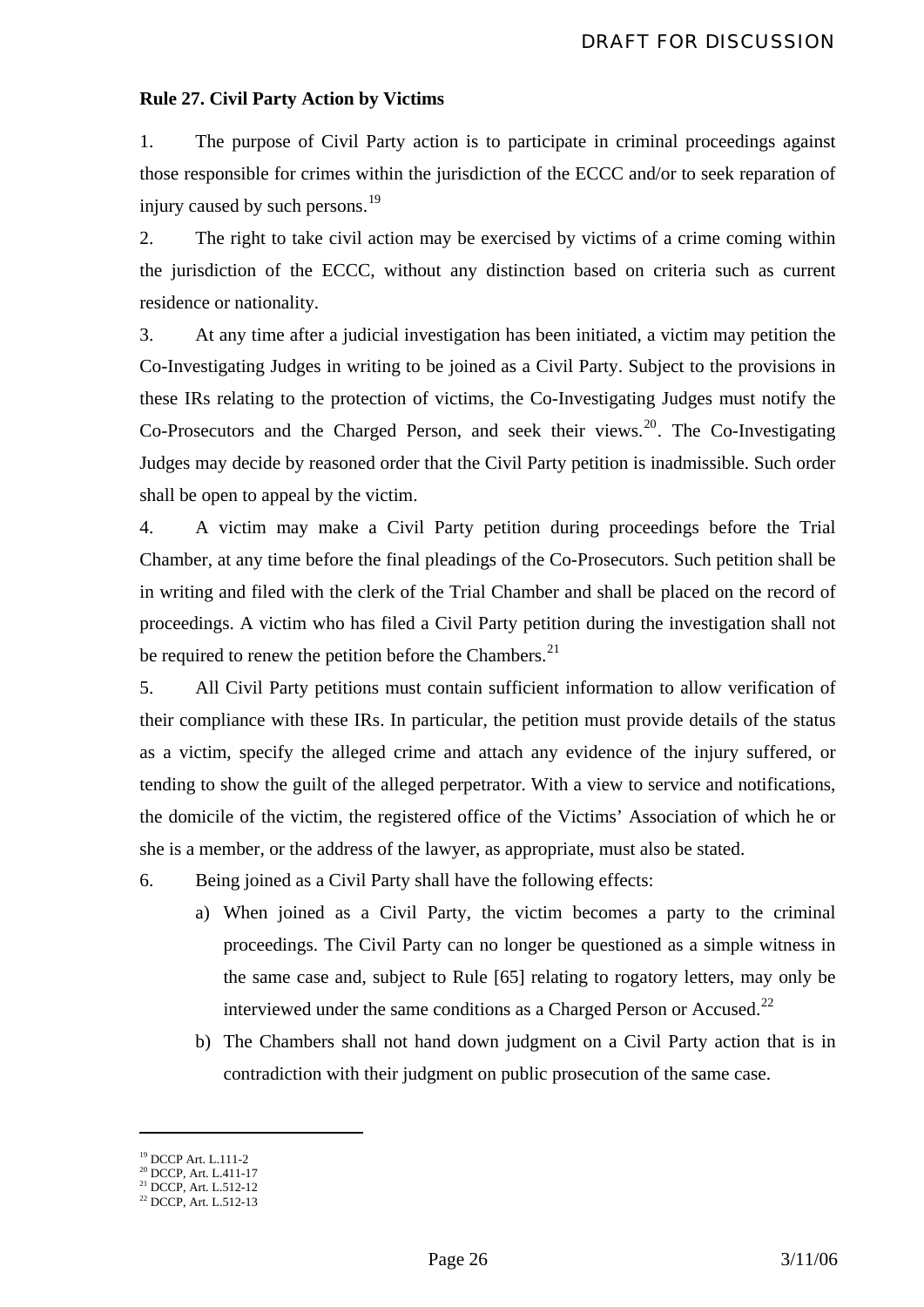c) The Co-Investigating Judges and the Chambers may afford to Civil Parties the protection measures set out in Rule [34].

7. Any victim participating in proceedings before the ECCC as a Civil Party has the right to choose one or more lawyers from the list held by the [Victims Unit], who may represent such party at all stages of the proceedings.

8. A group of Civil Parties may choose to be represented by one or more common lawyers drawn from the list held by the [Victims Unit]. In addition, the Co-Investigating judges or the Chambers may organize such common representation, as follows:

- a) The Co-Investigating judges or the Chambers, may request a group of Civil Parties to choose common lawyers within a set time limit.
- b) Where a group of Civil Parties is unable to choose common lawyers within such time limit, the Civil Parties may request the [Victims Unit] to choose one or more common counsel for them. In that case the [Unit] shall take into account the wishes of the Civil Parties concerned and the particular circumstances of the case, and any conflicting interests within the group, as well as the need to respect local traditions and to assist vulnerable groups. $^{23}$  $^{23}$  $^{23}$
- c) Where the interests of Justice so require, the Co-Investigating judges or the Chambers may, after consulting the [Victims Unit], designate a common lawyer or lawyers for such a group of Civil Parties.<sup>[24](#page-27-1)</sup>
- d) The Co-Investigating judges or the Chambers and the [Victims Unit] shall take all reasonable steps to ensure that in the selection of common lawyers, the distinct interests of each of the Civil Parties are represented and that any conflict of interest is avoided.
- e) At any time, the Civil Parties may, on good cause being shown by reasoned petition, request the Co-Investigating judges or the Chambers to reconsider the [Victims Unit]'s choice of common lawyers, or their designation by the the Co-Investigating judges or the Chambers.[25](#page-27-2)

9. A group of victims may also choose to organise their Civil Party action by becoming members of a Victims' Association. Civil parties who are members of a Victims' Association shall be represented by the association's lawyers, and summonses and notifications concerning its members shall be served via the association. In order to facilitate such collective organisation of Civil Party action, the [Victims Unit] may provide victims

<span id="page-27-0"></span> $2<sup>23</sup>$  ICC, Regulations of the Court, Regulation 79(2), 122

<span id="page-27-1"></span><sup>&</sup>lt;sup>24</sup> ICC, Regulations of the Court, Regulation 80

<span id="page-27-2"></span> $25$  ICC, Regulations of the Court, Regulation 79(3)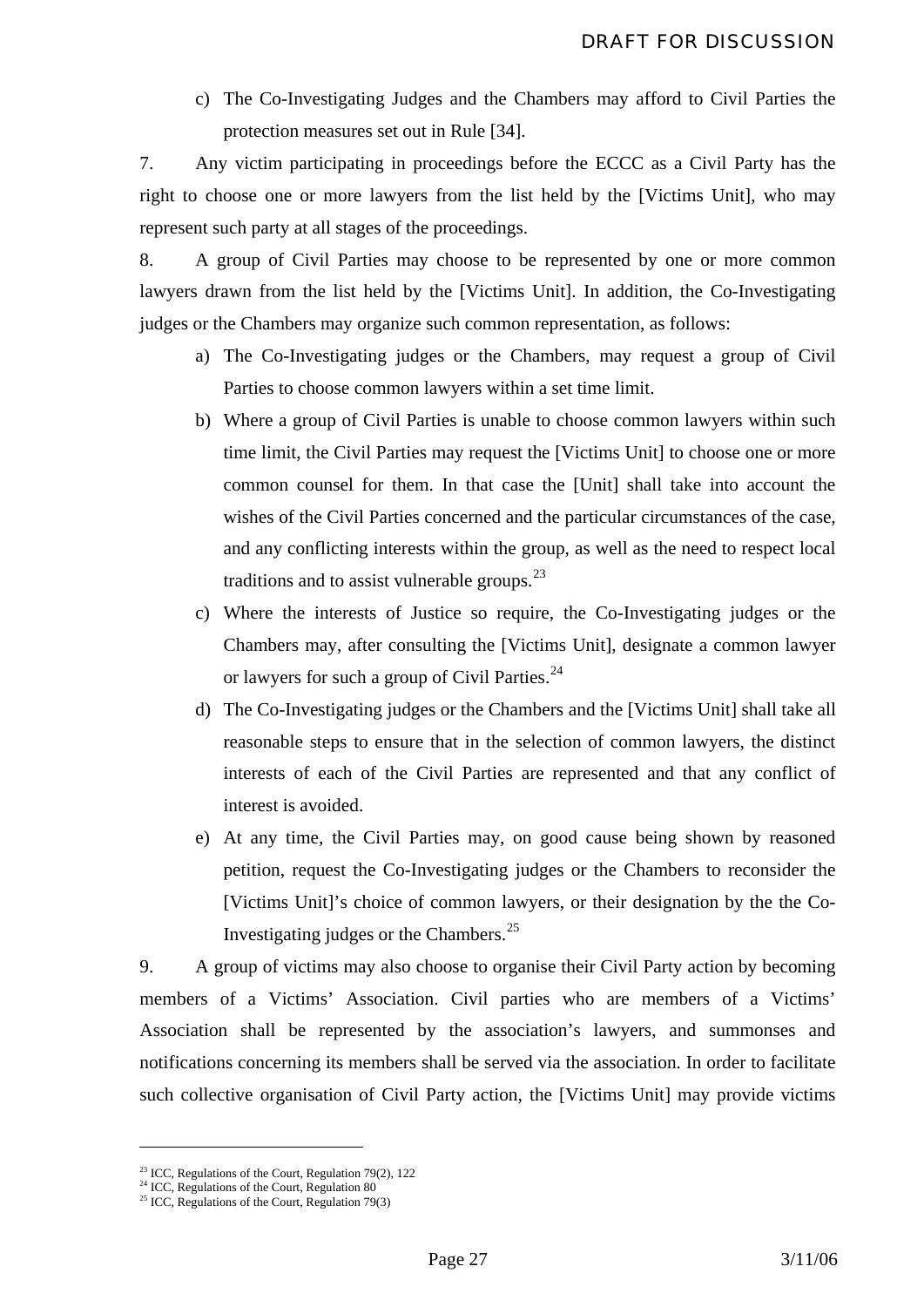<span id="page-28-0"></span>with a list of approved Victims' Associations. The fact that certain victims choose to take action through a Victims' Association shall not affect the right of other victims to be joined as Civil Parties in the same case.

10. Civil parties who lack the necessary means to pay for common lawyers chosen for them by [a Victims' Association] or the [Victims Unit], or designated by the co-Investigating judges or the Chambers, may seek assistance from the [Victims Unit], including, as appropriate, financial assistance.

11. A Civil Party may, at any time, waive the right to claim compensation or abandon a Civil Party action. The waiver of the right or abandonment of the action shall not stop or suspend the criminal action.<sup>[26](#page-28-1)</sup>

12. Reparation for injury suffered by Civil Parties shall be subject to the following provisions:

- a) The injury must be physical, material or psychological. To be eligible for reparation, the injury must also:
	- be the direct consequence of the offence;
	- be personal;
	- have come into being and continue to subsist at the time of the proceedings.  $27$
- b) Injury may be compensated by awarding [proportionate] damages. The Chambers may also award collective or symbolic reparation.

#### **Rule 28. Witnesses**

1. Before being interviewed by the Co-Investigating Judges or testifying before the Chambers, witnesses shall take an oath or affirmation in accordance with their religion or beliefs to state the truth. $^{28}$  $^{28}$  $^{28}$ 

2. The following witness may make a statement without having taken an oath:

- a) The father, mother and ascendants of the Charged Person, Accused or Civil Party;
- b) The sons, daughters and descendants of the Charged Person, Accused or Civil Party;
- c) The brothers and sisters of the Charged Person, Accused or Civil Party;
- d) The brother-in-laws and sister-in-laws of the Charged Person, Accused or Civil Party;

<span id="page-28-1"></span><sup>&</sup>lt;sup>26</sup> DCCPArticle L.131-13

<span id="page-28-3"></span><span id="page-28-2"></span><sup>27</sup> DCCP Art. L.131-1

<sup>&</sup>lt;sup>28</sup> SOC Law on Criminal Procedure, Article 82, and DCCP Art.412-12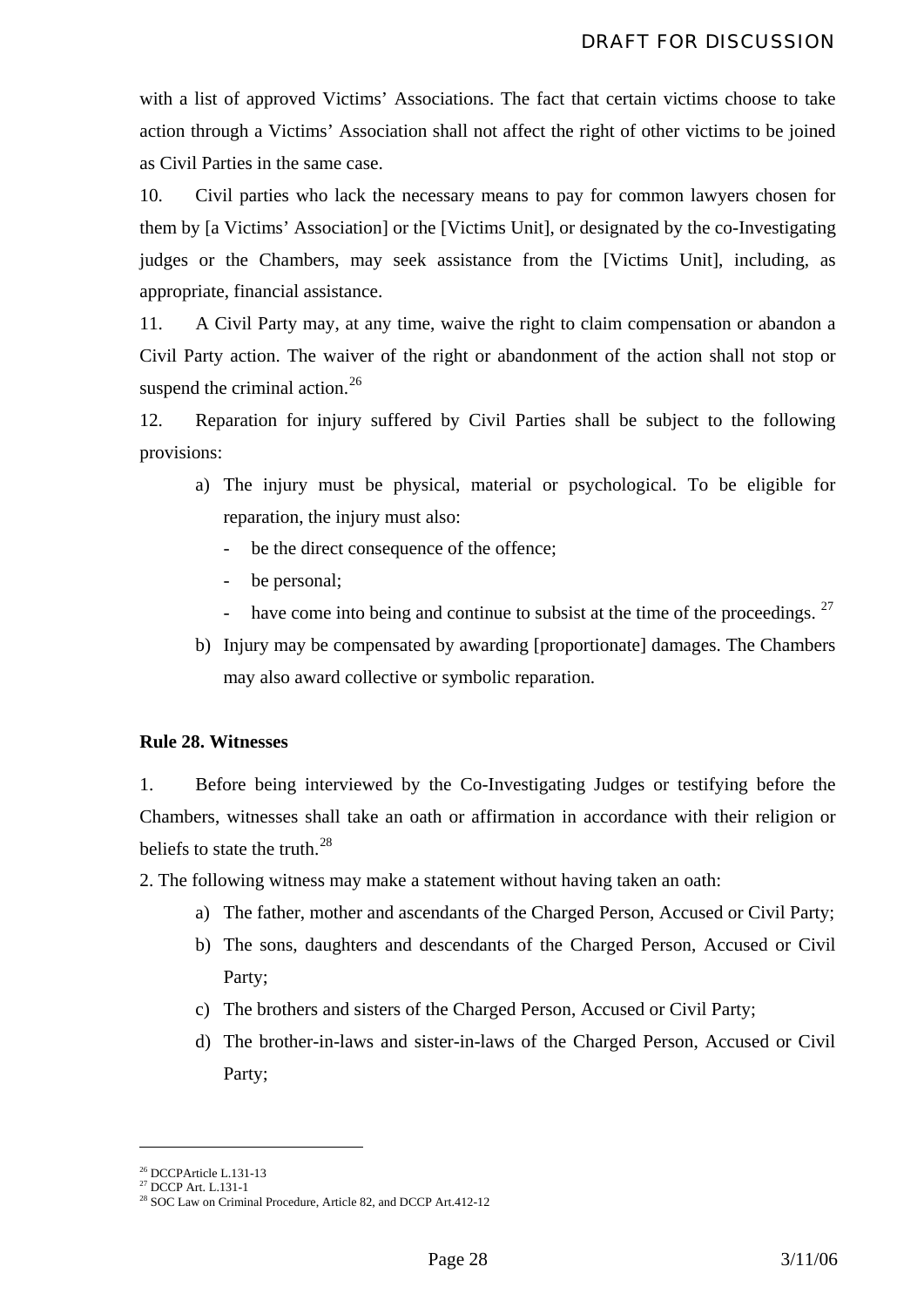- <span id="page-29-0"></span>e) The husband or wife of the Charged Person, Accused or Civil Party, even if they have been divorced; and
- f) Any child who is less than 14 years old.

3. The Co-Investigating Judges or the President of the Trial Chamber shall question every witness in order to establish whether he or she is in a relationship with the Charged Person or Accused or a Civil Party, as provided in subrule 2 above.

4. The Co-Investigating Judges and the Chambers shall not call as a witness any person against whom there is evidence of criminal responsibility, except as provided in Rule [33]*.* 

#### **Rule 29. Recording Interviews[29](#page-29-1)**

1. Whenever possible, when the Co-Prosecutors or Co-Investigating Judges question a suspect or Charged Person, in addition to the written record of the interview (*process verbal*), it shall be audio-or video-recorded, in accordance with the following procedure:

- a) The person questioned shall be informed, in a language he or she fully understands and speaks, that the questioning is to be audio or video-recorded, any objection by the person concerned shall be noted on the case file;
- b) Any waiver by the person of the right to be questioned in the presence of a lawyer shall be audio-or video-recorded;
- c) In the event of an interruption in the course of questioning, the fact and the time of the interruption shall be recorded before the audio-or video-recording ends as well as the time of resumption of the questioning;
- d) At the conclusion of the questioning, the person questioned shall be offered the opportunity to clarify anything he or she has said and to add anything he or she may wish. The time of conclusion of the questioning shall be noted;
- e) A copy of the recorded tape or, if multiple recording apparatus was used, one of the original recorded tapes, shall be provided to the person questioned;
- f) The original tape or one of the original tapes shall be sealed in the presence of the person questioned and his or her lawyer, if present, under the signature of the Co-Prosecutors or Co-Investigating Judges and the person questioned and the lawyer, if present;
- g) Such tapes may be referred to in case of contestation of the veracity of the written record of interview.

<span id="page-29-1"></span><sup>&</sup>lt;sup>29</sup> ICC Rules of Procedure and Evidence, Rule 112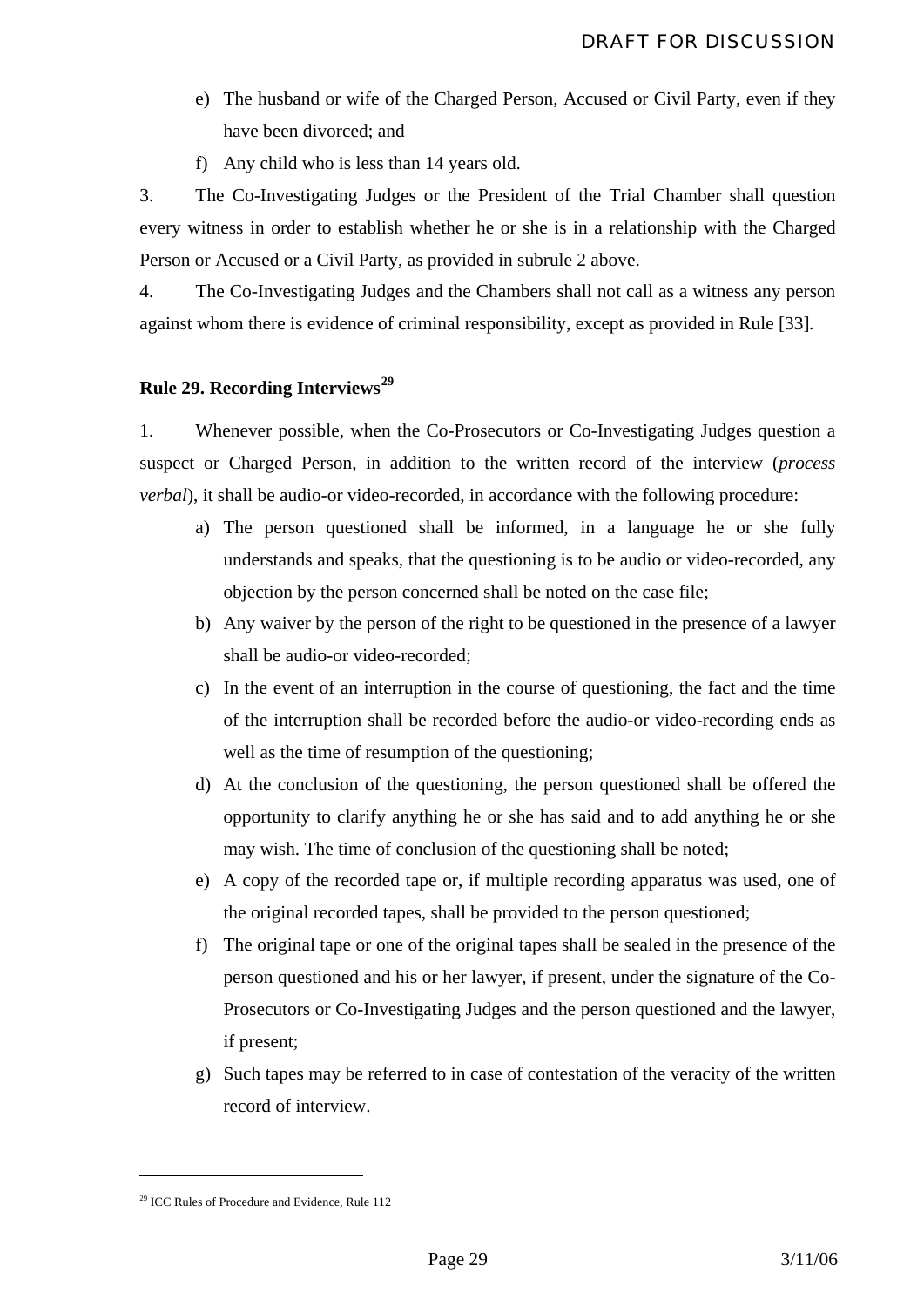<span id="page-30-0"></span>2. A person may be questioned without being audio-or video-recorded where the circumstances prevent such recording taking place. In this case, the reasons for not recording the questioning shall be stated in writing and the person questioned shall be provided with a copy of his or her statement. Such a statement shall be set out in a record of interview, and wherever possible, shall be signed or thumb-printed by the witness.

3. Where the person refuses to sign a transcript or written record of the interview (*procès verbal*), such refusal shall be noted on the case file, along with any reasons for the refusal, if known.

4. The Co-Prosecutors or Co-Investigating Judges may choose to follow the procedure in this Rule when questioning other persons than those mentioned above, in particular where the use of such procedures could assist in reducing any subsequent traumatization of a victim of sexual or gender violence, a child, an elderly person or a person with disabilities in providing their evidence.

5. The Chambers may also order that the procedure in this Rule be applied to the questioning of any person appearing before them.

#### **Rule 30. Live Testimony by means of Audio or Video-link Technology**[30](#page-30-1)

1. The testimony of a witness or expert during a judicial investigation or at trial shall be given in person, whenever possible. However, the Co-Investigating Judges and the Chambers may allow a witness to give testimony by means of audio or video technology, provided that such technology permits the witness to be interviewed by the Co-Investigating Judges or the Chambers, and the parties, at the time the witness so testifies. Such technologies shall not be used if they would be seriously prejudicial to, or inconsistent with defence rights. $31$ 

2. The interview of a witness under this Rule shall otherwise be conducted in accordance with these IRs.

#### **Rule 31. Deaf/Mute Persons**

When questioning a deaf/mute person, the clerk of the Co-Investigating Judges or the Chambers shall write down the questions and ask the person being questioned to read them, and answer in writing. If the person is illiterate, the clerk may call on a person able to

<sup>&</sup>lt;sup>30</sup> ICC Rules of Procedure and Evidence, Rule 67

<span id="page-30-2"></span><span id="page-30-1"></span> $31$  Rome Statute of the International Criminal Court Article 69 (2)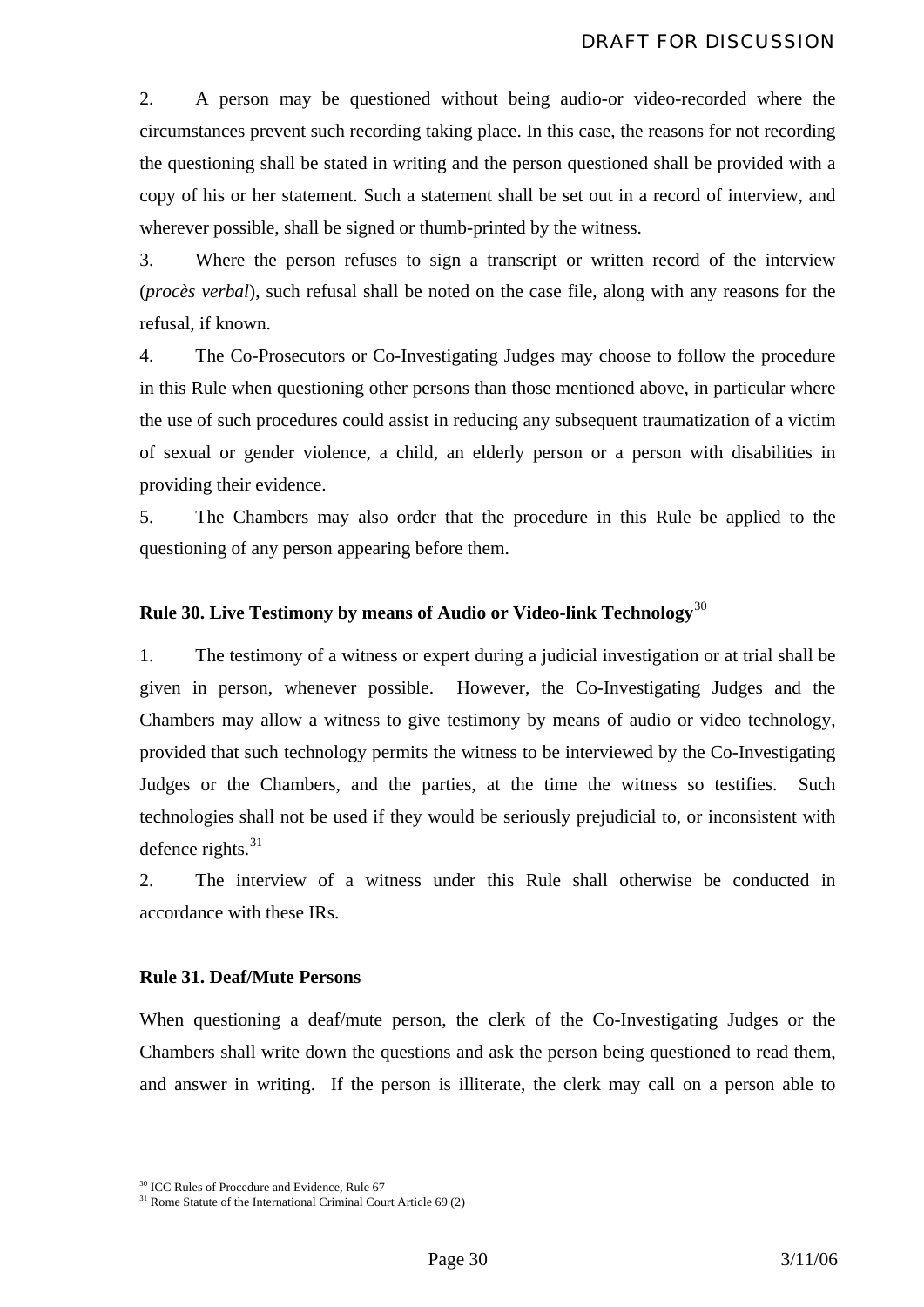<span id="page-31-0"></span>properly communicate with the deaf/mute person. That person shall make an oath or affirmation in accordance with these IRs.<sup>[32](#page-31-1)</sup>

#### **Rule 32. Compelled Testimony of Witnesses[33](#page-31-2)**

A witness who appears before the Co-Investigating Judges or the Chambers shall be required to answer all questions put to them, unless otherwise provided for in the ECCC Law and these IRs.

#### **Rule 33. Right Against Self-Incrimination of Witnesses**[34](#page-31-3)

1. A witness may object to making any statement that might tend to incriminate him or her. The right against self-incrimination applies to all stages of the proceedings, including preliminary investigations by the Co-Prosecutor, investigations by the Co-Investigating Judges, and proceedings before the Chambers.

2. If a witness has not been notified of his or her right against self-incrimination, the Co-Prosecutors, the Co-Investigating Judges, or the Chambers shall notify a witness of this right before his or her interview or testimony.

3. Where the Co-Investigating Judges or the Chambers determine that a witness should be required to answer a question or questions, they may assure such witness, if possible in advance, that the evidence provided in response to the questions:

- a) will be kept confidential and will not be disclosed to the public; and/or
- b) will not be used either directly or indirectly against that person in any subsequent prosecution by the ECCC.

4. Before giving such an assurance, the Co-Investigating Judges or the Chambers shall seek the views of the Co-Prosecutors to determine whether the assurance should be given to this particular witness.

5. In determining whether to require the witness to answer, the Co-Investigating Judges or the Chambers shall consider:

- a) The importance of the anticipated evidence;
- b) Whether the witness would be providing unique evidence;
- c) The nature of the possible incrimination, if known, of the person in question; and
- d) The sufficiency of the any protection available for the witness, in the particular circumstances.

<span id="page-31-2"></span><span id="page-31-1"></span><sup>&</sup>lt;sup>32</sup> DCCP Article L.513-16

<sup>&</sup>lt;sup>33</sup> State of Cambodia Code, Article 84; International Criminal Court Rules of Procedure and Evidence, Rule 65  $34$  ICC Rules of Procedure 74

<span id="page-31-3"></span>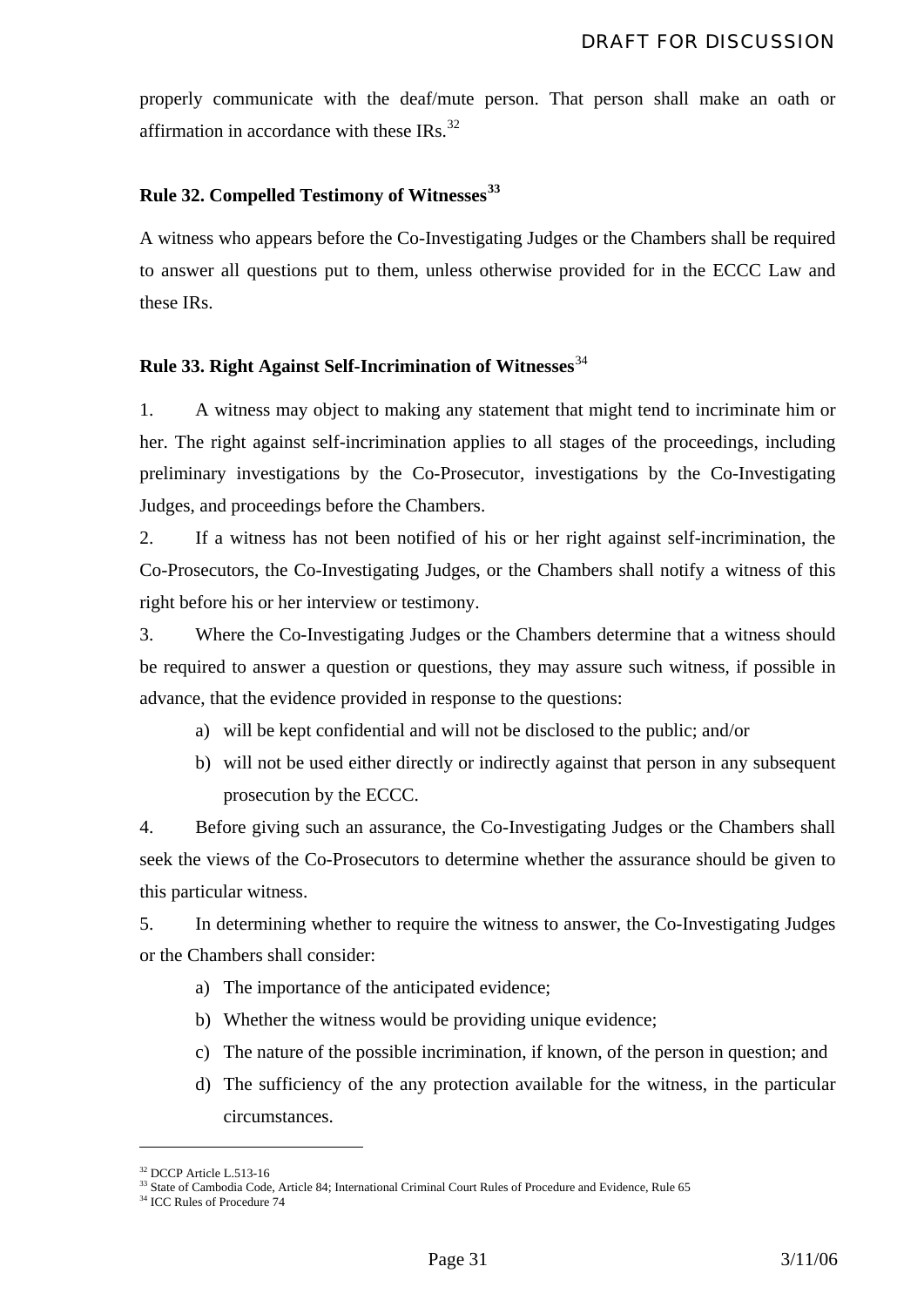<span id="page-32-0"></span>6. If the Co-Investigating Judges or the Chambers determine that it would not be appropriate to provide an assurance to the witness, they shall not require the witness to answer the question but may still continue the questioning of the witness on other matters.

7. In order to give effect to the assurance, the Co-Investigating Judges or the Chambers may, as appropriate:

- a) Order that the evidence of the witness be given *in camera*;
- b) Order that the identity of the witness and the content of the evidence given shall not be disclosed, in any manner, and provide that the breach of any such order will be subject to sanctions under Rules [39 to 42];
- c) Specifically advise the parties present and their legal representative of the consequences of a breach of an order under this Rule;
- d) Order the sealing of any record of the proceedings; and
- e) Use protective measures, as foreseen in Rule [34] to ensure that the identity of the witness and the content of the evidence given are not disclosed.

8. Where a party is aware that the testimony of any witness may raise issues with respect to self-incrimination, or where the witness him or herself raises the matter, he or she shall request an in camera hearing and advise the Co-Investigating judges or the Chambers of this, in advance of the testimony of the witness. The Co-Investigating judges or the Chambers may impose the measures outlined in subrule 7 for all or a part of the testimony of that witness.

9. If an issue of self-incrimination arises in the course of the proceedings, the Co-Investigating Judges or the Chamber shall suspend the taking of the testimony and provide the witness with a lawyer.

#### **Rule 34. Protective measures**

1. The ECCC shall ensure the protection of victims who participate in the proceedings, whether as complainants or Civil Parties, and witnesses, as provided in the supplementary agreement on security and safety and the relevant Practice Directions.

2. When the ECCC issue an order or when other offices within the ECCC fulfil their duties, they shall take account of the needs of victims and witnesses.<sup>[35](#page-32-1)</sup> In particular, whenever such offices must communicate with victims, complainants or Civil Parties, they may communicate with their lawyers or Victims' Association, as appropriate, where direct communication could place the life or well being of that person in danger.

<span id="page-32-1"></span><sup>35 2004</sup> Law, Art. 33; ICC, RPE, Art. 86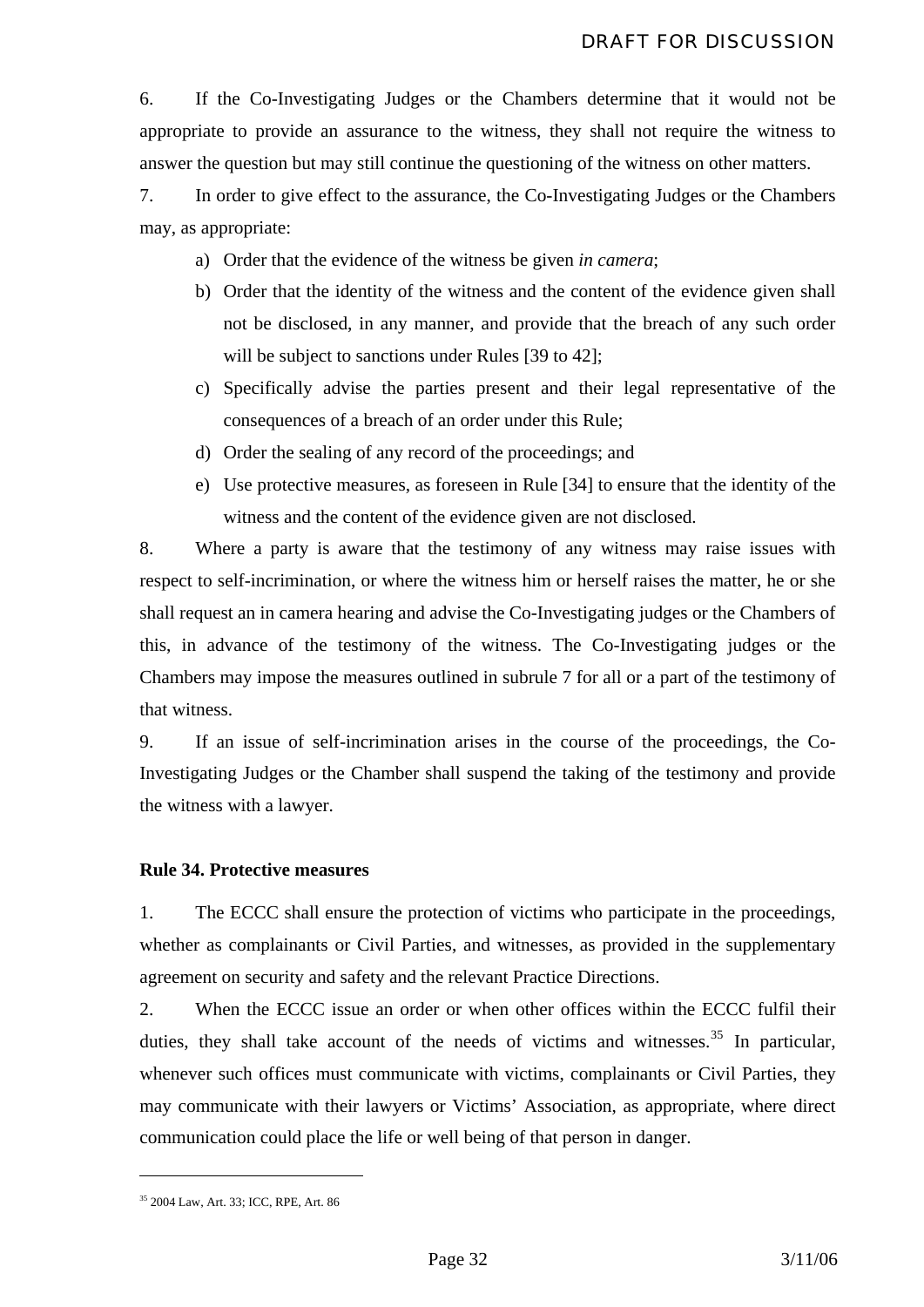3. The Co-Investigating Judges and the Chambers may, on their own motion or the petition of one of the parties or their lawyers, and after having consulted with the Victims Unit, order appropriate measures to protect victims and witnesses whose appearance before them is liable to place their life or health or that of their family members or close relatives in serious danger.

4. In this respect, the ECCC may make a reasoned order adopting measures to protect the identity of such persons, including:  $36$ 

- a) declaring their contact address to be that of their lawyers or their Victims' Association, as appropriate, or of the ECCC;
- b) using a pseudonym when referring to the protected person;
- c) authorising recording of the person's statements without his or her identity appearing in the case file. Such decisions shall only be subject to appeal, within 15 days of notice of the order, where knowledge of the person's identity is essential to the case for the defence
- d) where a Charged Person or Accused requests to be confronted with such a person, technical means may be used that allow remote participation or distortion of the person's voice and or physical features;
- e) as an exception to the principle of public hearings, the ECCC may conduct any part of the proceedings *in camera* or allow the presentation of evidence by electronic or other special means: [37](#page-33-1)

5. In such cases, the person's petition and identity shall be recorded in a classified register separate from the case file. Disclosure of the identity or the address of a witness who has benefited from the provisions of this Rule is punished by a fine of [10,000 U.S. dollars]. No conviction may be pronounced on the sole basis of statements recorded under the conditions set out in this Rule.

6. Where necessary, the Co-Investigating Judges and the Chambers may order appropriate judicial guarantees and/or the physical protection of a victim or witness in safe residence in Cambodia or overseas.

<span id="page-33-0"></span><sup>&</sup>lt;sup>36</sup> See article 706-58 and 706-59 of French criminal procedure code.

<span id="page-33-1"></span> $37$  ICC Statute, Art. 68(2)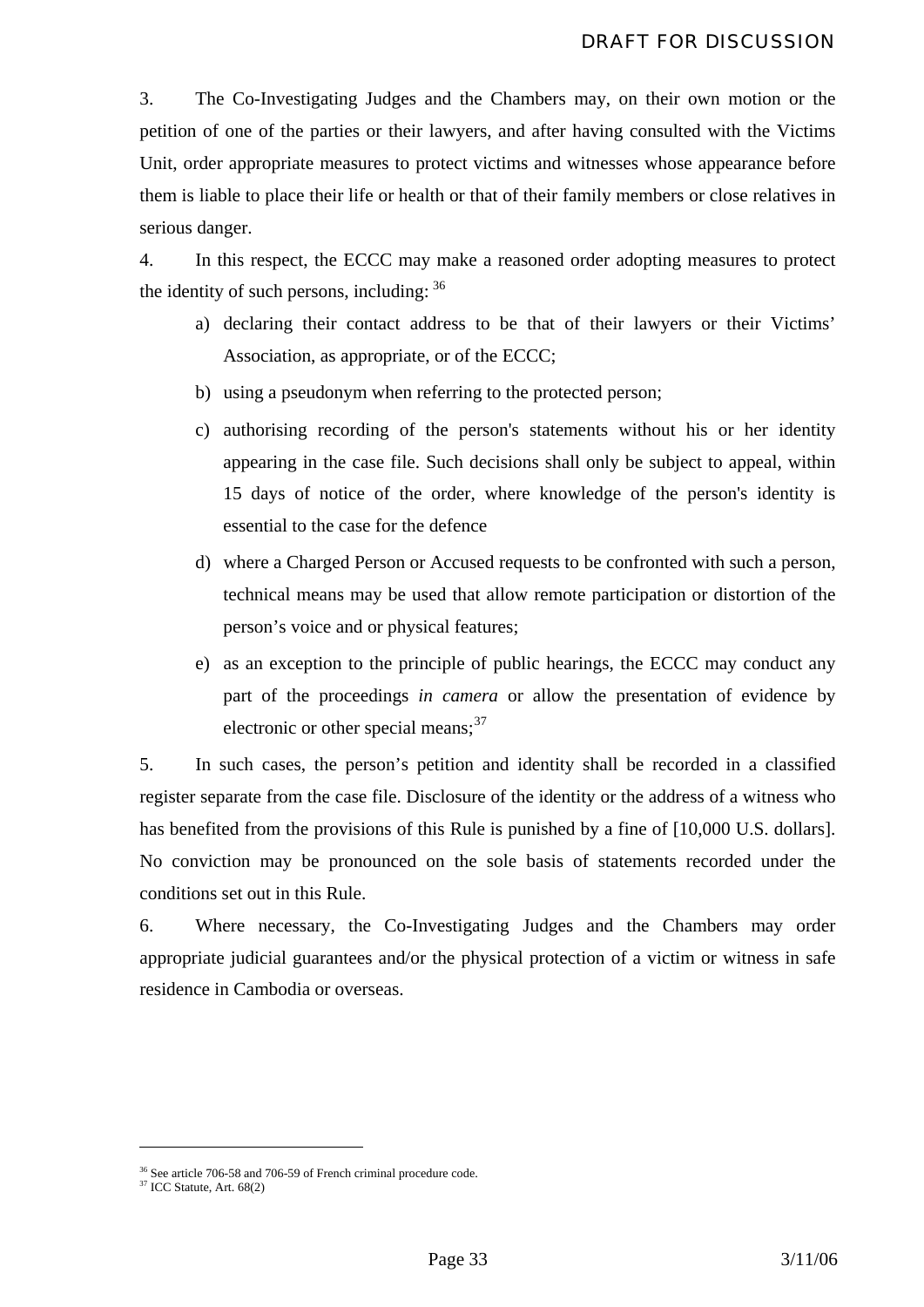#### <span id="page-34-0"></span>**Rule 35. Interpreters**[38](#page-34-1)

In case of need, the Co-Prosecutors, Co-Investigating Judges and Chambers shall use interpreters. Any witness or party may also request the use of an interpreter where needed. Each interpreter shall take an oath or affirmation in accordance with his or her religion or beliefs to interpret honestly, confidentially and to the best of his or her ability. Interpreters may not be selected from among Judges, Judicial Police, parties or witnesses.

#### **Rule 36. Experts**[39](#page-34-2)

1. Expert opinion may be sought by the Co-investigating judges or the Chambers, on any subject deemed necessary to their investigations or proceedings before the ECCC.

2. An expert who agrees to be appointed shall take an oath or affirmation in accordance with his or her religion or beliefs to assist the Co-Investigating Judge or the Chambers honestly, confidentially and to the best of his or her ability.

3. An expert shall be appointed by order of the Co-Investigating Judges or the Chambers. The order shall set out the exact assignment of the expert and the duration of the assignment. If necessary to perform his or her assignment, the Co-Investigating Judges or the Chambers shall make some or all of the evidence in the case file available to the expert, except when such access would pose a danger to victims or witnesses or be contrary to protective measures ordered under Rule [34]. Where such access is granted, the expert shall be allowed to break the seal on the evidence, if any. If the expert needs to alter or damage any evidence in order to fulfil his or her assignment, the expert shall inform the Co-Investigating Judges or the Chambers, and request permission to proceed.<sup>[40](#page-34-3)</sup>

4. An expert shall perform his or her assignment under the supervision of the Co-Investigating Judges or the Chambers, as appropriate. The expert shall keep the Co-Investigating Judges or the Chambers informed of the progress of the assignment, in particular of any difficulties that arise.

5. If the expert does not abide by any time limits set by the Co-Investigating Judges or the Chambers, they may appoint a new expert to replace him or her, or extend the time limit, as appropriate. $41$ 

6. If necessary for the completion of the assignment, the expert may participate in the interview of a witness, or of the Charged Person, Accused or Civil Party, by the Co-

<u>.</u>

<sup>38</sup> DCCP Article 412-2

<span id="page-34-3"></span><span id="page-34-2"></span><span id="page-34-1"></span><sup>&</sup>lt;sup>39</sup> SOC Law on Criminal Procedure, Article 88; cf. DCCPArticle L.412-21

 $40$  DCCP Article L.412-23

<span id="page-34-4"></span><sup>41</sup> DCCP Article L.412-24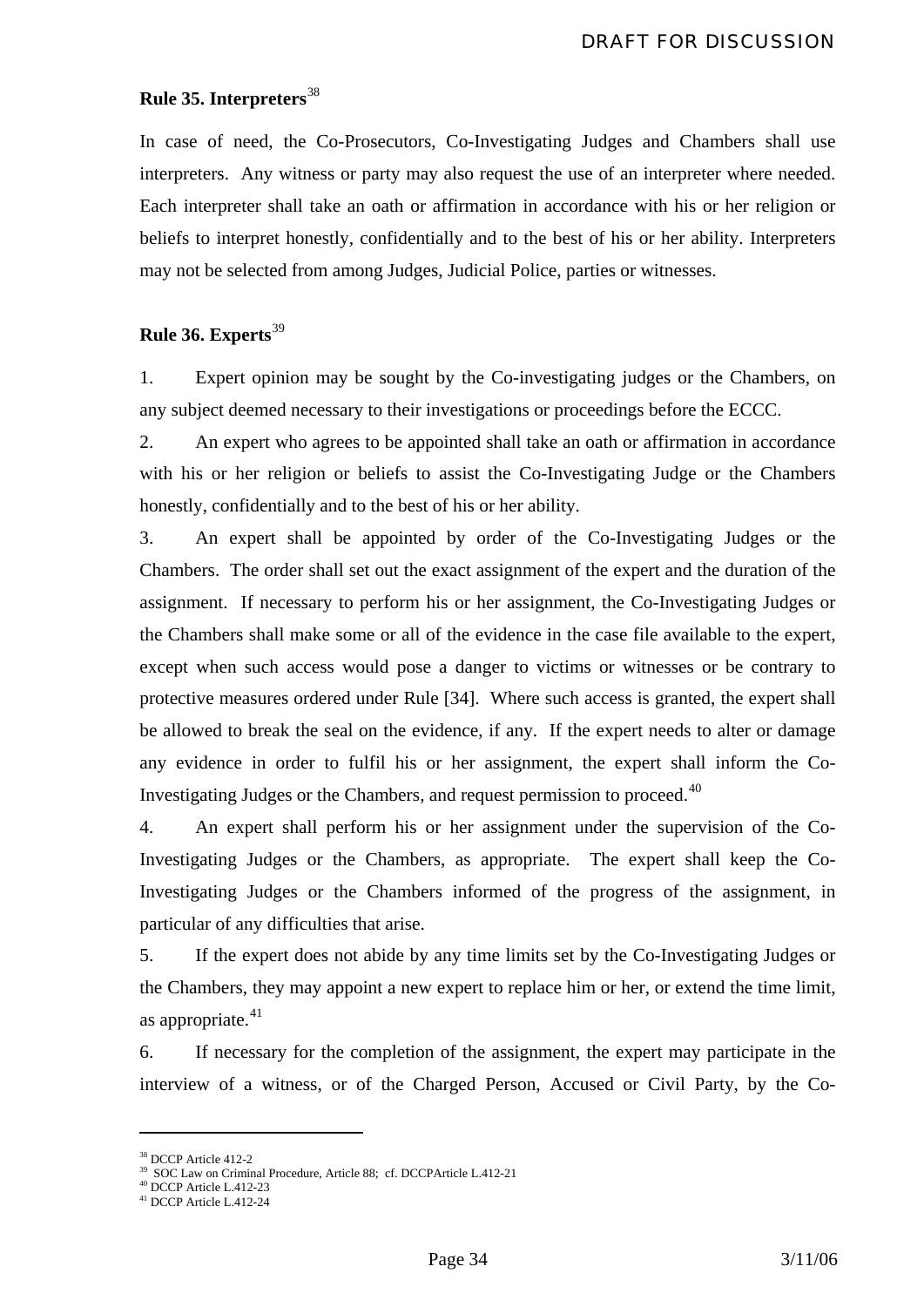investigating judges or the Chambers. If appropriate, the Co-investigating-Judges or the Chambers may allow the expert to interview a witness, Charged Person, Accused or Civil Party directly, in the presence of his or her lawyer. Where the expert in question is a medical doctor assigned to examine the Charged Person, Accused or Civil Party, this examination may, however, take place in the absence of the his or her lawyer.<sup>42</sup>

7. On completion of his or her assignment, the expert shall make a report. This report shall clearly describe the activities and the conclusions of the expert, and shall be dated and signed by him or her. $43$  Where the expert has broken the seal on the evidence in order to complete his or her assignment, he or she shall also state this fact in the report.

8. The expert shall submit the report and return all evidence that he or she received for the purposes of the assignment to the Co-Investigating Judges or the Chambers. They shall place the report on the case file or the record of proceedings. If the seal on the evidence was broken, the Co-Investigating Judges or the Chambers shall re-seal the evidence and make a note of this on the case file. If the activities of the expert altered or damaged the evidence in any way, the expert shall describe the alteration or damage in the report.<sup>[44](#page-35-2)</sup>

9. If the circumstances so require, the Co-Investigating Judges or the Chambers may appoint a reasonable number of experts to complete an assignment. In such cases, if the experts have differing opinions in respect of the assignment, each expert shall write his or her own opinion in a separate report, stating the reasons for their disagreement with the other opinions.[45](#page-35-3)

10. The Co-Prosecutors, the Charged Person or Accused, the Civil Party, or their lawyers may request the Co-Investigating Judges or the Chambers to appoint additional experts to conduct new examinations or to re-examine a matter already the subject of an expert report (*contre-expertise*). The request must be in writing and give reasons.<sup>[46](#page-35-4)</sup> The request shall be ruled upon by the Co-Investigating Judges or the Chambers as soon as possible and in any event before the end of the investigation or proceedings. Where the Co-Investigating Judges reject such a request, the ruling may be appealed to the Pre-Trial Chamber.<sup>[47](#page-35-5)</sup>

11. The ECCC shall provide monetary compensation to any experts appointed by the Co-Investigating judges or the Chambers. Such compensation shall be at rates set by the Office of Administration.[48](#page-35-6)

- <span id="page-35-2"></span>45 DCCPArticle L.412-27
- <span id="page-35-4"></span><span id="page-35-3"></span>46 DCCP Article L.412-27
- <span id="page-35-6"></span><span id="page-35-5"></span>47 DCCPArticle L.412-28

<sup>42</sup> DCCPArticle L.412-25

<span id="page-35-1"></span><span id="page-35-0"></span> $^{43}$  DCCPArticle L.412-26 44 DCCPArticle L.412-26

<sup>48</sup> DCCPArticle L.412-28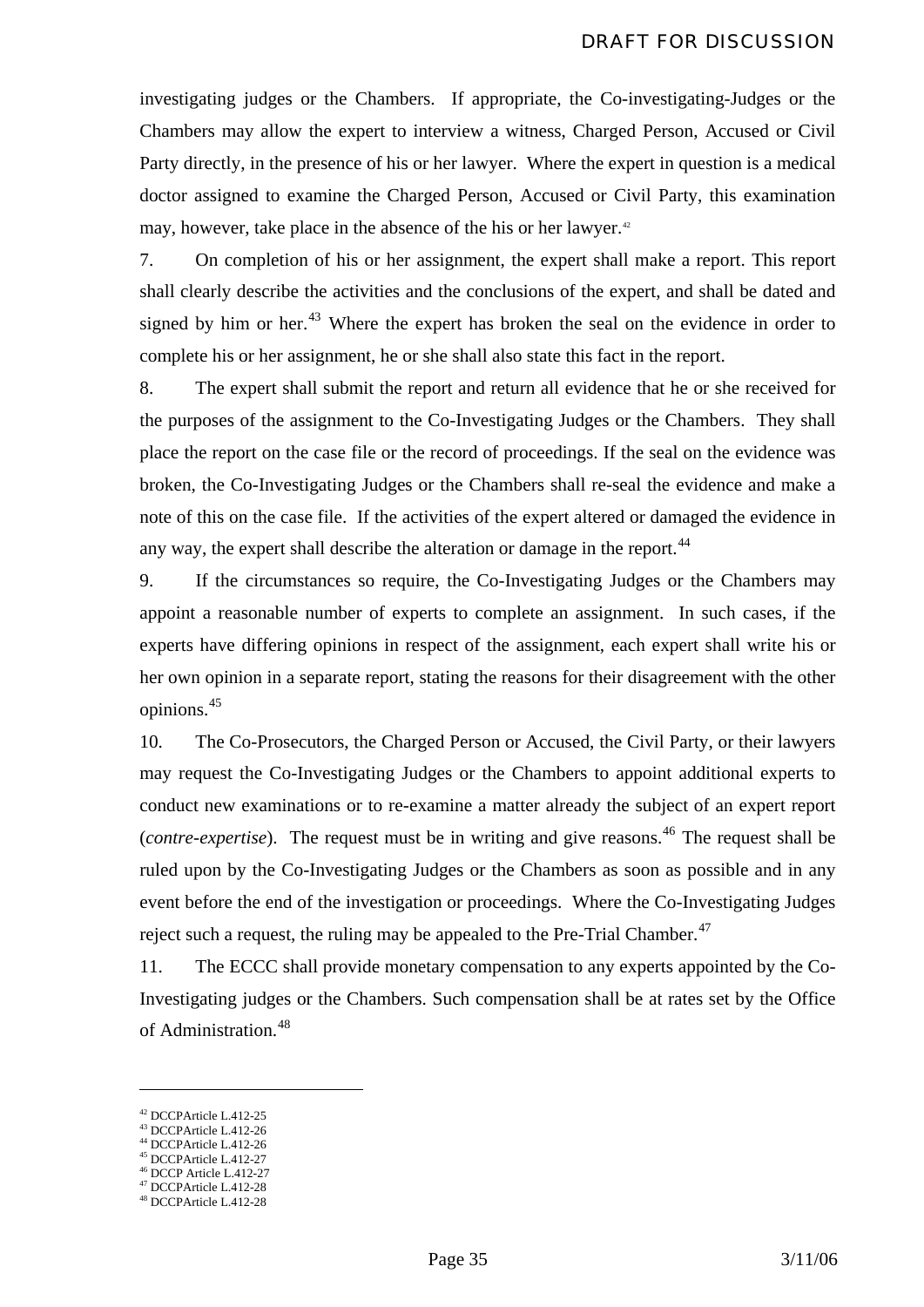# **Rule 37. Medical Examination of the Charged Person or Accused**

The Co-Investigating Judges or the Chambers may, for the purpose of determining whether a Charged Person or Accused is physically and mentally fit to stand trial, or for any other reasons, or at the request of a party, order that they undergo a medical, psychiatric or psychological examination by an expert. The reasons for such order, and the report of the expert, shall be recorded in the case file.

# **Rule 38.** *Amicus curiae* **briefs[49](#page-36-0)**

1. At any stage of the proceedings, the Co-Investigating Judges or the Chambers may, if they consider it desirable for the proper adjudication of the case, invite or grant leave to an organization or person to submit a written *amicus curiae* brief concerning any issue. The Co-Investigating Judges and the Chambers concerned shall determine what time limits, if any, shall apply to the filing of such briefs.

2. Briefs under this Rule shall be filed with the clerk of the Co-Investigating Judges or Chamber concerned, which shall provide copies to the Co-Prosecutors and the lawyers for the other parties, who shall be afforded the opportunity to respond.

# **Rule 39. Interference with the Administration of Justice[50](#page-36-1)**

1. The ECCC, in the exercise of its inherent power, may sanction or refer to the appropriate authorities, any person who knowingly and wilfully interferes with the administration of justice, including any person who:

- a) [being a witness before the Co-Investigating Judges or the Chambers refuses or fails to answer a question, subject to Rule  $\left[33\right]$ ;  $\right]^{51}$  $\right]^{51}$  $\right]^{51}$
- b) discloses confidential information in violation of an order of the Co-Investigating Judges or the Chambers;
- c) without just excuse, fails to comply with an order to attend, or produce documents before the Co-Investigating Judges or the Chambers;
- d) destroys or otherwise tampers in any way with any documents, exhibits or other evidence in a case before the ECCC;

<span id="page-36-0"></span><sup>49</sup> ICC Rules of Procedure 103

<sup>50</sup> Sierra Leone Rules of Procedure, Article 77

<span id="page-36-2"></span><span id="page-36-1"></span><sup>&</sup>lt;sup>51</sup> Is this a misdemeanor under Cambodian law?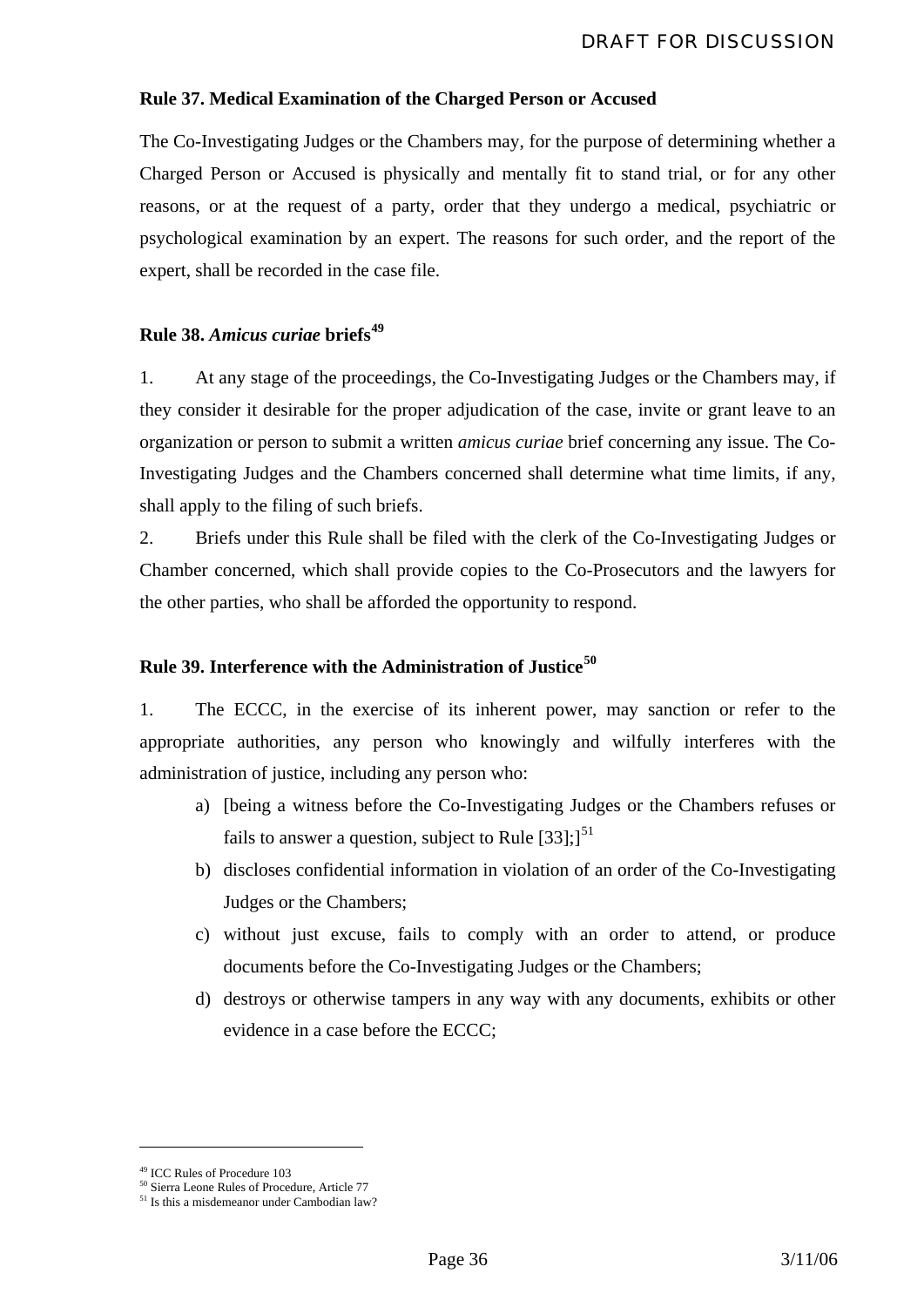- e) threatens, intimidates, causes any injury or offers a bribe to, or otherwise interferes with a witness, or potential witness, who is giving, has given, or may give evidence in proceedings before the Co-Investigating Judges or a Chamber;
- f) threatens, intimidates, offers a bribe to, or otherwise seeks to coerce any other person, with the intention of preventing that other person from complying with an order of the Co-Investigating Judges or the Chambers;
- g) knowingly assists a Charged Person or Accused to evade the jurisdiction of the ECCC; or
- h) incites or attempts to commit any of the acts set out above.

2. When the Co-Investigating Judges or the Chambers have reason to believe that a person may have committed any of the acts set out in subrule 1 above, they may:

- a) deal with the matter summarily;
- b) conduct further investigations to ascertain whether there are sufficient grounds for instigating proceedings; or
- c) refer the matter to the appropriate authorities of the Kingdom of Cambodia.

3. Any person subject to proceedings under this Rule shall, if he or she satisfies the criteria established in the appropriate Practice Direction, be entitled to legal assistance.

[4. The maximum penalty that may be imposed by the ECCC on a person found to have committed any act set out in subrule 1 shall be a fine not exceeding 10,000 U.S. dollars.

5. Payment of a fine shall be made to the Office of Administration [and used for the benefit of the ECCC $1$ <sup>[52](#page-37-0)</sup>

6. If a lawyer is found to have committed any act set out in subrule 1, the Co-Investigating Judges or the Chambers making such finding may also determine that the lawyer is no longer eligible to appear before the ECCC, or that such conduct amounts to misconduct of counsel pursuant to Rule [42], or both.

7. Any decision under this Rule shall be subject to appeal before the Pre-Trial Chamber or the Supreme Court Chamber as appropriate. Notice of appeal shall be filed within 15 days of notice of the decision to the person concerned.

### **Rule 40. False Testimony under Solemn Declaration**

1

1. The Co-Investigating Judges or the Chambers may, on their own initiative or at the request of a party, remind a witness of their duty to tell the truth and the consequences that may result from failure to do so.

<span id="page-37-0"></span><sup>52</sup> Can the ECCC impose **fines** (or any sanctions other than disciplinary) under these IRs, given the state of Cambodian Law, and if not, is there an international principle allowing it, or must the case be heard by an ordinary Cambodian Court?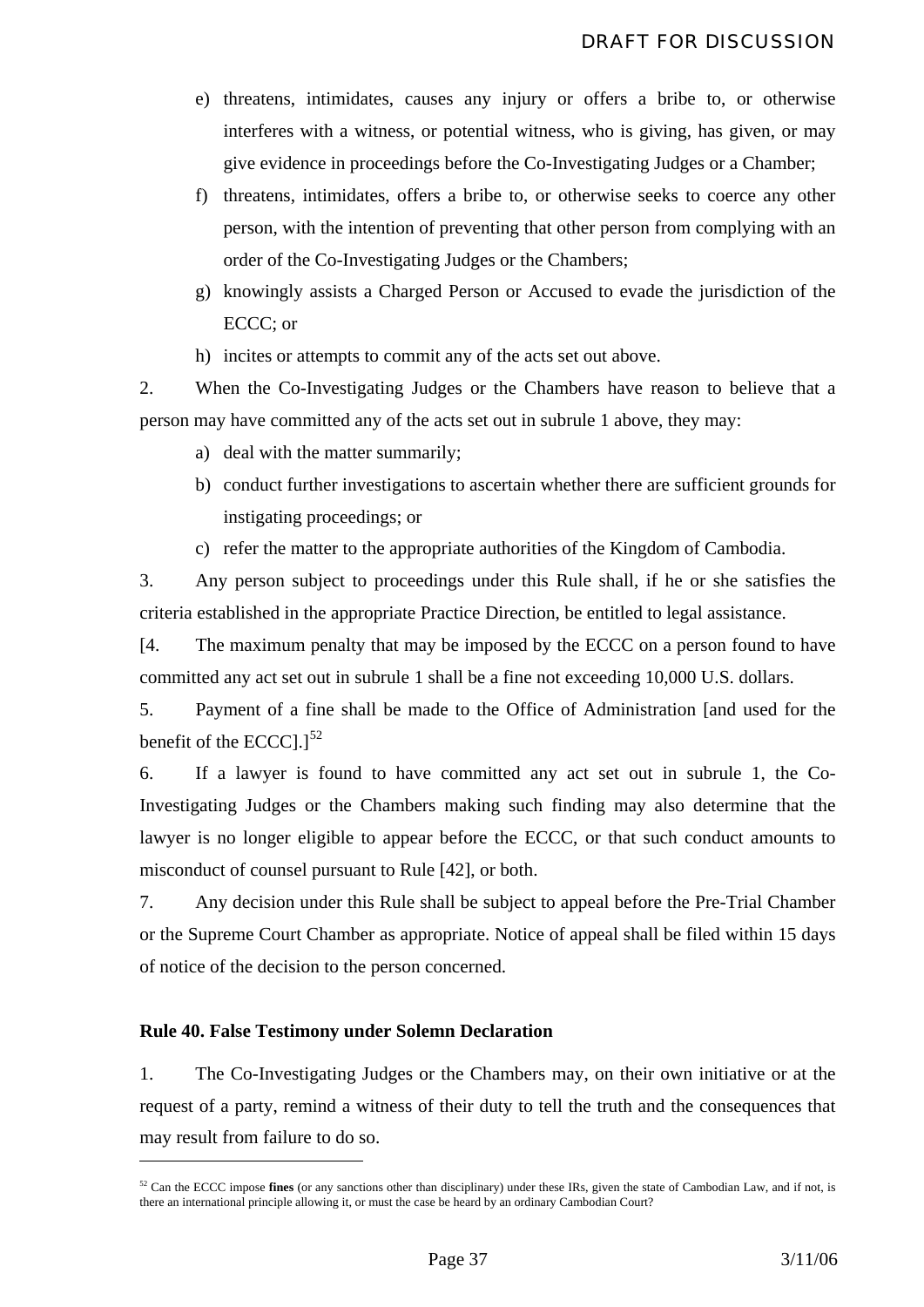2. If the Co-Investigating Judges or the Chambers have grounds for believing that a witness may have knowingly and wilfully given false testimony, they may follow the procedure, as applicable, in subrule [39(2)] above.

[3. The maximum penalty imposable by the ECCC for false testimony under solemn declaration shall be a fine of 10,000 U.S. dollars. The payment of any such fine shall be made to the Office of Administration [and used for the benefit of the ECCC].<sup>[[53](#page-38-0)</sup>

## **Rule 41. Disruption of Proceedings[54](#page-38-1)**

1. Where, in the view of the Chambers, any person is disrupting the proceedings, they shall first issue a warning. In cases of continued disruption, the Chambers may order the person disrupting the proceedings to leave or be removed from the courtroom or the premises of the ECCC and, in case of repeated misconduct, may order the exclusion of that person from attending the proceedings.

2. If an Accused disrupts proceedings before the Chambers, they may order that the Accused be removed from the courtroom, and where possible, observe the trial over closedcircuit television. In such cases, the Accused may, at all times, remain in telephone contact with his or her lawyer. The Chambers may also order suspension of public broadcasts of the trial and any other measures that they consider necessary for the conduct of fair and expeditious proceedings. The Accused may appeal such orders.

3. When the disruption consists of deliberate refusal to comply with an oral or written direction of the Chambers<sup>[55](#page-38-2)</sup>, and that direction is accompanied by a warning of sanctions in case of breach, the Chamber dealing with the matter may order the exclusion of that person from the proceedings for such period as it deems appropriate [or, if the disruption is of a more serious nature, impose a fine as provided in subrule 5 below].

4. If the person disrupting the proceedings is a staff member of the ECCC, the Chamber dealing with the matter may also order the exclusion of that person from exercising his or her functions before the ECCC for such period as it deems appropriate. Such decision shall be immediately notified to the Director and Deputy-Director of the Office of Administration.

[5. A fine imposed under this Rule shall not exceed 10,000 U.S. dollars, provided that in cases of continuing disruption, a new fine may be imposed for each day that the disruption continues, and such fines shall be cumulative.]<sup>[56](#page-38-3)</sup>

<sup>53</sup> See note 52

<span id="page-38-1"></span><span id="page-38-0"></span><sup>&</sup>lt;sup>54</sup> ICC Rules of Procedure and Evidence, Rule 170

<sup>&</sup>lt;sup>55</sup> ICC Rules of Procedure and Evidence, Rule 171

<span id="page-38-3"></span><span id="page-38-2"></span> $56$  See note 52.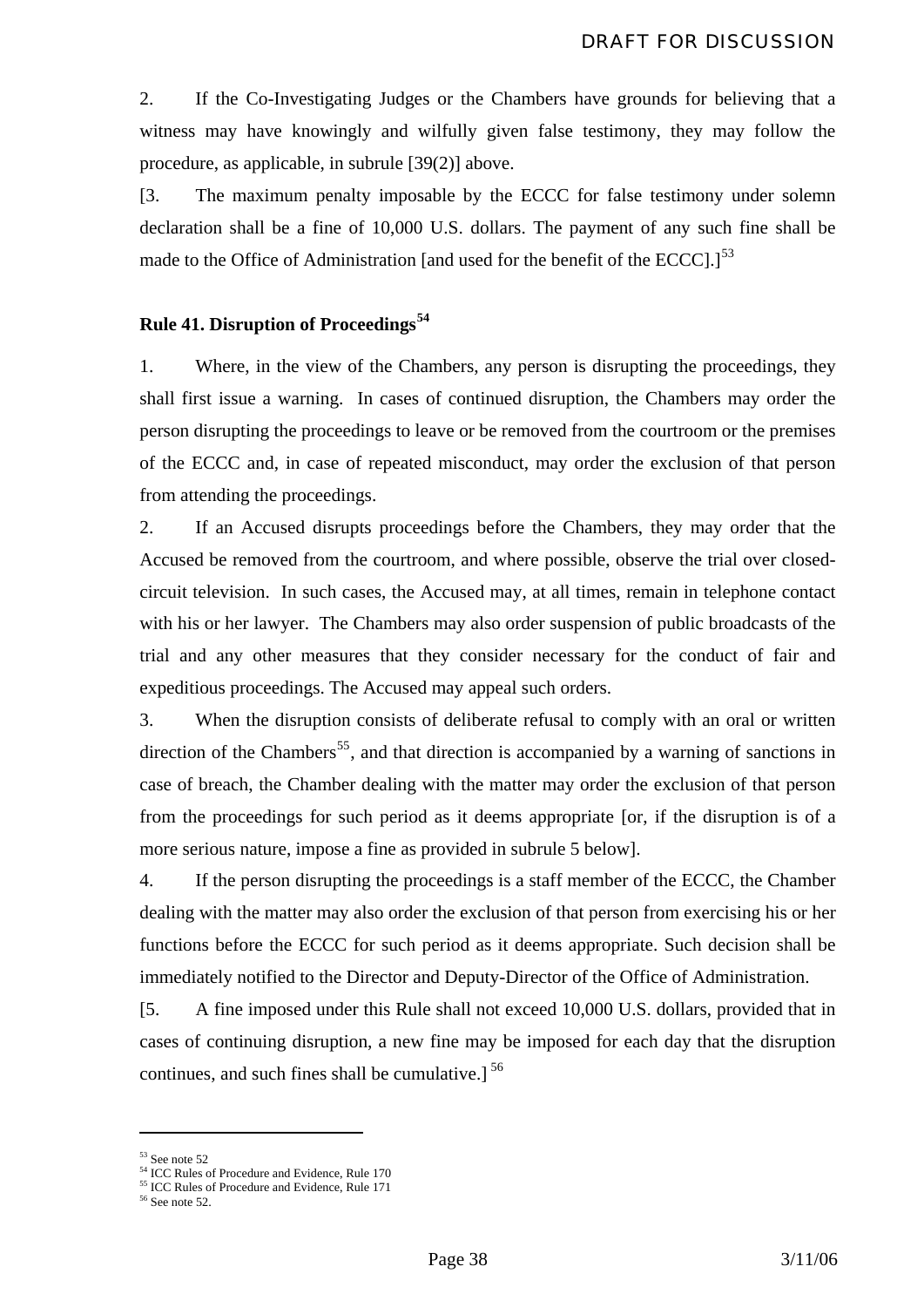6. The person concerned shall be given an opportunity to be heard before the above sanctions are imposed.

### **Rule 42. Misconduct of a Lawyer**

1. The Co-Investigating Judges or the Chambers may, after a warning, impose sanctions against or refuse audience to a lawyer if, in their opinion, his or her conduct is considered offensive or abusive, obstructs the proceedings, amounts to abuse of process, or is otherwise contrary to the interests of justice.

2. In such cases, the Co-Investigating Judges and the Chambers may decide to strike the person off the list of lawyers approved to appear before the ECCC. In such cases, the lawyer shall transmit all relevant material to the relevant unit within the Office of Administration, so that it may ensure continuity of representation. A lawyer struck off the list pursuant to this provision may request review of the decision by the Judicial Administration Committee.

3. The Co-Investigating Judges and the Chambers may also refer such misconduct to the appropriate professional body.

### **Rule 43. Time limits**

1. All time limits set out in the applicable laws and these IRs must be respected. Subject to this rule, failure to do so shall lead to the invalidity of the act in question.

2. All of the time limits set out in these IRs expire on the last day at midnight Cambodian time. Should the time limit expire on a Saturday, Sunday or Cambodian public holiday, the time limit shall automatically be extended to the subsequent working day.

3. The Co-Investigating Judges and the Chambers may, by motion of the concerned party:

- a) extend any time limits set by the Co-Investigating Judges or the Chambers;
- b) recognise the validity of any act executed after the expiration of a time limit prescribed in these IRs on such terms, if any, as the Co-Investigating Judges or the Chambers see fit.

4. Where a disagreement between the Co-Prosecutors or the Co-Investigating Judges has been recorded in accordance with Rule [16 or 18], any applicable time limit shall be suspended until either consensus is achieved, the 30 day period has ended, or the Pre-Trial Chamber has been seised and has completed its consideration of the dispute, as appropriate.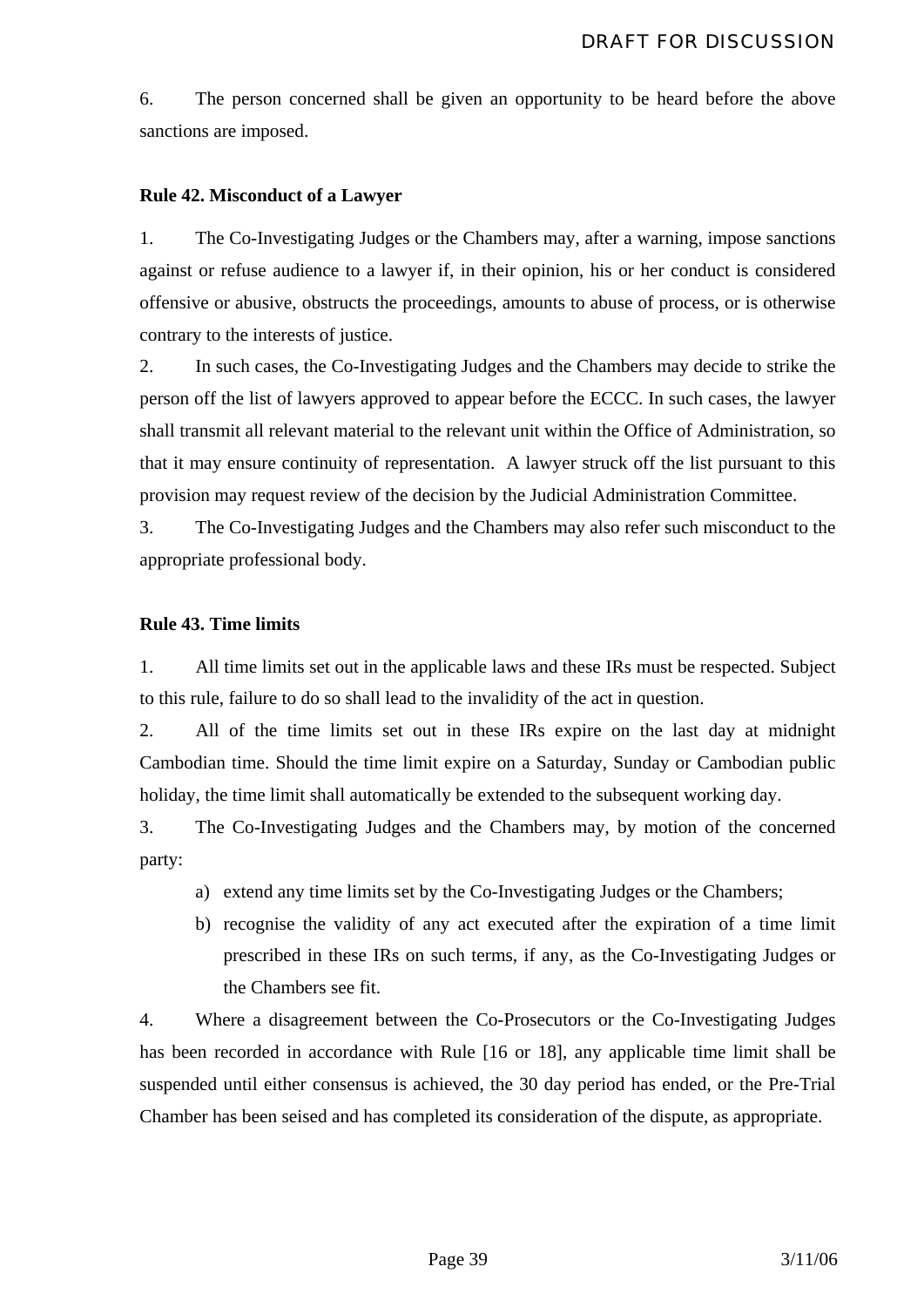#### **Rule 44. Signatures**

In all cases where the signature of a person is required by these IRs, the signature may be replaced by a fingerprint in cases where the person is not able to sign.

#### **Rule 45. Summonses (***convocations***)**

1. A summons is an order to any person to appear before the ECCC. It may be issued to a suspect, Charged Person or Accused, Civil Party or Witness and shall set out the capacity in which the person is being summonsed. $57$ 

2. Unless otherwise provided in these IRs, the minimum period between service of the summons and the date of the appearance before the ECCC shall be 5 days. However, where the summons concerns a detained person, such period shall not apply.<sup>[58](#page-40-1)</sup>

3. All summonses shall be served at the last known address by the clerk, the Judicial Police or any other authorised officer of the ECCC, [post, administrative means], by any appropriate means. A person in detention shall be summonsed through [the head of the detention facility]. Service of a summons shall be recorded in a written report of service setting out the means used, time, date and place of service, as well as any other relevant circumstances, which shall be signed by the officer and placed on the case file.<sup>[59](#page-40-2)</sup>

4. Any persons requested to serve a summons shall comply with the request and use their best endeavours to obtain a receipt. Such receipt shall be appended to the report of service.

#### **Rule 46. Arrest Warrants (***mandat d'amener***)**

An Arrest Warrant may be issued against suspects and charged, or Accuseds, whether they are within or outside the territory of the Kingdom of Cambodia. If necessary, the Arrest Warrant may be issued internationally with the support of any effective mechanism.

# **Rule 47. Detention Orders (***mandat de depot***) [60](#page-40-3)**

The Co-Investigating Judges or the Chambers may only issue a Detention Order to the head of the ECCC detention facility where a provisional Detention Order has been issued relating to the same person.

<sup>57</sup> DCCP L.413-2 & 3

<span id="page-40-1"></span><span id="page-40-0"></span><sup>58</sup> DCCP Article L.721-1 & 2 59 DCCP Art. 414-2 to 4

<span id="page-40-2"></span>

<span id="page-40-3"></span><sup>60</sup> DCCP L.413-36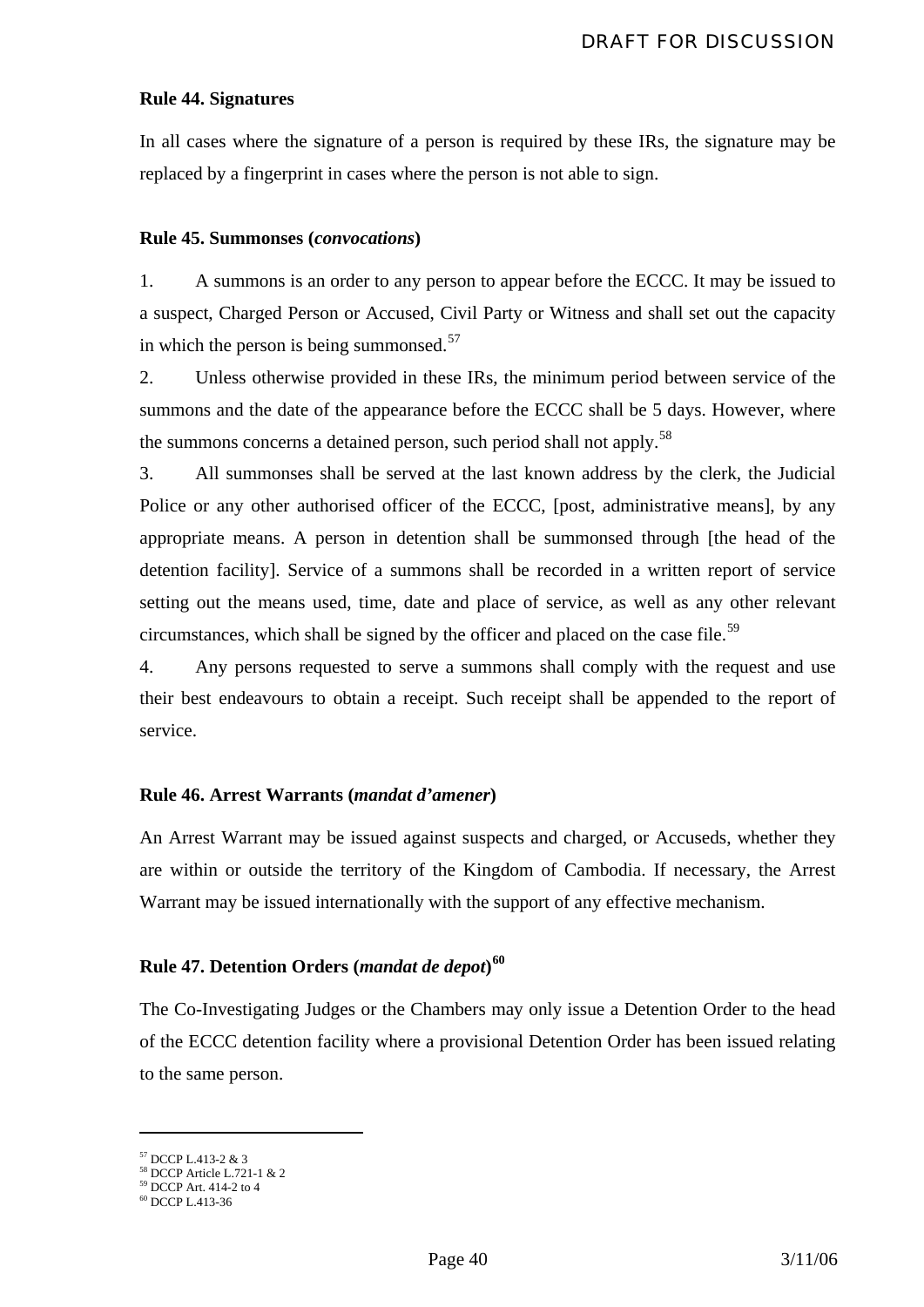### **Rule 48. Arrest and Detention Orders (***mandat d'arret***)**

1. An arrest and Detention Order may be issued against a Charged Person or Accused who is within or outside the territory of the Kingdom of Cambodia. If necessary, the order may be issued internationally with the support of any effective mechanism.

2. Before issuing an arrest and Detention Order, the Co-Investigating Judges or the Chambers shall seek the opinion of the Co-Prosecutors. Such order shall be reasoned.<sup>[61](#page-41-0)</sup>

### **Rule 49. Formalities Relating to Summonses and Orders for Arrest and Detention**

1. All summonses, Arrest Warrants, Detention Orders and arrest and Detention Orders shall be dated, signed and sealed by the issuing authority and contain the following information:

- a) the name, date and place of birth and residential address of the person, if known, and any other information allowing identification;
- b) a reference to any associated order and/or charge;
- c) the ECCC issuing authority;
- d) where appropriate, the location, date, and time of hearing; and
- e) an indication whether the person has the right to legal assistance [and any other defence rights].

2. All Arrest Warrants, Detention Orders and arrest and Detention Orders shall be executed by the Judicial Police. [In case of emergency, they may be notified by all means to Judicial Police. The original warrant or order shall be given immediately to a Judicial Police officer who shall be under the duty to execute it.]

3. Judicial Police officers may not enter into the residence of any such person before 6 o'clock in the morning or after 6 o'clock in the evening. The Judicial Police shall notify the Co-Investigating Judges or the Chambers of any difficulty in performing their mission.

4. Where, due to the circumstances, the person cannot be brought before the issuing authority immediately after arrest, that person shall be placed in detention and presented to the Co-Investigating Judges or the Chambers as soon possible.<sup>[62](#page-41-1)</sup> In such cases, the provisions of Rule [55] shall apply.

5. The head of the ECCC detention facility shall keep a certified copy of all Detention Orders and arrest and Detention Orders.<sup>[63](#page-41-2)</sup>

<sup>61</sup> DCCP Article L.413-13

<span id="page-41-2"></span><span id="page-41-1"></span><span id="page-41-0"></span> $62$  DCCP Art. L.413-5 et s

<sup>63</sup> DCCP L.413-17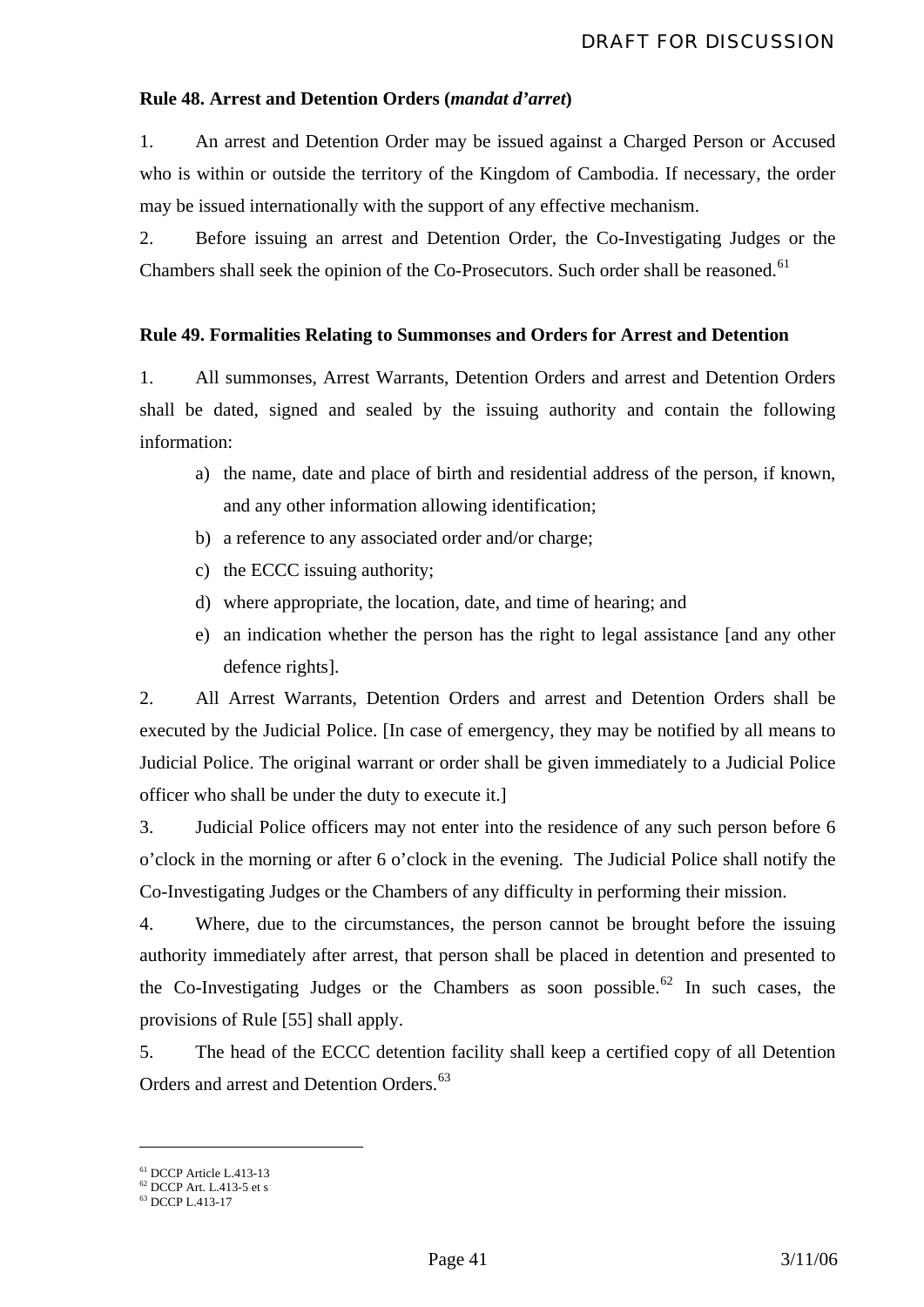### **Rule 50. Notice of Orders**

1. All orders of the Co-Investigating Judges or the Chambers shall be notified to the parties and their lawyers, if any, either orally or at their last known address, by the clerk, the Judicial Police or any authorised officer of the ECCC, using any appropriate means. A person in detention shall be notified either orally or through [the head of the detention facility].

2. When notice is verbal, the clerk shall record the date in the margin of the order and the notified person shall sign the order. In all other cases, notification shall be recorded in a written report setting out the means of notification used, the time, date and place of service, as well as any other relevant circumstances, which shall be signed by the officer and placed on the case file.

3. Persons requested to notify an order shall comply with the request and use their best endeavours to obtain a receipt. Such receipt shall be appended to the report of notification.

### **Rule 51. Form of Notice of Orders**

Notice of an order shall contain at least the following information:

- a) the name, date and place of birth and residential address of the person being given notice;
- b) the reference of the associated order; and
- c) the ECCC issuing authority.

### **Rule 52. Procedural Defects (***nullités pour vices de procédure***)**

Investigative or judicial action may only be annulled for procedural defect where the defect affects the interests of the petitioner.<sup>[64](#page-42-0)</sup>

<span id="page-42-0"></span><sup>64</sup> CPP Fr. 802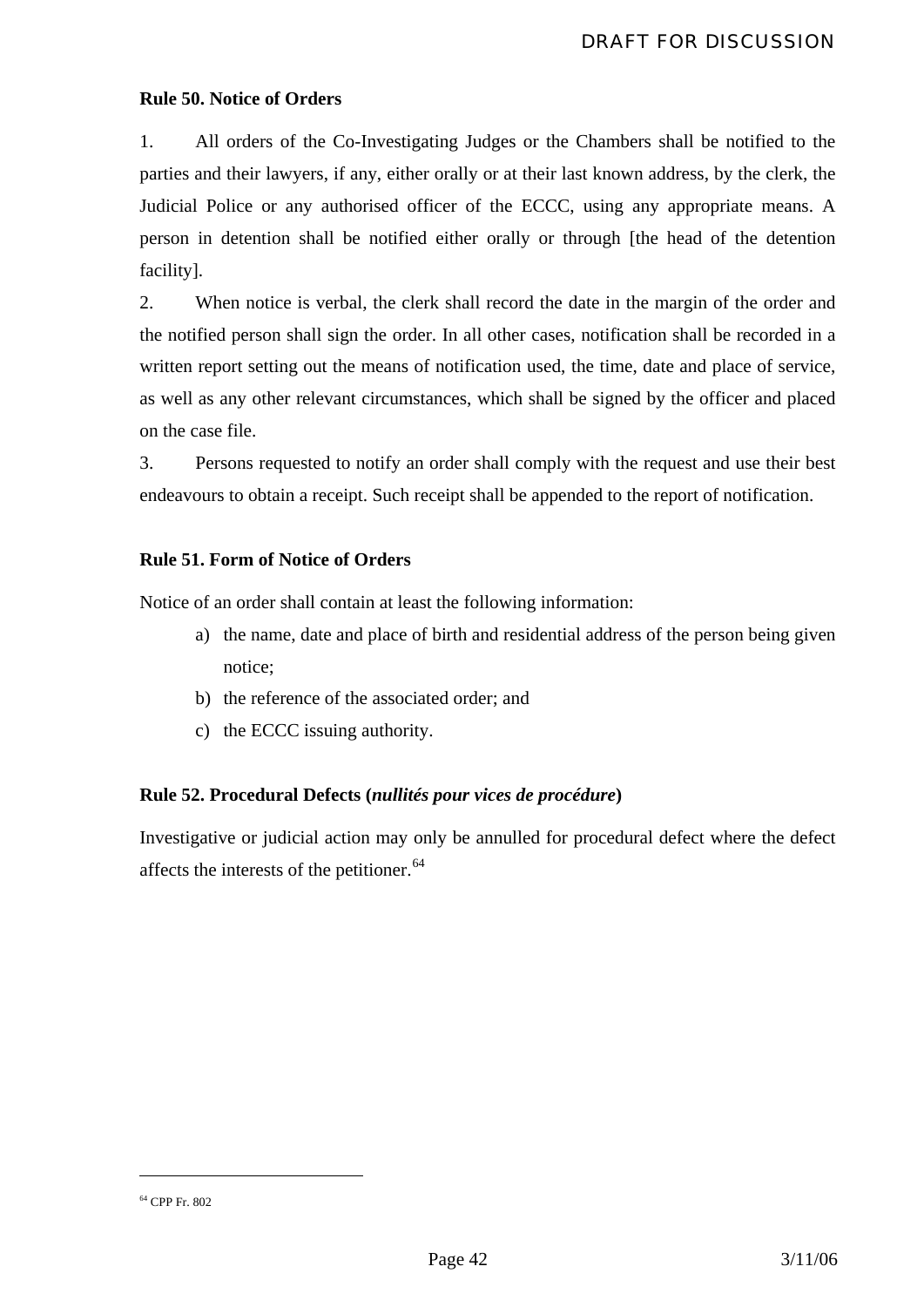# **B – Prosecution**

# **Rule 53. Exercising Public Action**

1. Prosecution of crimes within the jurisdiction of the ECCC may only be initiated by the Co-Prosecutors, whether at their own discretion or on the basis of a complaint.

2. The Co-Prosecutors shall receive and consider all written complaints or information alleging commission of crimes within the jurisdiction of the ECCC. Such complaints or information may be lodged with the Co-Prosecutors by any person, organisation or other source who witnessed or was a victim of such alleged crimes, or who has knowledge of such alleged crimes.

3. A complaint referred to in this Rule may also be prepared and/or filed on behalf of a victim by a lawyer or Victims' Association<sup>[65](#page-43-0)</sup>. Copies of all such written complaints shall be kept with the Office of Administration and may be translated into the working languages of the ECCC, as needed.

4. Such complaints shall not automatically initiate criminal prosecution, and the Co-Prosecutors shall decide, at their discretion, whether to reject the complaint, include the complaint in an ongoing preliminary investigation, conduct a new preliminary investigation or forward the complaint directly to the Co-Investigating Judges. The Co-Prosecutors shall inform the complainant of the decision as soon as possible and in any case not more than 60 days after registration of the complaint.

5. A decision not to pursue a complaint shall not have the effect of *res judicata*. The Co-Prosecutors may change their decision at any time in which case the Complainant shall be so informed as soon as possible and in any case not more than 30 days from the decision.

### **Rule 54. Preliminary Investigations**

1. The Co-Prosecutors may conduct preliminary investigations to determine whether evidence indicates that crimes within the jurisdiction of the Extraordinary Chambers have been committed and to identify suspects and potential witnesses.<sup>[66](#page-43-1)</sup>

2. Preliminary investigations may be carried out by the Judicial Police or by investigators of the Extraordinary Chambers only at the request of the Co-Prosecutors. The Judicial Police and investigators may search for and gather relevant evidence including documents only after obtaining an order from the Co-Prosecutors and approval from the

<sup>65</sup> DCCP art. L.411-8

<span id="page-43-1"></span><span id="page-43-0"></span> $66$  PCCP L.331-1 and following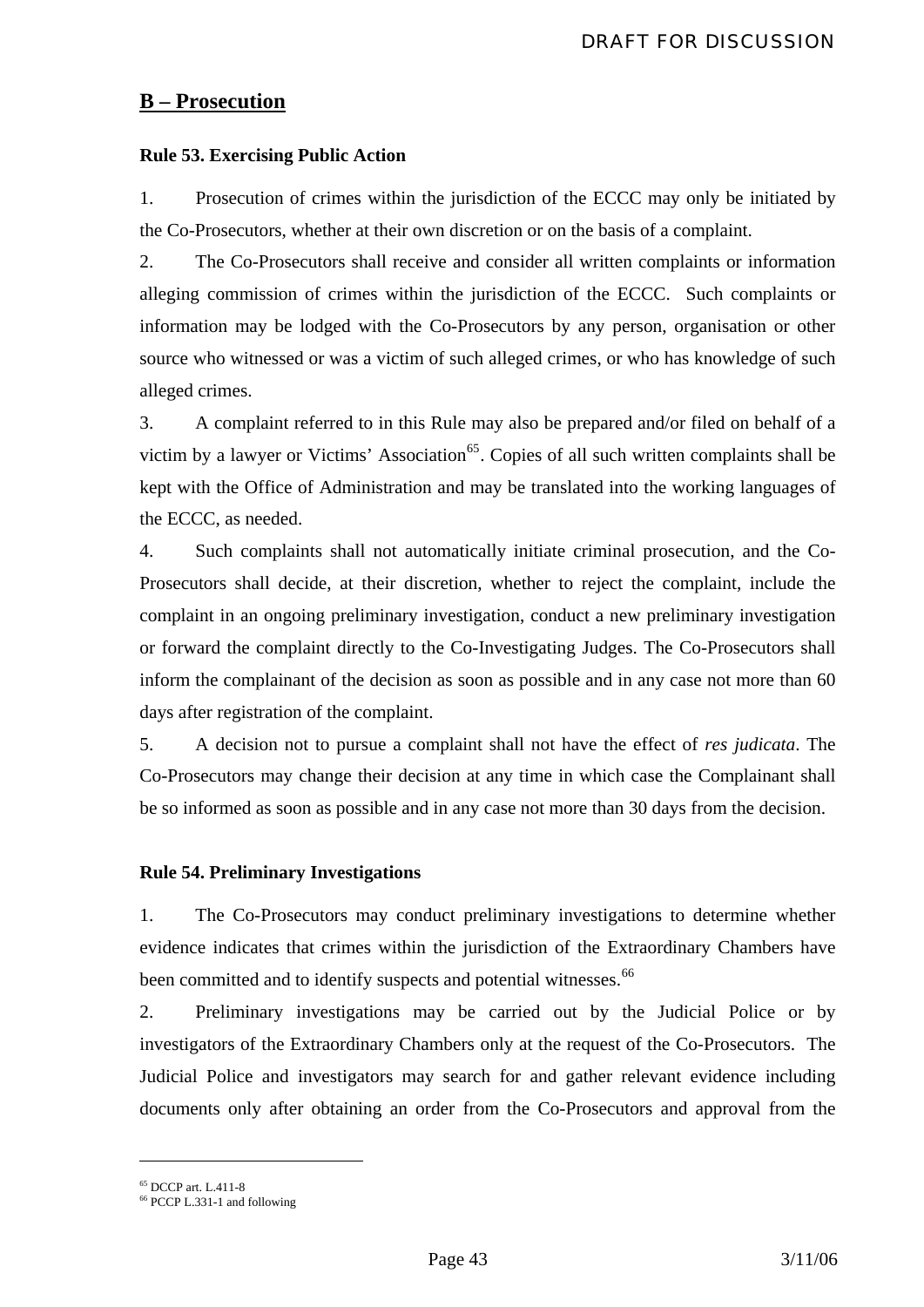owner or occupier of the premises. Such approval shall be hand-written, or if the owner or occupier cannot write, a Judicial Police officer or investigator shall record this fact in his or her report.<sup>[67](#page-44-0)</sup>

3. Should the owner or occupier of the premises refuse access, the Co-Prosecutors may apply to the [President of the] Pre-Trial Chamber for an order allowing appropriate coercive measures.

4. At the Co-Prosecutors' request, Judicial Police Officers or investigators may summon and interview any person who may provide relevant information on the case under investigation.

5. The Co-Prosecutors shall draw up an inventory of all materials seized during the preliminary investigation, including documents, books, papers, and other objects, and shall provide one copy of such inventory to the person from whom such materials were seized. Materials that are of no evidentiary value shall be returned without delay at the end of the preliminary investigation.

# **Rule 55. Police Custody (***Garde à vue***) [68](#page-44-1)**

1. For the needs of the inquiry, the Co-Prosecutors may order the Judicial Police to take into police custody a person suspected of having committed or participated [*participé comme auteur ou complice*] in a crime within the jurisdiction of the ECCC.<sup>[69](#page-44-2)</sup> Such a person shall be informed of the reasons for the custody and of his or her rights. Wherever possible, the person shall be held in the premises of the detention unit of the ECCC.

2. An order for police custody shall be made in writing, signed by the Co-Prosecutors and served on the suspect, whenever possible. If due to the urgency of the situation, this is not possible, the order may be issued orally by the Co-Prosecutors, but shall be put in writing as soon as possible thereafter.

3. Police custody may be ordered by the Co-Prosecutors for a period not exceeding 48 hours from the time of the arrest of the suspect. At the end of this period, the Co-Prosecutors may order an extension for an additional period of 24 hours, setting out the reasons in writing.[70](#page-44-3)

4. The suspect shall be brought before the Co-Prosecutors as soon as possible. Where transportation difficulties or the distance between the place of arrest and the ECCC make this

<span id="page-44-0"></span><sup>67</sup> DCCP Article L.331-3

<sup>68</sup> DCCP Article L.323-1

<span id="page-44-3"></span><span id="page-44-2"></span><span id="page-44-1"></span><sup>69</sup> DCCP Articles L.331-5, 323 & 324 70 DCCP Articles L.413-25, 413-26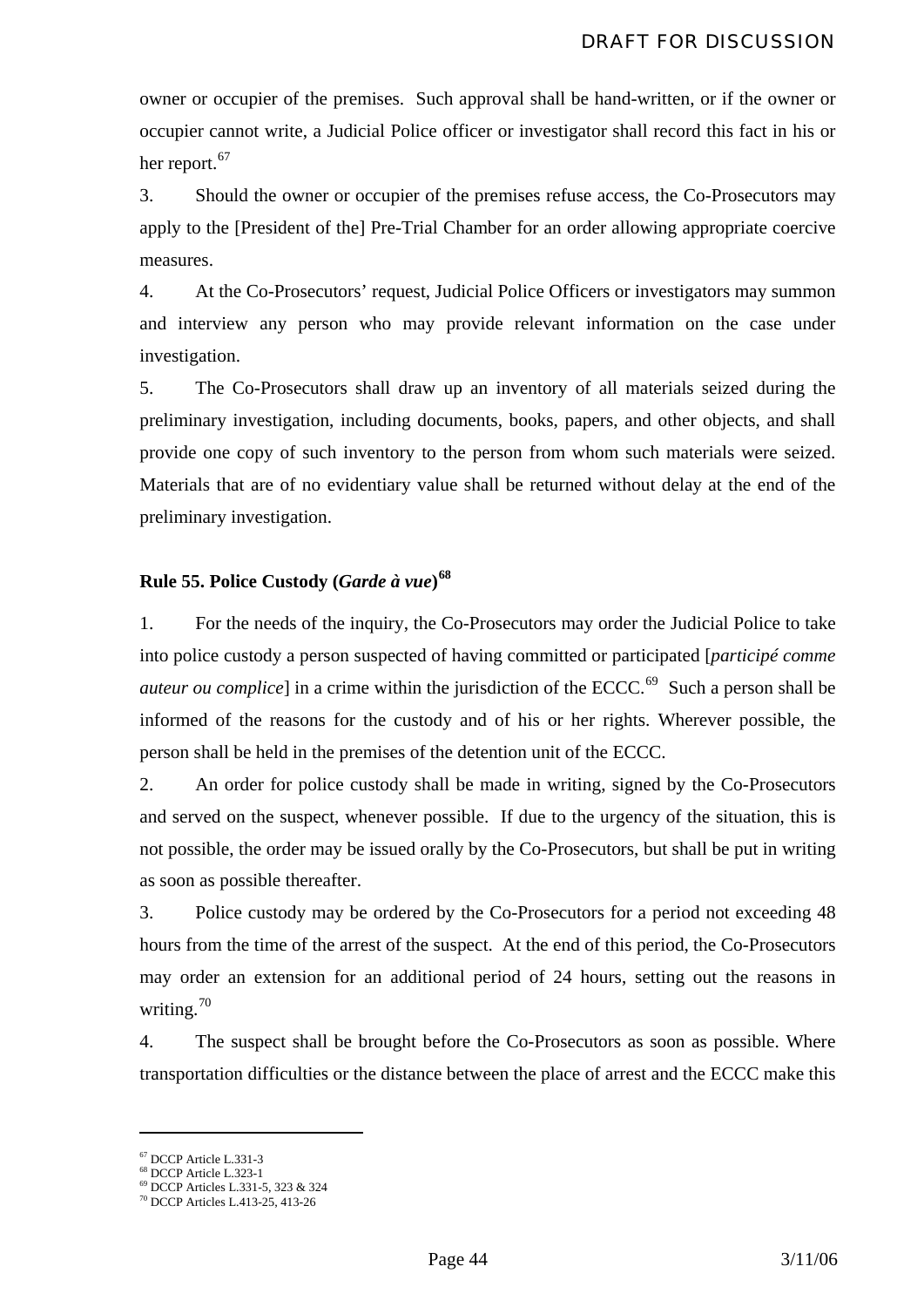impracticable, the Co-Prosecutors may provide an additional time period to transport the suspect. The cause of the delay shall be recorded in the final report.<sup>[71](#page-45-0)</sup>

5. The suspect may request to see a lawyer of his or her choice, who shall be informed of the request immediately, by all means available. The suspect may meet with such lawyer or, if this is not possible, a lawyer provided by the Defence Unit, for a maximum of 30 minutes before being presented to the Co-Prosecutors, who shall have the right to be present [*during any subsequent interview/during the period of police custody*], subject to the [*administrative requirements of the detention facility/ requirements of the inquiry*]*.* [72](#page-45-1).

6. The Co-Prosecutors may ask a doctor to examine a suspect at any time. The doctor shall verify whether the suspect has any health conditions that make him or her unsuitable for further custody, and shall certify any such findings.<sup>[73](#page-45-2)</sup>

7. At the end of the period of police custody, the suspect shall be either released or brought before the Co-Investigating Judges in accordance with Rule [60].

8. The Co-Prosecutors shall make a final report for every arrest, which shall include the following information:

- a) The full name and position of the Judicial Police officer who executed the order for police custody;
- b) The identity of the suspect;
- c) The reason for the police custody;
- d) The date and time of the commencement of the police custody;
- e) The full name of the doctor who examined the suspect, if applicable;
- f) The identity of any a lawyer who visited the suspect.
- g) The duration of any interview and the duration of any breaks between interview periods;
- h) The date and time of the termination of police custody;
- i) Any incidents that occurred during the period of police custody;
- j) The decision made by the Co-Prosecutors at the expiry of the police custody period.

9. The final report of police custody shall be attached to the case file, and a register of the police custody shall be maintained by the Office of Administration.<sup>[74](#page-45-3)</sup>

<span id="page-45-0"></span><sup>71</sup> DCCP Article L.324.2

<span id="page-45-1"></span><sup>72</sup> DCCP Article L.323-3 73 DCCP Article L.323-4

<span id="page-45-3"></span><span id="page-45-2"></span><sup>74</sup> DCCP Article L.323-6 & 7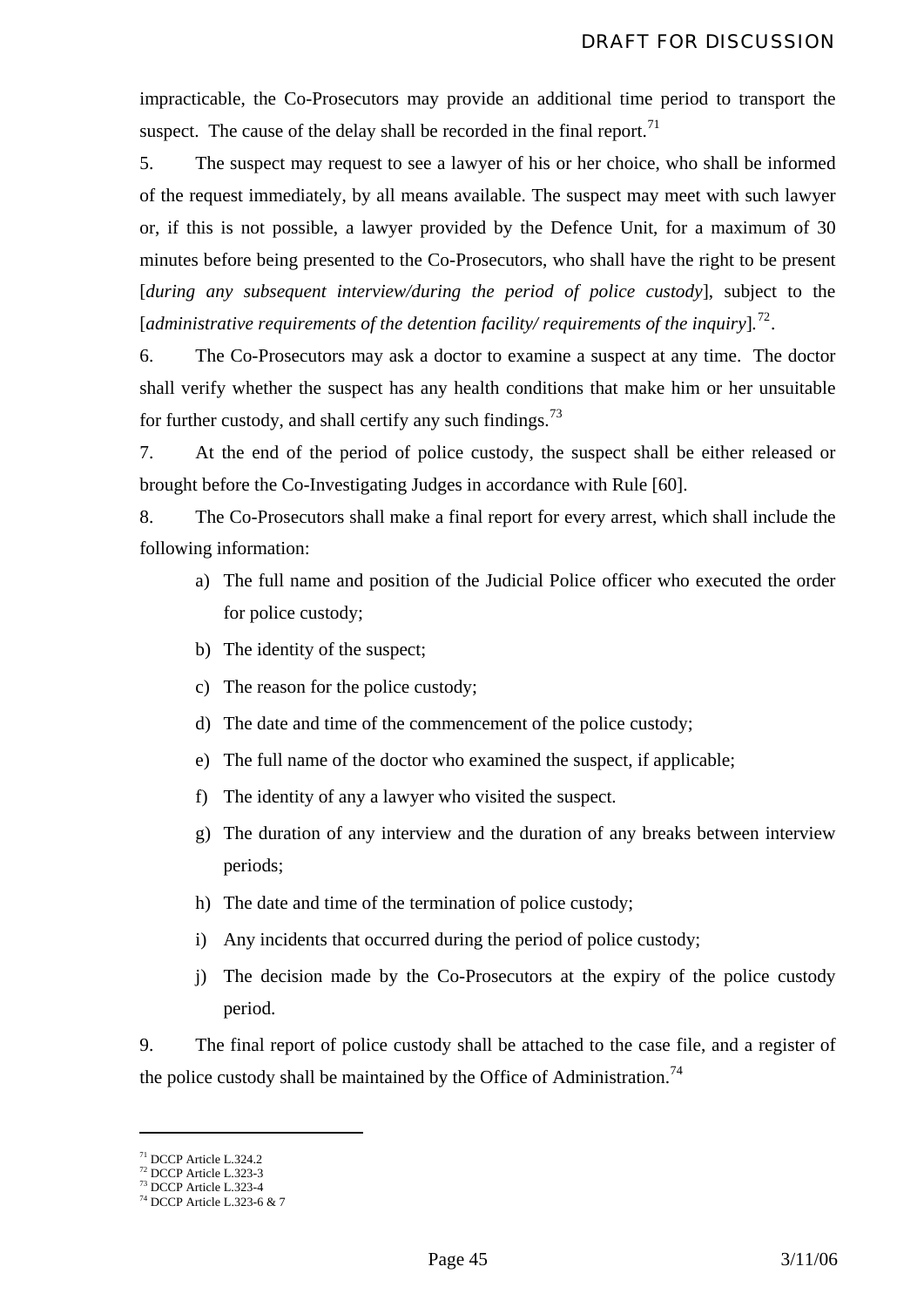### **Rule 56. Prohibition of Interception of Communications**

The Co-Prosecutors shall not have the authority to eavesdrop conversations or to intercept or record any telephone or electronic correspondence, such as facsimiles or email messages.<sup>[75](#page-46-0)</sup>

### **Rule 57. Introductory Submissions**

1. If the Co-Prosecutors have reason to believe that crimes within the jurisdiction of the Extraordinary Chambers have been committed, they shall open a judicial investigation by sending an Introductory Submission to the Co-Investigating Judges, either against one or more named persons or against unknown persons. The submission shall contain the following information:

- a) the name of any person to be charged, if applicable;
- b) a summary of the facts;
- c) the type of offences charged;
- d) the relevant provisions of the Law and a description of the crimes;
- e) the date and signature of both Co-Prosecutors.

2. The submission shall be accompanied by the case file and any other materials of evidentiary value in the possession of the Co-Prosecutors, including any exculpatory evidence.

3. The absence of any of these formalities shall render the submission void.**[76](#page-46-1)**

4. The Office of Administration shall organize and index a copy of this information using a computerized case file management system.

5. Where it is decided not to pursue a complaint at the end of a preliminary investigation, all associated complainants shall be notified of the decision within 30 days thereof.

6. Introductory and Supplementary Submissions filed by the Co-Prosecutors shall be confidential documents. However, mindful of the need to maintain the public duly informed of ongoing ECCC proceedings, the Co-Prosecutors may provide the public with an objective summary of the information contained in such submissions, taking into account the rights of the defence and the interests of victims, witnesses and any other persons mentioned therein, and the requirements of the investigation.

<sup>75</sup> DCCP Article L. 325-1

<span id="page-46-1"></span><span id="page-46-0"></span><sup>76</sup> DCCP Article 214-9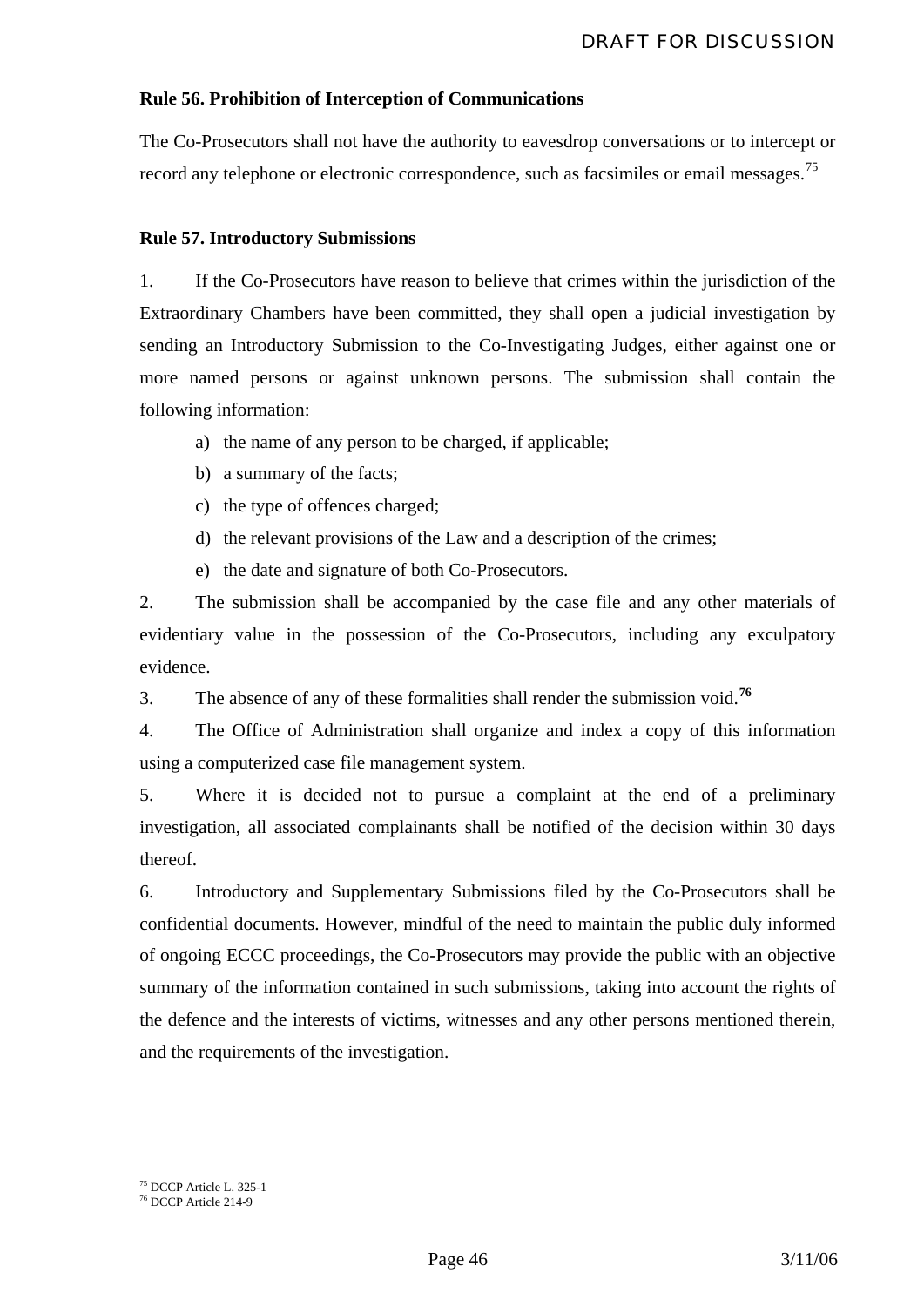# **C – Judicial Investigations**

# **Rule 58. General Provisions concerning Investigations**

1. A judicial investigation is compulsory for crimes within the jurisdiction of the ECCC.

2. The Co-Investigating Judges shall only investigate the facts set out in an Introductory Submission or a Supplementary Submission.

3. If, during an investigation, new facts come to the knowledge of the Co-Investigating Judges, they shall inform the Co-Prosecutors, unless the new facts are limited to aggravating circumstances relating to an existing submission. Where such new facts have been referred to the Co-Prosecutors, the Co-Investigating Judges shall not investigate them unless they receive a Supplementary Submission.<sup>[77](#page-47-0)</sup>

4. The Co-Investigating Judges have the power to charge any suspects named in the Introductory Submission. They may also charge any other persons against whom there is clear and consistent evidence indicating that such person may be criminally responsible for the commission of a crime within ECCC jurisdiction, even where such persons were not named in the Introductory Submission.<sup>[78](#page-47-1)</sup>

5. In the conduct of judicial investigations, the Co-Investigating Judges may take any action necessary to further their investigations. In all cases, they shall conduct their investigation impartially, whether this may lead to Indictment or acquittal of a Charged Person. To that end, the Co-Investigating Judges may:

- a) Summons and question suspects and Charged Persons, interview victims and witnesses and record their statements, seize physical evidence, seek expert opinions and conduct on-site investigations;
- b) Take any appropriate measures to provide for the safety and support of potential witnesses and other sources;
- c) Seek information and assistance from any State, the United Nations or any other intergovernmental or non-governmental organization, or other sources that they deem appropriate; and
- d) Issue such orders as may be necessary to conduct the investigation, including summonses, Arrest Warrants, Detention Orders and arrest and Detention Orders.<sup>[79](#page-47-2)</sup>

<sup>77</sup> DCCP Article L.411-5

<span id="page-47-1"></span><span id="page-47-0"></span> $78$  DCCP Article L.411-6

<span id="page-47-2"></span><sup>79</sup> DCCP Article L.413-1 / L.322-5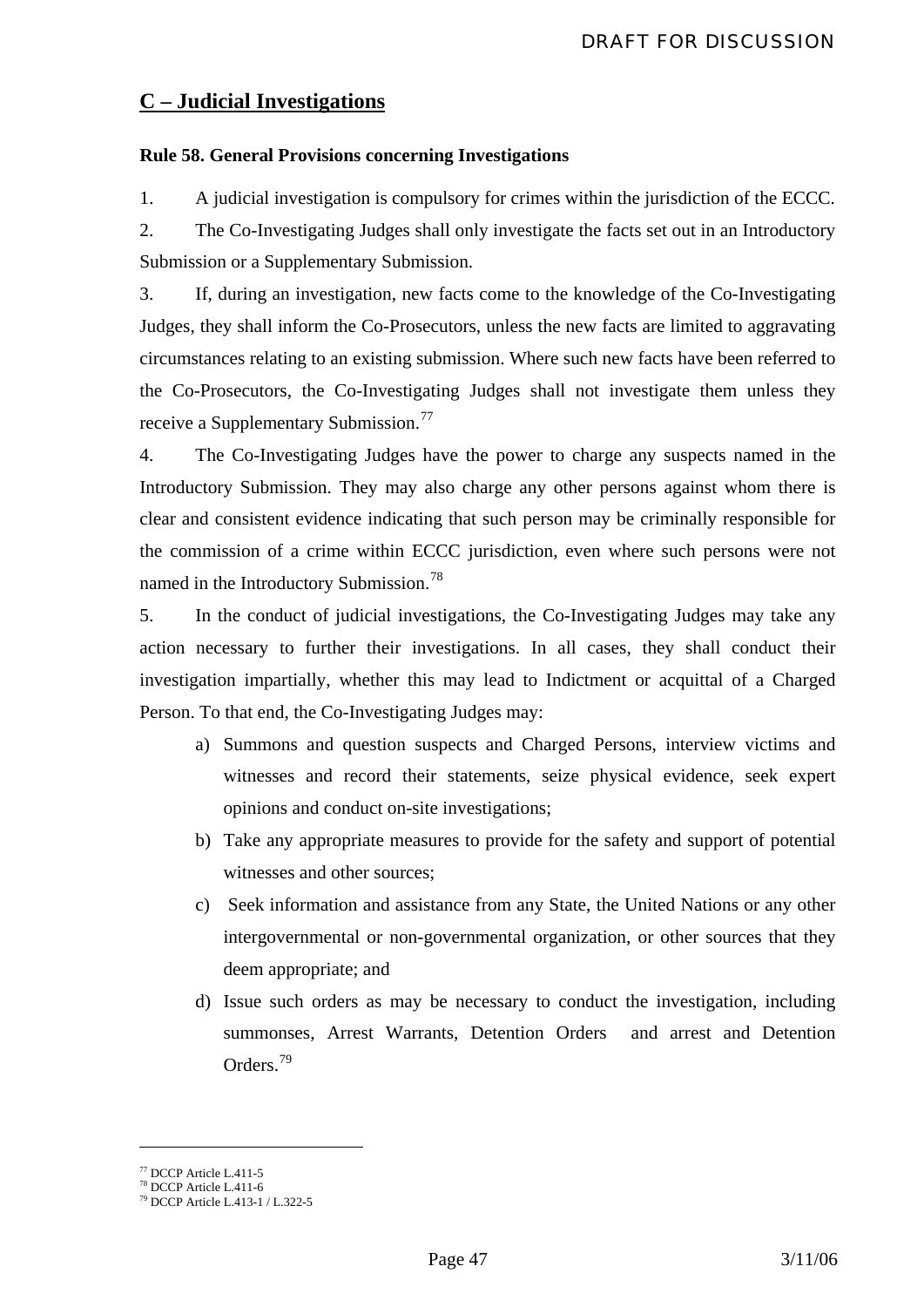6. The clerk of the Co-Investigating Judges shall keep a case file, including a written record of the investigation.<sup>[80](#page-48-0)</sup> At all times, the Co-Prosecutors and the lawyers for the other parties shall have the right to examine and make copies of the case file under the supervision of the clerk of the Office of the Co-Investigating Judges, during working days and subject to the requirements of the proper functioning of the ECCC.

7. A written record shall be made of every interview. Each page of the written record shall be signed or thumb-printed after the interviewee reads it. If necessary, the clerk of the Co-Investigating Judges, with the assistance of the interpreter, shall read the record back. If the interviewee refuses to sign or thumb-print the record, the clerk of the Co-Investigating Judges shall note this on the record.<sup>[81](#page-48-1)</sup>

8. The Co-Investigating Judges may make on-site visits to conduct any investigation they consider useful. They shall be accompanied by their clerks, who shall make a record for the case file. The Co-Investigating Judges may inform the parties of such visits, where their presence may be necessary. In such cases, the parties may request the Co-Investigating Judges to attend.<sup>[82](#page-48-2)</sup>

9. The Co-Investigating Judges may issue rogatory letters requesting the Judicial Police, ECCC investigators [or, where necessary, a competent foreign or international authority] to undertake such activities as are necessary for the conduct of their investigations, as provided in these IRs.*[83](#page-48-3)*

10. At any time during an investigation, the Co-Prosecutors, a Charged Person or a Civil Party may request the Co-Investigating Judges to make such orders or undertake such investigative activities as they consider necessary for the conduct of the investigation. If the Co-Investigating Judges do not agree with the request, they shall issue a rejection order as soon as possible, and in any event, before the end of the judicial investigation. The order, which shall set out the reasons for the rejection, shall be notified to the parties and shall be subject to appeal.<sup>[84](#page-48-4)</sup>

11. The Co-Prosecutors and the lawyers for the other parties shall have the right to consult the original case file, subject to reasonable limitations to ensure the continuity of the proceedings.

<sup>80</sup> DCCP Article L.411-9

<span id="page-48-2"></span><span id="page-48-1"></span><span id="page-48-0"></span><sup>81</sup> DCCP Article L.331-4 <sup>82</sup> DCCP Art. 411-10

<span id="page-48-3"></span><sup>83</sup> DCCP Art. 411-11

<span id="page-48-4"></span><sup>84</sup> DCCP Article L.411-12 to 14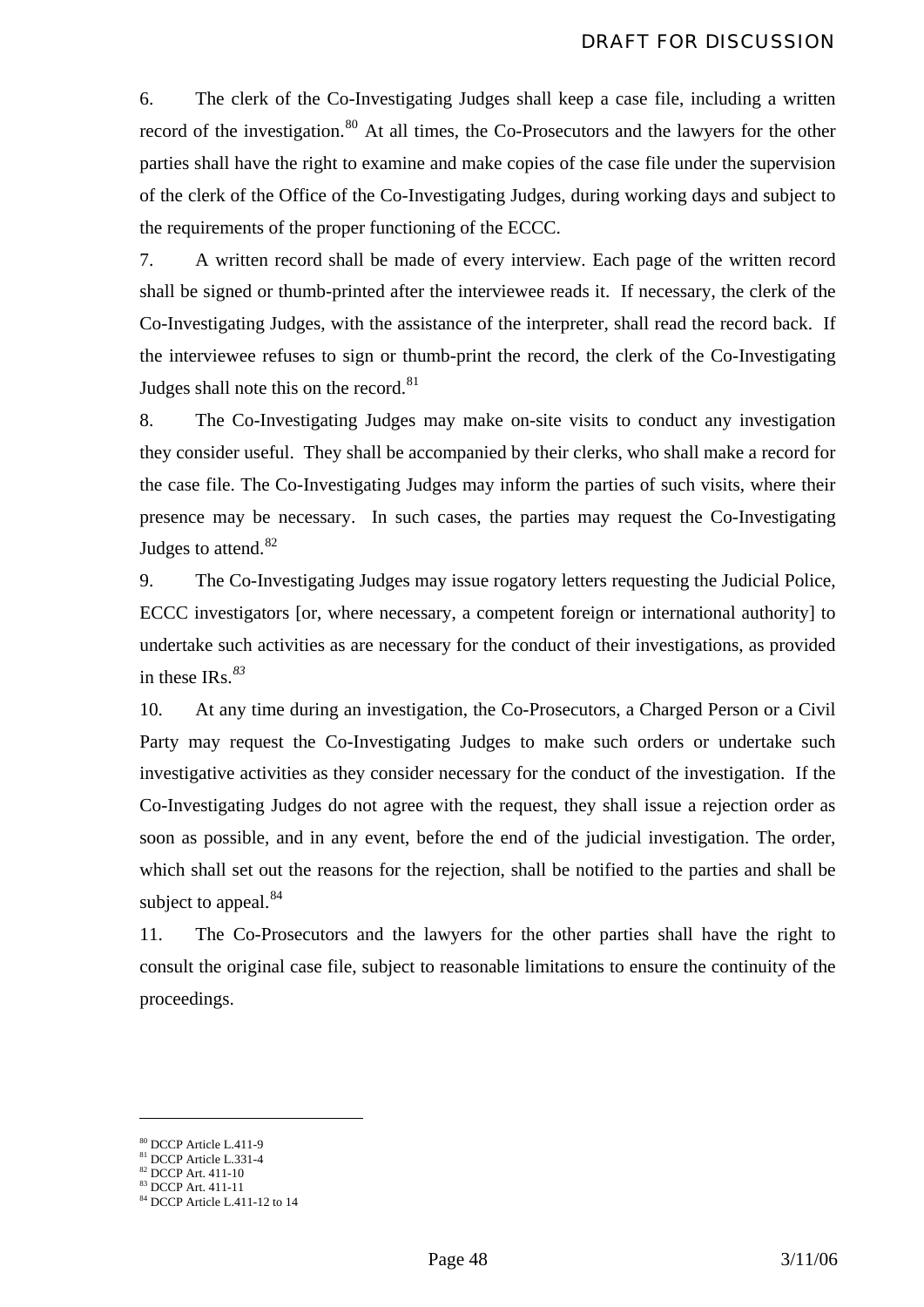### **Rule 59. Public Information during Judicial Investigations**

1. In order to preserve the rights and interests of the parties, judicial investigations shall not be conducted in public. All persons participating in the judicial investigation shall maintain confidentiality.

2. However, the Co-Investigating Judges may issue such information regarding the judicial investigation as they deem necessary to keep the public abreast of the proceedings, or to rectify any public misconceptions that may have arisen in respect of the proceedings.

3. Exceptionally, on their own motion or at the request of a party, the Co-Investigating Judges may grant limited access to proceedings during the judicial investigation to the media or other non-parties, under their strict control. Before doing so, the Co-Investigating Judges shall seek observations from the parties to such proceedings. The non-respect of any conditions that the Co-Investigating Judges may impose shall be dealt with in accordance with Rules [39 to 42].

# **Rule 60. Notification of Charges**[85](#page-49-0)

1. When a Charged Person appears before them for the first time, the Co-Investigating Judges shall record his or her identity, inform him or her of the charges, the right to a lawyer and the right to remain silent. The Charged Person has the right to consult with a lawyer prior to being interviewed and to have a lawyer present while the statement is taken. If the Charged Person agrees, the Co-Investigating Judge shall take the statement immediately. A transcript of the statement shall be placed in the case file.

2. Where the Charged Person is in detention he or she shall have the right to raise any issues relating to the execution or procedural regularity of the provisional detention.

3. Where the Charged Person is not detained after the initial appearance, he or she shall inform the Co-Investigating Judge of his or her address. The Charged Person shall be informed that:

- a) He or she must notify the Co-Investigating Judge of any change of address;
- b) All service or notification at the last address provided will be deemed to be valid.

4. This information shall be recorded in the case file.

<span id="page-49-0"></span><sup>85</sup> SOC Law on Criminal Procedure , Articles 75, 76; DCCPArticle L.412-1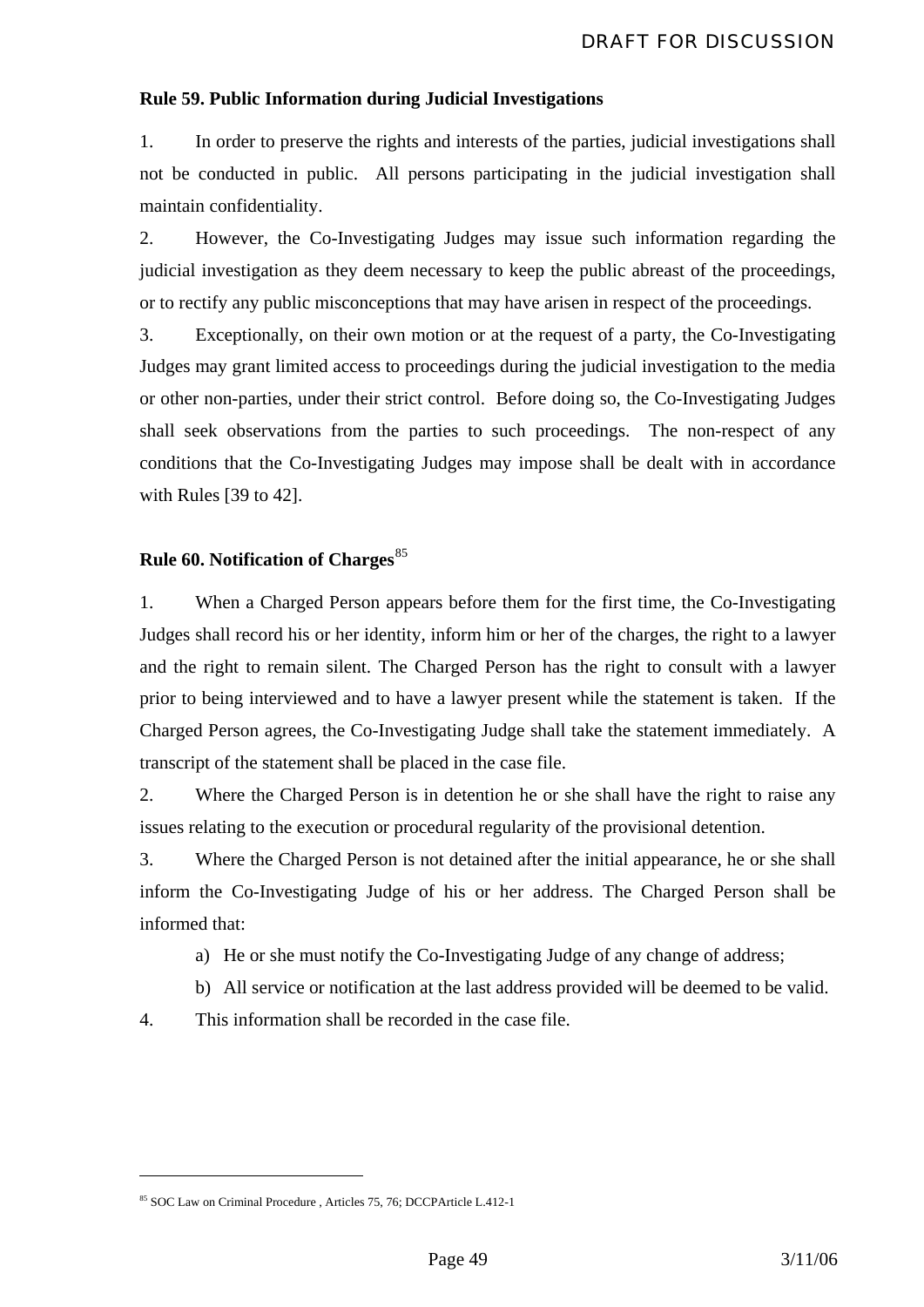#### **Rule 61. Interview of a Charged Person**

1. When a Charged Person has a lawyer, the Co-Investigating Judges shall summon the lawyer to the Co-Investigating Judges' Office at least 5 days before the interview takes place. During that period, the lawyer may consult the case file.

2. A Charged Person shall only be questioned in the presence of his or her lawyer, unless the Charged Person waives the right to the presence of a lawyer, in a separate written record signed by the Charged Person, included in the case file. The waiver shall be recorded pursuant to Rule [29]. However, if the lawyer was validly summonsed, but fails to appear on the date and time set, the Co-Investigating Judges may request that the Defence Unit designate a lawyer. Once the designated lawyer has had the opportunity to review the case file for a reasonable period, the Co-Investigating Judges may question the Charged Person in the presence of the designated lawyer. The presence of the designated lawyer shall be noted in the record of the interview, along with the reason for the absence of the Charged Person's chosen lawyer, if known.<sup>[86](#page-50-0)</sup>

3. In case of emergency, [and with the consent of the Charged Person] the Co-Investigating Judges may question the Charged Person without the presence of any lawyer. An emergency situation arises when there is a high probability of irretrievable loss of evidence while awaiting the arrival of a lawyer, such as the impending death of the Charged Person. The reason for the emergency shall be clearly stated in the record of the interview.

4. When the Accused is being interviewed, the other parties shall not be present, unless the Co-Investigating Judges decide to confront the Charged Person directly with any other party or witness. Subject to any protection measures, subrules 1 to 3 of this rule shall also apply to the confrontation.

5. In the case of a confrontation, the Co-Prosecutors and the lawyers for the other parties may ask questions, with the permission of the Co-Investigating Judges. If the Co-Investigating Judges refuse to permit a question, the refusal shall be noted in the record of the interview.[87](#page-50-1)

6. At any time during an investigation, the Charged Person may request the Co-Investigating Judges to interview him or her, question a witness, go to a site, order expertise or collect other evidence on his or her behalf. The request shall be made in writing with a statement of factual reasons for the request. If the Co-Investigating Judges do not grant the request, they shall issue a rejection order as soon as possible, and in any event, before the end of investigation. The rejection order shall state the factual reasons for rejection. The

<span id="page-50-0"></span><sup>&</sup>lt;sup>86</sup> Pursuant to 512-2 of the DCCP, the presence of a lawyer is only compulsory for serious crimes at trial. <sup>87</sup> DCCP Article L.412-4

<span id="page-50-1"></span>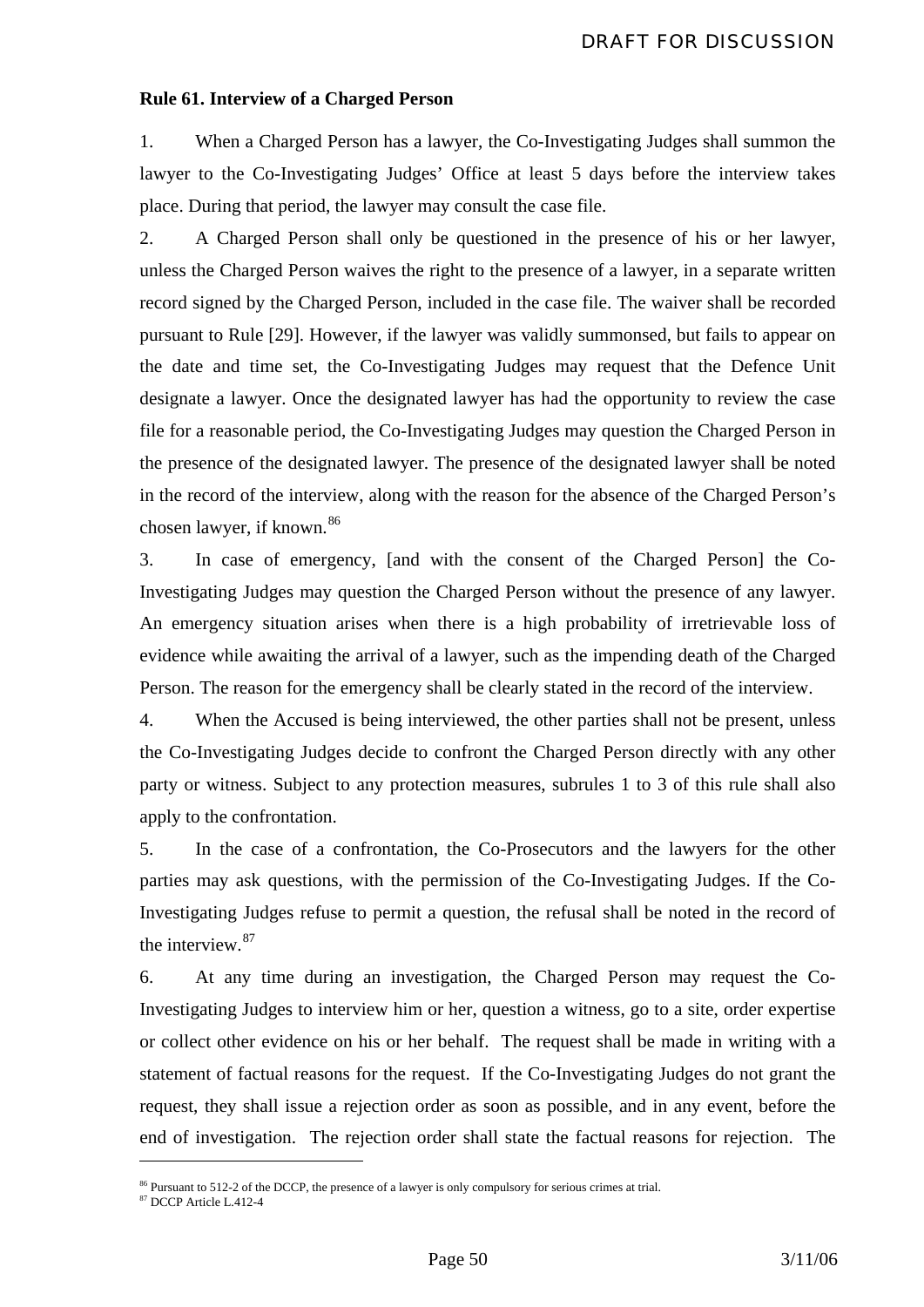Charged Person shall immediately be notified of the rejection order. The Charged Person may appeal the rejection order to the Pre-Trial Chamber.

# **Rule 62. Interview of a Civil Party**

1. When a Civil Party has a lawyer, the Co-Investigating Judges shall summon the lawyer to the Co-Investigating Judges' Office at least 5 days before the interview takes place. During that period, the lawyer may consult the case file.

2. A Civil Party shall only be questioned in the presence of his or her lawyer, unless the Civil Party waives the right to the presence of a lawyer, in a separate written record signed by the Civil Party, included in the case file and recorded pursuant to Rule [29]. However, if the lawyer was validly summonsed, but fails to appear on the date and time set, the interview may proceed.

3. When the Civil Party is being interviewed, the other parties shall not be present, unless the Co-Investigating Judges decide to confront the Civil Party directly with any other party or witness. Subject to any protection orders, subrules 1 and 2 of this rule shall also apply to such confrontation.

4. In the case of a confrontation, the Co-Prosecutors and the lawyers for the other parties may ask questions, with the permission of the Co-Investigating Judges. If the Co-Investigating Judges refuse to permit a question, the refusal shall be noted in the record of the interview.<sup>[88](#page-51-0)</sup>

5. At any time during an investigation, the Civil Party may request the Co-Investigating Judges to interview him or her, question a witness, go to a site, order expertise or collect other evidence on his or her behalf. The request shall be made in writing with a statement of factual reasons for the request. If the Co-Investigating Judges do not grant the request, they shall issue a rejection order as soon as possible, and in any event, before the end of investigation. The rejection order shall state the factual reasons for rejection. The Civil Party shall immediately be notified of the rejection order, and may appeal to the Pre-Trial Chamber.

### **Rule 63. Interview of Witnesses[89](#page-51-1)**

1. The Co-Investigating Judges may take statements from any person whom they deem useful to the discovery of the truth, subject only to the provisions of Rule [33].

<sup>88</sup> DCCP Article L.412-8

<span id="page-51-1"></span><span id="page-51-0"></span><sup>89</sup> SOC Law on Criminal Procedure, Articles 81, 84; DCCPArticle L.412-11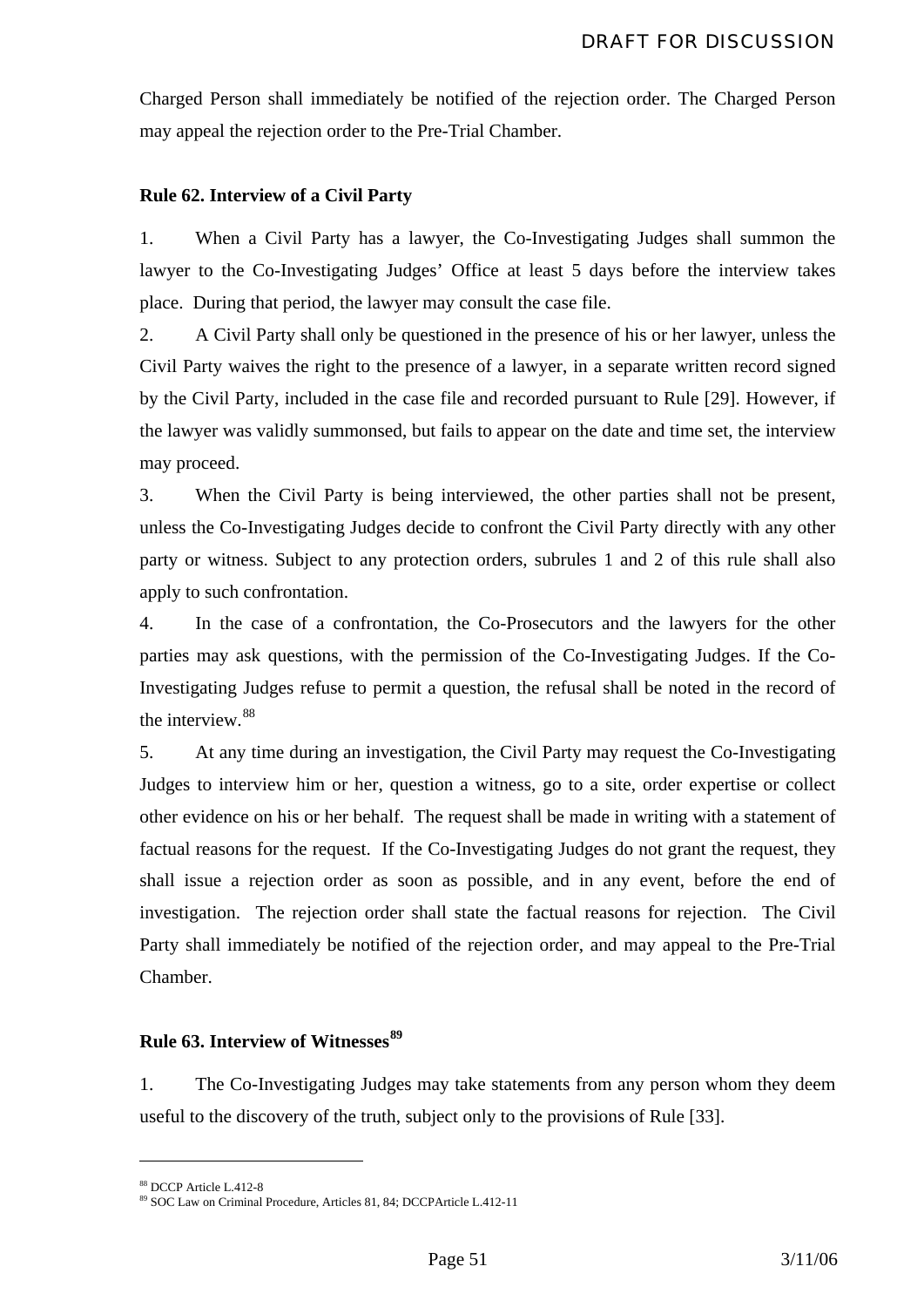2. Except where a confrontation is organised, the Co-Investigating Judges or their delegates shall interview witnesses in the absence of the Charged Person, any other party, or their lawyers, in a place and manner that protects confidentiality.

3. Any person who has been summonsed by the Co-Investigating Judges as a witness must appear. In the case of refusal to appear, the Co-Investigating Judges may issue an order requesting the Judicial Police to compel the witness to appear. Such order must include the identity of the witness and shall be dated and signed by the Co-Investigating Judges. $90$ 

### **Rule 64. Search and Seizure[91](#page-52-1)**

1. The Co-Investigating Judges or their delegates shall endeavour to conduct any search of premises in the presence of its occupant, if any, failing which they may search in the presence of two witnesses, to be selected by the Co-Investigating Judges or their delegates. Such witnesses may not be police officers.

2. A written record of every search shall be made, which shall identify the premises, any occupant or witnesses, as appropriate. The Co-Investigating Judges or their delegates, and any occupant or witnesses, shall sign the record.

3. The Co-Investigating Judges or their delegates shall show any evidence seized to the occupant or witnesses, before sealing it. A record of the evidence seized shall be made, attaching a detailed inventory thereof.

4. At any time, and after consulting the parties, the Co-Investigating Judges may order the return of any evidence to the person from whom it was seized, where this does not prejudice the proceedings. The order shall be immediately notified to the person.<sup>[92](#page-52-2)</sup>

#### **Rule 65. Rogatory Letters**

1. The Co-Investigating Judges may issue a rogatory letter requiring any investigator from their Office, or the Judicial Police, to conduct investigative action.<sup>[93](#page-52-3)</sup> However, only the Judicial Police shall have the power to undertake any coercive action, such as search and seizure or placing a suspect in police custody.

2. A rogatory letter shall not be issued in a general form, and shall clearly specify the nature of investigative work to be done, which must relate directly to the crime or crimes under investigation. The Co-Investigating Judges shall set the time limit for compliance with

<span id="page-52-1"></span><span id="page-52-0"></span><sup>&</sup>lt;sup>90</sup> SOC Law on Criminal Procedure, Article 85; DCCPArticle L.412-16<br><sup>91</sup> SOC Law on Criminal Procedure, Article 87; DCCPArticle L.412-17<br><sup>92</sup> DCCP Article L.412-19

<span id="page-52-2"></span>

<span id="page-52-3"></span><sup>93</sup> DCCP Article L.412-31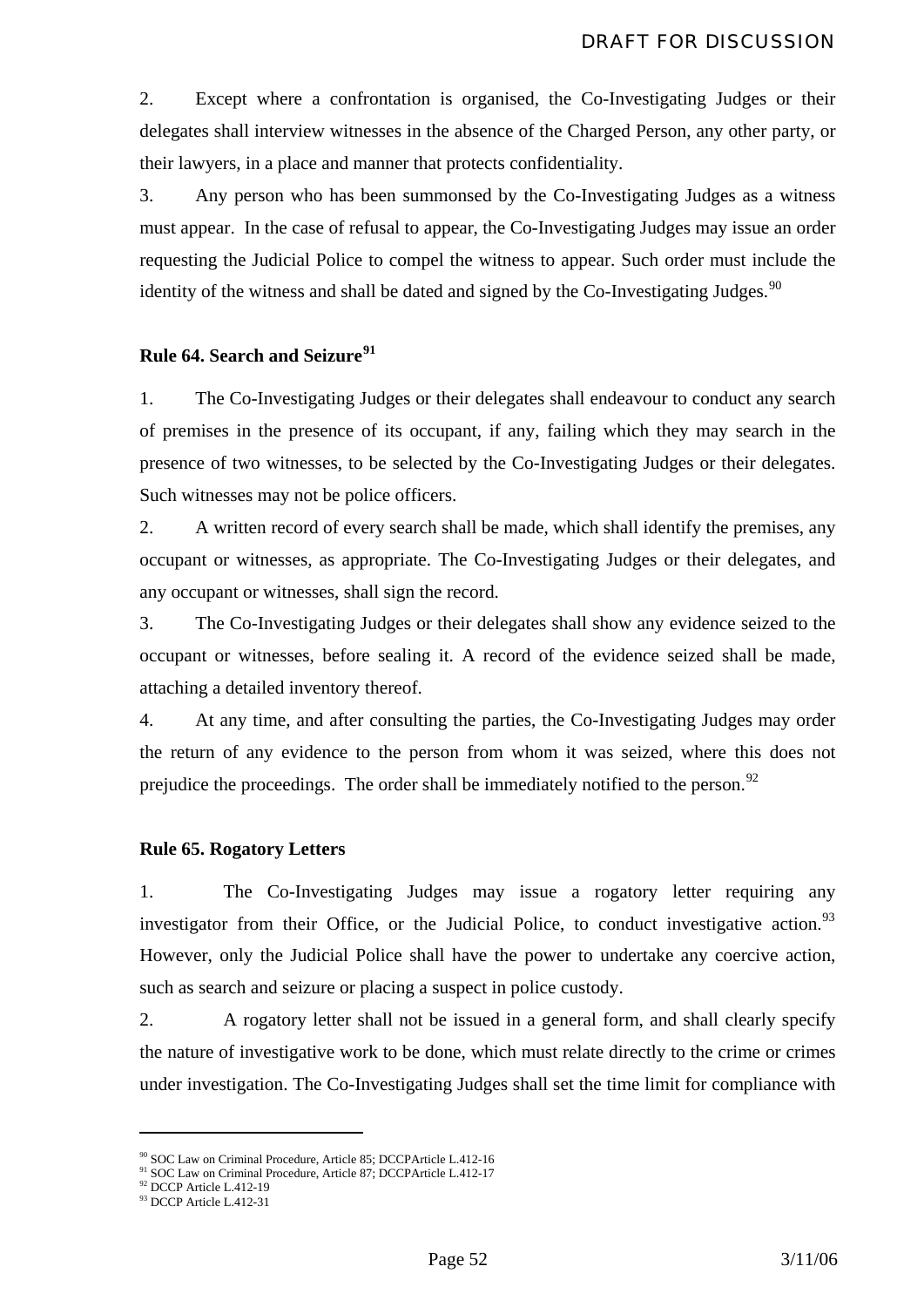a rogatory letter. The rogatory letter must be signed and dated by the Co-Investigating Judges. They may withdraw a rogatory letter at any time.<sup>[94](#page-53-0)</sup>

3. The delegates shall act under the supervision of the Co-Investigating Judges and shall report only to them concerning the enforcement of the rogatory letter. When a rogatory letter has been issued to an ECCC investigator or the Judicial Police, that person shall proceed as follows:<sup>[95](#page-53-1)</sup>

- a) The Judicial Police or investigator shall draw up a record of his or her investigations and findings, which shall comply with the provisions of subrule  $[55(8)]$ ;<sup>[96](#page-53-2)</sup>
- b) The Judicial Police and investigators shall not question a Charged Person nor take depositions from Civil Parties:<sup>[97](#page-53-3)</sup>
- c) The Judicial Police may search for and seize evidence, as authorised by the Co-Investigating Judges.[98](#page-53-4)

4. The provisions of Rule [55] relating to police custody shall apply to the execution of a rogatory letter. In this case, the powers of the Co-Prosecutors shall be exercised by the Co-Investigating Judges.<sup>[99](#page-53-5)</sup>

### **Rule 66. Provisional Detention**

1. The Co-Investigating Judges may order the provisional detention of a Charged Person after an adversarial hearing. If the Charged Person does not yet have the assistance of a lawyer, he or she shall be advised of the right to a lawyer as provided by these IRs. The Charged Person has the right to a reasonable period in order to prepare his or her defence. During the hearing, the Co-Investigating Judges shall hear the Co-Prosecutors, the Charged Person and his or her lawyer. If a Provisional Detention Order is not issued, the Charged Person shall be automatically released.<sup>[100](#page-53-6)</sup>

- 2. A Provisional Detention Order shall:
	- a) set out the legal grounds and factual basis for detention, based on subrule (3) below<sup>[101](#page-53-7)</sup>;
	- b) specify the maximum initial period of provisional detention possible; and

<span id="page-53-1"></span><span id="page-53-0"></span><sup>94</sup> DCCP Article L. 412-32 95 DCCP Article L.412-34

<span id="page-53-2"></span><sup>96</sup> DCCP Articles L. 412-36 & 41

<span id="page-53-3"></span><sup>&</sup>lt;sup>97</sup> DCCP Article L.412-38

<sup>98</sup> DCCP Article L.412-39

<span id="page-53-6"></span><span id="page-53-5"></span><span id="page-53-4"></span> $\frac{99}{100}$  DCCP Article L.412-40<br> $\frac{100}{100}$  CCP Fr Article 145.

<span id="page-53-7"></span> $101$  DCCP, Article L.413-22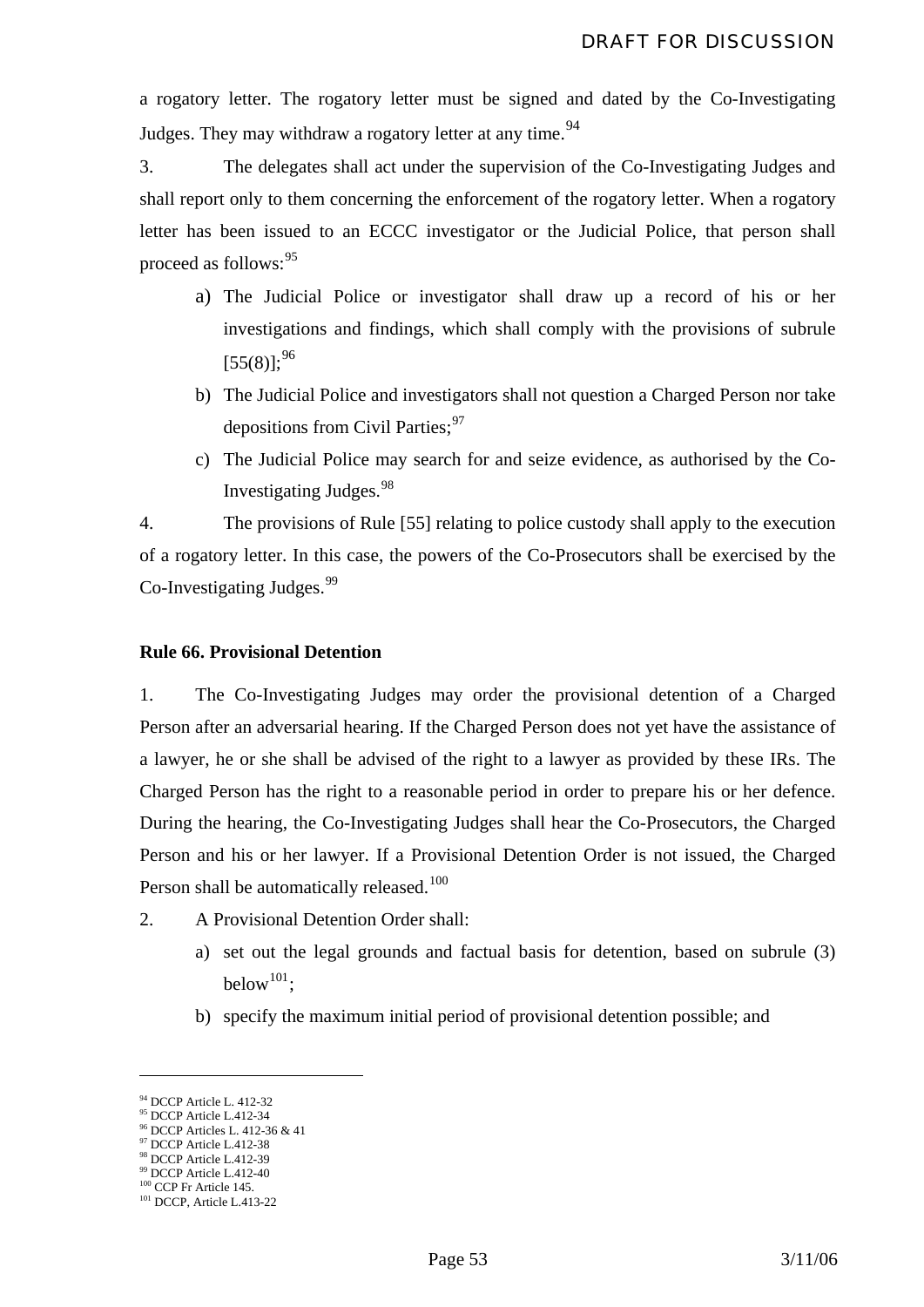c) when served on the Charged Person, shall be accompanied by a statement of his or her rights.

3. The Co-Investigating Judges may order the provisional detention of the Charged Person only where the following conditions are met:  $102$ 

- a) there is well founded reason to believe that the person may have committed the crime or crimes specified in the Introductory or Supplementary Submission, whether or not he or she is named in that submission;  $103$  and
- b) The Co-Investigating Judges consider provisional detention to be a necessary measure to:
	- i) prevent the Charged Person from exerting pressure on any witnesses or victims, or prevent any collusion between the Charged Person and accomplices of crimes falling within the jurisdiction of the Extraordinary Chambers;
	- ii) preserve evidence or prevent the destruction of any evidence;
	- iii) ensure the presence of the Charged Person during the proceedings;
	- *iv)* [*protect the security of the Charged Person; or*
	- *v) preserve public order.][104](#page-54-2)*

4. The Charged Person may appeal against a provisional Detention Order to the Pre-Trial Chamber.

5. The clerk of the Co-Investigating Judges shall immediately serve copies of the Provisional Detention Order on the Charged Person and his or her lawyer, and to the Co-Prosecutors and the Office of Administration.

6. [Pursuant to the Law on Temporary Detention Period, dated 26 August 1999,] Provisional Detention may be ordered as follows:

- a) for those crimes under Cambodian criminal law coming within ECCC jurisdiction, for a period not exceeding 120 days. However, this period may be extended to six months if this appears necessary, [based on sound judgment], for the purposes of the investigation; or
- b) for genocide, war crimes, and crimes against humanity, *[and other crimes]* defined in United Nations Conventions to which Cambodia is a signatory, the period may be extended to one year; such detention period may be renewed, however, the total detention shall not exceed three years.

<span id="page-54-1"></span><span id="page-54-0"></span><sup>&</sup>lt;sup>102</sup> DCCP Article L.413-19<br><sup>103</sup> DCCP, Article L.413-20<br><sup>104</sup> DCCP Article L.413-21

<span id="page-54-2"></span>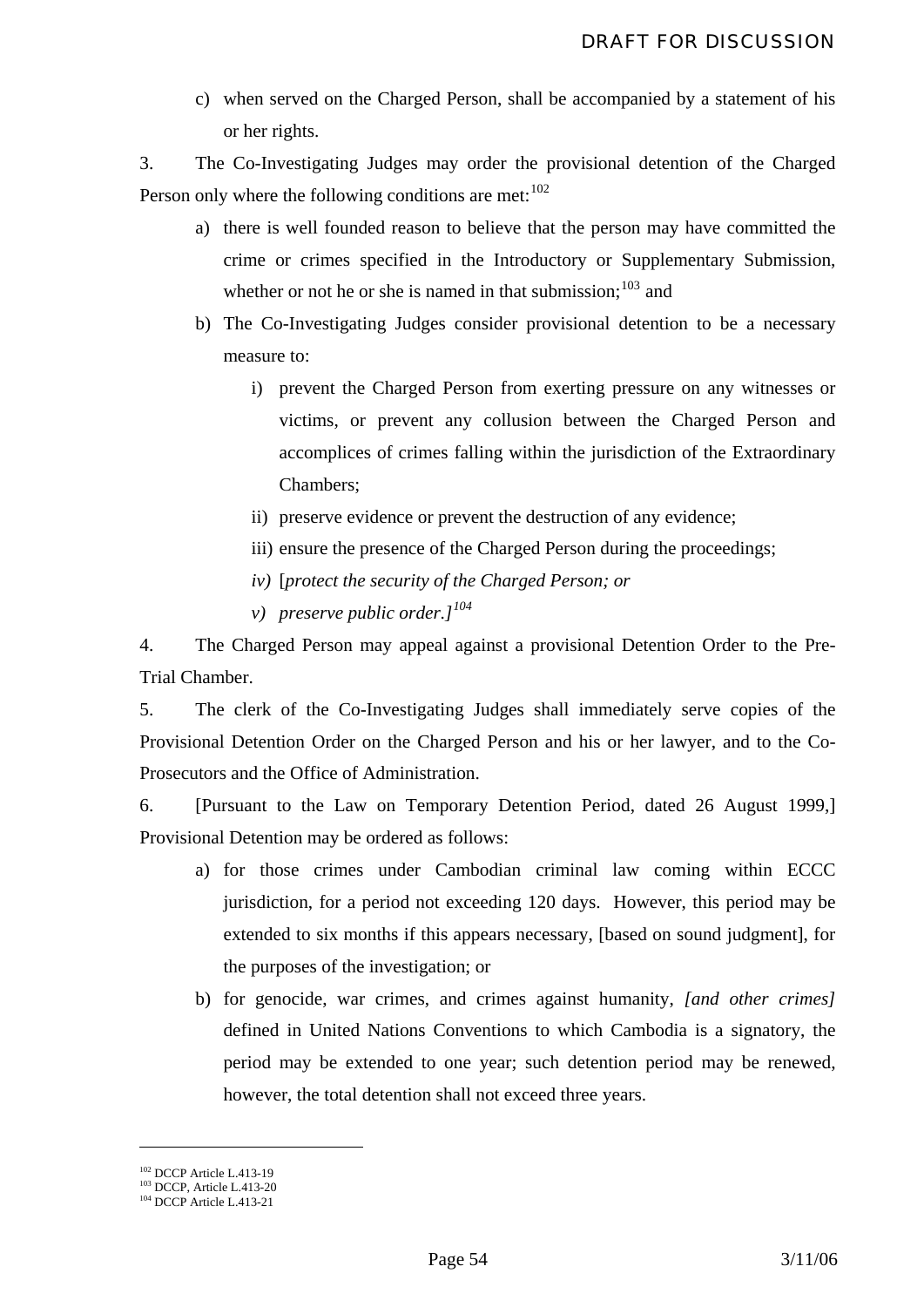7. Any decision by the Co-Investigating Judges concerning extension of detention shall be in writing and shall set out the reasons for such extension<sup>[105](#page-55-0)</sup> An extension shall be made only after the Co-Investigating Judges notify the Charged Person and his or her lawyer and give them fifteen days to submit objections to the Co-Investigating Judges.<sup>[106](#page-55-1)</sup> No more than two such extensions may be ordered. All such orders are open to appeal.

8. In all cases, a Charged Person in provisional detention shall be personally brought before the Co-Investigating Judges at least every 120 days. The Co-Investigating Judges shall offer the suspect an opportunity to discuss his or her treatment and conditions during detention. Where any action is required, the Co-Investigating Judges may issue appropriate orders. A record of the interview shall be placed on the case file.

## **Rule 67. Release of a Charged Person**<sup>[107](#page-55-2)</sup>

1. At any time during a Charged Person's detention, either on their own motion or by motion of the Co-Prosecutors, the Co-Investigating Judges shall order a Charged Person's release where the requirements of provisional detention set out in Rule [66] above are no longer satisfied. Where the Co-Investigating Judges are considering the matter on their own motion, they shall seek the Co-Prosecutors opinion before making the order. Any such order is subject to appeal.

2. At any moment during the period of the provisional detention, the Charged Person or his or her lawyer may submit petitions for release to the Co-Investigating Judges. As soon as possible after receiving the petition, the Co-Investigating Judges shall forward it to the Co-Prosecutors, who shall provide their opinion within 5 days. Subject to the provisions of Rule [18(2)], the Co-Investigating Judges shall issue a reasoned decision within 5 days from receipt of the Co-Prosecutors' opinion. All such orders are open to appeal.

3. If his or her circumstances have changed since his or her last application, the Charged Person may file a further petition not less than 120 days after the final determination of the previous petition for release.<sup>[108](#page-55-3)</sup>

4. The Co-Prosecutor and the Office of the Administration<sup>[109](#page-55-4)</sup> must be immediately notified of an order to release a Charged Person from detention. The Co-Prosecutor and the

<sup>&</sup>lt;sup>105</sup> FOR DISCUSSION – this would mean provisional detention could last for 3 years, ie the duration of the ECCC mandate. Consider whether this is consistent with international standards. But see: the Law on Temporary Detention Period, 26 August 1999:

<span id="page-55-4"></span><span id="page-55-0"></span>Article 1: In any circumstances the temporary detention period shall not exceed four months. However based on sound judgment, this period can be extended up to six months if necessary for the investigation.

However, for crimes of genocide, war crimes, and crimes against humanity stipulated in Conventions of the United Nations to which Cambodia is a signatory, the above temporary detention can be extended for successive periods of one year; but such extension shall not exceed three years in total.<br><sup>106</sup> DCCP Articles L.413-25, 413-26

<span id="page-55-3"></span><span id="page-55-2"></span><span id="page-55-1"></span><sup>&</sup>lt;sup>107</sup> DCCP Article L.413-31, 413-32<br><sup>108</sup> cf. DCCP Article L.413-30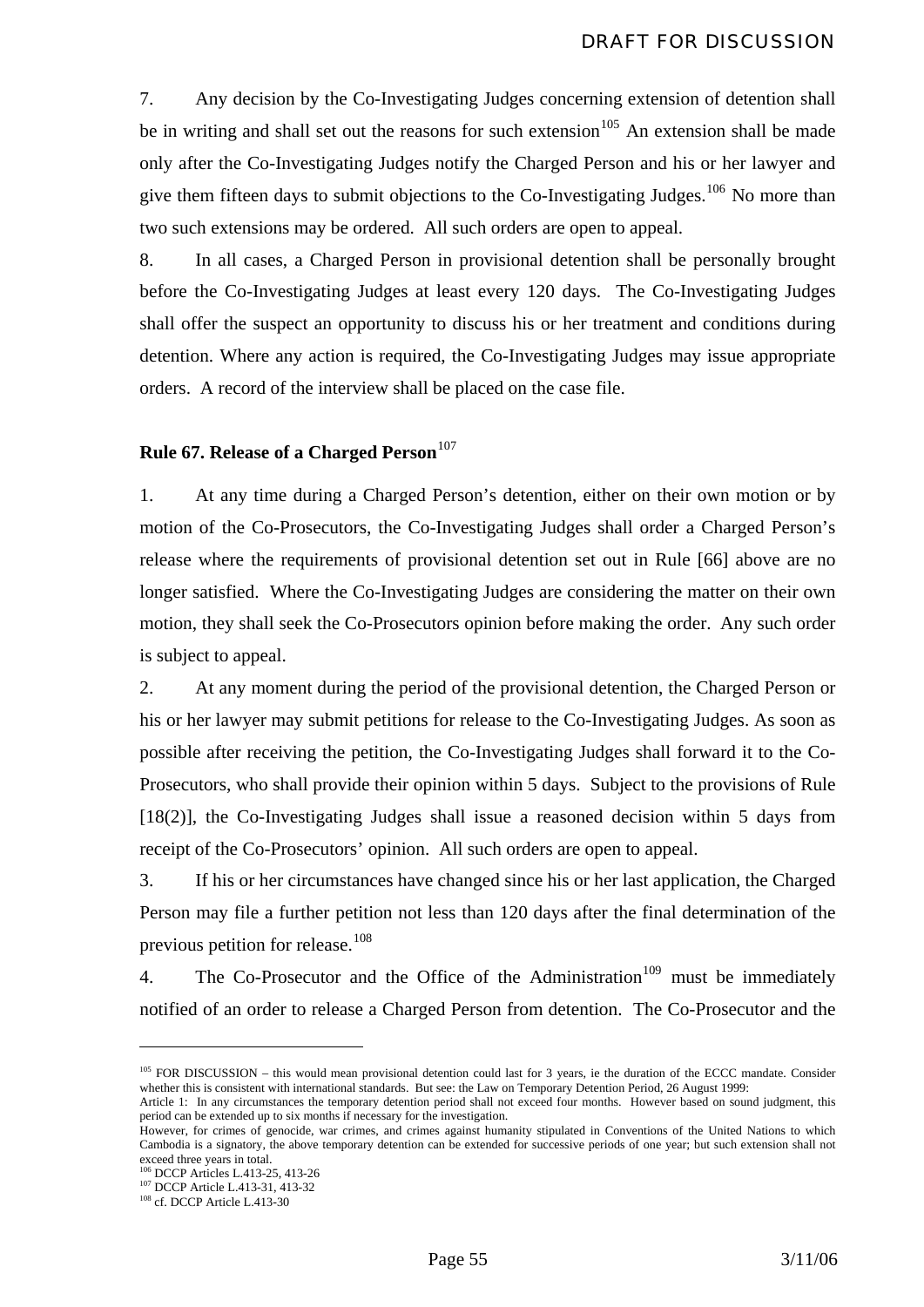Charged Person must also be immediately informed of an order not to release the Charged Person from detention.<sup>[110](#page-56-0)</sup>

### **Rule 68. Bail Orders[111](#page-56-1)**

1. On their own motion, or on petition of the Co-Prosecutors, the Co-Investigating Judges may order that a Charged Person remain at liberty or be released from detention. The order by the Co-Investigating Judges shall specify whether a bail bond is payable, and impose such conditions as are necessary to ensure the presence of the person during the proceedings and the protection of others. Any such order is subject to appeal.

2. A Charged Person shall receive a receipt from the Clerk of the Co-Investigating Judges in return for any property or monies handed over.<sup>[112](#page-56-2)</sup>

3. The Charged Person and the Co-Prosecutors shall be immediately notified of a bail order.[113](#page-56-3)

4. At any time, on their own motion or on petition by the Co-Prosecutors, the Co-Investigating Judges may change, suspend, add new conditions to or terminate the bail order. The Charged Person and the Co-Prosecutors shall be immediately notified of any such orders, which shall be open to appeal. $114$ 

5. A Charged Person may, at any time, file a petition to change or suspend any conditions of the bail order, or to terminate it. The Co-Investigating Judges shall immediately send that request to the Co-Prosecutors for their opinion, who shall provide it within five days. Subject to the provisions of Rule [18(2)], the Co-Investigating Judges shall issue an order within ten days from the date of receipt of the Co-Prosecutors' opinion. The Charged Person and the Co-Prosecutors shall be immediately notified of the order.<sup>[115](#page-56-5)</sup>

6. If the Charged Person violates any of the bail conditions in such an order, the Co-Investigating Judges may issue a warning or issue a Provisional Detention Order in respect of the Charged Person.<sup>[116](#page-56-6)</sup> Any such order is subject to appeal.

<span id="page-56-1"></span><span id="page-56-0"></span><sup>109</sup> The Committee recommends that a head of the detention center be appointed to undertake, inter alia, this function.<br><sup>110</sup> DCCP Article L.413-34<br><sup>111</sup> DCCP Article L.413-39<br><sup>112</sup> DCCP Article L.413-38<br><sup>113</sup> DCCP Artic

<span id="page-56-2"></span>

<span id="page-56-4"></span><span id="page-56-3"></span>

<span id="page-56-5"></span>

<span id="page-56-6"></span>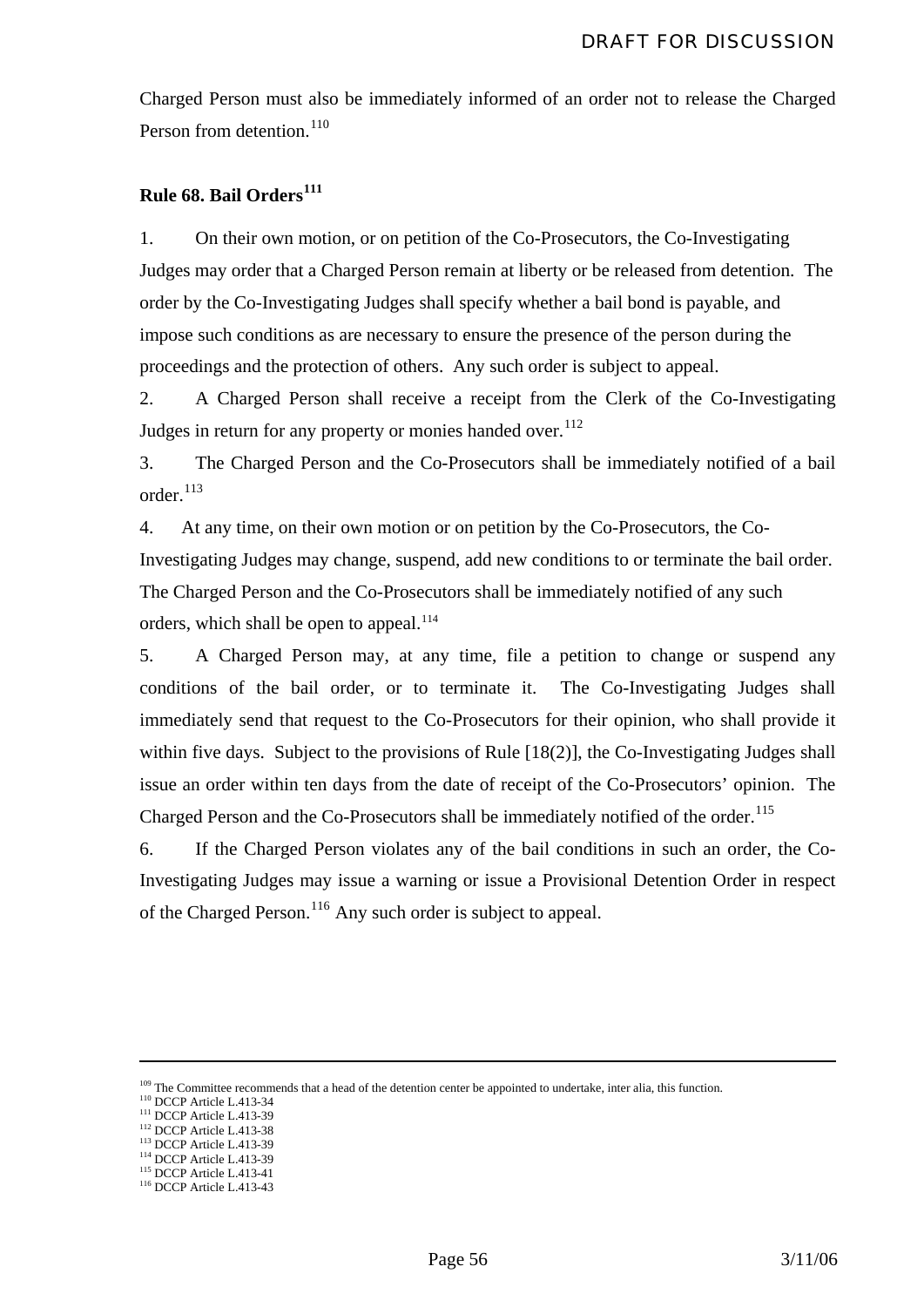# **Rule 69. Final Submissions by the Co-Prosecutors**<sup>[117](#page-57-0)</sup>

1. Where the Co-Investigating Judges consider that an investigation has been concluded, they shall notify all the parties and their lawyers. The parties shall have 15 days to request further investigative action. They may waive such period.

2. Where the Co-Investigating Judges decide to reject such requests, they shall issue a reasoned order. Such order shall also reject any remaining petitions filed earlier in the investigation, that had not yet been ruled upon by the Co-Investigating Judges.

3. All the parties may, within 30 days from notice of such order, file appeals the Pre-Trial Chamber. The parties may, in the presence of their lawyer, or where the lawyer has been summoned in due form, waive their right to appeal.

4. Once this period has expired, been waived, or the abovementioned appeals heard, as the case may be, the Co-Investigating Judges shall immediately forward the case file to the Co-Prosecutors.

5. Where the Co-Prosecutors consider, like the Co-Investigating Judges, that the investigation has been concluded, they shall issue a written, reasoned final submission and return the case file to the Co-Investigating Judges, within forty-five days if a Charged Person is detained, and within 90 days in other cases, from the date the Co-Prosecutors received the case file. The Co-Prosecutors may request the Co-Investigating Judges to either indict the Charged Person and send him or her for trial, or to dismiss the case.

# **Rule 70. Closing Orders by the Co-Investigating Judges[118](#page-57-1)**

1. The Co-Investigating Judges shall conclude the investigation by issuing a Closing Order, either indicting a Charged Person and sending him or her for trial, or dismissing the case. The Co-Investigating Judges are not bound by the Co-Prosecutors' submissions.

2. The Indictment shall set out, and be sufficient if it contains, the identity of the Accused, a description of the material facts and their legal characterisation by the Co-Investigating Judges, including the crimes and the nature of the criminal responsibility*.*

3. The Co-Investigating Judges shall issue a Dismissal Order in the following circumstances:

- a) The acts in question do not amount to crimes within the jurisdiction of the ECCC;
- b) The perpetrators of the acts have not been identified; or

<span id="page-57-0"></span><sup>&</sup>lt;sup>117</sup> DCCP Article L.415-1 & Article 175 of French CCP

<span id="page-57-1"></span><sup>118</sup> DCCP Article L.415-2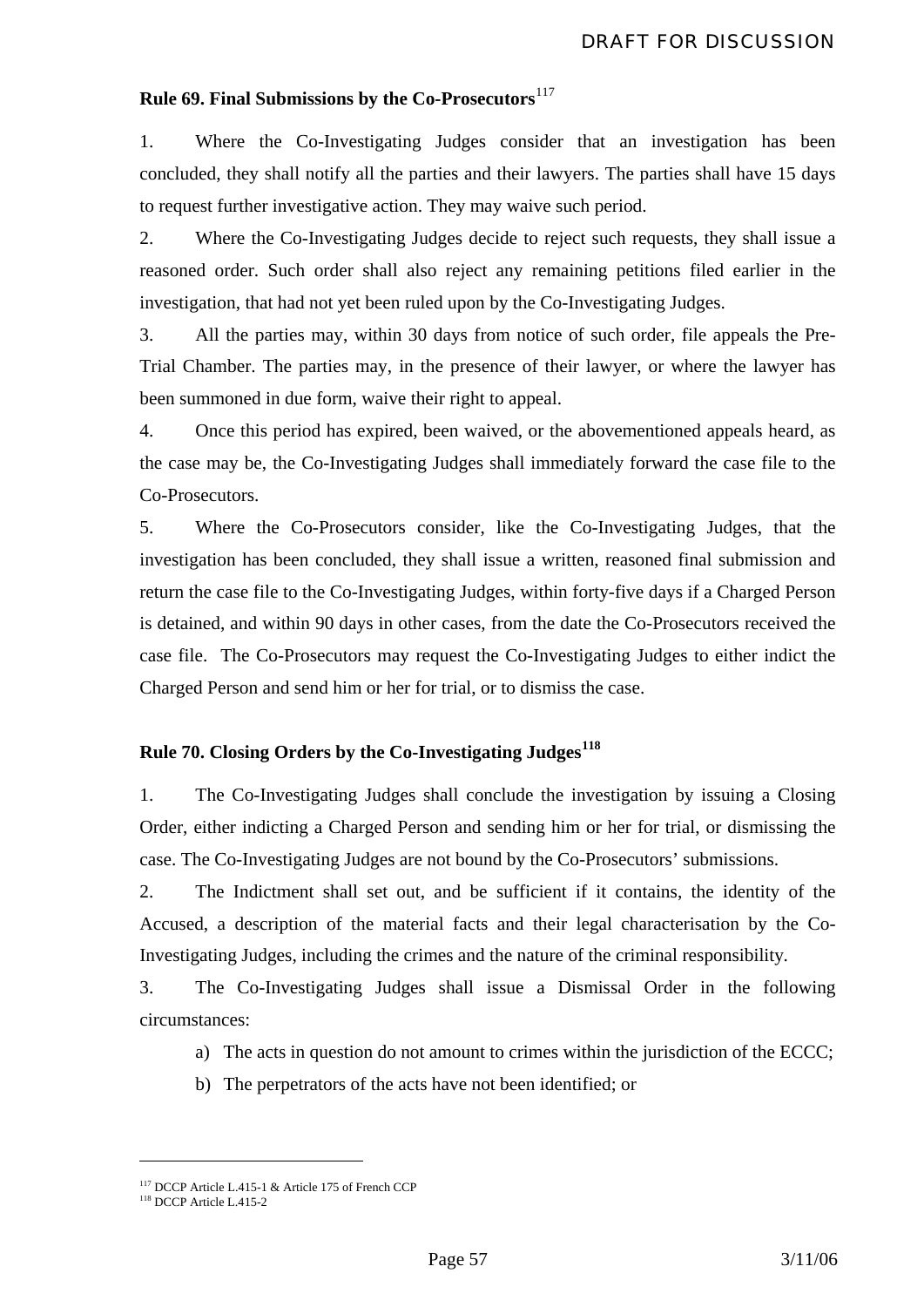c) There is not enough evidence to convict the Charged Person or persons of the charges.

4. The appropriate Closing Order shall state the reasons for the decision. A Closing Order may both send the case for the trial for certain acts or against certain persons and dismiss the case for others.

5. The Co-Prosecutors, the Accused and Civil Parties must be immediately notified upon issue of a Closing Order, and receive a copy thereof. The order is subject to appeal.

6. In the Closing Order, the Co-Investigating Judges shall decide whether any seized property will be returned to the owner.

# **Rule 71. Effects on Provisional Detention and Bail orders[119](#page-58-0)**

1. The issuance of a Closing Order puts an end to provisional detention and bail orders, once any time limit for appeals against the Closing Order have expired. However, where the Co-Investigating Judges consider that the conditions for ordering provisional detention or bail under Rules [66 and 68] are still met they may, in a specific, reasoned decision included in the Closing Order, decide to maintain the Accused in provisional detention, or maintain the bail conditions of the Accused, until he or she is brought before the Trial Chamber.

2. A decision to continue to hold the Accused in provisional detention, or to maintain bail conditions, shall cease to have any effect after 4 months unless the Accused is brought before Trial Chamber within that time.

# **Rule 72. Forwarding the Case File for Trial**<sup>[120](#page-58-1)</sup>

1. When the Co-Investigating Judges have completed their judicial investigation, they shall seal the case file and, along with a copy of the Closing Order, place it under the authority of the Office of Administration.

2. Where the Co-Investigating Judges have issued an Indictment, the Office of Administration shall immediately forward the case file to the clerk of the Trial Chamber, to allow a date for trial to be set.

<span id="page-58-1"></span><span id="page-58-0"></span><sup>&</sup>lt;sup>119</sup> DCCP Article L.415-4<br><sup>120</sup> DCCP Article L. 415-5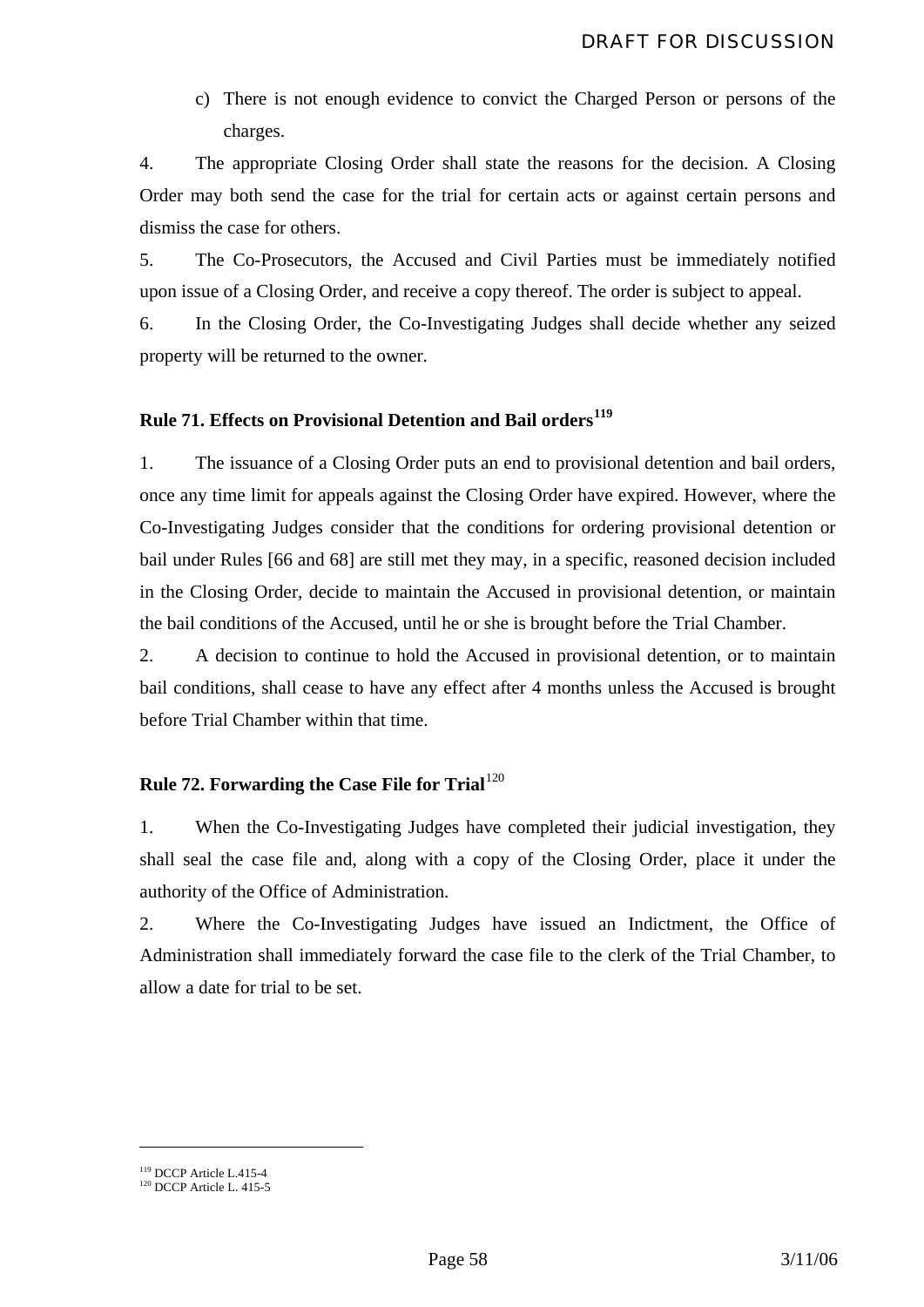# **Rule 73. Re-opening Investigations**<sup>[121](#page-59-0)</sup>

When new evidence becomes available after the issuance of a Dismissal Order by the Co-Investigating Judges, the judicial investigation may be re-opened by the Co-Investigating Judges at the initiative of the Co-Prosecutors.

# **D – Pre-Trial Appeals and Petitions**

# **Rule 74. Grounds for Pre-Trial Appeals and Petitions**

1. Appeals against decisions or orders of the Co-Investigating Judges, and petitions to annul investigative action, lie to the Pre-Trial Chamber. However, no such appeal shall lie where the matter has already been heard by the Pre-Trial Chamber pursuant to the dispute settlement provisions in Rule [18].

2. The Co-Prosecutors may appeal against all orders by the Co-Investigating Judges<sup>[122](#page-59-1)</sup>

3. The Charged Person may appeal against the following orders of the Co-Investigating Judges:

- a) confirming the legality or jurisdiction of the ECCC;
- b) refusing petitions for investigative action allowed under these IRs;
- c) refusing petitions for the restitution of seized property;
- d) refusing petitions for expert reports allowed under these IRs;
- e) refusing petitions for additional expert investigation allowed under these IRs; or
- f) relating to provisional detention or bail;
- g) Indictments.
- 4. Civil Parties may appeal against the following orders by the Co-Investigating Judges:
	- a) refusing petitions for investigative action allowed under these Rules;
	- b) declaring the Civil Party petition inadmissible;
	- c) refusing petitions for the restitution of seized property;
	- d) refusing petitions for expert reports allowed under these IRs;
	- e) refusing petitions for further expert investigation allowed under these IRs;
	- f) a Dismissal Order;

5. Any non party to the investigation proceedings who has requested the return of seized items shall be entitled to appeal against any order of the Co-Investigating Judges denying such request.<sup>[123](#page-59-2)</sup>

<span id="page-59-2"></span><span id="page-59-1"></span><span id="page-59-0"></span><sup>&</sup>lt;sup>121</sup> DCCP Article L.415-6<br><sup>122</sup> Article L.422-1-3<br><sup>123</sup> DCCP Article L.422-4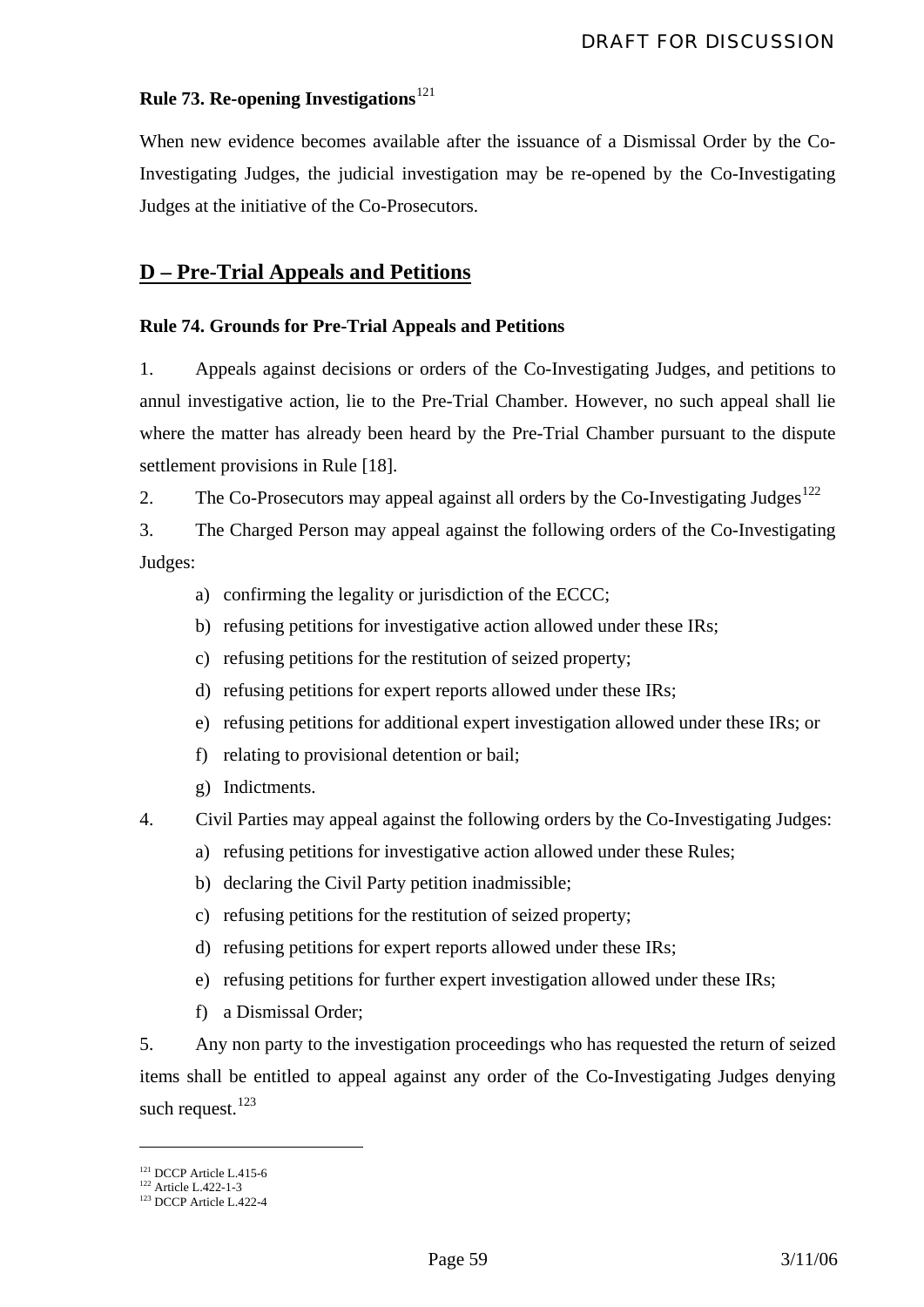# **Rule 75. Notice of Appeals before the Pre-Trial Chamber[124](#page-60-0)**

1. Any appeal to the Pre-Trial Chamber under these IRs must be filed within 30 days from the date that notice of the decision or order was received. The lawyers for the Charged Person and Civil Parties may file a notice of appeal on their behalf.

2. Notice of appeal shall be made in writing to the [*clerk of the Co-Investigating Judges/Office of Administration*], who shall immediately inform the Co-Investigating Judges and keep a record of all pre-trial appeals. As soon as an appeal is received, the [*clerk/President of the Pre-Trial Chamber*] shall be informed immediately.<sup>[125](#page-60-1)</sup>

# **Rule 76. Petitions Concerning Procedural Defects**[126](#page-60-2)

1. Where the Co-Investigating Judges, at any time during the judicial investigation, consider that any part of the proceedings is null and void, they shall notify the parties of the matter. Subject to subrule 6 below, the Co-Investigating Judges shall then submit a reasoned petition to the Pre-Trial Chamber requesting annulment. The judicial investigation may continue during this period.

2. Where, at any time during the judicial investigation, the parties consider that any part of the proceedings is null and void, they may submit a reasoned petition to the Co-Investigating Judges requesting them to seise the Pre-Trial Chamber with a view to annulment. The Co-Investigating Judges shall issue an order accepting or refusing the request as soon as possible and, in any case, before the Closing Order. Such orders shall be subject to appeal in accordance with these IRs.

3. The clerk of the Co-Investigating Judges shall register the petition immediately. Where the Co-Investigating Judges accept the petition, they shall forward the case file to the Pre-Trial Chamber.

4. The Pre-Trial Chamber may declare a petition for annulment inadmissible where the petition: does not set out sufficient reasons; relates to an order that is open to appeal; or is manifestly unfounded. The decision of the Pre-Trial Chamber is not open to appeal. When the decision is made not to admit a petition, the case file shall immediately be returned to the Co-Investigating Judges. $127$ 

<span id="page-60-1"></span><span id="page-60-0"></span><sup>&</sup>lt;sup>124</sup> DCCP Article L.421<br><sup>125</sup> DCCP Art. L.412-8<br><sup>126</sup> DCCP Art. L.416-2 to 5<br><sup>127</sup> DCCP Art. L.424.1

<span id="page-60-3"></span><span id="page-60-2"></span>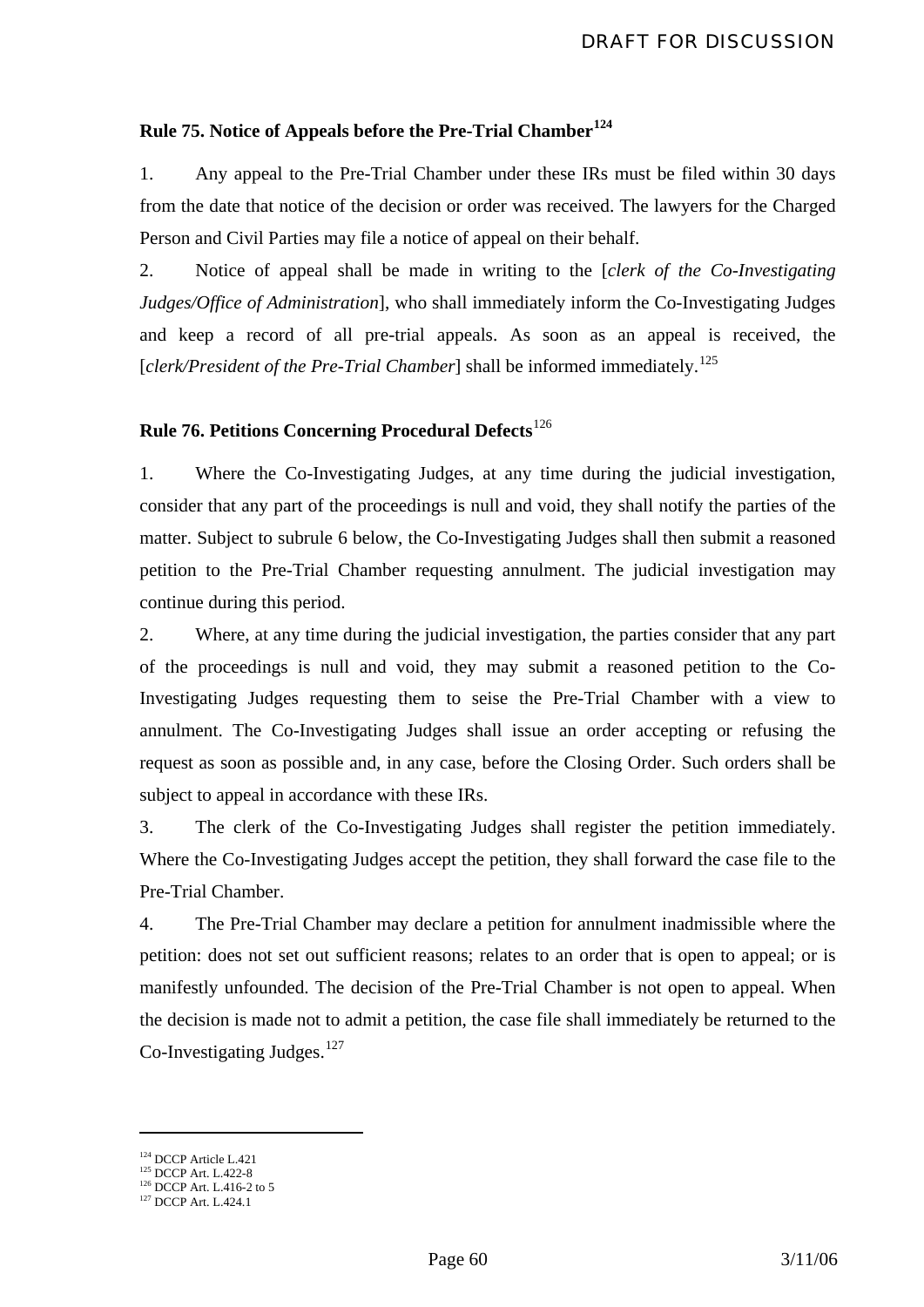5. Where the Pre-Trial Chamber decides to annul an investigative action, it shall decide whether the annulment affects other actions or orders. Where actions or orders are annulled in part, such part shall be cancelled after making a certified copy of the original. All such annulled actions or orders, and certified copies, shall be removed from the case file and archived by the clerk of the Pre-Trial Chamber.<sup>[128](#page-61-0)</sup> After any such annulment or cancellation, the Pre-Trial Chamber shall return the case file to the Co-Investigating Judges. It is prohibited to draw any information against the parties from such annulled actions or orders or from the cancelled parts thereof, subject to disciplinary proceedings for any lawyer, judge or Co-Prosecutors found guilty.

6. A party whose interests have been affected by an invalid investigative action may waive the right to request annulment, and thus regularise the proceedings. The Co-Investigating Judges shall record such renunciation in the case file. Where the requesting party has a lawyer, the Co-Investigating Judges shall summons such lawyer at least five days before the date of recording the renunciation, so that the lawyer may examine the case file.

7. Subject to any appeal, the Closing Order shall cure any defects in the judicial investigation. No issues concerning such procedural defects may be raised before the Trial Chamber or the Supreme Court Chamber.<sup>[129](#page-61-1)</sup>

### **Rule 77. Procedure for Pre-Trial Appeals and Petitions[130](#page-61-2)**

1. The clerk of the Co-Investigating Judges shall keep a register of all appeals and petitions.

2. Upon receipt of notice of appeal or a petition for annulment, the clerk of the Co-Investigating Judges shall [inform the Co-Investigating Judges and] forward the case-file, or a safeguard copy, to the Pre-Trial Chamber, within 5 days. Where a safeguard copy of the case file has been made for forwarding to the Pre-Trial Chamber, the Co-Investigating Judges shall keep the original case file.

3. The President of the Pre-Trial Chamber shall verify that the case file is up to date, set a hearing date and the clerk of the Pre-Trial Chamber shall notify the Co-Investigating Judges, the parties and their lawyers.

4. The Co-Prosecutors and the lawyers for the parties may consult the case file up until the date of the hearing. The Co-Prosecutors must file their pleadings with the clerk of the Pre-Trial Chamber the day before the hearing at the latest. The other parties and their

<span id="page-61-1"></span><span id="page-61-0"></span><sup>&</sup>lt;sup>128</sup> DCCP Article L.424-2<br><sup>129</sup> DCCP Article L.416-5<br><sup>130</sup> DCCP Article L.421

<span id="page-61-2"></span>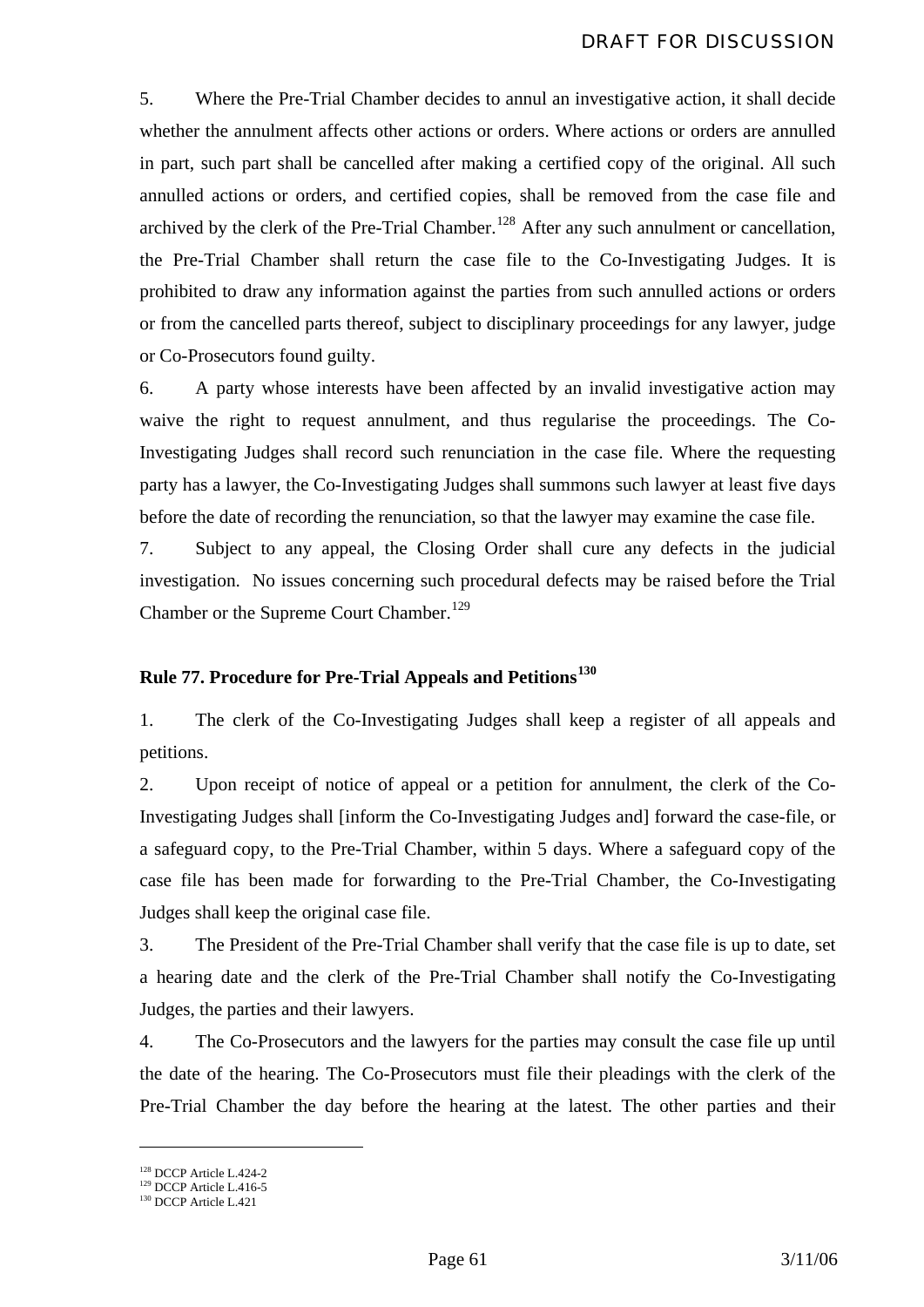lawyers may file pleadings with the clerk of the Pre-Trial Chamber up until the date of the hearing. The clerk shall record the date of receipt on pleadings and immediately place them in the case file.

5. The hearing shall be conducted *in camera*. Remote participation of the judges may be organized, as necessary. The President of the Pre-Trial Chamber shall appoint one international and one national judge to be co-rapporteurs. The co-rapporteurs shall prepare a written report which shall set out the facts at issue and the details of the decision being appealed, which shall be attached to the case file.<sup>[131](#page-62-0)</sup> After the co-rapporteurs have read their report, the Co-Prosecutors and the lawyers for the parties may present brief observations. The Chamber may order the personal appearance of any person, as well as the production of exhibits.

6. When the hearing has ended, the Pre-Trial Chamber shall deliberate in the absence of the parties and their lawyers.

7. A decision of the Pre-Trial Chamber, against which there is no appeal, requires the affirmative vote of at least four judges.

8. The reasoned decision, signed by the judges, and any dissenting opinions signed by their authors, shall be notified to the Co-Investigating Judges, the Co-Prosecutors and the other parties by the clerk of the Pre-Trial Chamber. The Co-Investigating Judges shall immediately proceed in accordance with the decision of the Pre-Trial Chamber.

9. If the required majority is not attained concerning an appeal or a petition for annulment, [*it shall be deemed rejected*] [132](#page-62-1)

10. Pending the outcome of proceedings before the Pre-Trial Chamber under this Rule, [and unless the Pre-Trial Chamber orders otherwise,] the Co-Investigating Judges may continue their investigation.

11. Where the Co-Investigating Judges order the release of a Charged Person in provisional detention, or decide to dismiss a case, the person shall be kept in detention until expiry of the period for appeal by the Co-Prosecutors. The latter may, however, consent in writing to early release. Such consent shall be placed in the case file. Where the Co-Prosecutors appeal against the order in question, the person shall remain in detention until the Pre-Trial Chamber has handed down its decision. Such appeals shall be decided within

<span id="page-62-1"></span><span id="page-62-0"></span><sup>&</sup>lt;sup>131</sup> DCCP Article L.523-5<br><sup>132</sup> This is a status quo solution. The Committee notes that, since the ECCC Law is silent on Appeals to the PTC, there is no strict obligation to apply the solution in the Law "*the investigation shall proceed*", although it may appear appropriate to apply the same solution for both dispute settlement and appeals. Contra, as stated earlier, the phrase "*the investigation shall proceed*" may only be appropriate in cases where the appeal in question would lead to abandon of the proceedings. Other solutions, such as "*the solution most favourable to prosecution of the case shall apply"* or *"the solution most favourable to the charged person shall apply"* may be considered. The latter approach would seem most compatible with international standards, and in this case would not be directly contrary to the ECCC Law.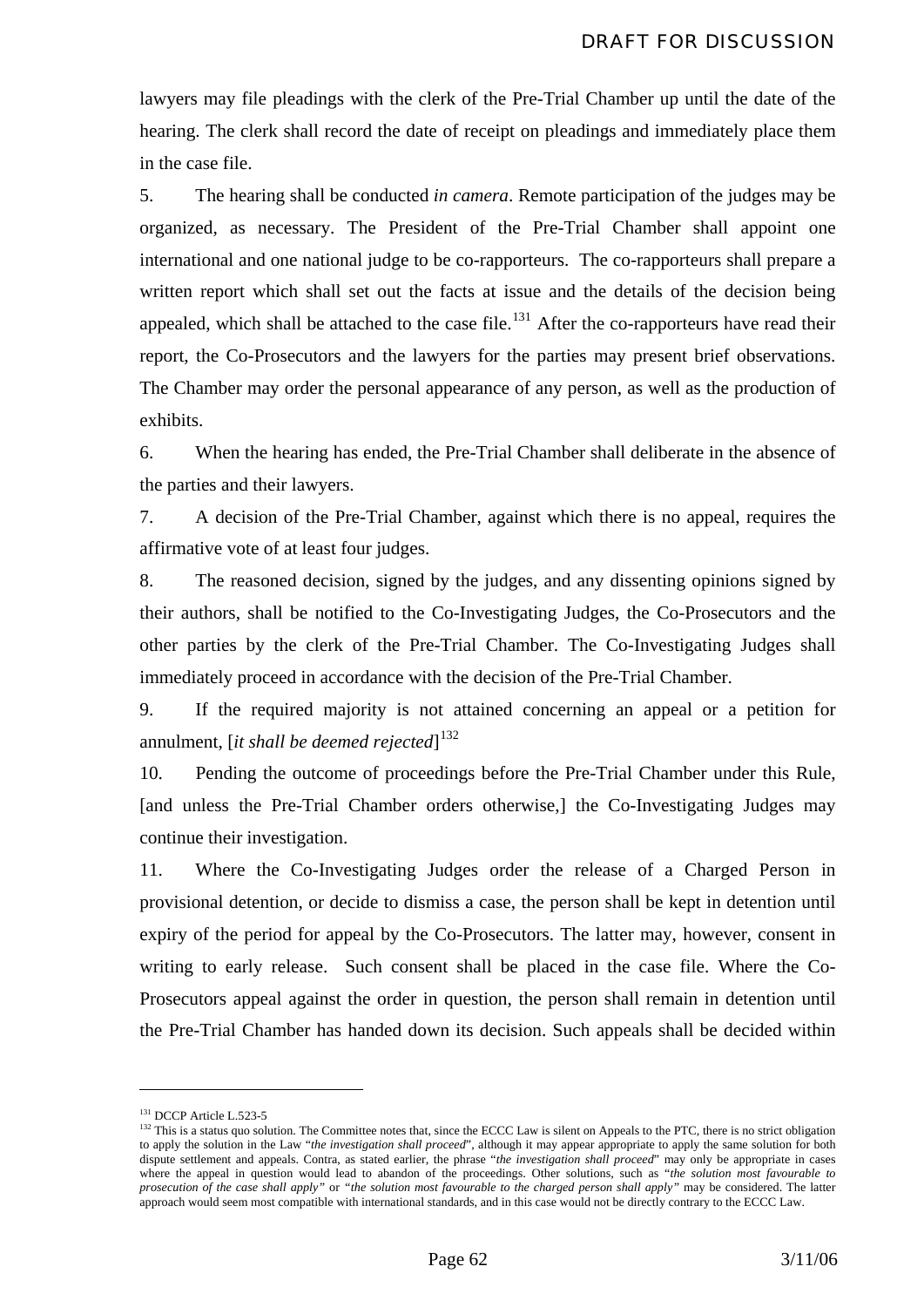15 days of receipt of the case file by the clerk of the Pre-Trial Chamber. Beyond that period, excepting unforeseen circumstances, the Charged Person shall be released.<sup>[133](#page-63-0)</sup>

<span id="page-63-0"></span><sup>133</sup> DCCP Art. 423-1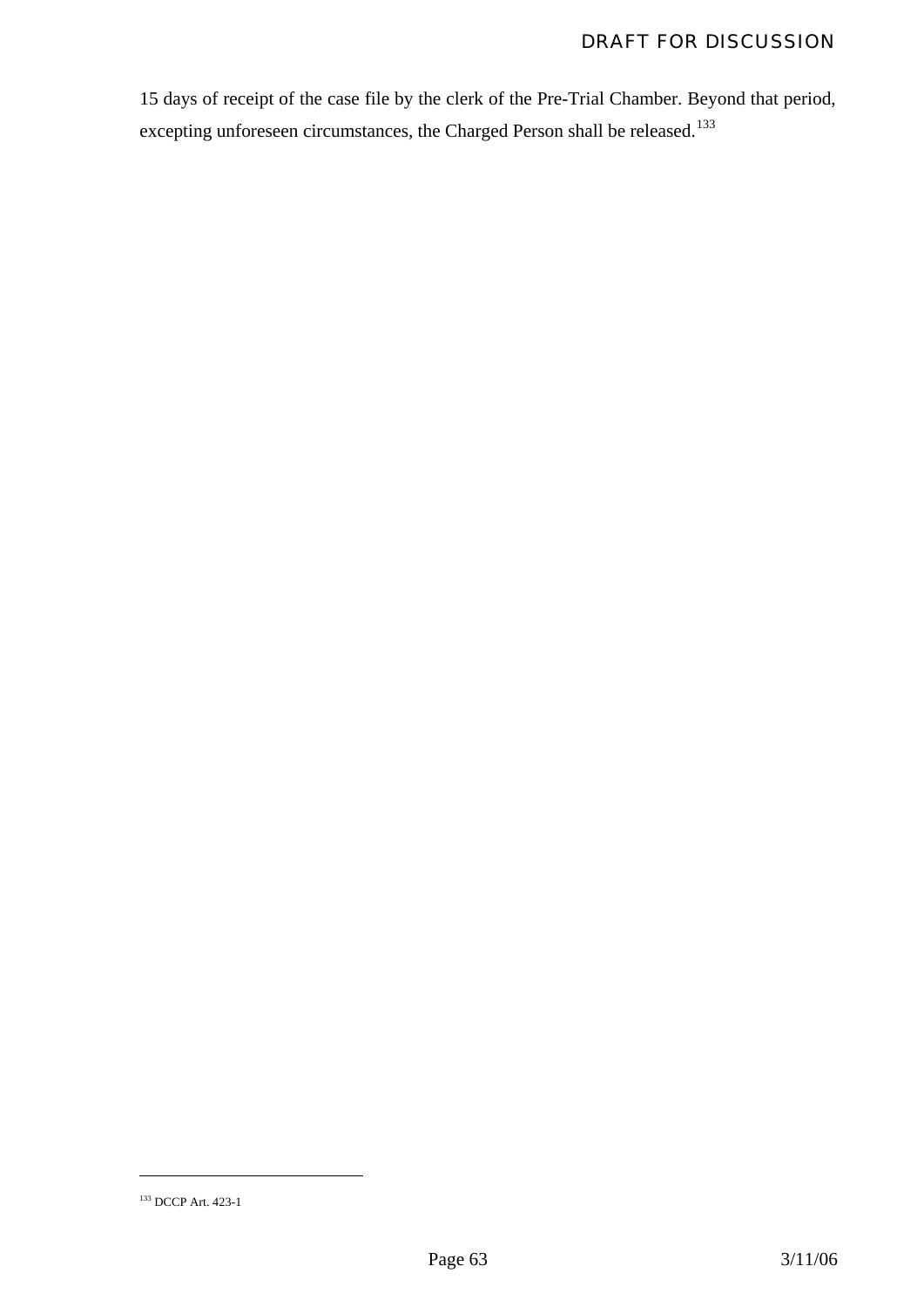# **E – Trial**

### **Rule 78. General Provisions**

1. The Trial Chamber shall be seised by an Indictment from the Co-Investigating Judges or the Pre-Trial Chamber.<sup>[134](#page-64-0)</sup>

2. The date of the trial shall be determined by the President of the Trial Chamber, taking into account the time limits for notification and summons set out in these IRs.

3. The parties shall be notified in writing of the trial date by the clerk of the Trial Chamber, as soon as possible. Such notification shall be deemed valid summons.

4. The Co-Prosecutors shall submit to the Clerk of the Trial Chamber, a list of the witnesses and experts they intend to summons. The Clerk shall place the list on the case file and forward a copy of the list to the other parties.

5. Where the Accused and/or any Civil Party wishes to summon any witnesses who are not on the list provided by the Co-Prosecutors, they shall submit an additional list to the Clerk of the trial Chamber, who shall place such list on the case file and forward a copy of the list to the other parties.<sup>[135](#page-64-1)</sup>

6. When the Trial Chamber is seised of a number of related Indictments, it may issue an order consolidating all such Indictments.<sup>[136](#page-64-2)</sup>

7. As soon as the Trial Chamber is seised of a case, it shall decide whether its likely length requires the assignment of an international and national reserve judge to attend all stages of the trial, including deliberations, in order to be ready to replace any judge who may be unable to continue sitting on the trial. Where the Chamber is unable to reach a supermajority, no reserve judges shall be appointed to attend the proceedings. Where reserve judges are appointed to attend, they shall not participate in any way in the proceedings unless and until named to replace an absent judge.

#### **Rule 79. Presence and Representation of the Accused**

1. **IThe Accused may not be tried** *in absentia***.**]<sup>[137](#page-64-3)</sup>

2. If the Accused, when not in detention, does not attend a hearing set by the Trial Chamber, the Chamber may issue an order to postpone the hearing temporarily and issue an

<span id="page-64-2"></span>

<span id="page-64-3"></span>

<span id="page-64-1"></span><span id="page-64-0"></span><sup>&</sup>lt;sup>134</sup> DCCP Article L. 511-5<br><sup>135</sup> DCCP Article L.511-12 [ICTY Rules]<br><sup>136</sup> DCCP Article L.511-13<br><sup>136</sup> DCCP Article L.511-13<br><sup>137</sup> The international members of the committee believe that this reflects international standa ECCC Law. Cambodian law provides for default judgements, but in the temporal context of the ECCC, there would be little prospect for retrial once the person was arrested. The national judges disagree and propose that default judgments be allowed; see their separate draft on this point.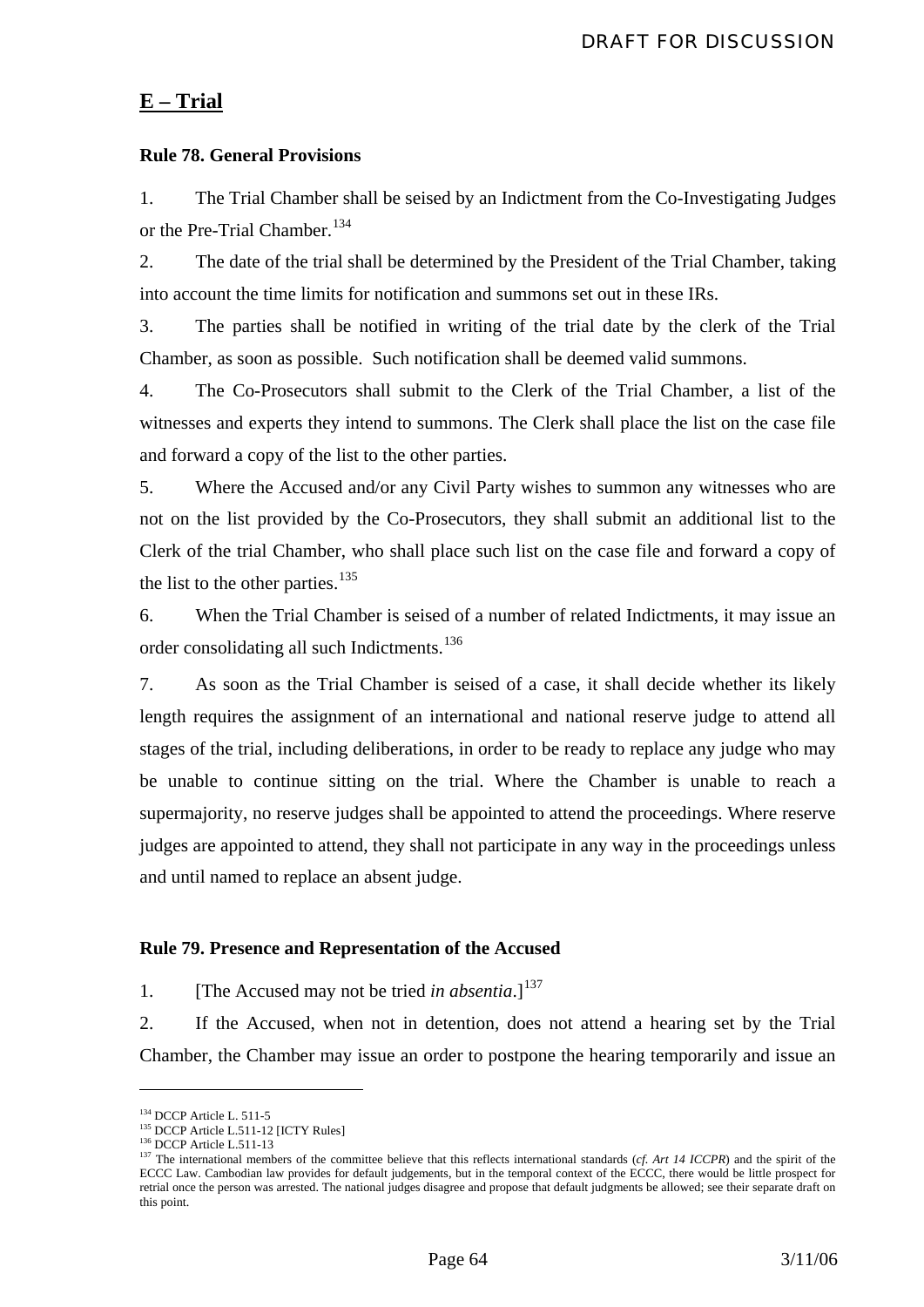Arrest Warrant or an Arrest and Detention Order, as appropriate, in accordance with these IRs. The Trial Chamber shall confirm a new date for the hearing. The Accused shall be brought to the ECCC detention facility until he or she is brought before the Trial Chamber.<sup>[138](#page-65-0)</sup>

3. Where the Accused refuses to attend the proceedings, he or she shall be brought before the Trial Chamber, by force if necessary, where he or she shall be notified of the inalienable right to be assisted by a lawyer of choice, to have one assigned as provided in these IRs or to represent him or herself.

4. If the Accused continues to refuse to attend the proceedings, or is expelled from them in accordance with these IRs, the proceedings may continue in his or her absence. In such cases, the Accused may be represented during the proceedings either by his or lawyer or, where the Accused refuses representation, by a lawyer assigned to him or her by the Trial Chamber.

5. If, due to health reasons or other serious concerns, the Accused cannot be present before the Trial Chamber, it may, after consulting the lawyer for the Accused, continue the proceedings in the absence of the Accused. In such cases, the Accused shall continue to be represented in the proceedings by his or her lawyer. The Accused may also request to follow the proceedings by appropriate audiovisual means. If the questioning of the Accused is necessary, the Trial Chamber may order that the Accused be questioned from his or her current place of abode, if necessary, by appropriate audiovisual means. The Trial Chamber shall set the date for the questioning, which shall be heard by the Trial Chamber in the presence of the Co-Prosecutors, the clerk, and the lawyer of the Accused, unless the Accused has expressly waived his right to a lawyer. The interview shall be placed on he record of the proceedings.[139](#page-65-1)

### **Rule 80. Provisional Detention of an Accused**

1. The Accused shall remain in liberty whilst appearing before the Trial Chamber, unless Provisional Detention has been ordered in accordance with these IRs. Where the Accused is in detention at the initial appearance before the Trial Chamber, he or she shall remain in detention until the Chamber's judgment is handed down, subject to subrule  $2^{140}$ 

<span id="page-65-1"></span><span id="page-65-0"></span><sup>&</sup>lt;sup>138</sup> DCCP Article L.512-11<br><sup>139</sup> DCCP Article L.512-10<br><sup>140</sup> DCCP Article L. 512-6

<span id="page-65-2"></span>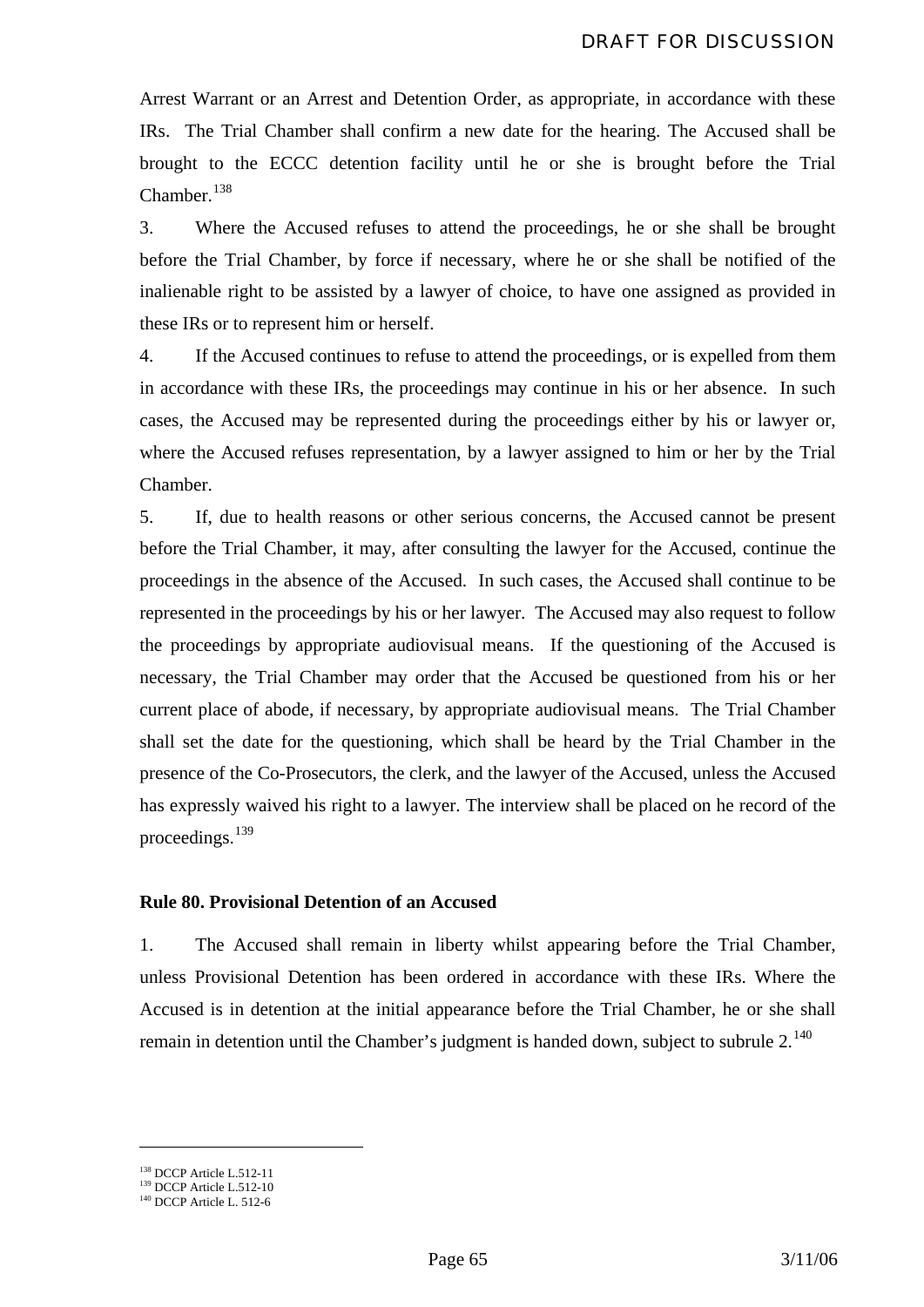2. The Chamber may, at any time during the proceedings, order the release of an Accused, or detain an Accused in accordance with these IRs. The Chamber shall so decide after hearing the Co-Prosecutors, the Accused and his or her lawyers.

3. The Accused, or his or her lawyer, may request the Trial Chamber to release him or her either orally during a hearing, or by written petition submitted to the clerk of the Trial Chamber. If the request for release is made orally, the clerk of the Trial Chamber shall note it on the record of the proceedings. If the request is made in writing, the clerk shall note the date of receipt on the petition, and forward it immediately to the President of the Trial Chamber. The Chamber shall decide after hearing the Co-Prosecutors the Accused, and his or her lawyer. It shall decide as soon as possible and in any event no later than 10 days after receiving the oral request or petition.<sup>[141](#page-66-0)</sup>

4. After a decision refusing the release of the Accused, he or she may only file a further petition where his or her circumstances have changed since the last application was finally rejected.

5. All decisions of the Trial Chamber concerning provisional detention are open to appeal by the Accused or the Co-Prosecutors, as appropriate.

6. If the Trial Chamber orders the release of the Accused, he or she shall remain in detention until the time limit for appeal by the Co-Prosecutors has expired, unless the order specifies otherwise. The latter may, however, consent in writing to early release. Such consent shall be placed in the case file. If the Co-Prosecutors appeal against an order to release the Accused, the Accused shall remain in detention until the Supreme Court Chamber decides the appeal. $^{142}$  $^{142}$  $^{142}$ 

#### **Rule 81. Appearance by the Civil Parties**

1. During the proceedings, victims may file a petition to be joined as Civil Parties as provided in Rule [27(4)]. They also have the right to be represented by a lawyer, in accordance with these IRs.

2. Any Civil Party who does not appear personally or is not validly represented at any time during the trial shall be deemed to have abandoned his or her action, unless he or she had already claimed reparation before the start of the trial.

<span id="page-66-1"></span><span id="page-66-0"></span><sup>&</sup>lt;sup>141</sup> DCCP Article L. 512-8<br><sup>142</sup> DCCP Article L.512-9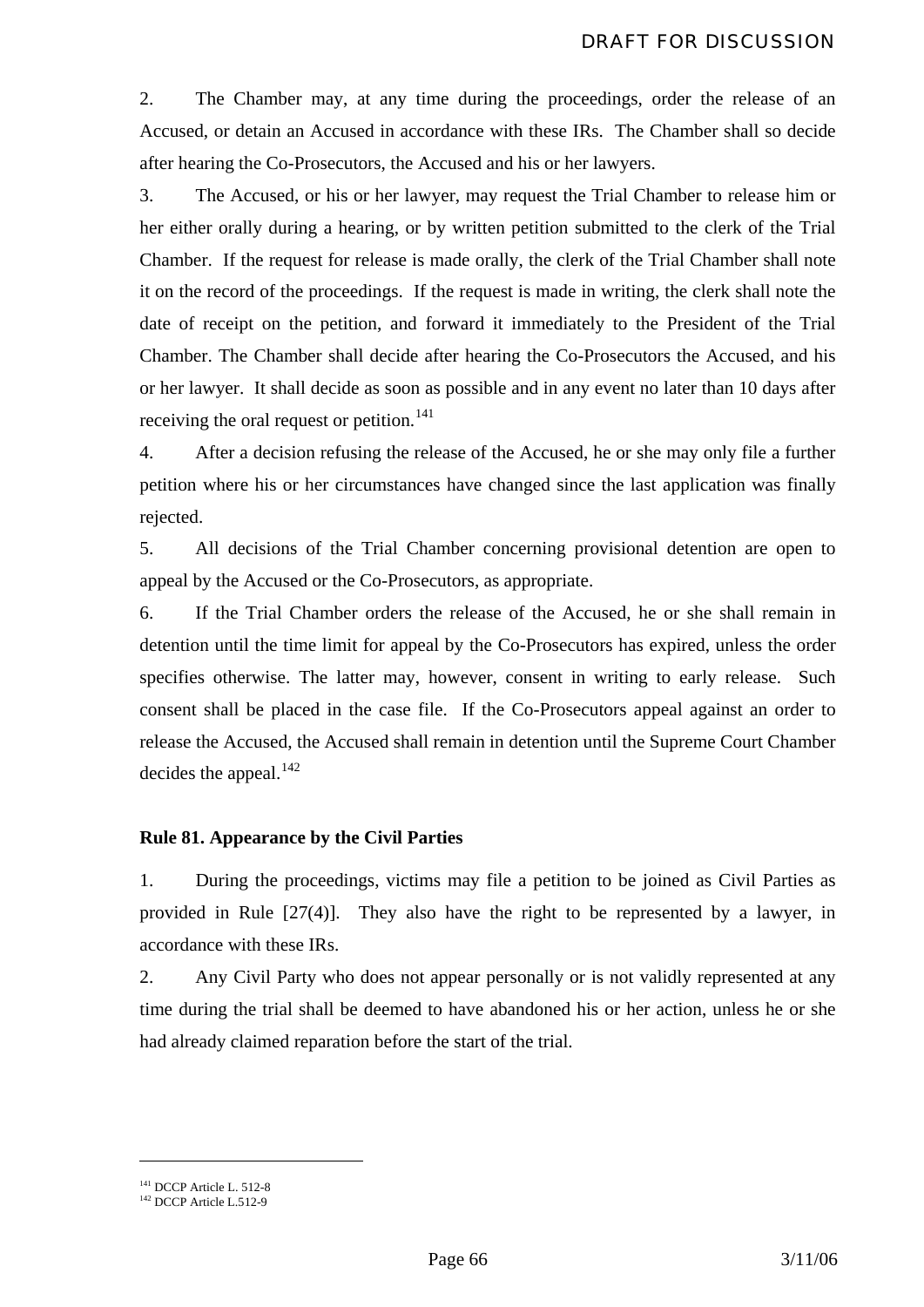# **Rule 82. Appearance of Witness and Experts**

1. At the opening of the trial, the Chamber shall consider the lists of potential witnesses and experts submitted by the parties in accordance with these IRs. Where the Chamber considers that the hearing of a proposed witness or expert would not be conducive to the good administration of justice, it may either reject the request that such person be summoned, or, as regards potential witnesses or experts for the Accused or the Civil Parties, order that such person be summonsed at the expense of the requesting party. Where the Chamber fails to reach a supermajority, the summons shall be issued at the cost of the ECCC.

2. In any case, the Accused shall have the absolute right to summons, at the expense of the ECCC, witnesses for the prosecution whom the Accused was not able to examine at the pre-trial stage.

3. At the issue of this preliminary hearing, the clerk of the Trial Chamber shall immediately summons all the approved witnesses and experts, who shall respond to such summons and appear during the proceedings before the Trial Chamber in accordance with these  $IRs$ .<sup>[143](#page-67-0)</sup>

4. During the trial, each party may request the Chamber to hear any witnesses present in the courtroom, but who were not properly summoned to testify.Where the Chamber consents, the clerk of the Chamber shall record the identity of the witnesses and instruct them to stay in the waiting room.<sup>[144](#page-67-1)</sup>

5. All decisions of the Chamber concerning the summoning of witnesses shall only be open to appeal at the same time as the Judgment of the Trial Chamber on the merits.

### **Rule 83. Public Nature of the Hearing and Judgment**

1. Hearings of the Trial Chamber shall be conducted in public.

2. The Office of Administration shall ensure a public broadcast of the trial hearings, subject to any protective measures adopted under these IRs.

3. Where the Chamber considers that a public hearing would be prejudicial to public order, or to give effect to protective measures ordered under these IRs, it may, by reasoned decision, order that all or part of the hearing be held *in camera*. This decision is not open to appeal.

<span id="page-67-1"></span><span id="page-67-0"></span><sup>&</sup>lt;sup>143</sup> DCCP Article L.512-16<br><sup>144</sup> DCCP Article L.513-9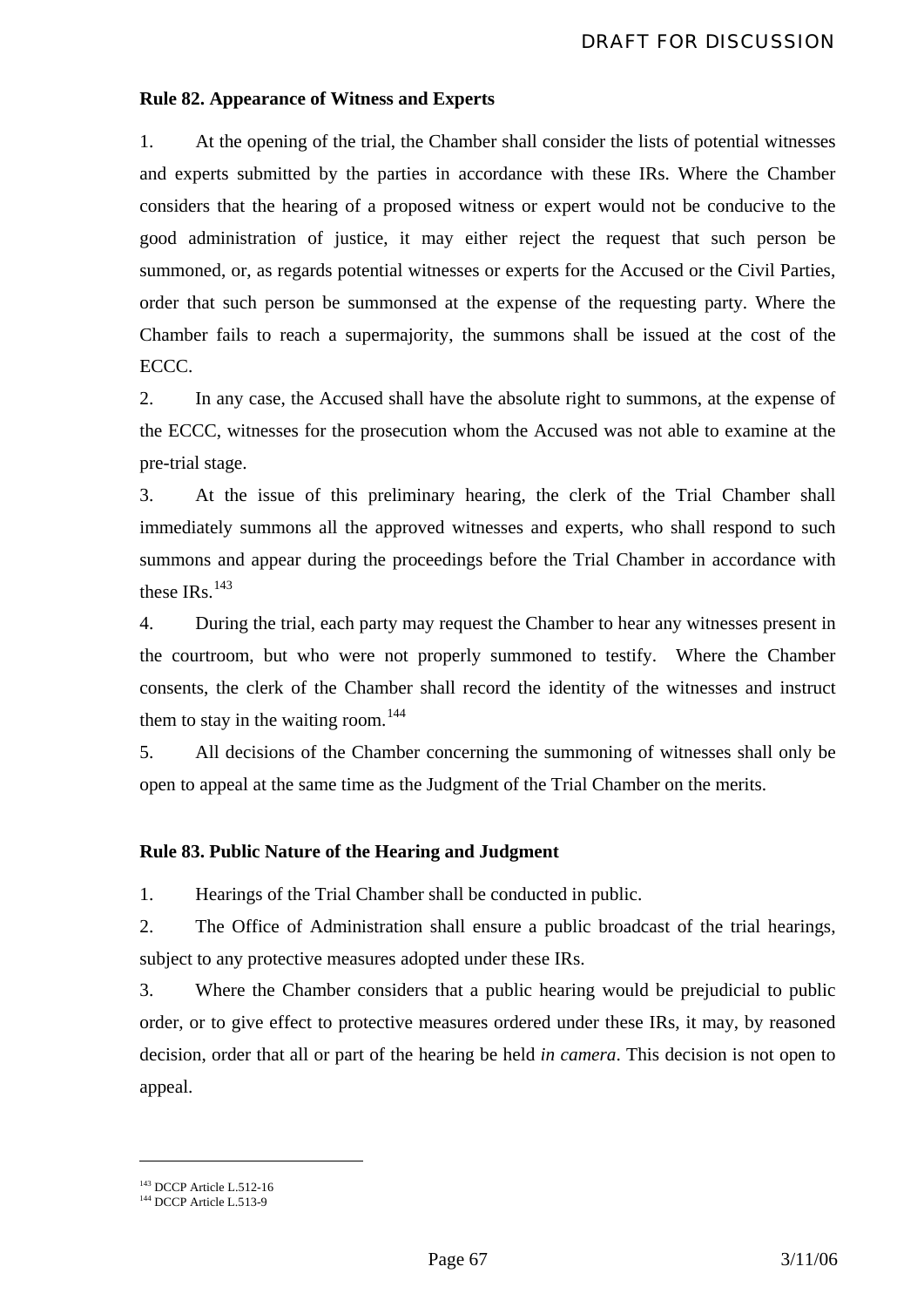4. In any case, the Trial Chamber shall announce its judgments at a public hearing.<sup>[145](#page-68-0)</sup>

#### **Rule 84. Conduct of the Hearing**

1. The President of the Trial Chamber shall preside over the proceedings, and facilitate interventions by the other judges. He or she shall guarantee the free exercise of defence rights. In agreement with the other judges, the President may prevent or strike off the record any proceedings that unnecessarily delay the trial, and are not conducive to ascertaining the truth.

2. In agreement with the other judges, the President shall maintain good order during the trial, in accordance with these  $IRs$ .<sup>[146](#page-68-1)</sup>

#### **Rule 85. Access to Case Files**

At all times, the Co-Prosecutors and the lawyers for the other parties shall have the right to examine and obtain copies of the case file, under supervision of the clerk of the Chamber, during working days and subject to the requirements of the proper functioning of the ECCC.

#### **Rule 86. Rules of Evidence**

1. Unless provided otherwise in these IRs, all evidence is admissible. The Trial judges shall weigh all such evidence independently in deciding whether guilt has been proven beyond a reasonable doubt. $147$ 

2. Any decision of the Trial Chamber shall be based only on the evidence in the case file, or that has been put before the Chamber and subjected to examination.

3. The Chamber shall give the same consideration to confessions as with other forms of evidence.

4. Any communications between the Accused and their lawyers is privileged and shall not be admissible as evidence.

5. The President of the Chamber may order that physical evidence be brought before the Chambers.<sup>[148](#page-68-3)</sup>

<span id="page-68-2"></span><span id="page-68-1"></span><span id="page-68-0"></span><sup>&</sup>lt;sup>145</sup> DCCP Article L.513-2<br><sup>146</sup> DCCP Article L.513-3<br><sup>147</sup> In the Cambodian and French drafts, the test is "*intime conviction*".<br><sup>148</sup> DCCP Article L.513-17

<span id="page-68-3"></span>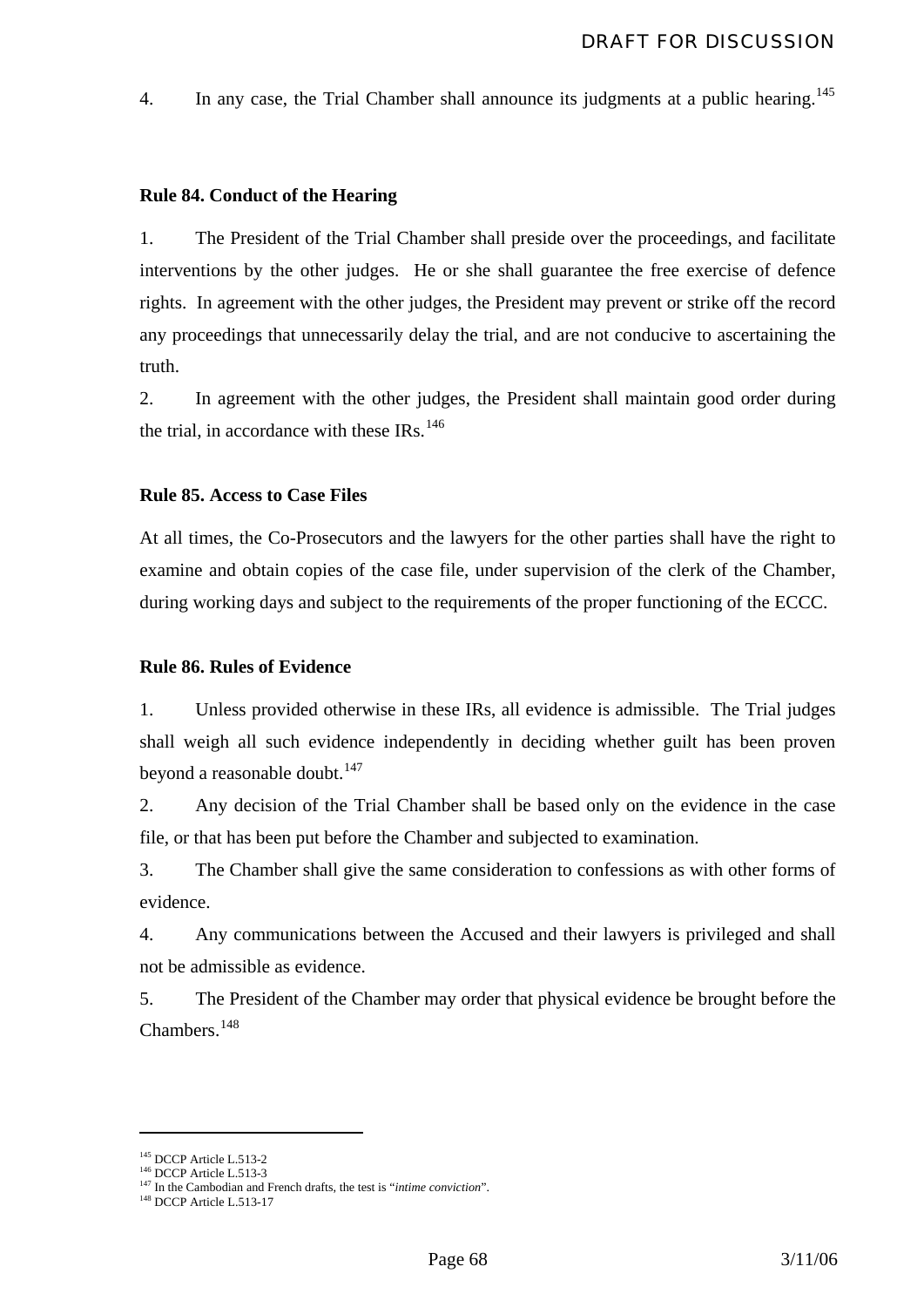#### **Rule 87. Appearance before the Trial Chamber**

1. The clerk of the Chamber shall call the Accused, Civil Parties, victims, witnesses and experts and verify their identity. Each party shall sit at their designated place in the Courtroom.

2. The Accused shall not communicate with each other. Experts and witnesses shall stay in a separate room from which they cannot see or hear the proceedings. While in such room, the witnesses shall not communicate with each other.<sup>[149](#page-69-0)</sup>

3. Any objection against the procedural regularity of a summons as set out in these IRs shall be raised before questioning the Accused on the merits of the case. The objection shall otherwise be declared inadmissible.<sup>[150](#page-69-1)</sup>

#### **Rule 88. Questioning of the Accused**

1. The President of the Chamber shall inform the Accused of the charges against him or her and conduct questioning of the Accused. All the judges may ask any questions which they consider to be conducive to ascertaining the truth. In this respect, they have a duty to raise all pertinent questions, whether these would tend to prove or disprove the guilt of the Accused.

2. After questioning by the judges, the Co-Prosecutors, the lawyers and all the parties shall have the right to question the Accused. All questions shall be asked with the permission of the [President/*Chamber*. *If the Chamber fails to reach a supermajority, the question shall be permitted*]. Except for questions asked by the Co-Prosecutors and the lawyers, all questions shall be asked through the President of the Chamber.<sup>[151](#page-69-2)</sup>

#### **Rule 89. Hearing of other Parties and Witnesses**

1. The Trial Chamber shall hear the Civil Parties, victims, witnesses and experts in the order it considers useful.

2. The Co-Prosecutors, the lawyers and all the parties shall be allowed to ask questions with the permission of the [President/*Chamber*. *If the Chamber fails to reach a supermajority, the question shall be permitted.*] Except for questions asked by the Co-Prosecutors and the lawyers, all questions shall be asked through the President of the Chamber.[152](#page-69-3)

<span id="page-69-3"></span><span id="page-69-2"></span>

<span id="page-69-1"></span><span id="page-69-0"></span><sup>&</sup>lt;sup>149</sup> DCCP Article L.513-7<br><sup>150</sup> DCCP Article L.513-8<br><sup>151</sup> DCCP Article L.513-10<br><sup>152</sup> DCCP Article L.513-11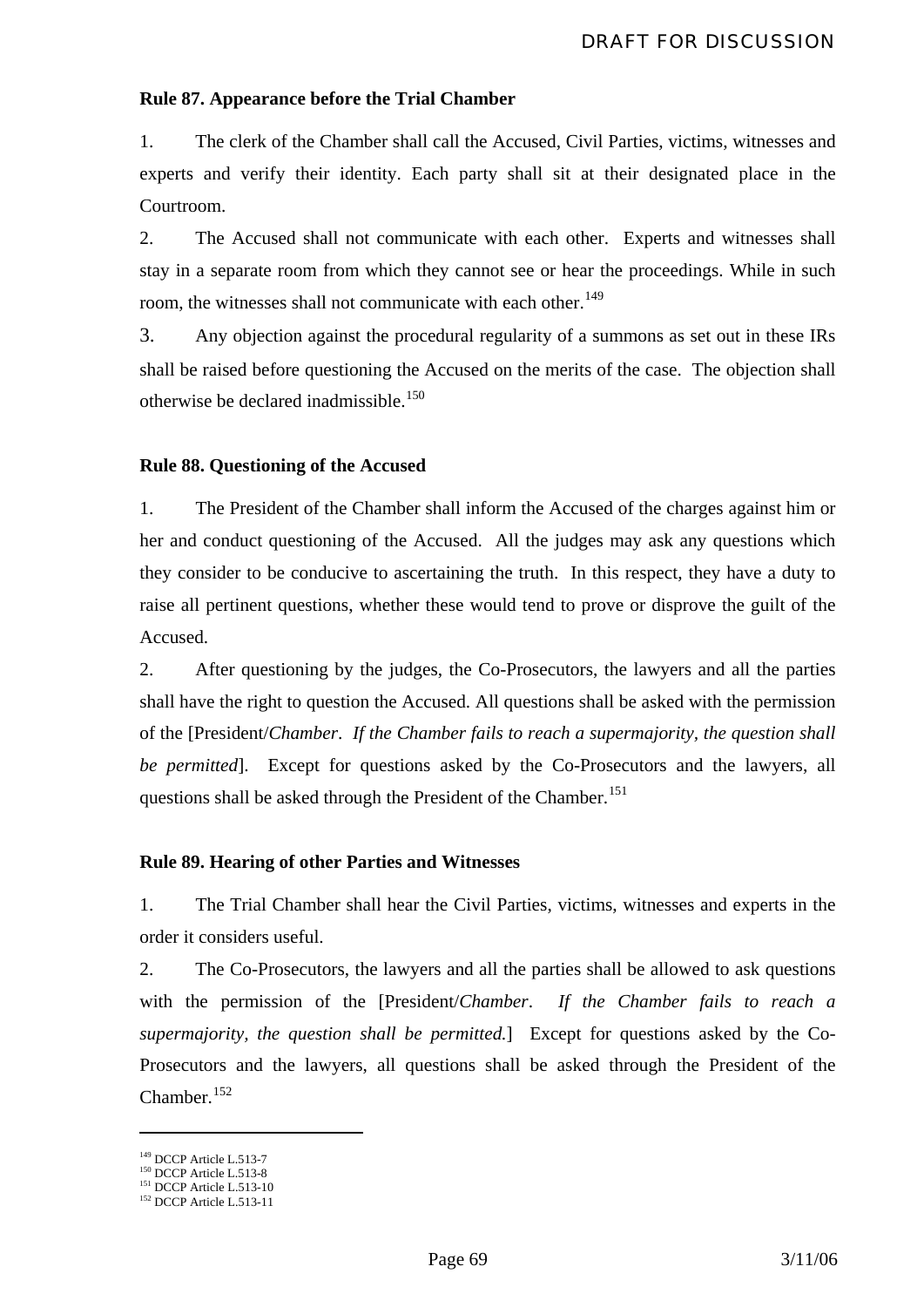3. The Co-Prosecutors, lawyers and all parties may object to the continued hearing of the testimony of any witnesses, if they consider that such testimony is not conducive to ascertaining the truth. In such cases, the [President/*Chamber*] shall decide whether to take the testimony. [*If the Chamber fails to reach a supermajority, the testimony shall continue]*. [153](#page-70-0)

4. After being questioned, each witness shall remain at the disposal of the Chamber until the Chamber decides that his or her presence is no longer needed.<sup>[154](#page-70-1)</sup>

### **Rule 90. Submissions**

The parties may, up until the closing statements, make written submissions, and put before the Chamber any evidence that they consider useful in ascertaining the truth. The clerk of the Chamber shall sign such submissions and indicate the date of receipt, and place them on the case file.

### **Rule 91. Additional Investigations by the Trial Chamber**

1. Where the Chamber considers that a new investigation is necessary it may, at any time, order additional investigations. Such order shall indicate which judge or judges shall conduct the new investigation.

2. Such judge(s) may, under the same conditions as the Co-Investigating Judges:

- a) go anywhere within the territorial jurisdiction of the ECCC;
- b) interview witnesses;
- c) conduct searches;
- d) seize any evidence; or
- e) order expert opinions.

3. For the purposes of such additional investigations, the judge or judges may issue rogatory letters.[155](#page-70-2)

### **Rule 92. Closing Statements**

1. After examining all the evidence, the President of the Chamber shall call successively upon the following people to make their closing statements:

a) the lawyers for the Civil Parties;

<span id="page-70-1"></span><span id="page-70-0"></span><sup>&</sup>lt;sup>153</sup> DCCP Article L.513-12<br><sup>154</sup> DCCP Article L.513-13<br><sup>155</sup> DCCP Article L.513-24

<span id="page-70-2"></span>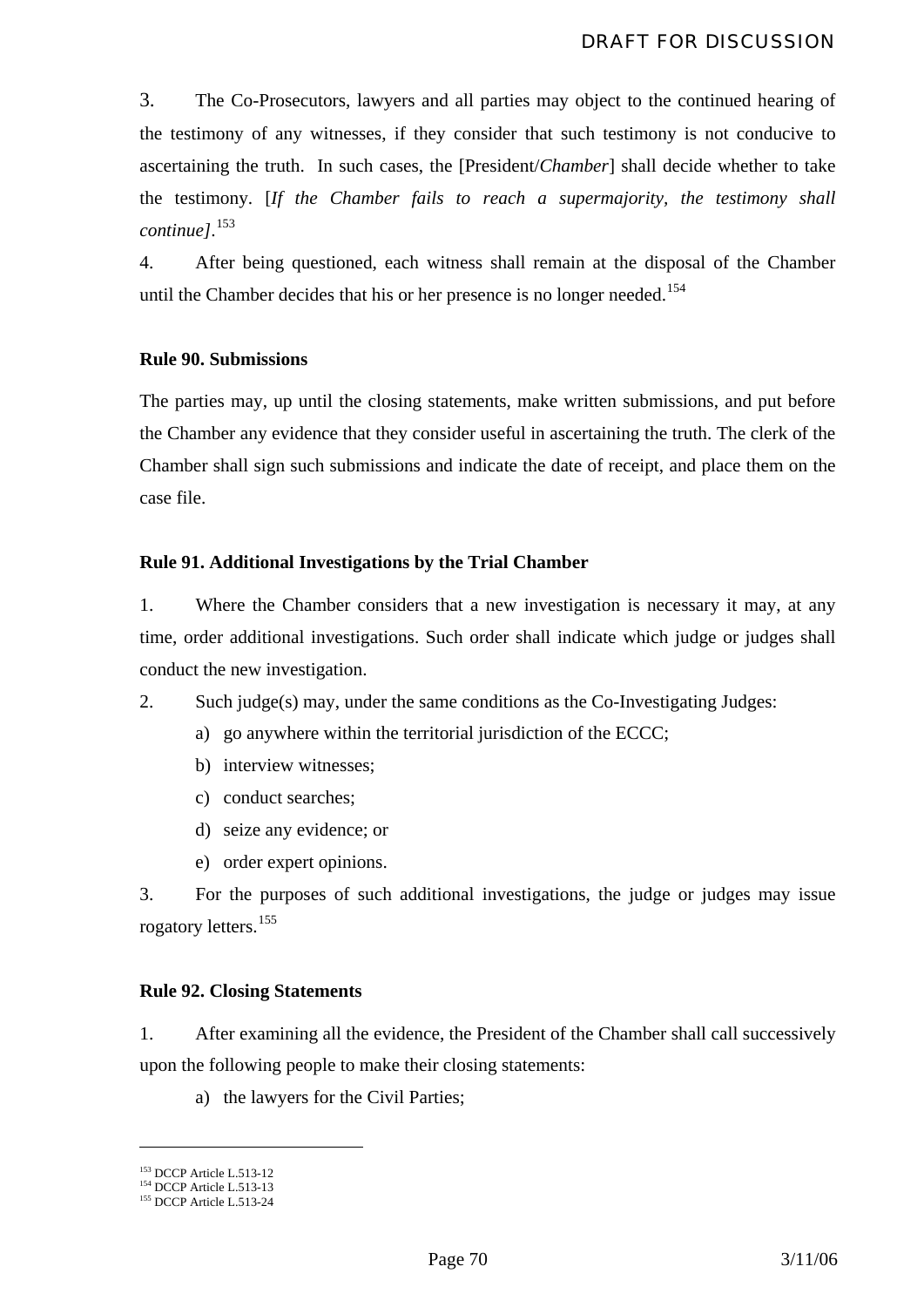- b) the Co-Prosecutors, for such submissions as they consider necessary for justice to be done;
- c) the lawyers for the Accused;
- d) the Accused.

2. Civil parties and the Co-Prosecutors may make rebuttal statements.

3. In all cases, the Accused and his or her lawyers shall always be entitled to make the final statement.

# **Rule 93. Adjournment of Proceedings**

Where the proceedings are not concluded during a hearing, the Chamber shall adjourn the case to another fixed date.<sup>[156](#page-71-0)</sup>

### **Rule 94. Deliberation of the Trial Chamber**

1. The judges shall deliberate *in camera* to reach their verdict. An interpreter may be called upon to facilitate the deliberations.

2. At this stage, no further petitions may be submitted to the Chamber, and no further submissions may be made. $157$ 

### **Rule 95. Record of the Proceedings (***notes d'audience***)**

1. During the hearings, the clerk of the Chamber shall take all due care in making a record of the proceedings. The clerk of the Chamber shall sign the record of proceedings within 10 days of the pronouncement of the judgment.

2. The clerk shall also ensure that the proceedings are fully recorded using appropriate audiovisual means. A transcript of specific parts of such recordings shall be made available to the parties and the Supreme Court Chamber, upon request.

### **Rule 96. Interlocutory Petitions (***exceptions***)**

1. The Trial Chamber has jurisdiction to hear any interlocutory petitions filed by Parties concerning matters arising after the Closing Order.<sup>[158](#page-71-2)</sup>

2. An interlocutory petition shall be raised before the Accused is called for questioning*,* failing which it shall be inadmissible.<sup>[159](#page-71-3)</sup>

<span id="page-71-3"></span><span id="page-71-1"></span><span id="page-71-0"></span><sup>&</sup>lt;sup>156</sup> DCCP Article L.513-25<br><sup>157</sup> DCCP Article L.513-22<br><sup>158</sup> DCCP Article L.513-27

<span id="page-71-2"></span>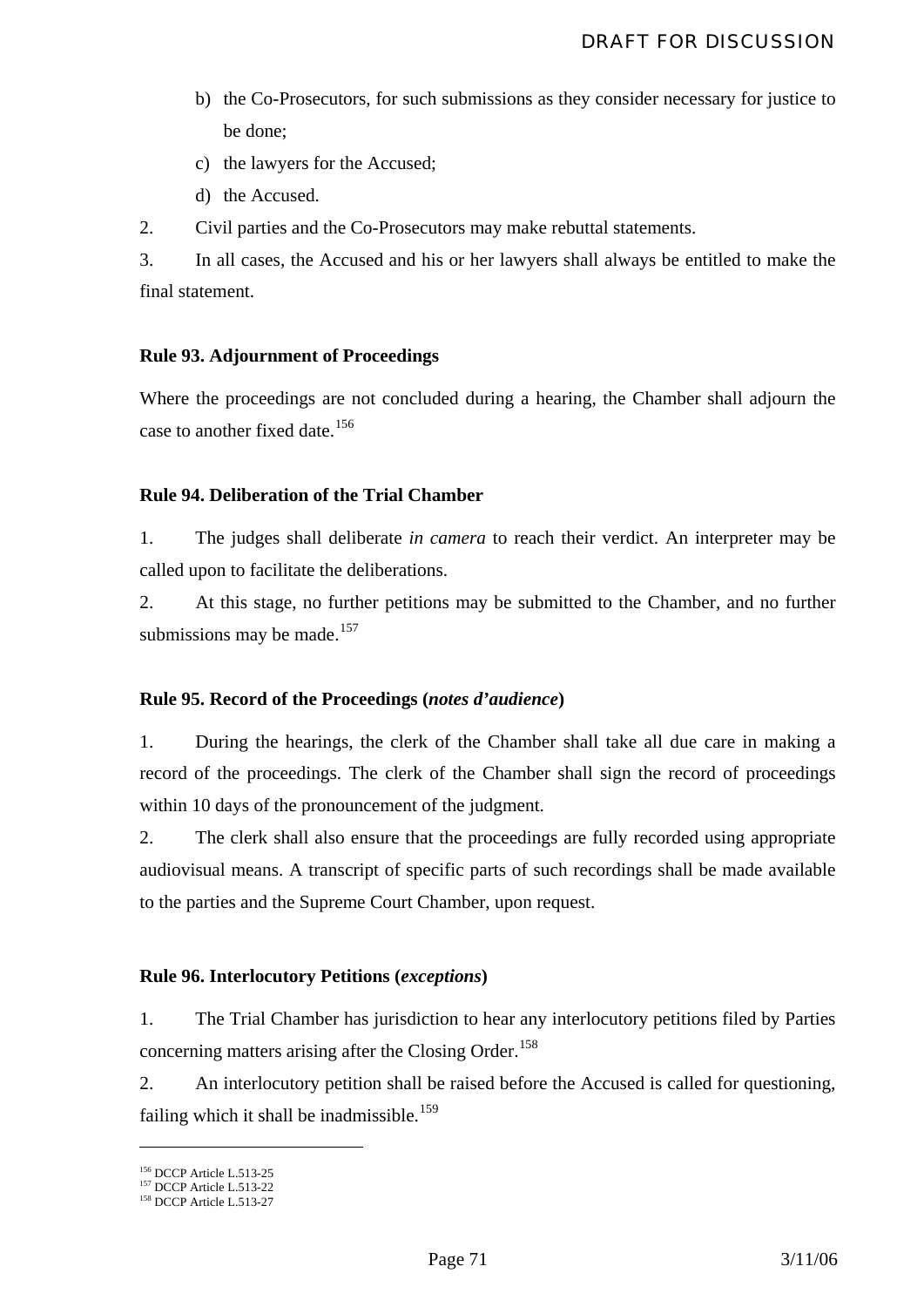3. The Chamber shall afford the other parties the opportunity to respond to the petition.

4. The Chamber shall, as appropriate, issue its reasoned decision either immediately or at the same time as the judgement on the merits. In the latter case, the proceedings shall continue.<sup>[160](#page-72-0)</sup>

#### **Rule 97. The Judgement**

1. Where the judgment is not pronounced during the final hearing, the President of the Chamber shall notify the parties of the date for pronouncement of the judgement, [which shall not be later than [30 days] unless exceptional circumstances justify a greater period].<sup>[161](#page-72-1)</sup>

2. The judgment shall be limited to the facts set out in the Indictment.<sup>[162](#page-72-2)</sup> The Chamber may, however, change the legal characterization of the crime as set out in the Indictment, as long as no new constitutive elements are introduced. The Chamber shall only pass judgment on the Accused. If another person, appearing as a witness during the trial is suspected of committing a crime or conspiring with someone to commit a crime, the Chamber shall only try such person after he or she has been charged and indicted in accordance with these IRs.[163](#page-72-3)

3. The Chamber shall examine whether the acts amount to a crime falling within the jurisdiction of the ECCC, and whether the Accused has committed those acts.

4. Pursuant to the ECCC Law, the Chamber shall attempt to achieve unanimity. If this is not possible, a conviction shall require the affirmative vote of at least four judges.

5. If the Accused is found guilty, the Chamber shall sentence him or her in accordance with the Agreement, the ECCC Law and these IRs.

6. Where the Chamber considers that the acts set out in the Indictment have not been proved, or that the Accused is not guilty of those acts, he or she shall be acquitted.

7. Where the Chamber considers that the crimes set out in the Indictment do not fall within the jurisdiction of the ECCC, it shall decide that it does not have jurisdiction in the case.

<span id="page-72-1"></span><span id="page-72-0"></span><sup>&</sup>lt;sup>159</sup> DCCP Article L.513-29<br><sup>160</sup> DCCP Article L.513-31<br><sup>161</sup> DCCP Article L.514-1<br><sup>162</sup> DCCP Article L.514-3

<span id="page-72-3"></span><span id="page-72-2"></span>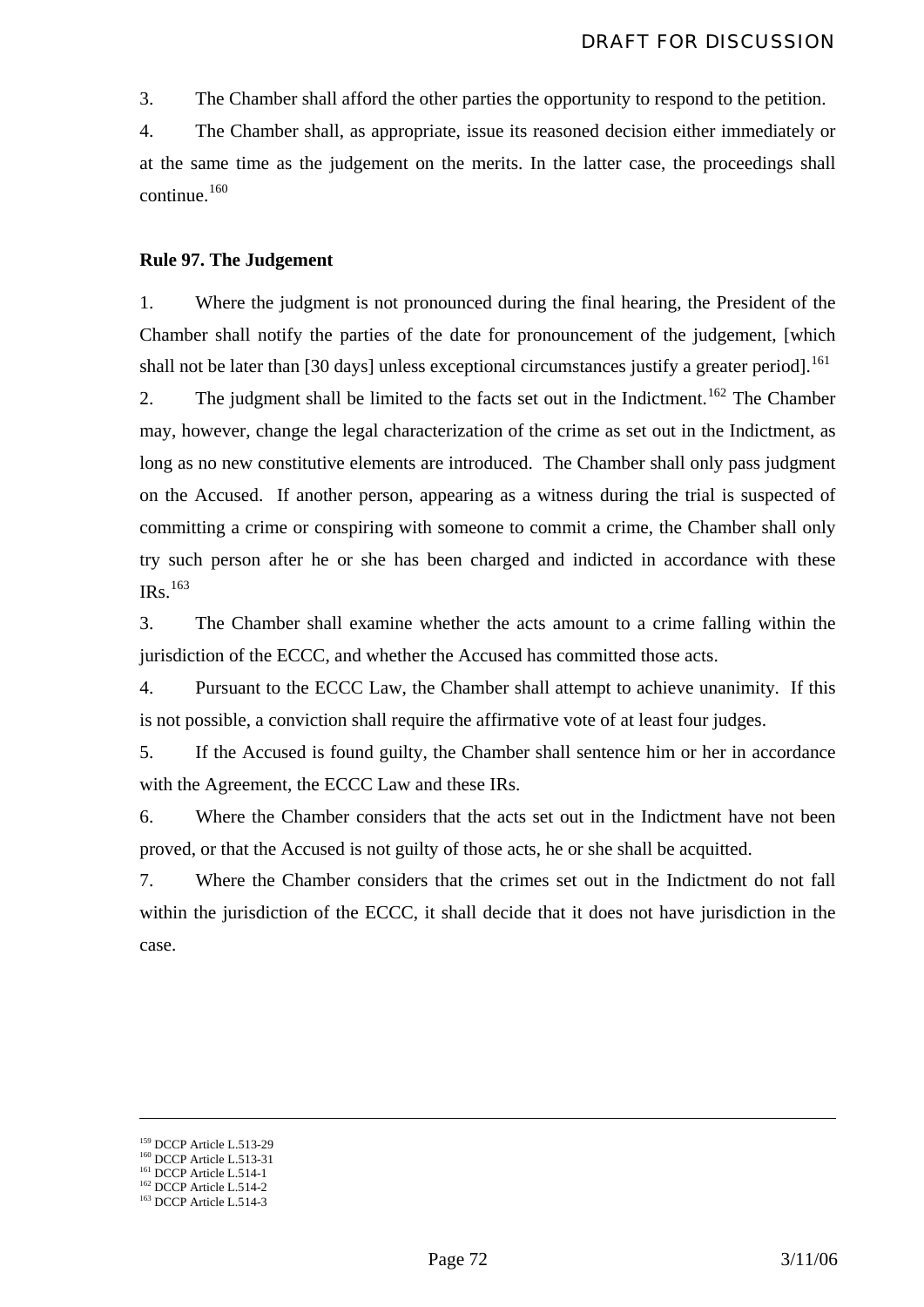#### **Rule 98. Effect of Judgment**

1. In case of acquittal, or where a sentence handed down is less than, or equal to, that of any provisional detention already served, the Accused shall be immediately released, unless he or she is in detention in relation to other charges<sup>[164](#page-73-0)</sup>.

2. However, a detained Accused shall remain in detention until expiry of the time limit for appeal by the Co-Prosecutors and, where an appeal is filed, until the Supreme Court Chamber has issued its decision. This shall not affect the right of the Accused to request release.<sup>[165](#page-73-1)</sup> The Co-Prosecutors may consent in writing to early release. Such consent shall be placed in the case file.

3. Where the detained Accused is found guilty, the Chamber shall decide on continued detention. Where the Accused is present at judgement but not detained, the Chamber may issue a reasoned Detention Order. Where the Accused is absent, it may issue an Arrest and Detention Order. These orders shall have immediate effect.<sup>[166](#page-73-2)</sup>

4. When the judgement is pronounced, any bail order shall come to an end. The Chamber shall decide on the return of any seized items.<sup>[167](#page-73-3)</sup>

#### **Rule 99. Judgement on Civil Party Claims**

1. The Chamber shall make a decision on any Civil Party claims in the judgement. It shall rule on the admissibility and the substance of such claims against the Accused. Where appropriate, the Chamber may adjourn its decision on Civil Party claims to a new hearing.<sup>[168](#page-73-4)</sup>

2. Where a Civil Party has claimed reparation before the start of the trial but he or she does not appear personally or is not validly represented at any time during the trial, and where the Accused was found guilty, the Trial Chamber shall make its decision concerning reparation for the victim based on the case file.<sup>[169](#page-73-5)</sup>

### **Rule 100. Form of the Judgment**

- 1. The judgment shall be divided into two parts:
	- a) the findings, setting out the factual and legal reasons supporting the Chamber's decision; and
	- b) the disposition by the Chamber.

<u>.</u>

<span id="page-73-1"></span><span id="page-73-0"></span><sup>&</sup>lt;sup>164</sup> French CCP Article L-524-2<br><sup>165</sup> DCCP Article L-524-2<br><sup>166</sup> DCCP Article L.514-7<br><sup>167</sup> DCCP Article L.514-9<br><sup>169</sup> DCCP Article L.514-10

<span id="page-73-3"></span><span id="page-73-2"></span>

<span id="page-73-4"></span>

<span id="page-73-5"></span>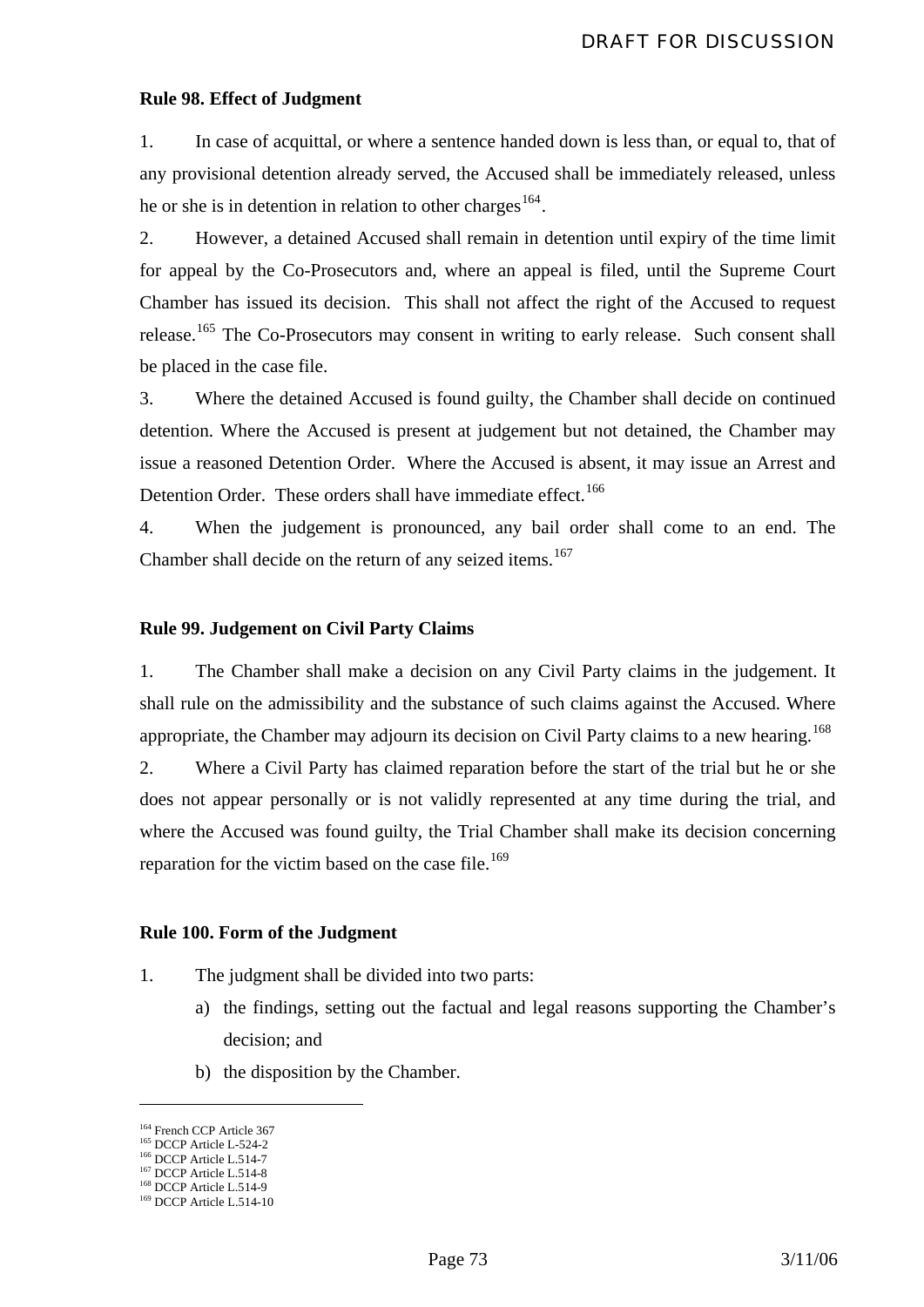2. Where there is no unanimity, a judge may write a separate or dissenting opinion, in which case, it shall be attached to the judgement.

3. The Chamber shall examine all counts in the Indictment and consider all arguments raised during the trial.

4. The findings in the judgement shall respond to the written submissions filed by all of the parties.

5. The disposition by the Trial Chamber shall set out each crime committed by an Accused, the applicable law, the sentence and any civil reparations.

6. The judgment shall be signed by all the judges of Trial Chamber, as well as the court clerk. A dissenting judge shall, however, only sign his or her dissenting opinion. The judgement shall include:

- a) the date of the hearing(s);
- b) the date of issuance of the judgement;
- c) the full name of the judges who conducted the trial;
- d) the full name of the Co-Prosecutors;
- e) the full name of the clerks;
- f) the full name, place of residence, birth date, birthplace, and occupation of the Accused and the Civil Parties;
- g) the full names of the lawyers.

7. The original judgment shall be signed as above not less than 10 days after the judgement was issued. In the case of appeal, the court clerk shall provide copies of the judgement.<sup>[170](#page-74-0)</sup>

# **Rule 101. Announcement of the Judgment at a Public Hearing**

1. All judgements shall be issued and announced during a public hearing. A summary of the findings and the disposition shall be read aloud by the President of the Trial Chamber. Any dissenting judge may also read aloud a summary of their dissenting opinion.

2. Where, in accordance with these IRs, part of the trial proceedings were conducted in the absence of the Accused, the judgement shall be considered validly handed down and notified with respect to that Accused. The time limit for the Accused to file an appeal shall run from the date of the judgement. $171$ 

<span id="page-74-1"></span><span id="page-74-0"></span> $170$  DCCP Article L.514-12<br> $171$  DCCP Article L.514-14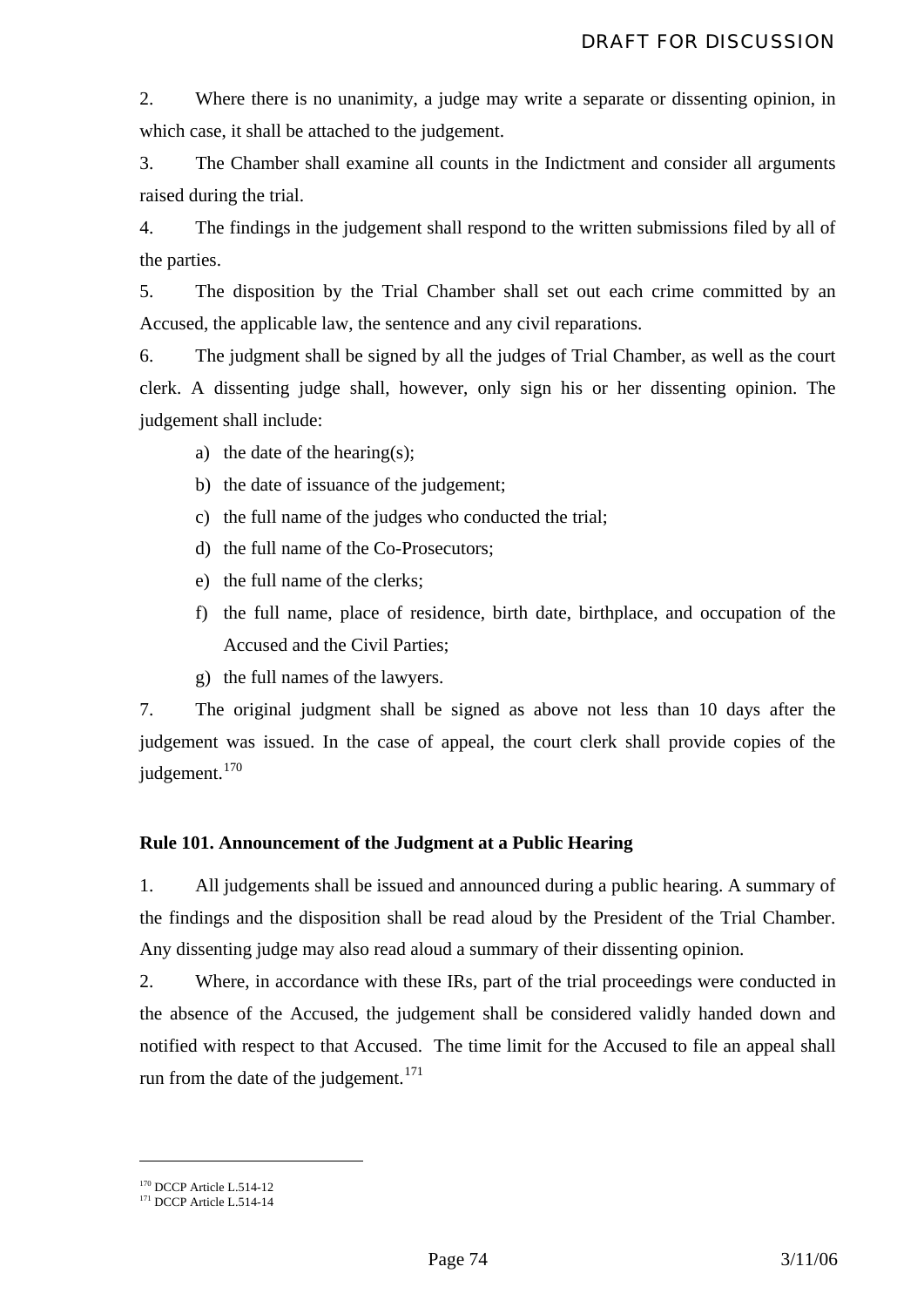# **Rule 102. Judgment concerning the Civil Parties**

1. Where a Civil Party appears or is validly represented at the judgement hearing, the judgement shall not be notified to such party. If neither the Civil Party nor his or her lawyer were present, the Civil Party shall be notified of the judgement.

2. In any case, such a judgment is open to appeal. The time limits for appeal shall commence from the date of the judgment, or notification, as appropriate.<sup>[172](#page-75-0)</sup>

<span id="page-75-0"></span><sup>&</sup>lt;sup>172</sup> DCCP Article L.514-17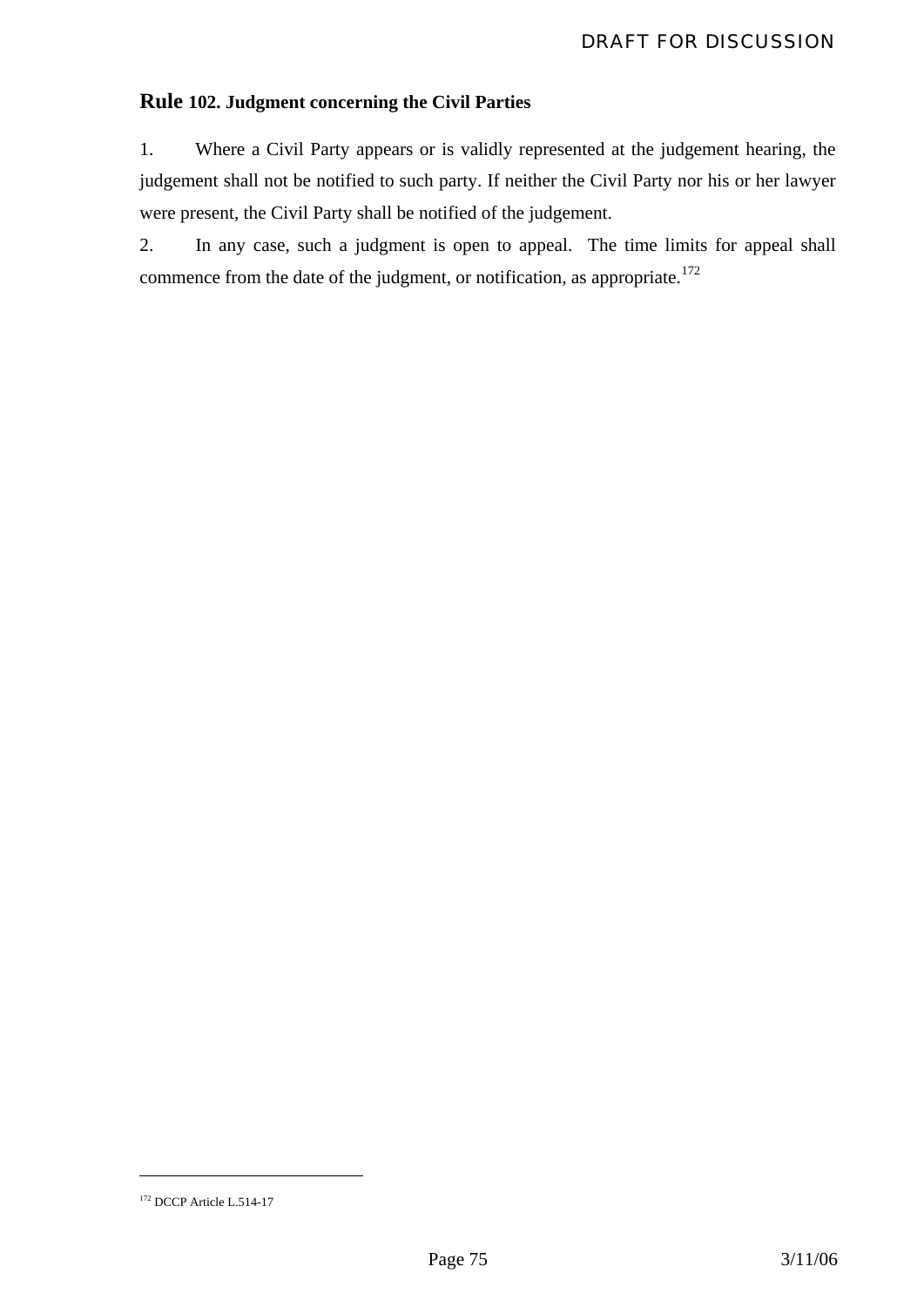# **F – Appeals from the Trial Chamber**

## **Rule 103. Jurisdiction of the Supreme Court Chamber**

1. The Supreme Court Chamber shall decide appeals, on any issues of fact and law, against decisions of the Trial Chamber<sup>[173](#page-76-0)</sup>.

2. The Supreme Court Chamber may either confirm, annul or amend the Trial Chamber's decision in whole or in part.

3. Decisions of the Supreme Court Chamber are final, and shall not be sent back down to the Trial Chamber.

### **Rule 104. Admissibility**

1. An appeal may be filed by:

- a) The Co-Prosecutors:  $174$
- b) The Accused;
- c) The Civil Parties in respect of their civil claims, only where the Co-Prosecutors have appealed.

2. Appeals shall be filed with the clerk of the Trial Chamber, and shall be noted in the appeal register of the Trial Chamber.

3. The Accused and the Civil Parties may be represented by their lawyers, who shall have a written authorization from their clients to file an appeal.

4. The petition shall be signed by the appellant or appellant's lawyers, and initialled by the clerk of the Trial Chamber. The written authorization shall be attached to the petition.<sup>[175](#page-76-2)</sup>

5. Where the Accused is in detention, he or she shall file the petition for appeal with the head of the ECCC detention facility, who shall submit the petition to the Clerk of the Trial Chamber. The Clerk shall note it on the appeal register.

<u>.</u>

<span id="page-76-0"></span><sup>&</sup>lt;sup>173</sup> This, effectively, gives the right of re-trial in all cases, without any limitations on the grounds for appeal. This is consistent with the two-tiered trial system in a number of countries *(double degree de juridiction*) including Cambodia, and does not breach international standards, but could prove administratively difficult, time consuming and expensive. Common law systems, as well as other international tribunals, limit the right of appeal to errors of law which invalidate the decision or errors of fact which lead to a denial of justice. The

<span id="page-76-1"></span>Plenary may wish to consider this alternative.<br>  $P$  An issue has been raised as to whether there should be an appeal from acquittal by the Co-Prosecutors. If such appeal is allowed, and a<br>  $P$  An issue has been raised as conviction on appeal follows, the accused will not have his or her right to appeal a conviction respected. International criminal Tribunals cure this by sending such a conviction back to the Trial Chamber for re-trial. This is not possible under the Agreement and the Law. Clearly, by limiting the grounds for appeal as proposed above, the extent of the problem would be limited, but not eliminated.

<span id="page-76-2"></span><sup>&</sup>lt;sup>175</sup> DCCP Article L.522-2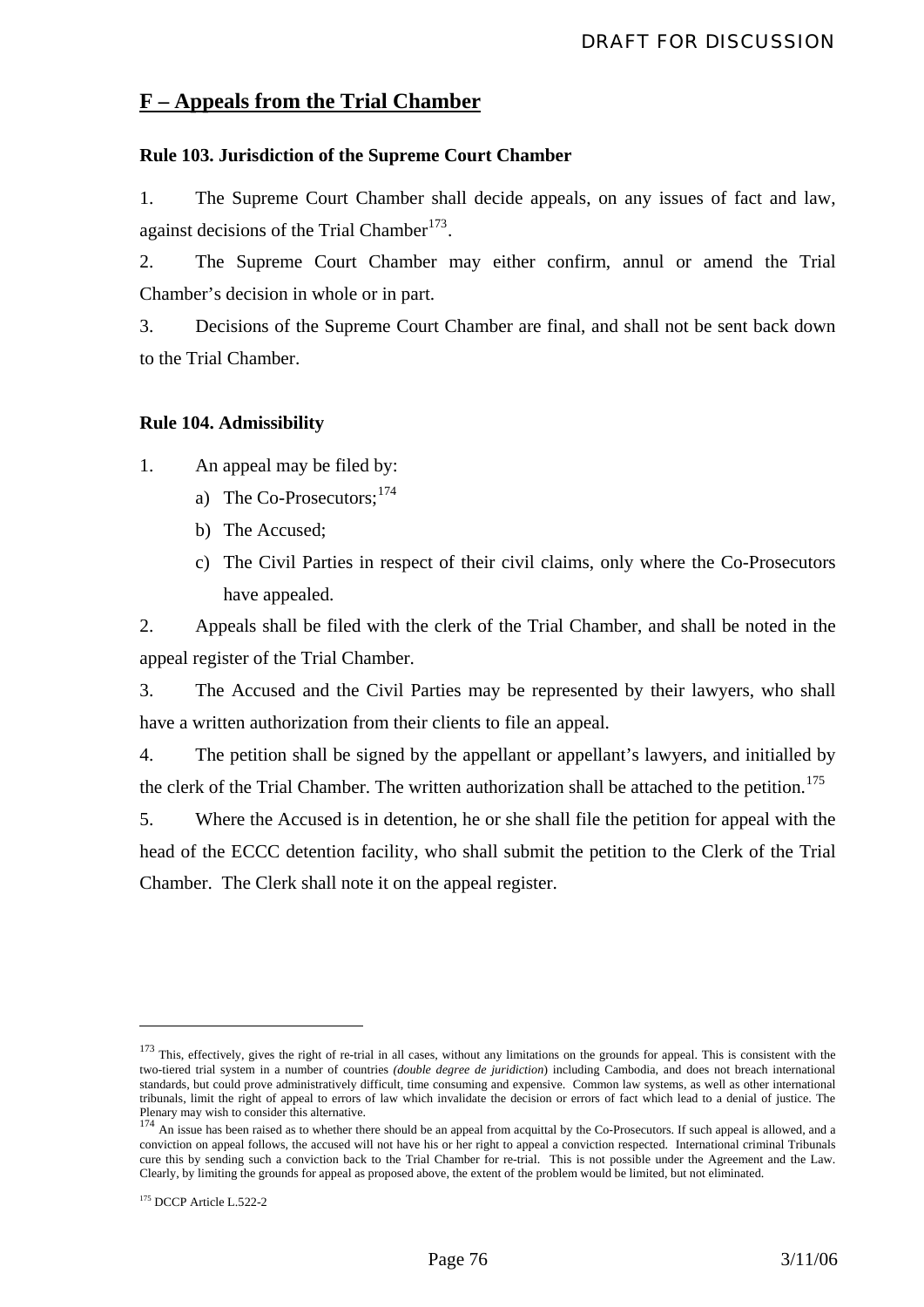## **Rule 105. Notice to the Parties**

The Clerk of the Trial Chamber shall immediately notify all other parties and their lawyers in the case of the filing of the petition.

# **Rule 106. Time limits for Appeal**

1. All appeals against decisions of the Trial Chamber must be filed within 30 days of the date of judgement, or of its notification, as appropriate.

2. In cases of appeal by a party, all other parties have an additional 15 days to file a cross-appeal. The additional time is counted from the expiration of the initial time limit for filing an appeal.

3. Where the Accused is in detention, any appeal by the Co-Prosecutors shall be filed within 15 days. This time period is counted from the date of notification of the Trial Chamber's decision concerning detention of the Accused.

4. If the Trial Chamber makes a decision before issuing its judgement on the merits which would have the effect of terminating the proceedings before it, such a decision is subject to immediate appeal. Any other decision shall only be appealed at the same time as the judgement on the merits. $176$ 

# **Rule 107. Procedure for Appeal before the Supreme Court Chamber**

1. The clerk of the Trial Chamber shall request the Office of the Administration to provide the Supreme Court Chamber with a copy of the case file in question, together with certified copies of the judgement and each petition for appeal.

2. Where there is an appeal against a decision on detention of the Accused, the abovementioned documents shall be forwarded to the Supreme Court Chamber within 10 days of the filing of the appeal, unless there are extenuating circumstance. Any such circumstances shall be specified at the time of forwarding.<sup>[177](#page-77-1)</sup>

3. The date of the appeal hearing shall be determined by the President of the Supreme Court Chamber, after having verified that the case file is complete. The Clerk of the Supreme Court Chamber shall notify all parties of the hearing date.

4. The Supreme Court Chamber shall issue its decision within a reasonable period. Where there is an appeal against a decision on detention, the Supreme Court Chamber shall

<span id="page-77-1"></span><span id="page-77-0"></span> $176$  DCCP Article L.522-11<br> $177$  DCCP Article L.522-10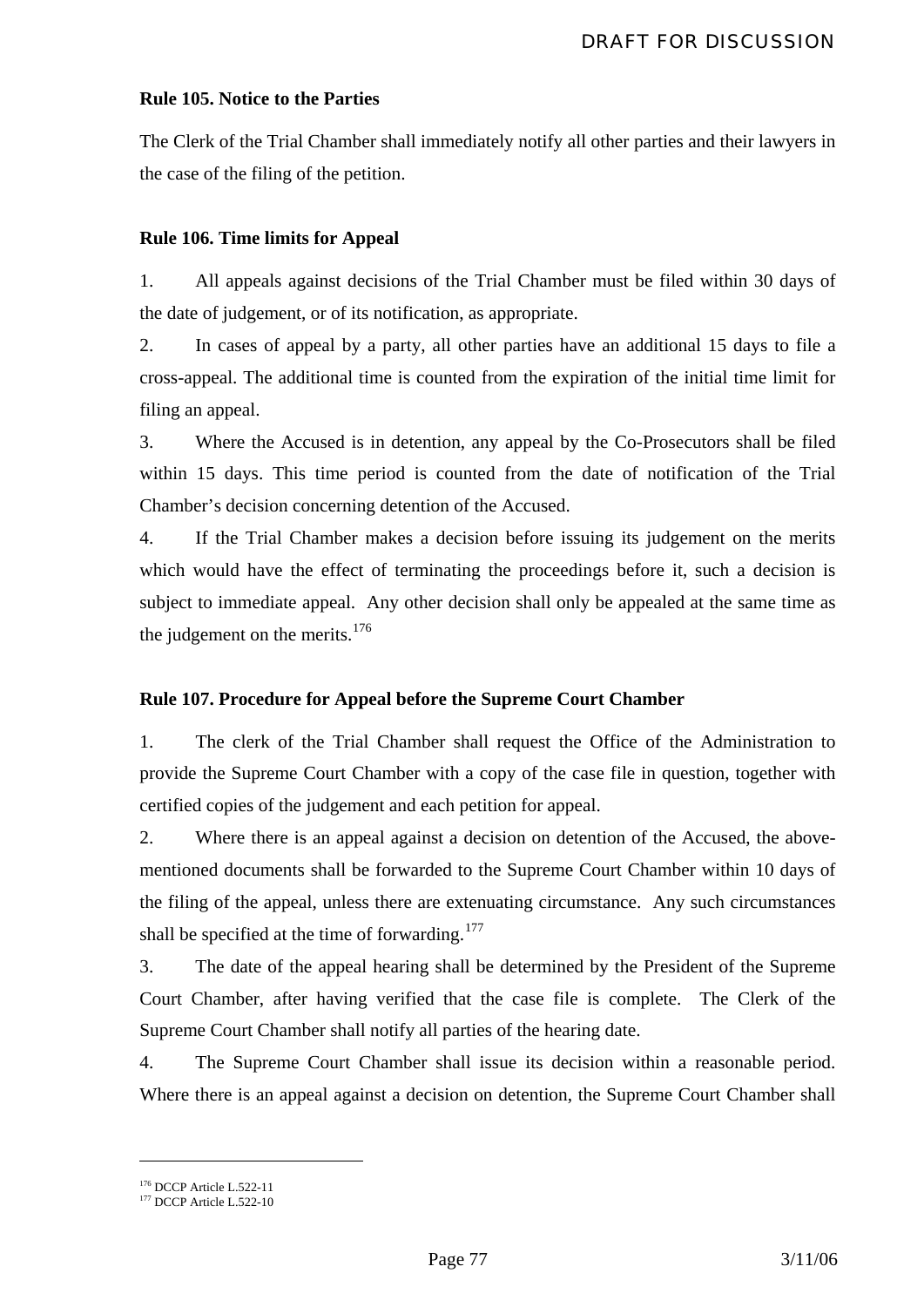make its decision as soon as possible and in any event, within 15 days of date the case file being received.<sup>[178](#page-78-0)</sup>

5. The President of the Supreme Court Chamber shall appoint one international and one national judge to be co-rapporteurs for the appeal. The co-rapporteurs shall prepare a written report which shall set out the facts of the case, and the details of the decision being appealed. The report must be in sufficient detail to give the Chamber full information on the appeal. Such report will be attached to the case file. $179$ 

6. The Co-Prosecutors and the lawyers for the other parties may examine the case file at any time before the time of the hearing. The parties and their lawyers may submit any submission for the appeal to the clerk of the Supreme Court Chamber, who shall date these and attach them to the case file forthwith.

### **Rule 108. Appeal Hearings**

1. Hearings of the Supreme Court Chamber shall be conducted in public.

2. The Office of Administration shall ensure a public broadcast of the appeal hearings, subject to any protective measures ordered under these IRs.

3. Where the Chamber considers that a public hearing would be prejudicial to public order, or to give effect to protective measures ordered under these IRs it may, by reasoned decision, order that all or part of the hearing be held *in camera*. This decision is not open to appeal.<sup>[180](#page-78-2)</sup>

4. The Co-Rapporteurs shall read their report to the Chamber. The President shall then conduct the questioning of the Accused. All the judges may ask any questions which they consider to be conducive to the determination of the appeal.

5. After questioning by the judges, the Co-Prosecutors, the lawyers and all the parties shall be allowed to question the Accused. All questions shall be asked with the permission of the [President/*Chamber. If the Chamber fails to reach a supermajority, the question shall be permitted.*] Except for questions asked by the Co-Prosecutors and the lawyers, all questions shall be asked through the President of the Chamber.

6. After hearing the Accused, the Chamber shall hear the other parties and their lawyers in the same order as at first instance. Witnesses and experts shall only be called as ordered by the Chamber. The Co-Prosecutors, the lawyers and all the parties shall be allowed to ask questions with the permission of the [President/*Chamber. If the Chamber fails to reach a* 

<span id="page-78-1"></span><span id="page-78-0"></span><sup>&</sup>lt;sup>178</sup> DCCP Article L.523-2<br><sup>179</sup> DCCP Article L.523-5<br><sup>180</sup> DCCP Article L.523-7

<span id="page-78-2"></span>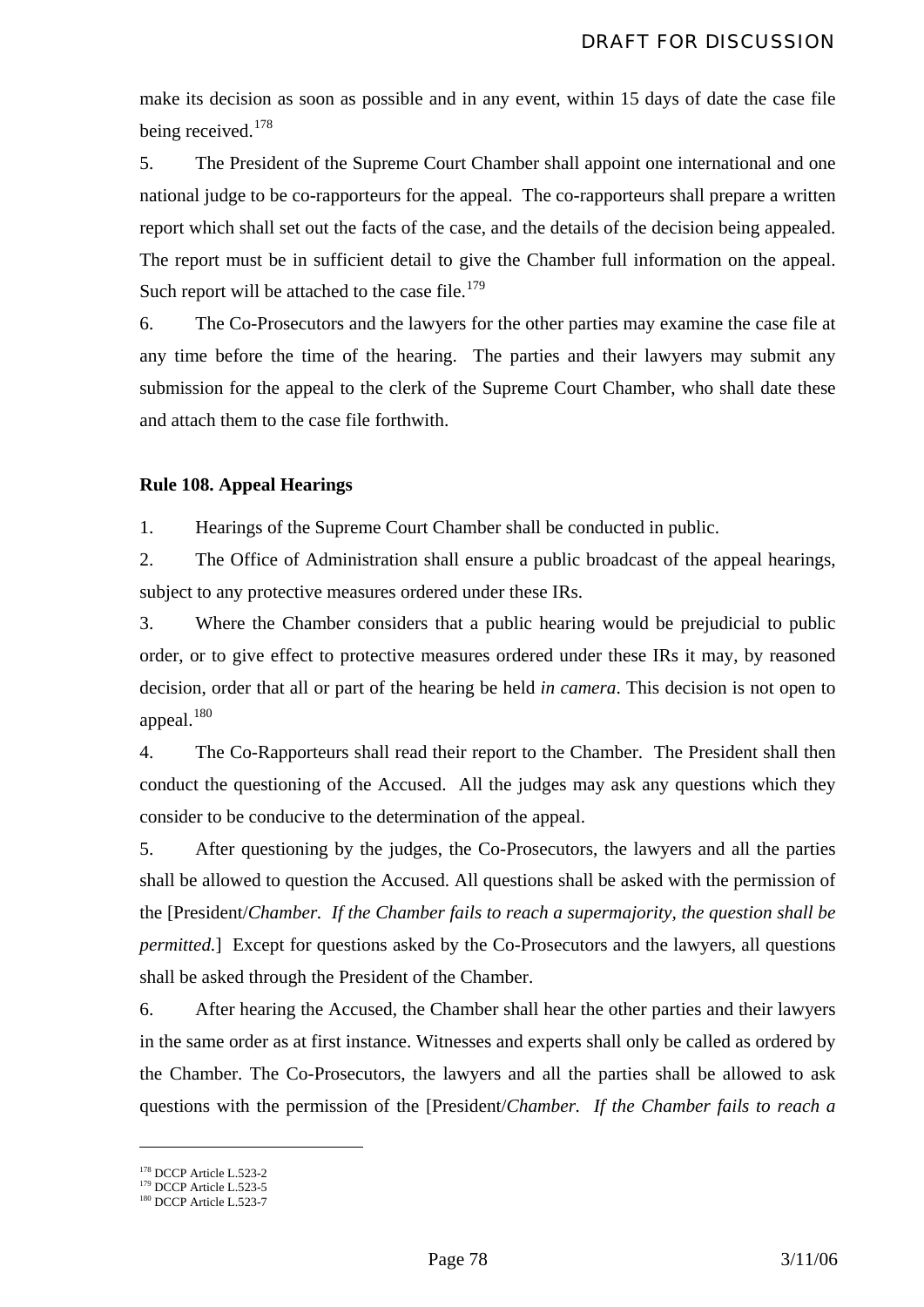*supermajority, the question shall be permitted.*]. Except for questions asked by the Co-Prosecutors and the lawyers, all questions shall be asked through the President of the Chamber.

7. In all cases the Accused speaks last. The lawyers for the Accused shall be allowed to make a brief rebuttal presentation.

8. In the absence of any specific provision, the rules that apply to the Trial Chamber shall also apply to the Supreme Court Chamber.

### **Rule 109. Effects of the Appeal**

1. The scope of the appeal shall be limited to the issues raised in the petition, and the status of the appellant.<sup>[181](#page-79-0)</sup>

2. In all cases, the Supreme Court Chamber may change the legal characterization of the crime adopted by the Trial Chamber, but it shall not introduce new constitutive elements that were not submitted to the Trial Chamber.<sup>[182](#page-79-1)</sup>

3. Where the only appeal filed is by the Accused, the Supreme Court Chamber shall not increase the sentence, and may only amend the judgement for the benefit of the Accused. In such cases, the Supreme Court Chamber shall not increase any damages that may have been awarded to Civil Parties.<sup>[183](#page-79-2)</sup>

4. In case of appeal by the Co-Prosecutors, the Chamber may acquit or convict the Accused, or amend the sentence handed down at first instance. It may also impose any compulsory incidental sentence that the Trial Chamber failed to order.<sup>[184](#page-79-3)</sup>

5. An appeal by the Civil Parties shall only relate to their civil claim. The Civil Parties may not introduce new claims that were not already submitted to the Trial Chamber.

### **Rule 110. The Appeal Judgement**

1. The rules relating to the form and signature of the judgments of the Trial Chamber shall also apply to the judgments of the Supreme Court Chamber.

2. Where the Supreme Court Chamber finds that an appeal was filed late, or was otherwise procedurally defective, it may declare the appeal inadmissible.<sup>[185](#page-79-4)</sup>

<span id="page-79-2"></span>

<span id="page-79-1"></span><span id="page-79-0"></span><sup>&</sup>lt;sup>181</sup> DCCP Article L.524-1<br><sup>182</sup> DCCP Article L.524-5<br><sup>183</sup> DCCP Article L.524-4<br><sup>185</sup> DCCP Article L.524-8

<span id="page-79-4"></span><span id="page-79-3"></span>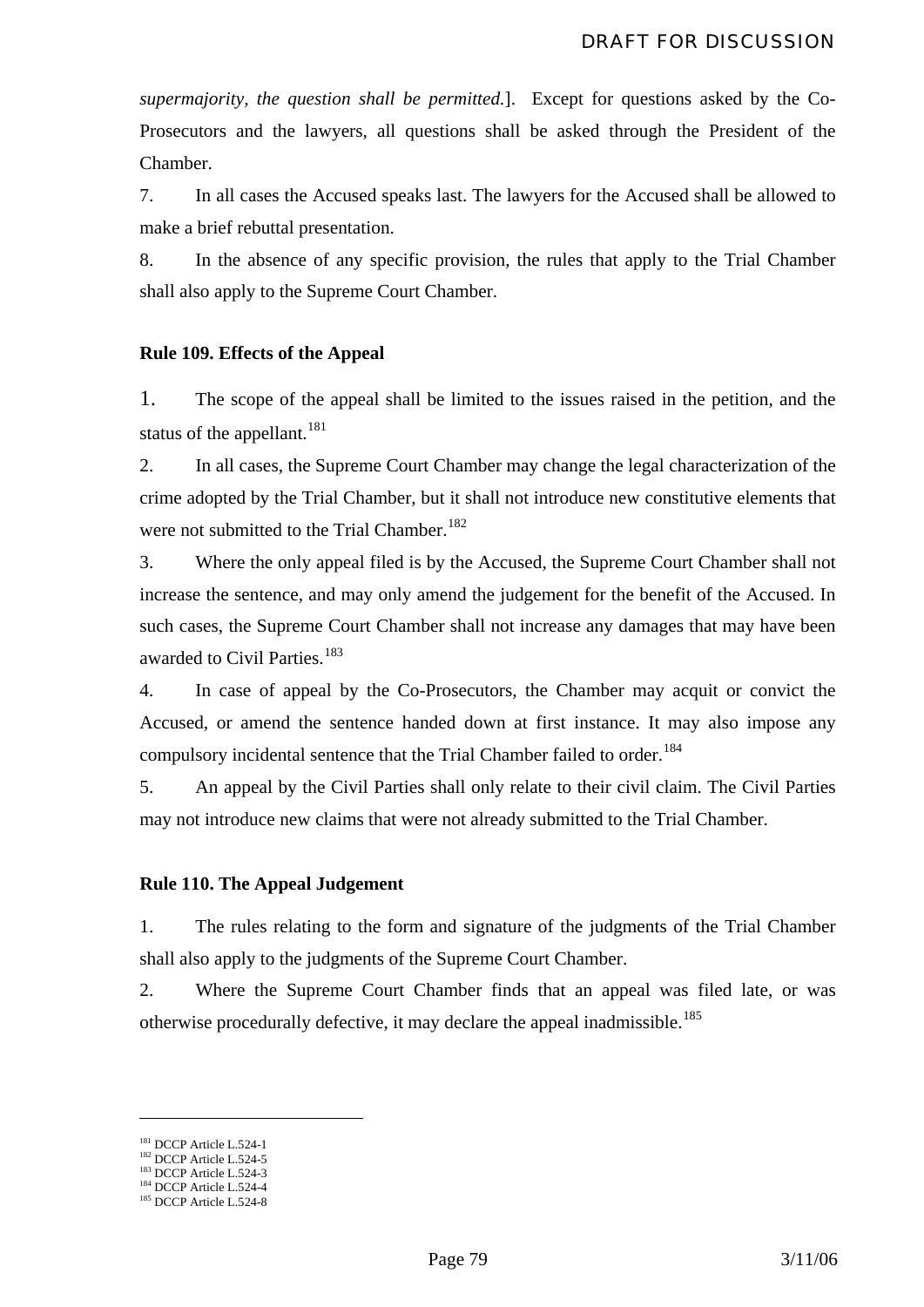3. Where the Supreme Court Chamber finds that the trial judgment is void for procedural irregularities, it may hear the case as if it was the Trial Chamber and decide it on the merits.<sup>[186](#page-80-0)</sup>

4. In case of acquittal on appeal, the Accused shall be immediately released, unless he or she is in detention in relation to other charges<sup>[187](#page-80-1)</sup>.

5. Where, on appeal a detained Accused either has a prison sentence confirmed, or is sentenced to prison, the Supreme Court Chamber shall rule on detention matters. Where the Accused is present at judgement but not detained, the Chamber may issue a reasoned Detention Order. Where the Accused is absent, it may issue an Arrest and Detention Order. These orders shall have immediate effect.<sup>[188](#page-80-2)</sup>

6. Where an appeal is rejected, the trial judgement shall become final and no further appeal against such decision shall be allowed.

### **Rule 111. Revision of conviction or sentence.**

1. The convicted person or, after death, the spouse, children, parents, or any person alive at the time of the Accused's death who has been given express written instructions from the Accused to bring such a claim, or the Co-Prosecutors on the person's behalf, may apply to the Supreme Court Chamber to revise the final judgement of conviction or sentence on the grounds that:

a) new evidence has been discovered that:

(i) was not available at the time of trial, and such unavailability was not wholly or partially attributable to the party making the application; and

(ii) is sufficiently important that had it been proved at trial it would have been likely to have resulted in a different verdict;

- b) it has been newly discovered that decisive evidence, taken into account at trial and upon which the conviction depends, was false, forged or falsified;
- c) one or more of the judges who participated in a judicial investigation or a conviction committed, in that case, an act of serious misconduct or serious breach of duty of sufficient gravity to justify the removal of that judge or those judges from office under these IRs.

<span id="page-80-1"></span><span id="page-80-0"></span><sup>&</sup>lt;sup>186</sup> DCCP Article L.524-10<br><sup>187</sup> French CPP Article 367<br><sup>188</sup> DCCP Article L.524-11

<span id="page-80-2"></span>